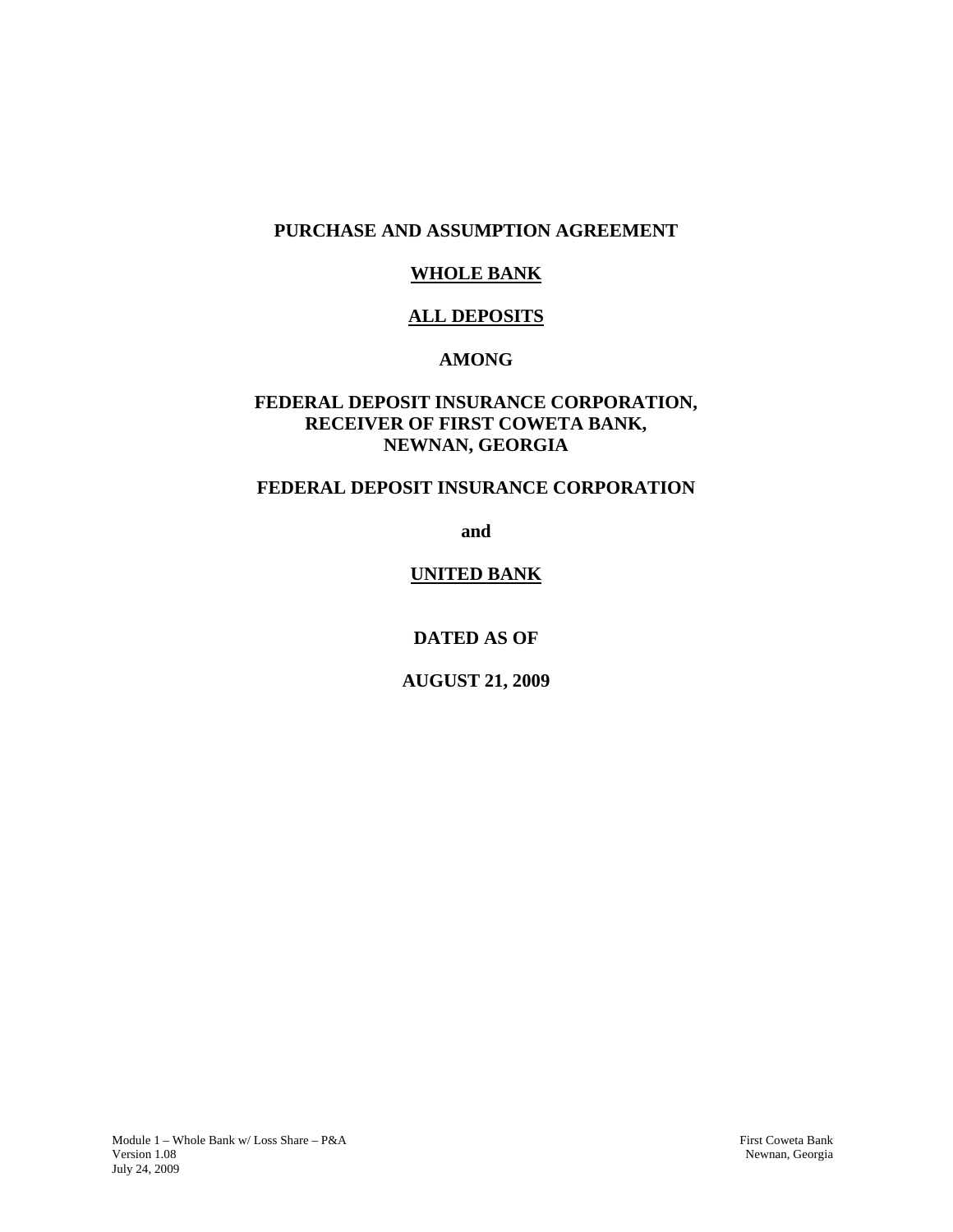# **TABLE OF CONTENTS**

| <b>ARTICLE I</b>   |                                                       |  |
|--------------------|-------------------------------------------------------|--|
| <b>ARTICLE II</b>  |                                                       |  |
| 2.1                |                                                       |  |
| 2.2                |                                                       |  |
| 2.3                |                                                       |  |
| 2.4                |                                                       |  |
| <b>ARTICLE III</b> |                                                       |  |
| 3.1                |                                                       |  |
| 3.2                |                                                       |  |
| 3.3                | Manner of Conveyance; Limited Warranty;               |  |
|                    |                                                       |  |
| 3.4                |                                                       |  |
| 3.5                |                                                       |  |
| 3.6                |                                                       |  |
| <b>ARTICLE IV</b>  | <b>ASSUMPTION OF CERTAIN DUTIES AND OBLIGATIONS16</b> |  |
| 4.1                |                                                       |  |
| 4.2                |                                                       |  |
| 4.3                |                                                       |  |
| 4.4                |                                                       |  |
| 4.5                |                                                       |  |
| 4.6                |                                                       |  |
| 4.7                | Agreement with Respect to Leased Data                 |  |
|                    |                                                       |  |
| 4.8                | Agreement with Respect to Certain                     |  |
|                    |                                                       |  |
| 4.9                |                                                       |  |
| 4.10               |                                                       |  |
| 4.11               |                                                       |  |
|                    |                                                       |  |
| 4.12               | Agreement with Respect to Continuation of Group       |  |
| 4.13               | Agreement with Respect to Interim Asset Servicing 23  |  |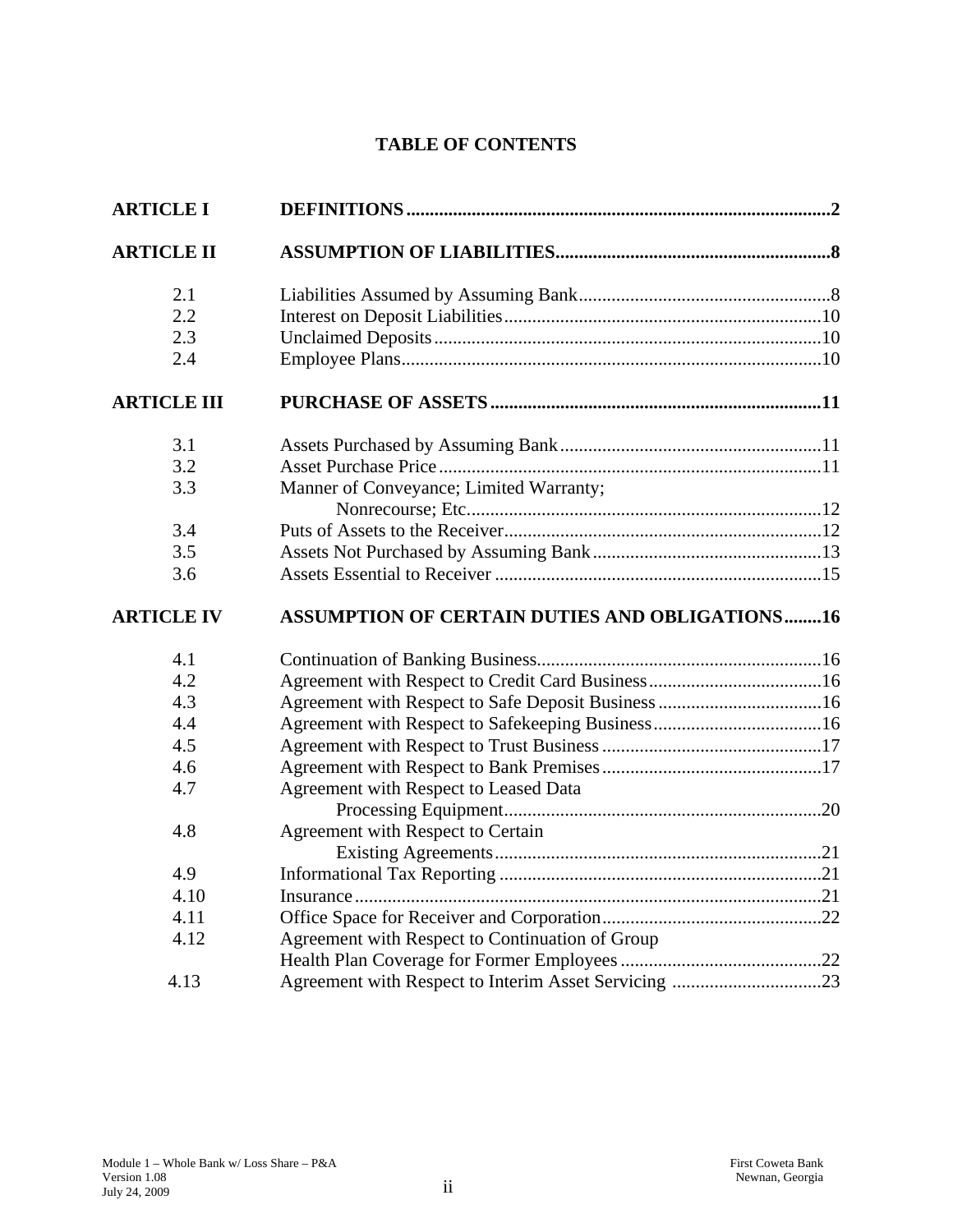| <b>ARTICLE V</b>    | DUTIES WITH RESPECT TO DEPOSITORS                     |  |  |
|---------------------|-------------------------------------------------------|--|--|
|                     |                                                       |  |  |
| 5.1                 |                                                       |  |  |
| 5.2                 |                                                       |  |  |
| 5.3                 |                                                       |  |  |
|                     |                                                       |  |  |
| <b>ARTICLE VI</b>   |                                                       |  |  |
| 6.1                 |                                                       |  |  |
| 6.2                 |                                                       |  |  |
| 6.3                 |                                                       |  |  |
| 6.4                 |                                                       |  |  |
| <b>ARTICLE VII</b>  |                                                       |  |  |
| <b>ARTICLE VIII</b> |                                                       |  |  |
| 8.1                 |                                                       |  |  |
| 8.2                 | Correction of Errors and Omissions; Other Liabilities |  |  |
| 8.3                 |                                                       |  |  |
| 8.4                 |                                                       |  |  |
| 8.5                 |                                                       |  |  |
| <b>ARTICLE IX</b>   |                                                       |  |  |
| 9.1                 |                                                       |  |  |
| 9.2                 |                                                       |  |  |
| 9.3                 |                                                       |  |  |
| 9.4                 |                                                       |  |  |
| 9.5                 |                                                       |  |  |
| 9.6                 | Proceedings with Respect to Certain Assets            |  |  |
|                     |                                                       |  |  |
| 9.7                 |                                                       |  |  |
| <b>ARTICLE X</b>    |                                                       |  |  |
| <b>ARTICLE XI</b>   | REPRESENTATIONS AND WARRANTIES OF THE                 |  |  |
|                     |                                                       |  |  |
| <b>ARTICLE XII</b>  |                                                       |  |  |
| 12.1                |                                                       |  |  |
| 12.2                |                                                       |  |  |
| 12.3                |                                                       |  |  |
| 12.4                |                                                       |  |  |
|                     |                                                       |  |  |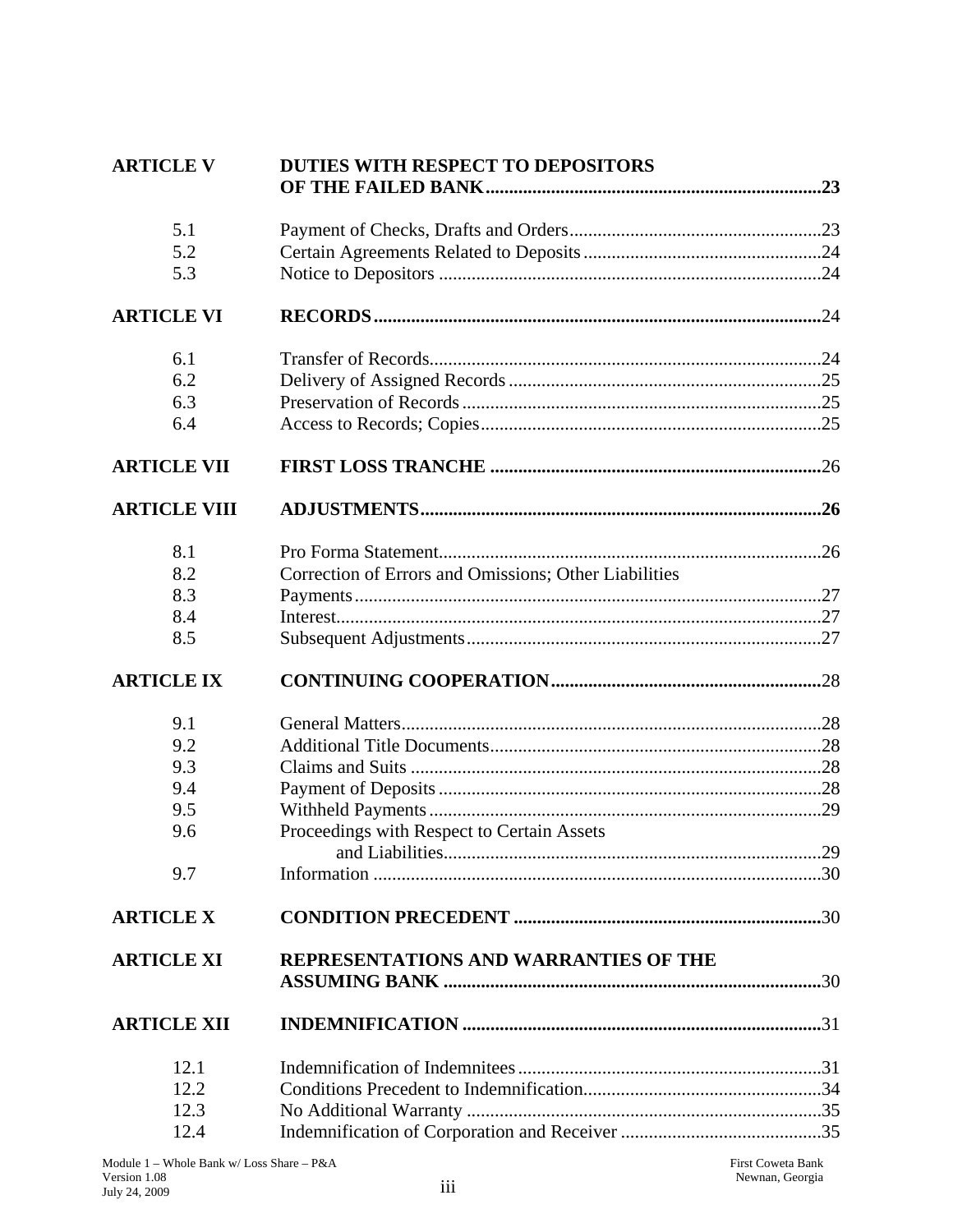| 12.5                |  |
|---------------------|--|
| 12.6                |  |
| 12.7                |  |
| 12.8                |  |
| <b>ARTICLE XIII</b> |  |
| 13.1                |  |
| 13.2                |  |
| 13.3                |  |
| 13.4                |  |
| 13.5                |  |
| 13.6                |  |
| 13.7                |  |
| 13.8                |  |
| 13.9                |  |
| 13.10               |  |
| 13.11               |  |
| 13.12               |  |
| 13.13               |  |

# **SCHEDULES**

# **EXHIBITS**

| 3.2(c) |  |
|--------|--|
| 4.13   |  |
| 4.15A  |  |
| 4.15B  |  |
|        |  |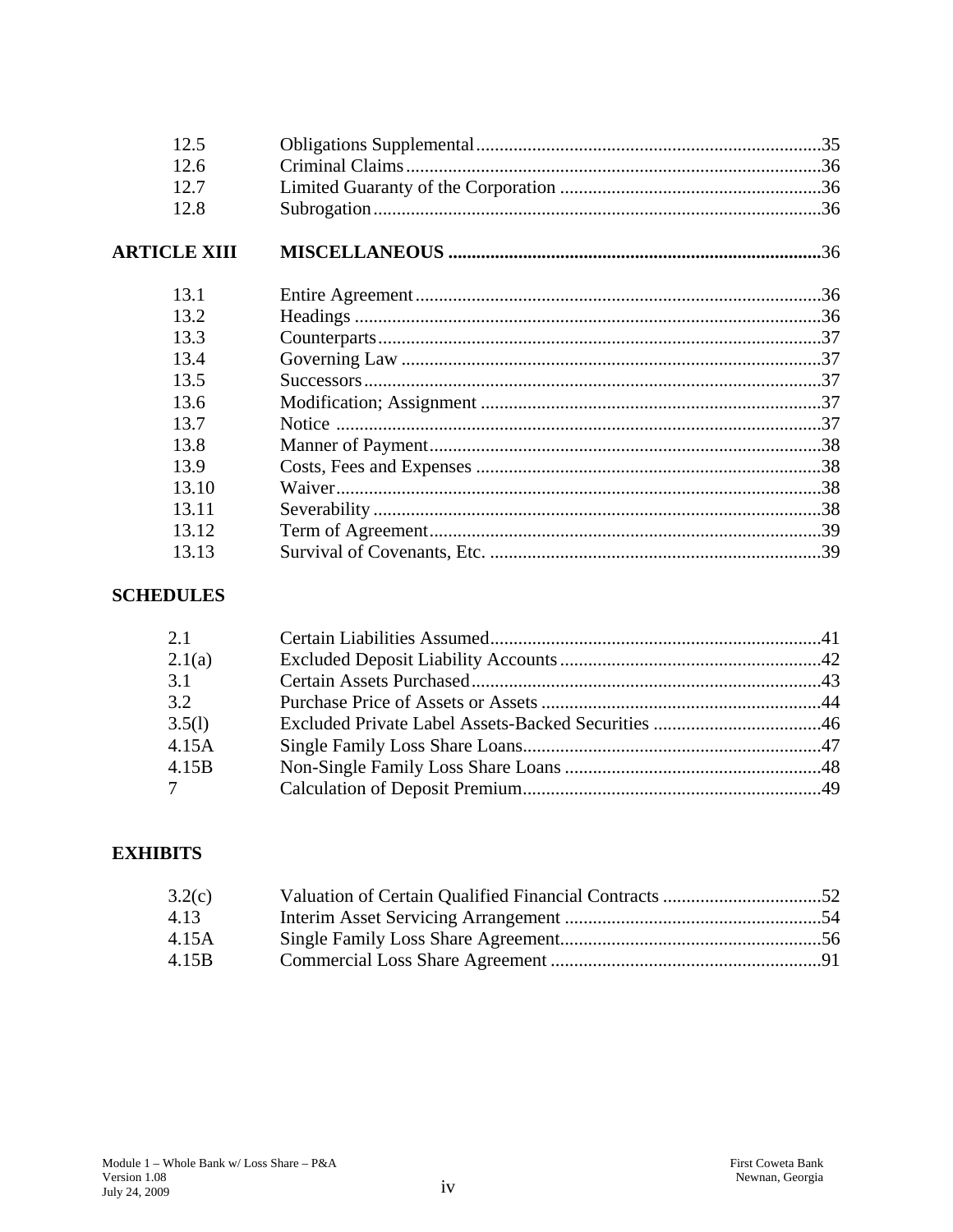#### **PURCHASE AND ASSUMPTION AGREEMENT**

# **WHOLE BANK**

#### **ALL DEPOSITS**

**THIS AGREEMENT**, made and entered into as of the 21<sup>st</sup> day of August, 2009 by and among the **FEDERAL DEPOSIT INSURANCE CORPORATION, RECEIVER of FIRST COWETA BANK, NEWNAN, GEORGIA** (the "Receiver"), **UNITED BANK**, organized under the laws of the United States of America, and having its principal place of business in **Zebulon, Georgia** (the "Assuming Bank"), and the **FEDERAL DEPOSIT INSURANCE CORPORATION**, organized under the laws of the United States of America and having its principal office in Washington, D.C., acting in its corporate capacity (the "Corporation").

#### **WITNESSETH**:

**WHEREAS**, on Bank Closing, the Chartering Authority closed **First Coweta Bank** (the "Failed Bank") pursuant to applicable law and the Corporation was appointed Receiver thereof; and

**WHEREAS**, the Assuming Bank desires to purchase certain assets and assume certain deposit and other liabilities of the Failed Bank on the terms and conditions set forth in this Agreement; and

**WHEREAS**, pursuant to 12 U.S.C. Section 1823(c)(2)(A), the Corporation may provide assistance to the Assuming Bank to facilitate the transactions contemplated by this Agreement, which assistance may include indemnification pursuant to Article XII; and

**WHEREAS**, the Board of Directors of the Corporation (the "Board") has determined to provide assistance to the Assuming Bank on the terms and subject to the conditions set forth in this Agreement; and

**WHEREAS**, the Board has determined pursuant to 12 U.S.C. Section 1823(c)(4)(A) that such assistance is necessary to meet the obligation of the Corporation to provide insurance coverage for the insured deposits in the Failed Bank.

 **NOW THEREFORE**, in consideration of the mutual promises herein set forth and other valuable consideration, the parties hereto agree as follows: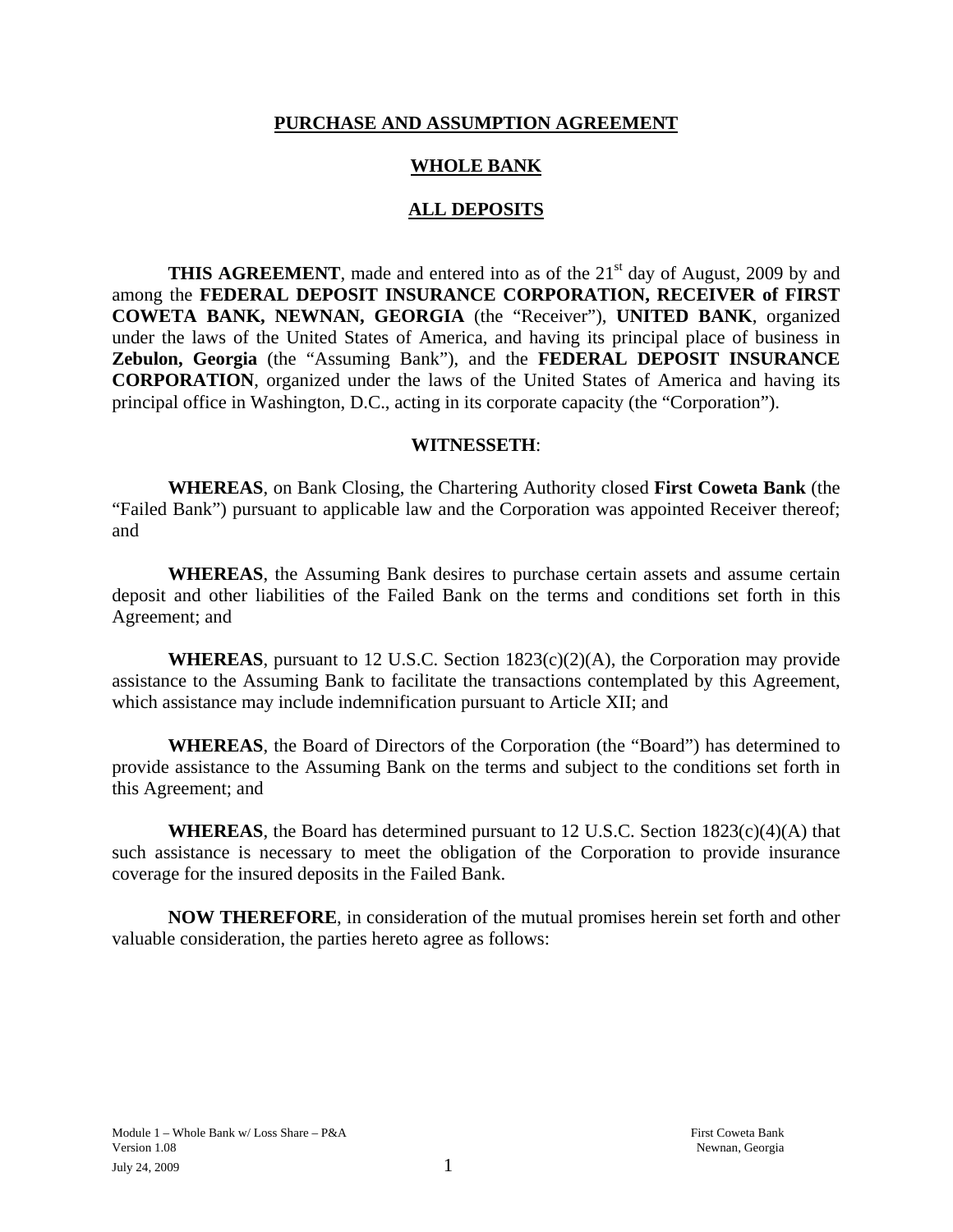#### **ARTICLE I DEFINITIONS**

<span id="page-5-1"></span><span id="page-5-0"></span>Capitalized terms used in this Agreement shall have the meanings set forth in this Article I, or elsewhere in this Agreement. As used herein, words imparting the singular include the plural and vice versa.

"**Accounting Records**" means the general ledger and subsidiary ledgers and supporting schedules which support the general ledger balances.

**"Acquired Subsidiaries"** means Subsidiaries of the Failed Bank acquired pursuant to Section 3.1.

**"Affiliate"** of any Person means any director, officer, or employee of that Person and any other Person (i) who is directly or indirectly controlling, or controlled by, or under direct or indirect common control with, such Person, or (ii) who is an affiliate of such Person as the term "affiliate" is defined in Section 2 of the Bank Holding Company Act of 1956, as amended, 12 U.S.C. Section 1841.

**"Agreement"** means this Purchase and Assumption Agreement by and among the Assuming Bank, the Corporation and the Receiver, as amended or otherwise modified from time to time.

**"Assets"** means all assets of the Failed Bank purchased pursuant to Section 3.1. Assets owned by Subsidiaries of the Failed Bank are not "Assets" within the meaning of this definition.

**"Assumed Deposits"** means Deposits.

**"Bank Closing"** means the close of business of the Failed Bank on the date on which the Chartering Authority closed such institution.

**"Bank Premises"** means the banking houses, drive-in banking facilities, and teller facilities (staffed or automated) together with appurtenant parking, storage and service facilities and structures connecting remote facilities to banking houses, and land on which the foregoing are located, that are owned or leased by the Failed Bank and that have formerly been utilized, are currently utilized, or are intended to be utilized in the future by the Failed Bank as shown on the Accounting Record of the Failed Bank as of Bank Closing.

**"Book Value"** means, with respect to any Asset and any Liability Assumed, the dollar amount thereof stated on the Accounting Records of the Failed Bank. The Book Value of any item shall be determined as of Bank Closing after adjustments made by the Receiver for differences in accounts, suspense items, unposted debits and credits, and other similar adjustments or corrections and for setoffs, whether voluntary or involuntary. The Book Value of a Subsidiary of the Failed Bank acquired by the Assuming Bank shall be determined from the investment in subsidiary and related accounts on the "bank only" (unconsolidated) balance sheet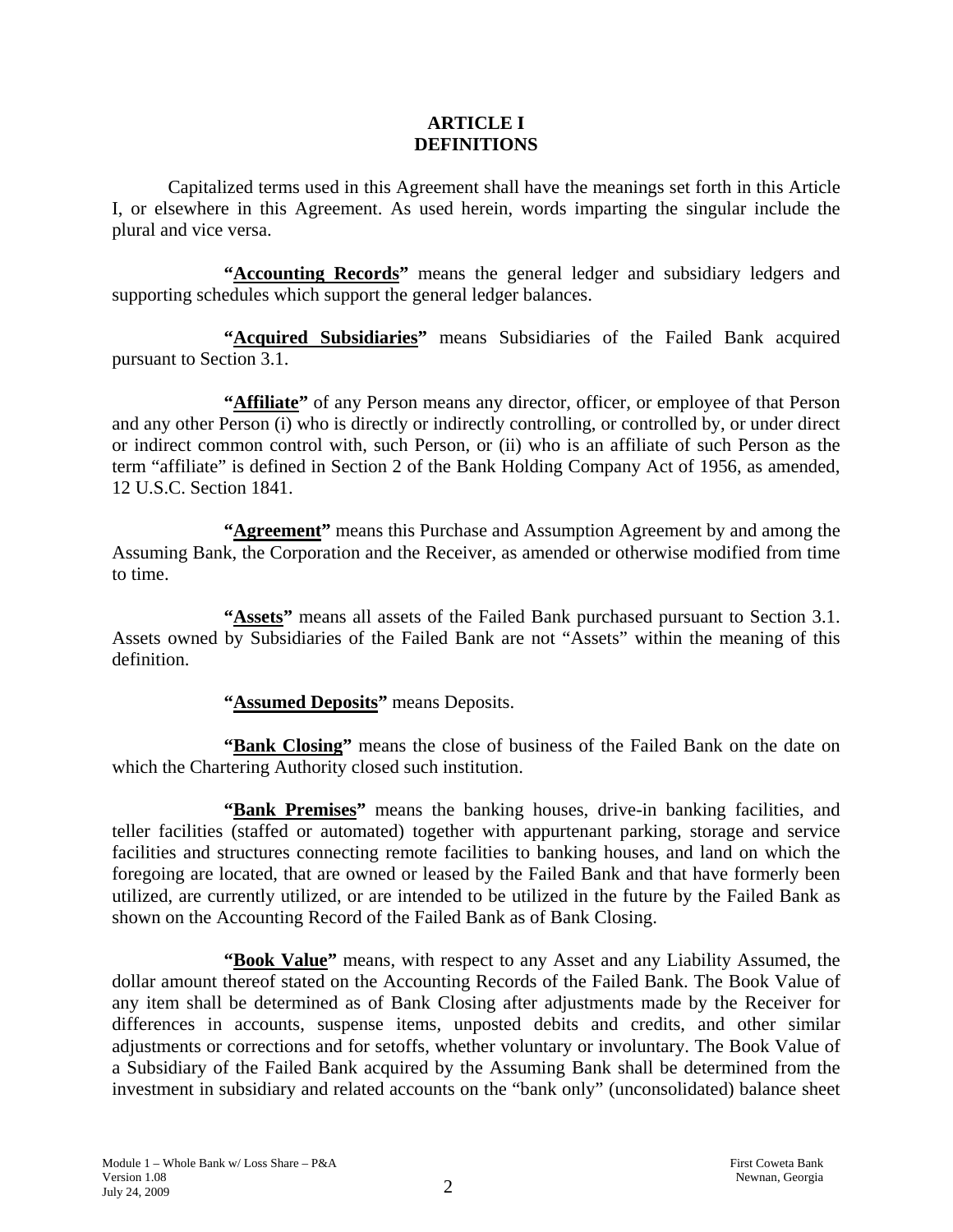<span id="page-6-0"></span>of the Failed Bank based on the equity method of accounting. Without limiting the generality of the foregoing, (i) the Book Value of a Liability Assumed shall include all accrued and unpaid interest thereon as of Bank Closing, and (ii) the Book Value of a Loan shall reflect adjustments for earned interest, or unearned interest (as it relates to the "rule of 78s" or add-on-interest loans, as applicable), if any, as of Bank Closing, adjustments for the portion of earned or unearned loan-related credit life and/or disability insurance premiums, if any, attributable to the Failed Bank as of Bank Closing, and adjustments for Failed Bank Advances, if any, in each case as determined for financial reporting purposes. The Book Value of an Asset shall not include any adjustment for loan premiums, discounts or any related deferred income, fees or expenses, or general or specific reserves on the Accounting Records of the Failed Bank.

"Business Day" means a day other than a Saturday, Sunday, Federal legal holiday or legal holiday under the laws of the State where the Failed Bank is located, or a day on which the principal office of the Corporation is closed.

**"Chartering Authority"** means (i) with respect to a national bank, the Office of the Comptroller of the Currency, (ii) with respect to a Federal savings association or savings bank, the Office of Thrift Supervision, (iii) with respect to a bank or savings institution chartered by a State, the agency of such State charged with primary responsibility for regulating and/or closing banks or savings institutions, as the case may be, (iv) the Corporation in accordance with 12 U.S.C. Section 1821(c), with regard to self appointment, or (v) the appropriate Federal banking agency in accordance with 12 U.S.C. 1821(c)(9).

**"Commitment"** means the unfunded portion of a line of credit or other commitment reflected on the books and records of the Failed Bank to make an extension of credit (or additional advances with respect to a Loan) that was legally binding on the Failed Bank as of Bank Closing, other than extensions of credit pursuant to the credit card business and overdraft protection plans of the Failed Bank, if any.

**"Credit Documents"** mean the agreements, instruments, certificates or other documents at any time evidencing or otherwise relating to, governing or executed in connection with or as security for, a Loan, including without limitation notes, bonds, loan agreements, letter of credit applications, lease financing contracts, banker's acceptances, drafts, interest protection agreements, currency exchange agreements, repurchase agreements, reverse repurchase agreements, guarantees, deeds of trust, mortgages, assignments, security agreements, pledges, subordination or priority agreements, lien priority agreements, undertakings, security instruments, certificates, documents, legal opinions, participation agreements and intercreditor agreements, and all amendments, modifications, renewals, extensions, rearrangements, and substitutions with respect to any of the foregoing.

**"Credit File"** means all Credit Documents and all other credit, collateral, or insurance documents in the possession or custody of the Assuming Bank, or any of its Subsidiaries or Affiliates, relating to an Asset or a Loan included in a Put Notice, or copies of any thereof.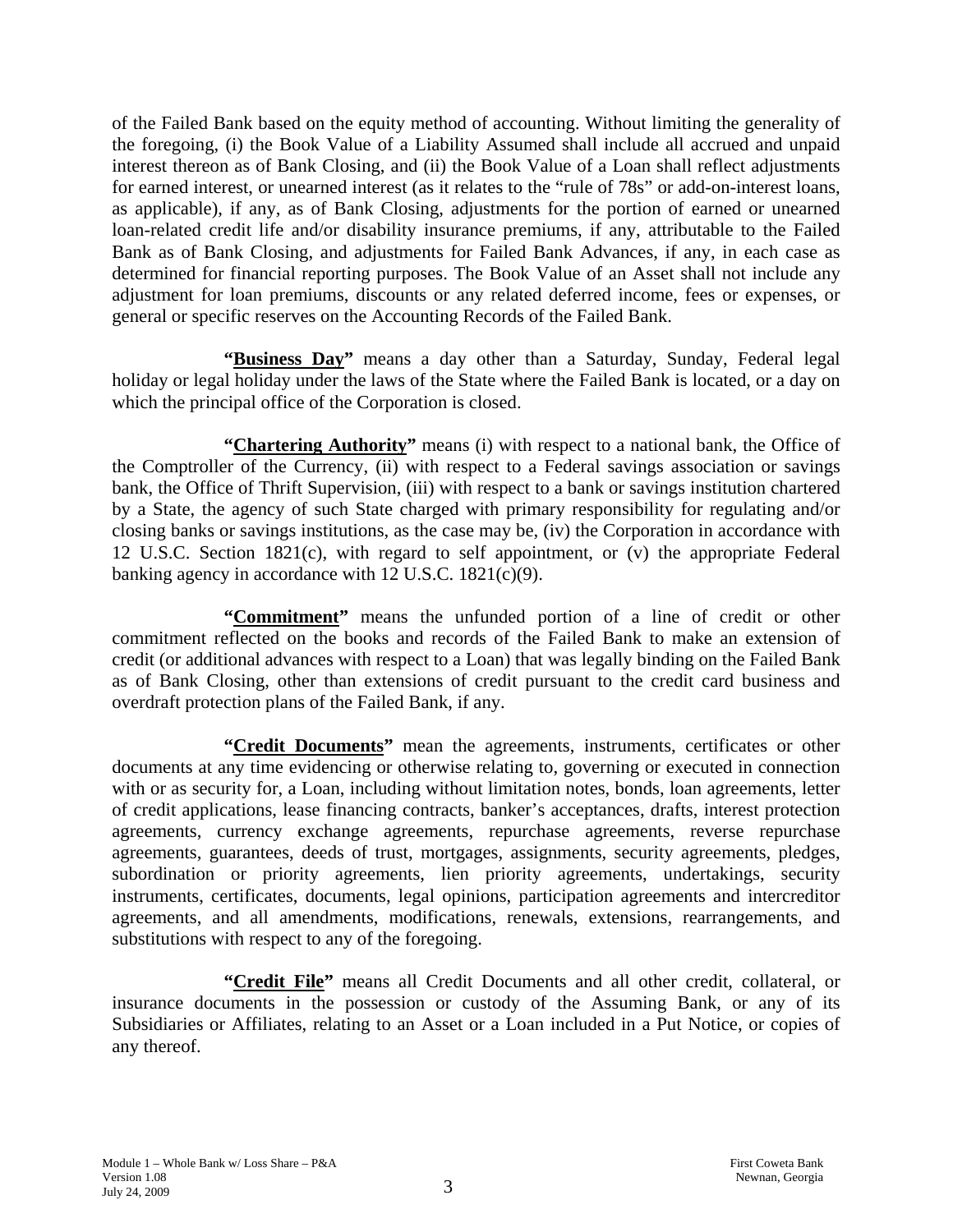<span id="page-7-0"></span> **"Data Processing Lease"** means any lease or licensing agreement, binding on the Failed Bank as of Bank Closing, the subject of which is data processing equipment or computer hardware or software used in connection with data processing activities. A lease or licensing agreement for computer software used in connection with data processing activities shall constitute a Data Processing Lease regardless of whether such lease or licensing agreement also covers data processing equipment.

**"Deposit"** means a deposit as defined in 12 U.S.C. Section 1813(l), including without limitation, outstanding cashier's checks and other official checks and all uncollected items included in the depositors' balances and credited on the books and records of the Failed Bank; provided, that the term "Deposit" shall not include all or any portion of those deposit balances which, in the discretion of the Receiver or the Corporation, (i) may be required to satisfy it for any liquidated or contingent liability of any depositor arising from an unauthorized or unlawful transaction, or (ii) may be needed to provide payment of any liability of any depositor to the Failed Bank or the Receiver, including the liability of any depositor as a director or officer of the Failed Bank, whether or not the amount of the liability is or can be determined as of Bank Closing.

**"Equity Adjustment"** means the dollar amount resulting by subtracting the Book Value, as of Bank Closing, of all Liabilities Assumed under this Agreement by the Assuming Bank from the purchase price, as determined in accordance with this Agreement, as of Bank Closing, of all Assets acquired under this Agreement by the Assuming Bank, which may be a positive or a negative number.

**"Failed Bank Advances"** means the total sums paid by the Failed Bank to (i) protect its lien position, (ii) pay ad valorem taxes and hazard insurance, and (iii) pay credit life insurance, accident and health insurance, and vendor's single interest insurance.

**"Fair Market Value"** means (i)(a) "Market Value" as defined in the regulation prescribing the standards for real estate appraisals used in federally related transactions, 12 C.F.R. § 323.2(g), and accordingly shall mean the most probable price which a property should bring in a competitive and open market under all conditions requisite to a fair sale, the buyer and seller each acting prudently and knowledgeably, and assuming the price is not affected by undue stimulus. Implicit in this definition is the consummation of a sale as of a specified date and the passing of title from seller to buyer under conditions whereby:

(1) Buyer and seller are typically motivated;

(2) Both parties are well informed or well advised, and acting in what they consider their own best interests;

(3) A reasonable time is allowed for exposure in the open market;

(4) Payment is made in terms of cash in U.S. dollars or in terms of financial arrangements comparable thereto; and

(5) The price represents the normal consideration for the property sold unaffected by special or creative financing or sales concessions granted by anyone associated with the sale;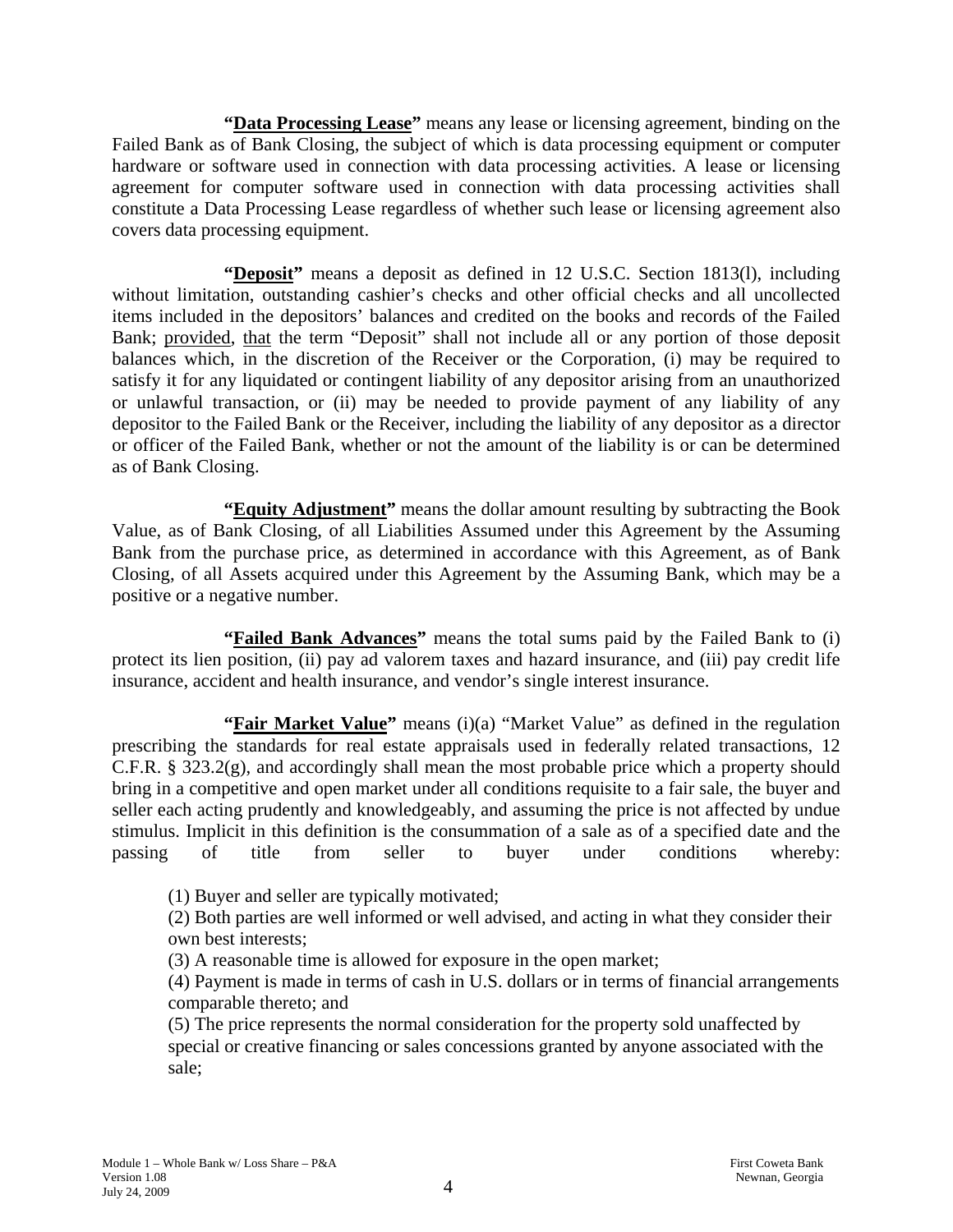as determined as of Bank Closing by an appraiser chosen by the Assuming Bank from a list of acceptable appraisers provided by the Receiver; any costs and fees associated with such determination shall be shared equally by the Receiver and the Assuming Bank, and (b) which, with respect to Bank Premises (to the extent, if any, that Bank Premises are purchased utilizing this valuation method), shall be determined not later than sixty (60) days after Bank Closing by an appraiser selected by the Receiver and the Assuming Bank within seven (7) days after Bank Closing; or (ii) with respect to property other than Bank Premises purchased utilizing this valuation method, the price therefore as established by the Receiver and agreed to by the Assuming Bank, or in the absence of such agreement, as determined in accordance with clause  $(i)(a)$  above.

"**First Loss Tranche**" means the dollar amount of liability that the Assuming Bank will incur prior to the commencement of loss sharing, which is the sum of (i) the Assuming Bank's asset premium (discount) bid, as reflected on the Assuming Bank's bid form, plus (ii) the Assuming Bank's Deposit premium bid, as reflected on the Assuming Bank's bid form, plus (iii) the Equity Adjustment. The First Loss Tranche may be a positive or negative number.

"**Fixtures**" means those leasehold improvements, additions, alterations and installations constituting all or a part of Bank Premises and which were acquired, added, built, installed or purchased at the expense of the Failed Bank, regardless of the holder of legal title thereto as of Bank Closing.

**"Furniture and Equipment"** means the furniture and equipment, other than motor vehicles, leased or owned by the Failed Bank and reflected on the books of the Failed Bank as of Bank Closing, including without limitation automated teller machines, carpeting, furniture, office machinery (including personal computers), shelving, office supplies, telephone, surveillance, security systems and artwork. Motor vehicles shall be considered other assets and pass at Book Value.

**"Indemnitees"** means, except as provided in paragraph (k) of Section 12.1, (i) the Assuming Bank, (ii) the Subsidiaries and Affiliates of the Assuming Bank other than any Subsidiaries or Affiliates of the Failed Bank that are or become Subsidiaries or Affiliates of the Assuming Bank, and (iii) the directors, officers, employees and agents of the Assuming Bank and its Subsidiaries and Affiliates who are not also present or former directors, officers, employees or agents of the Failed Bank or of any Subsidiary or Affiliate of the Failed Bank.

"Information Package" means the most recent compilation of financial and other data with respect to the Failed Bank, including any amendments or supplements thereto, provided to the Assuming Bank by the Corporation on the web site used by the Corporation to market the Failed Bank to potential acquirers.

**"Legal Balance"** means the amount of indebtedness legally owed by an Obligor with respect to a Loan, including principal and accrued and unpaid interest, late fees, attorneys' fees and expenses, taxes, insurance premiums, and similar charges, if any.

**"Liabilities Assumed"** has the meaning provided in Section 2.1.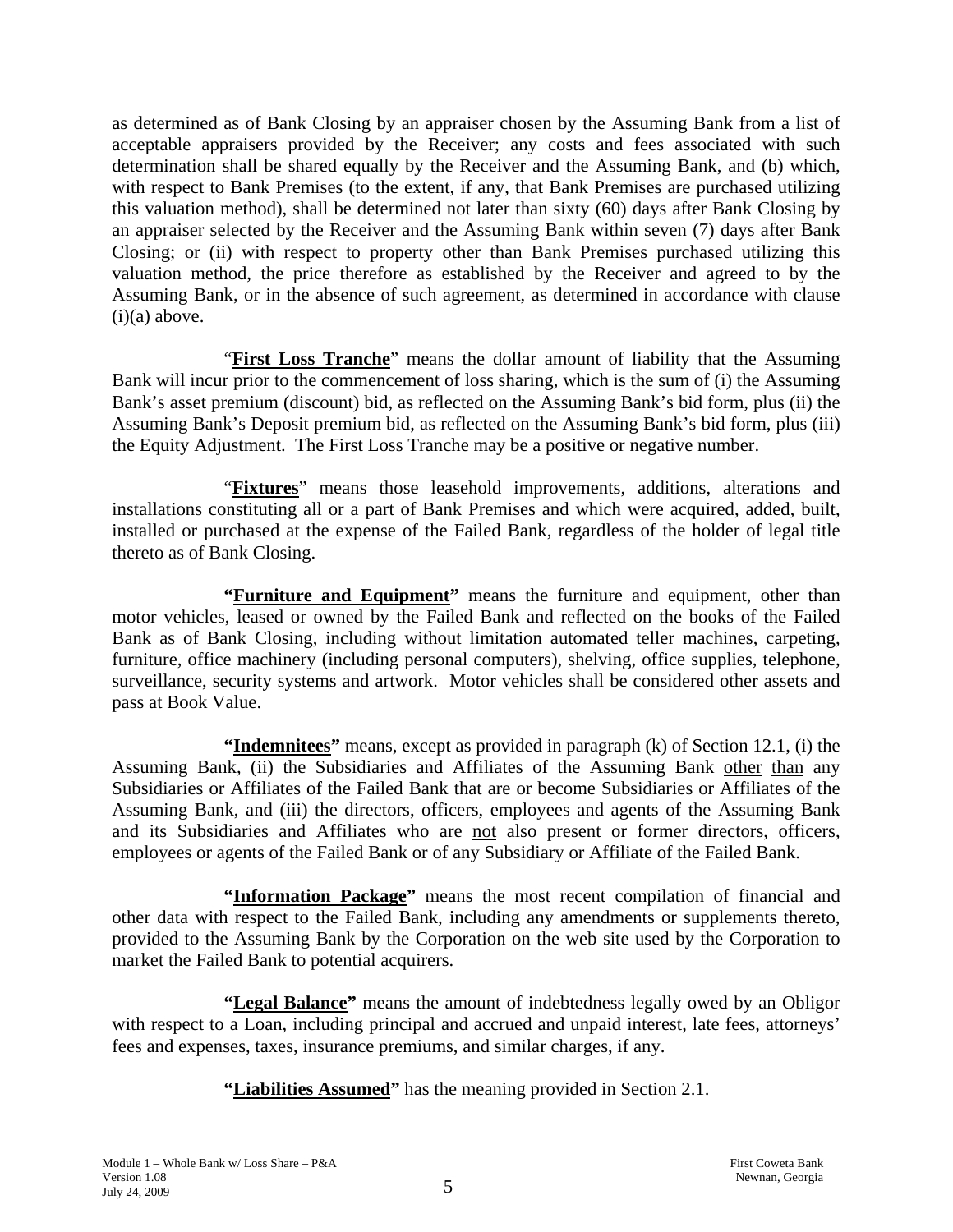"Lien" means any mortgage, lien, pledge, charge, assignment for security purposes, security interest, or encumbrance of any kind with respect to an Asset, including any conditional sale agreement or capital lease or other title retention agreement relating to such Asset.

**"Loans"** means all of the following owed to or held by the Failed Bank as of Bank Closing:

(i) loans (including loans which have been charged off the Accounting Records of the Failed Bank in whole or in part prior to June 26, 2009), participation agreements, interests in participations, overdrafts of customers (including but not limited to overdrafts made pursuant to an overdraft protection plan or similar extensions of credit in connection with a deposit account), revolving commercial lines of credit, home equity lines of credit, Commitments, United States and/or State-guaranteed student loans, and lease financing contracts;

(ii) all Liens, rights (including rights of set-off), remedies, powers, privileges, demands, claims, priorities, equities and benefits owned or held by, or accruing or to accrue to or for the benefit of, the holder of the obligations or instruments referred to in clause (i) above, including but not limited to those arising under or based upon Credit Documents, casualty insurance policies and binders, standby letters of credit, mortgagee title insurance policies and binders, payment bonds and performance bonds at any time and from time to time existing with respect to any of the obligations or instruments referred to in clause (i) above; and

(iii) all amendments, modifications, renewals, extensions, refinancings, and refundings of or for any of the foregoing.

**"Obligor"** means each Person liable for the full or partial payment or performance of any Loan, whether such Person is obligated directly, indirectly, primarily, secondarily, jointly, or severally.

**"Other Real Estate"** means all interests in real estate (other than Bank Premises and Fixtures), including but not limited to mineral rights, leasehold rights, condominium and cooperative interests, air rights and development rights that are owned by the Failed Bank.

"Person" means any individual, corporation, partnership, joint venture, association, joint-stock company, trust, unincorporated organization, or government or any agency or political subdivision thereof, excluding the Corporation.

**"Primary Indemnitor"** means any Person (other than the Assuming Bank or any of its Affiliates) who is obligated to indemnify or insure, or otherwise make payments (including payments on account of claims made against) to or on behalf of any Person in connection with the claims covered under Article XII, including without limitation any insurer issuing any directors and officers liability policy or any Person issuing a financial institution bond or banker's blanket bond.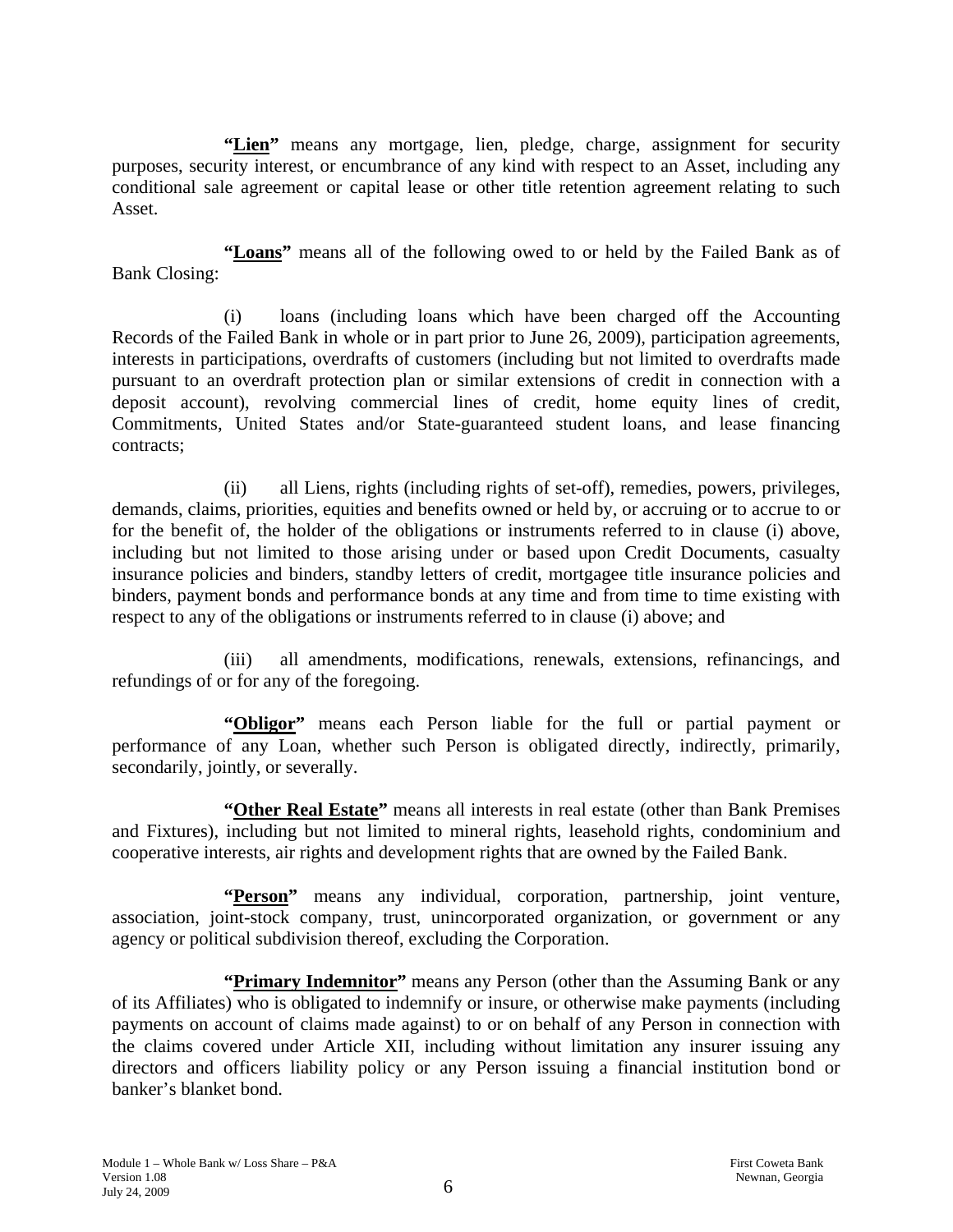**"Proforma"** means producing a balance sheet that reflects a reasonably accurate financial statement of the Failed bank through the date of closing. The Proforma financial statements serve as a basis for the opening entries of both the Assuming Bank and the Receiver.

**"Put Date"** has the meaning provided in Section 3.4.

**"Put Notice"** has the meaning provided in Section 3.4.

**"Qualified Financial Contract"** means a qualified financial contract as defined in 12 U.S.C. Section 1821(e)(8)(D).

**"Record"** means any document, microfiche, microfilm and computer records (including but not limited to magnetic tape, disc storage, card forms and printed copy) of the Failed Bank generated or maintained by the Failed Bank that is owned by or in the possession of the Receiver at Bank Closing.

**"Related Liability"** with respect to any Asset means any liability existing and reflected on the Accounting Records of the Failed Bank as of Bank Closing for (i) indebtedness secured by mortgages, deeds of trust, chattel mortgages, security interests or other liens on or affecting such Asset, (ii) ad valorem taxes applicable to such Asset, and (iii) any other obligation determined by the Receiver to be directly related to such Asset.

**"Related Liability Amount"** with respect to any Related Liability on the books of the Assuming Bank, means the amount of such Related Liability as stated on the Accounting Records of the Assuming Bank (as maintained in accordance with generally accepted accounting principles) as of the date as of which the Related Liability Amount is being determined. With respect to a liability that relates to more than one asset, the amount of such Related Liability shall be allocated among such assets for the purpose of determining the Related Liability Amount with respect to any one of such assets. Such allocation shall be made by specific allocation, where determinable, and otherwise shall be pro rata based upon the dollar amount of such assets stated on the Accounting Records of the entity that owns such asset.

 **"Repurchase Price"** means, with respect to any Loan the Book Value, adjusted to reflect changes to Book Value after Bank Closing, plus (i) any advances and interest on such Loan after Bank Closing, minus (ii) the total of amounts received by the Assuming Bank for such Loan, regardless of how applied, after Bank Closing, plus (iii) advances made by Assuming Bank, plus (iv) total disbursements of principal made by Receiver that are not included in the Book Value.

**"Safe Deposit Boxes"** means the safe deposit boxes of the Failed Bank, if any, including the removable safe deposit boxes and safe deposit stacks in the Failed Bank's vault(s), all rights and benefits under rental agreements with respect to such safe deposit boxes, and all keys and combinations thereto.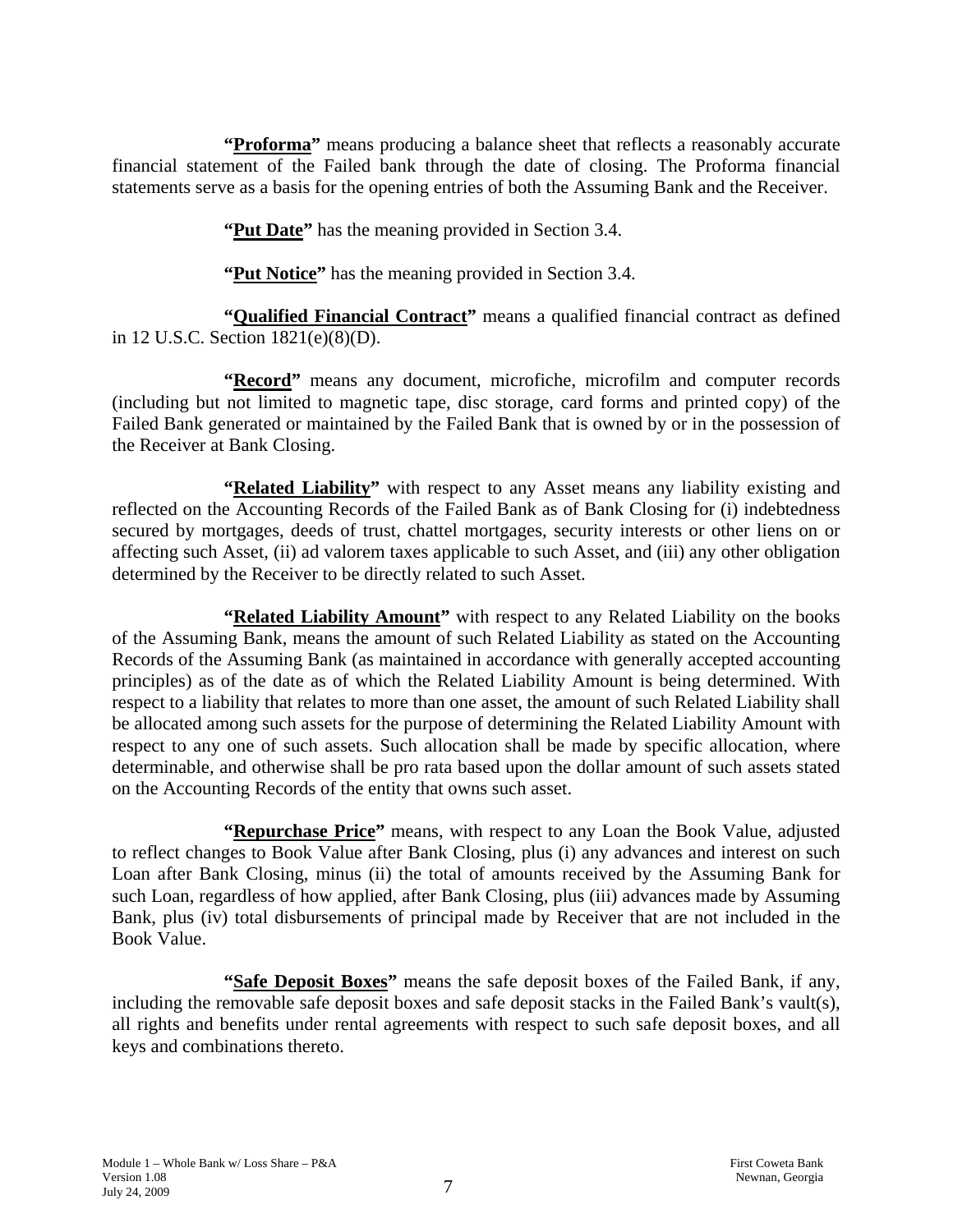<span id="page-11-0"></span>**"Settlement Date"** means the first Business Day immediately prior to the day which is one hundred eighty (180) days after Bank Closing, or such other date prior thereto as may be agreed upon by the Receiver and the Assuming Bank. The Receiver, in its discretion, may extend the Settlement Date.

"Settlement Interest Rate" means, for the first calendar quarter or portion thereof during which interest accrues, the rate determined by the Receiver to be equal to the equivalent coupon issue yield on twenty-six (26)-week United States Treasury Bills in effect as of Bank Closing as published in The Wall Street Journal; provided, that if no such equivalent coupon issue yield is available as of Bank Closing, the equivalent coupon issue yield for such Treasury Bills most recently published in The Wall Street Journal prior to Bank Closing shall be used. Thereafter, the rate shall be adjusted to the rate determined by the Receiver to be equal to the equivalent coupon issue yield on such Treasury Bills in effect as of the first day of each succeeding calendar quarter during which interest accrues as published in The Wall Street Journal.

**"Subsidiary"** has the meaning set forth in Section 3(w)(4) of the Federal Deposit Insurance Act, 12 U.S.C. Section 1813(w)(4), as amended.

# **ARTICLE II ASSUMPTION OF LIABILITIES**

 **2.1 Liabilities Assumed by Assuming Bank.** The Assuming Bank expressly assumes at Book Value (subject to adjustment pursuant to Article VIII) and agrees to pay, perform, and discharge all of the following liabilities of the Failed Bank as of Bank Closing, except as otherwise provided in this Agreement (such liabilities referred to as "Liabilities Assumed"):

> (a) Assumed Deposits, except those Deposits specifically listed on Schedule 2.1(a); provided, that as to any Deposits of public money which are Assumed Deposits, the Assuming Bank agrees to properly secure such Deposits with such of the Assets as appropriate which, prior to Bank Closing, were pledged as security therefor by the Failed Bank, or with assets of the Assuming Bank, if such securing Assets, if any, are insufficient to properly secure such Deposits;

> (b) liabilities for indebtedness secured by mortgages, deeds of trust, chattel mortgages, security interests or other liens on or affecting any Assets, if any; provided, that the assumption of any liability pursuant to this paragraph shall be limited to the market value of the Assets securing such liability as determined by the Receiver;

> (c) borrowings from Federal Reserve Banks and Federal Home Loan Banks, if any, provided, that the assumption of any liability pursuant to this paragraph shall be limited to the market value of the assets securing such liability as determined by the Receiver; and overdrafts, debit balances, service charges, reclamations, and adjustments to accounts with the Federal Reserve Banks as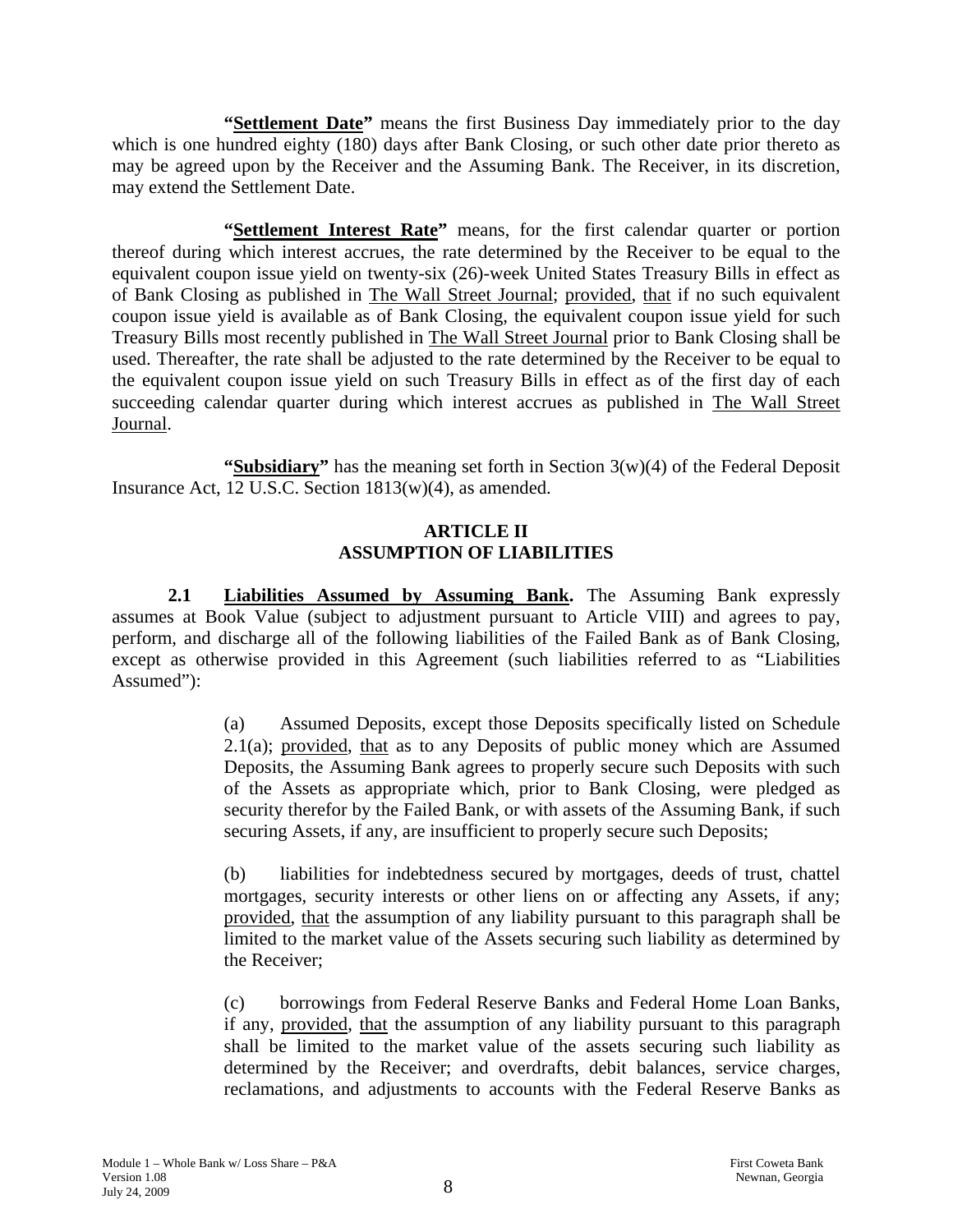reflected on the books and records of any such Federal Reserve Bank within ninety (90) days after Bank Closing, if any;

(d) ad valorem taxes applicable to any Asset, if any; provided, that the assumption of any ad valorem taxes pursuant to this paragraph shall be limited to an amount equal to the market value of the Asset to which such taxes apply as determined by the Receiver;

(e) liabilities, if any, for federal funds purchased, repurchase agreements and overdrafts in accounts maintained with other depository institutions (including any accrued and unpaid interest thereon computed to and including Bank Closing); provided, that the assumption of any liability pursuant to this paragraph shall be limited to the market value of the Assets securing such liability as determined by the Receiver;

(f) United States Treasury tax and loan note option accounts, if any;

(g) liabilities for any acceptance or commercial letter of credit (other than "standby letters of credit" as defined in 12 C.F.R. Section 337.2(a)); provided, that the assumption of any liability pursuant to this paragraph shall be limited to the market value of the Assets securing such liability as determined by the Receiver;

(h) duties and obligations assumed pursuant to this Agreement including without limitation those relating to the Failed Bank's credit card business, overdraft protection plans, safe deposit business, safekeeping business or trust business, if any;

(i) liabilities, if any, for Commitments;

(j) liabilities, if any, for amounts owed to any Subsidiary of the Failed Bank acquired under Section 3.1;

(k) liabilities, if any, with respect to Qualified Financial Contracts;

(l) duties and obligations under any contract pursuant to which the Failed Bank provides mortgage servicing for others, or mortgage servicing is provided to the Failed Bank by others; and

(m) all asset-related offensive litigation liabilities and all asset-related defensive litigation liabilities, but only to the extent such liabilities relate to assets subject to a loss share agreement, and provided that all other defensive litigation and any class actions with respect to credit card business are retained by the Receiver.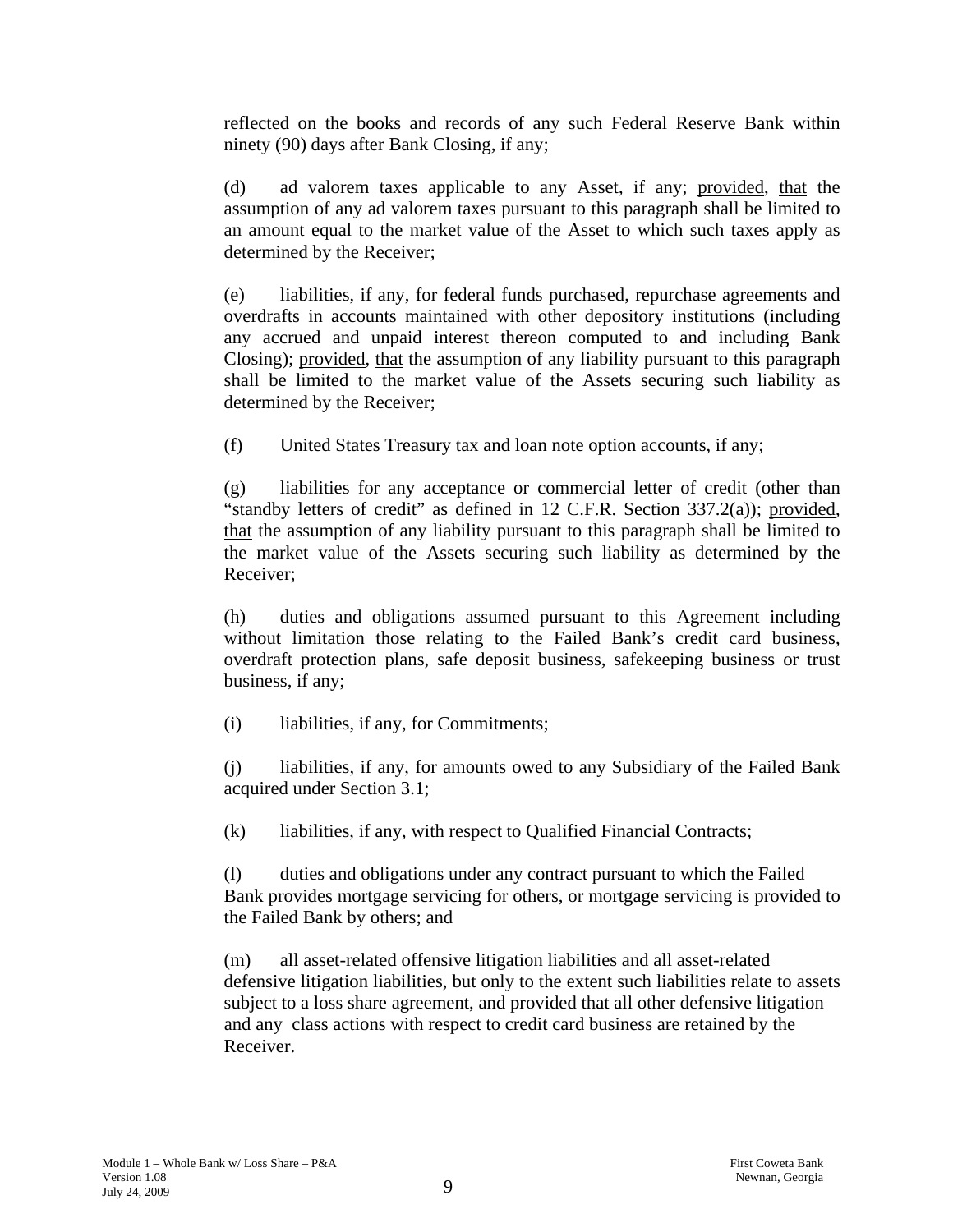<span id="page-13-0"></span>Schedule 2.1 attached hereto and incorporated herein sets forth certain categories of Liabilities Assumed and the aggregate Book Value of the Liabilities Assumed in such categories. Such schedule is based upon the best information available to the Receiver and may be adjusted as provided in Article VIII.

**2.2** Interest on Deposit Liabilities. The Assuming Bank agrees that, from and after Bank Closing, it will accrue and pay interest on Deposit liabilities assumed pursuant to Section 2.1 at a rate(s) it shall determine; provided, that for non-transaction Deposit liabilities such rate(s) shall not be less than the lowest rate offered by the Assuming Bank to its depositors for non-transaction deposit accounts. The Assuming Bank shall permit each depositor to withdraw, without penalty for early withdrawal, all or any portion of such depositor's Deposit, whether or not the Assuming Bank elects to pay interest in accordance with any deposit agreement formerly existing between the Failed Bank and such depositor; and further provided, that if such Deposit has been pledged to secure an obligation of the depositor or other party, any withdrawal thereof shall be subject to the terms of the agreement governing such pledge. The Assuming Bank shall give notice to such depositors as provided in Section 5.3 of the rate(s) of interest which it has determined to pay and of such withdrawal rights.

**2.3 Unclaimed Deposits.** Fifteen (15) months following the Bank Closing Date, the Assuming Bank will provide the Receiver a listing of all deposit accounts, including the type of account, not claimed by the depositor. The Receiver will review the list and authorize the Assuming Bank to act on behalf of the Receiver to send a "Final Legal Notice" to the owner(s) of the unclaimed deposits reminding them of the need to claim or arrange to continue their account(s) with the Assuming Bank. The Assuming Bank will send the "Final Legal Notice" to the depositors within thirty (30) days following notification of the Receiver's authorization. The Assuming Bank will prepare an Affidavit of Mailing and will forward the Affidavit of Mailing to the Receiver after mailing out the "Final Legal Notice" to the owner(s) of unclaimed deposit accounts.

If, within eighteen (18) months after Bank Closing, any depositor of the Failed Bank does not claim or arrange to continue such depositor's Deposit assumed pursuant to Section 2.1 at the Assuming Bank, the Assuming Bank shall, within fifteen (15) Business Days after the end of such eighteen (18) month period, (i) refund to the Receiver the full amount of each such deposit (without reduction for service charges), (ii) provide to the Receiver a schedule of all such refunded Deposits in such form as may be prescribed by the Receiver, and (iii) assign, transfer, convey, and deliver to the Receiver, all right, title, and interest of the Assuming Bank in and to the Records previously transferred to the Assuming Bank and other records generated or maintained by the Assuming Bank pertaining to such Deposits. During such eighteen (18) month period, at the request of the Receiver, the Assuming Bank promptly shall provide to the Receiver schedules of unclaimed deposits in such form as may be prescribed by the Receiver.

**2.4 Employee Plans.** Except as provided in Section 4.12, the Assuming Bank shall have no liabilities, obligations or responsibilities under the Failed Bank's health care, bonus, vacation, pension, profit sharing, deferred compensation, 401K or stock purchase plans or similar plans, if any, unless the Receiver and the Assuming Bank agree otherwise subsequent to the date of this Agreement.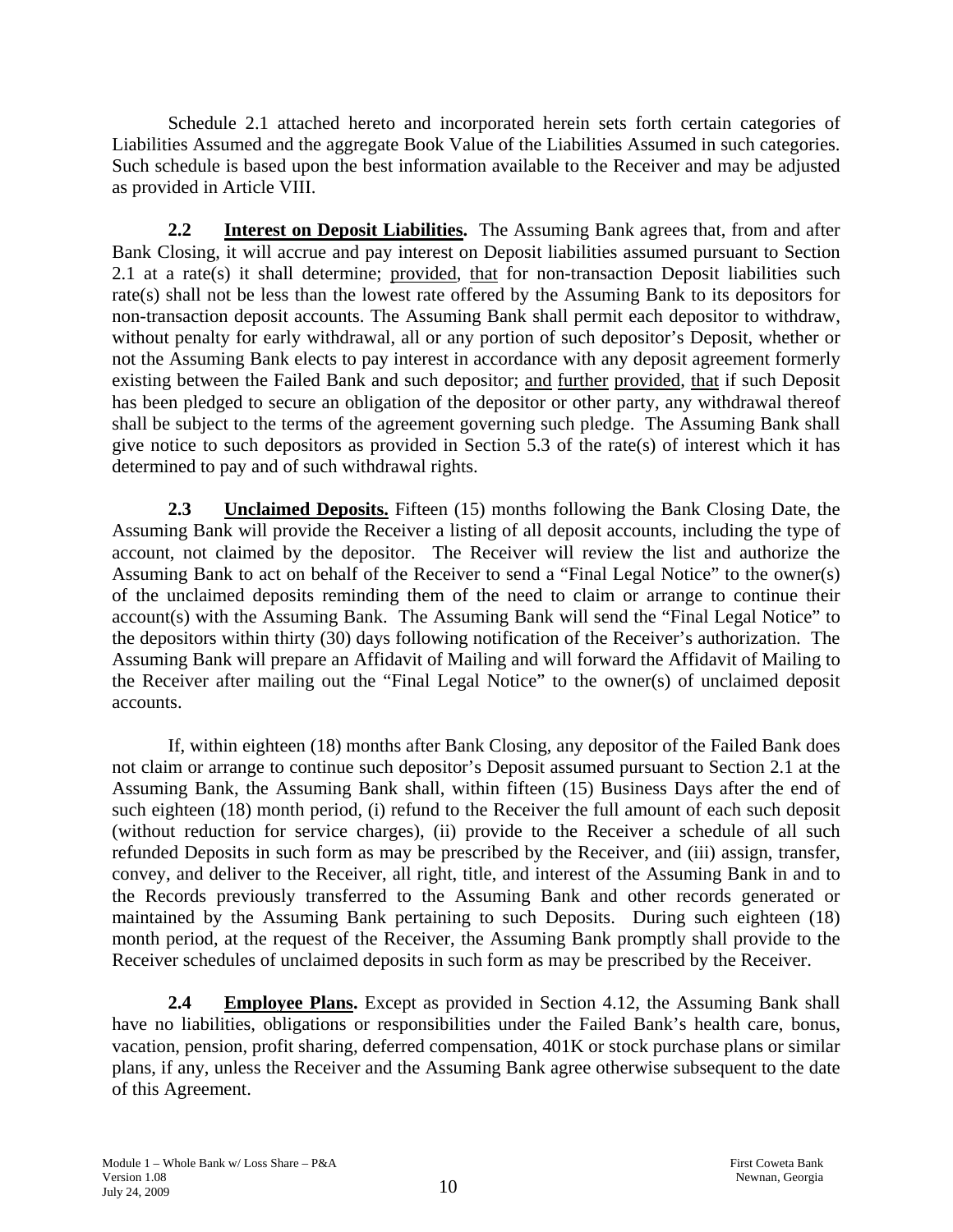#### **ARTICLE III PURCHASE OF ASSETS**

<span id="page-14-0"></span>Assuming Bank includes, but is not limited to, the entities listed on Schedule 3.1a.  **3.1 Assets Purchased by Assuming Bank**. With the exception of certain assets expressly excluded in Sections 3.5 and 3.6, the Assuming Bank hereby purchases from the Receiver, and the Receiver hereby sells, assigns, transfers, conveys, and delivers to the Assuming Bank, all right, title, and interest of the Receiver in and to all of the assets (real, personal and mixed, wherever located and however acquired) including all subsidiaries, joint ventures, partnerships, and any and all other business combinations or arrangements, whether active, inactive, dissolved or terminated, of the Failed Bank whether or not reflected on the books of the Failed Bank as of Bank Closing. Schedules 3.1 and 3.1a attached hereto and incorporated herein sets forth certain categories of Assets purchased hereunder. Such schedule is based upon the best information available to the Receiver and may be adjusted as provided in Article VIII. Assets are purchased hereunder by the Assuming Bank subject to all liabilities for indebtedness collateralized by Liens affecting such Assets to the extent provided in Section 2.1. The subsidiaries, joint ventures, partnerships, and any and all other business combinations or arrangements, whether active, inactive, dissolved or terminated being purchased by the Notwithstanding Section 4.8, the Assuming Bank specifically purchases all mortgage servicing rights and obligations of the Failed Bank.

# **3.2 Asset Purchase Price**.

(a) All Assets and assets of the Failed Bank subject to an option to purchase by the Assuming Bank shall be purchased for the amount, or the amount resulting from the method specified for determining the amount, as specified on Schedule 3.2, except as otherwise may be provided herein. Any Asset, asset of the Failed Bank subject to an option to purchase or other asset purchased for which no purchase price is specified on Schedule 3.2 or otherwise herein shall be purchased at its Book Value. Loans or other assets charged off the Accounting Records of the Failed Bank prior to June 26, 2009 shall be purchased at a price of zero.

(b) The purchase price for securities (other than the capital stock of any Acquired Subsidiary) purchased under Section 3.1 by the Assuming Bank shall be the market value thereof as of Bank Closing, which market value shall be (i) the market price for each such security quoted at the close of the trading day effective on Bank Closing as published electronically by Bloomberg, L.P., or alternatively, at the discretion of the Receiver, IDC/Financial Times (FT) Interactive Data; (ii) provided, that if such market price is not available for any such security, the Assuming Bank will submit a bid for each such security within three days of notification/bid request by the Receiver (unless a different time period is agreed to by the Assuming Bank and the Receiver) and the Receiver, in its sole discretion will accept or reject each such bid; and (iii) further provided in the absence of an acceptable bid from the Assuming Bank, each such security shall not pass to the Assuming Bank and shall be deemed to be an excluded asset hereunder.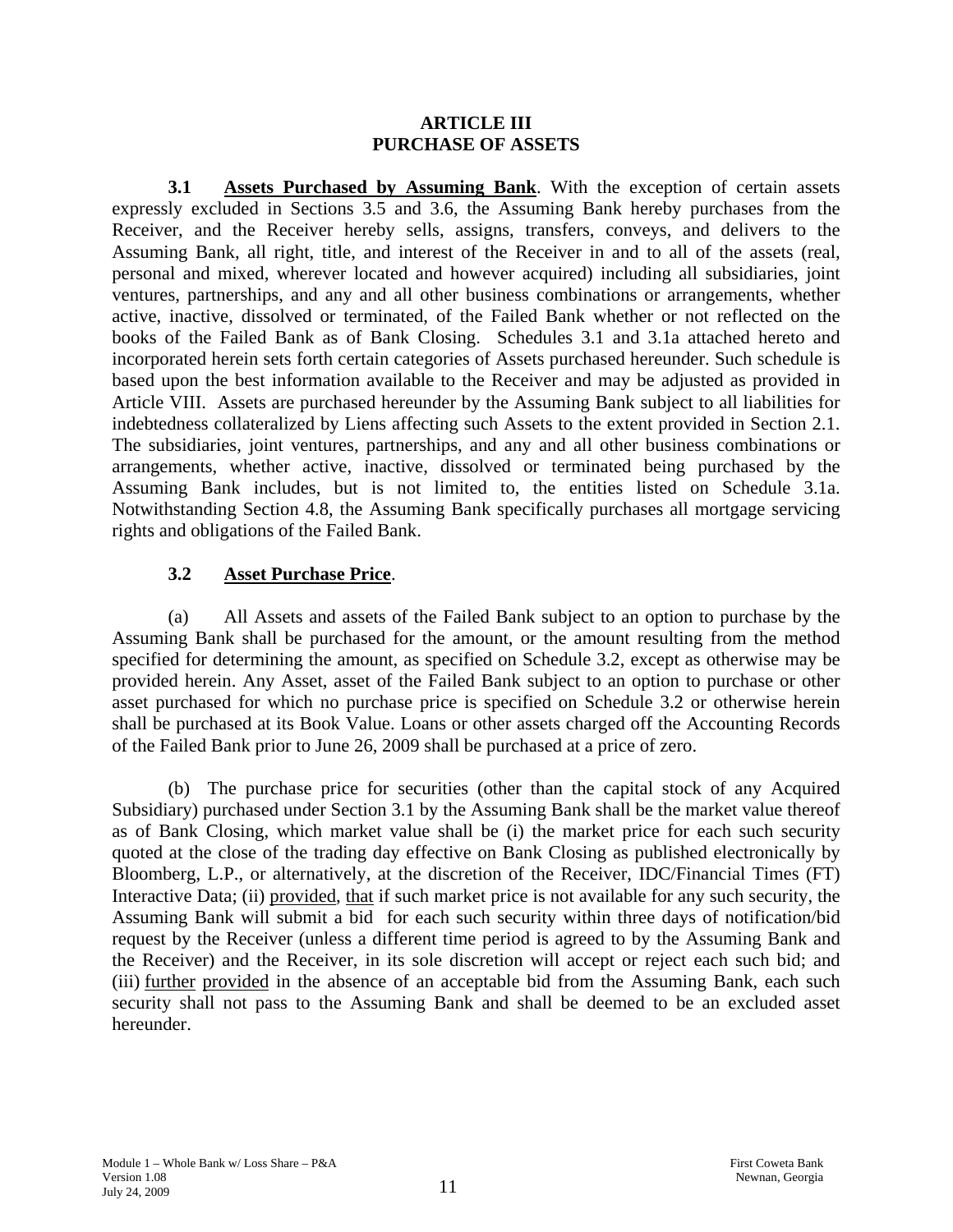<span id="page-15-0"></span>**(c)** Qualified Financial Contracts shall be purchased at market value determined in accordance with the terms of Exhibit 3.2(c). Any costs associated with such valuation shall be shared equally by the Receiver and the Assuming Bank.

**3.3 Manner of Conveyance; Limited Warranty; Nonrecourse; Etc. THE CONVEYANCE OF ALL ASSETS, INCLUDING REAL AND PERSONAL PROPERTY INTERESTS, PURCHASED BY THE ASSUMING BANK UNDER THIS AGREEMENT SHALL BE MADE, AS NECESSARY, BY RECEIVER'S DEED OR RECEIVER'S BILL OF SALE, "AS IS", "WHERE IS", WITHOUT RECOURSE AND, EXCEPT AS OTHERWISE SPECIFICALLY PROVIDED IN THIS AGREEMENT, WITHOUT ANY WARRANTIES WHATSOEVER WITH RESPECT TO SUCH ASSETS, EXPRESS OR IMPLIED, WITH RESPECT TO TITLE, ENFORCEABILITY, COLLECTIBILITY, DOCUMENTATION OR FREEDOM FROM LIENS OR ENCUMBRANCES (IN WHOLE OR IN PART), OR ANY OTHER MATTERS.** 

# **3.4 Puts of Assets to the Receiver**.

# (a) **Puts Prior to the Settlement Date.**

(i) During the period from Bank Closing to and including the Business Day immediately preceding the Settlement Date, the Assuming Bank shall be entitled to require the Receiver to purchase any Asset which the Assuming Bank can establish is evidenced by forged or stolen instruments as of Bank Closing; provided, that, the Assuming Bank shall not have the right to require the Receiver to purchase any such Asset with respect to which the Assuming Bank has taken any action referred to in Section 3.4(a)(ii) with respect to such Asset.

(ii) At the end of the thirty (30)-day period following Bank Closing and at that time only, in accordance with this Section 3.4, the Assuming Bank shall be entitled to require the Receiver to purchase any remaining overdraft transferred to the Assuming Bank pursuant to 3.1 which both was made after June 26, 2009 and was not made pursuant to an overdraft protection plan or similar extension of credit.

The Assuming Bank shall transfer all such Assets to the Receiver without recourse, and shall indemnify the Receiver against any and all claims of any Person claiming by, through or under the Assuming Bank with respect to any such Asset, as provided in Section 12.4.

(b) **Notices to the Receiver**. In the event that the Assuming Bank elects to require the Receiver to purchase one or more Assets, the Assuming Bank shall deliver to the Receiver a notice (a "Put Notice") which shall include:

- (i) a list of all Assets that the Assuming Bank requires the Receiver to purchase;
- (ii) a list of all Related Liabilities with respect to the Assets identified pursuant to (i) above; and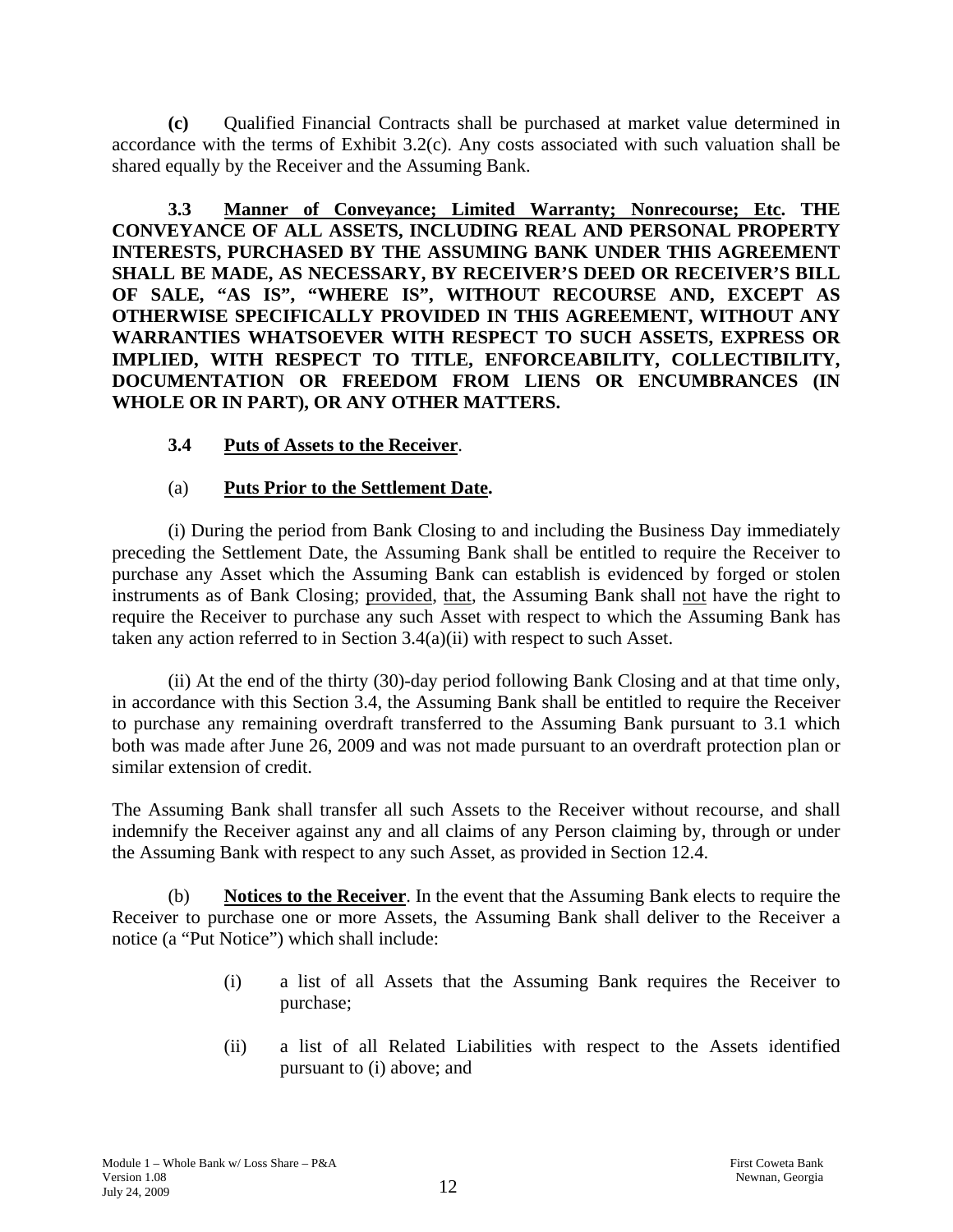(iii) a statement of the estimated Repurchase Price of each Asset identified pursuant to (i) above as of the applicable Put Date.

<span id="page-16-0"></span>Such notice shall be in the form prescribed by the Receiver or such other form to which the Receiver shall consent. As provided in Section 9.6, the Assuming Bank shall deliver to the Receiver such documents, Credit Files and such additional information relating to the subject matter of the Put Notice as the Receiver may request and shall provide to the Receiver full access to all other relevant books and records.

(c) **Purchase by Receiver**. The Receiver shall purchase Assets that are specified in the Put Notice and shall assume Related Liabilities with respect to such Assets, and the transfer of such Assets and Related Liabilities shall be effective as of a date determined by the Receiver which date shall not be later than thirty (30) days after receipt by the Receiver of the Put Notice (the "Put Date").

(d) **Purchase Price and Payment Date**. Each Asset purchased by the Receiver pursuant to this Section 3.4 shall be purchased at a price equal to the Repurchase Price of such Asset less the Related Liability Amount applicable to such Asset, in each case determined as of the applicable Put Date. If the difference between such Repurchase Price and such Related Liability Amount is positive, then the Receiver shall pay to the Assuming Bank the amount of such difference; if the difference between such amounts is negative, then the Assuming Bank shall pay to the Receiver the amount of such difference. The Assuming Bank or the Receiver, as the case may be, shall pay the purchase price determined pursuant to this Section 3.4(d) not later than the twentieth (20th) Business Day following the applicable Put Date, together with interest on such amount at the Settlement Interest Rate for the period from and including such Put Date to and including the day preceding the date upon which payment is made.

(e) **Servicing.** The Assuming Bank shall administer and manage any Asset subject to purchase by the Receiver in accordance with usual and prudent banking standards and business practices until such time as such Asset is purchased by the Receiver.

(f) **Reversals**. In the event that the Receiver purchases an Asset (and assumes the Related Liability) that it is not required to purchase pursuant to this Section 3.4, the Assuming Bank shall repurchase such Asset (and assume such Related Liability) from the Receiver at a price computed so as to achieve the same economic result as would apply if the Receiver had never purchased such Asset pursuant to this Section 3.4.

**3.5 Assets Not Purchased by Assuming Bank**. The Assuming Bank does not purchase, acquire or assume, or (except as otherwise expressly provided in this Agreement) obtain an option to purchase, acquire or assume under this Agreement:

(a) any financial institution bonds, banker's blanket bonds, or public liability, fire, or extended coverage insurance policy or any other insurance policy of the Failed Bank, or premium refund, unearned premium derived from cancellation, or any proceeds payable with respect to any of the foregoing;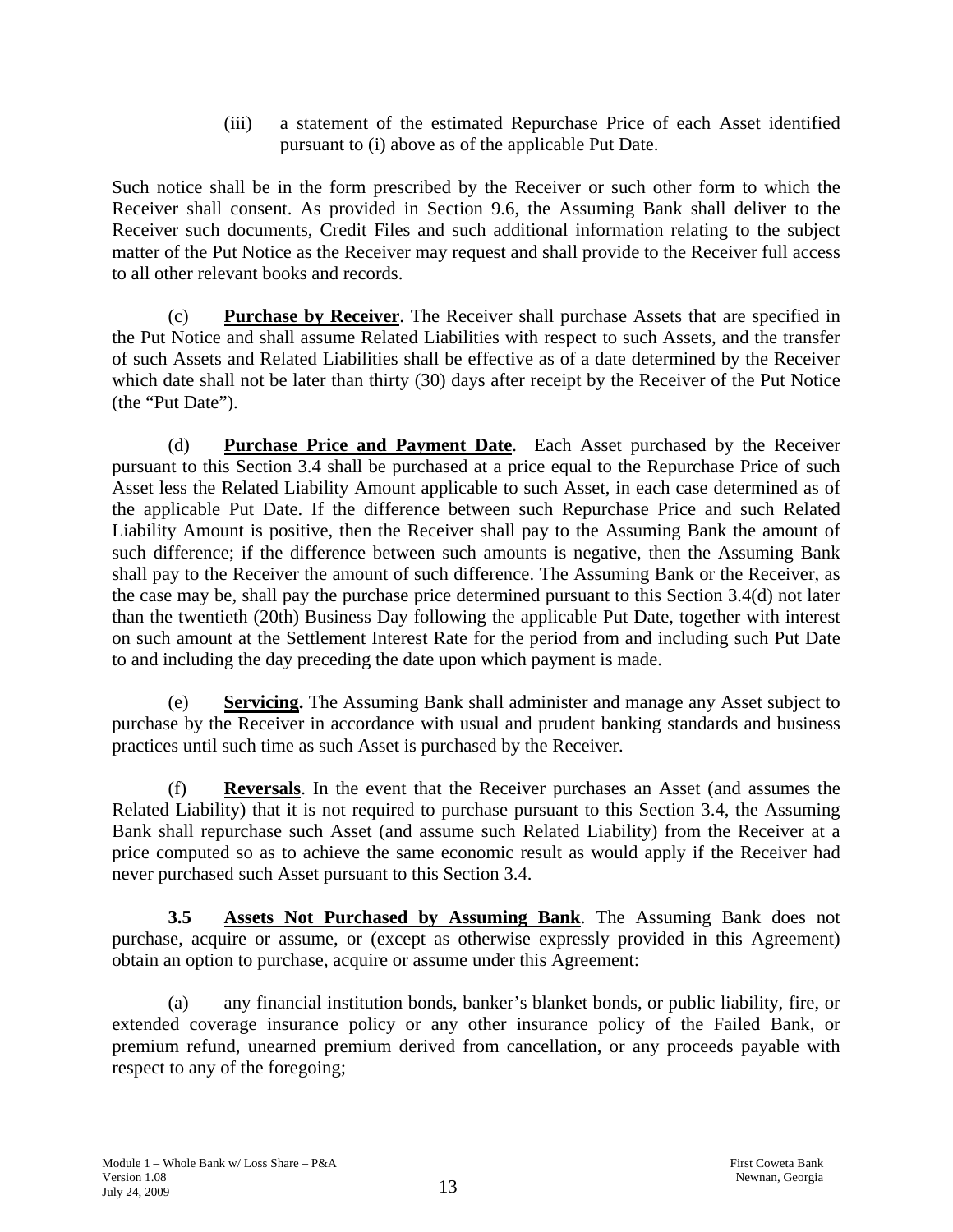(b) any interest, right, action, claim, or judgment against (i) any officer, director, employee, accountant, attorney, or any other Person employed or retained by the Failed Bank or any Subsidiary of the Failed Bank on or prior to Bank Closing arising out of any act or omission of such Person in such capacity, (ii) any underwriter of financial institution bonds, banker's blanket bonds or any other insurance policy of the Failed Bank, (iii) any shareholder or holding company of the Failed Bank, or (iv) any other Person whose action or inaction may be related to any loss (exclusive of any loss resulting from such Person's failure to pay on a Loan made by the Failed Bank) incurred by the Failed Bank; provided, that for the purposes hereof, the acts, omissions or other events giving rise to any such claim shall have occurred on or before Bank Closing, regardless of when any such claim is discovered and regardless of whether any such claim is made with respect to a financial institution bond, banker's blanket bond, or any other insurance policy of the Failed Bank in force as of Bank Closing;

(c) prepaid regulatory assessments of the Failed Bank, if any;

(d) legal or equitable interests in tax receivables of the Failed Bank, if any, including any claims arising as a result of the Failed Bank having entered into any agreement or otherwise being joined with another Person with respect to the filing of tax returns or the payment of taxes;

(e) amounts reflected on the Accounting Records of the Failed Bank as of Bank Closing as a general or specific loss reserve or contingency account, if any;

(f) leased or owned Bank Premises and leased or owned Furniture and Equipment and Fixtures and data processing equipment (including hardware and software) located on leased or owned Bank Premises, if any; provided, that the Assuming Bank does obtain an option under Section 4.6, Section 4.7 or Section 4.8, as the case may be, with respect thereto;

(g) owned Bank Premises which the Receiver, in its discretion, determines may contain environmentally hazardous substances;

(h) any "goodwill," as such term is defined in the instructions to the report of condition prepared by banks examined by the Corporation in accordance with 12 C.F.R. Section 304.4, and other intangibles;

(i) any criminal restitution or forfeiture orders issued in favor of the Failed Bank;

(j) reserved;

(k) assets essential to the Receiver in accordance with Section 3.6; and

(l) all private label asset-backed securities, including, but not limited to, those listed on the attached Schedule 3.5(l).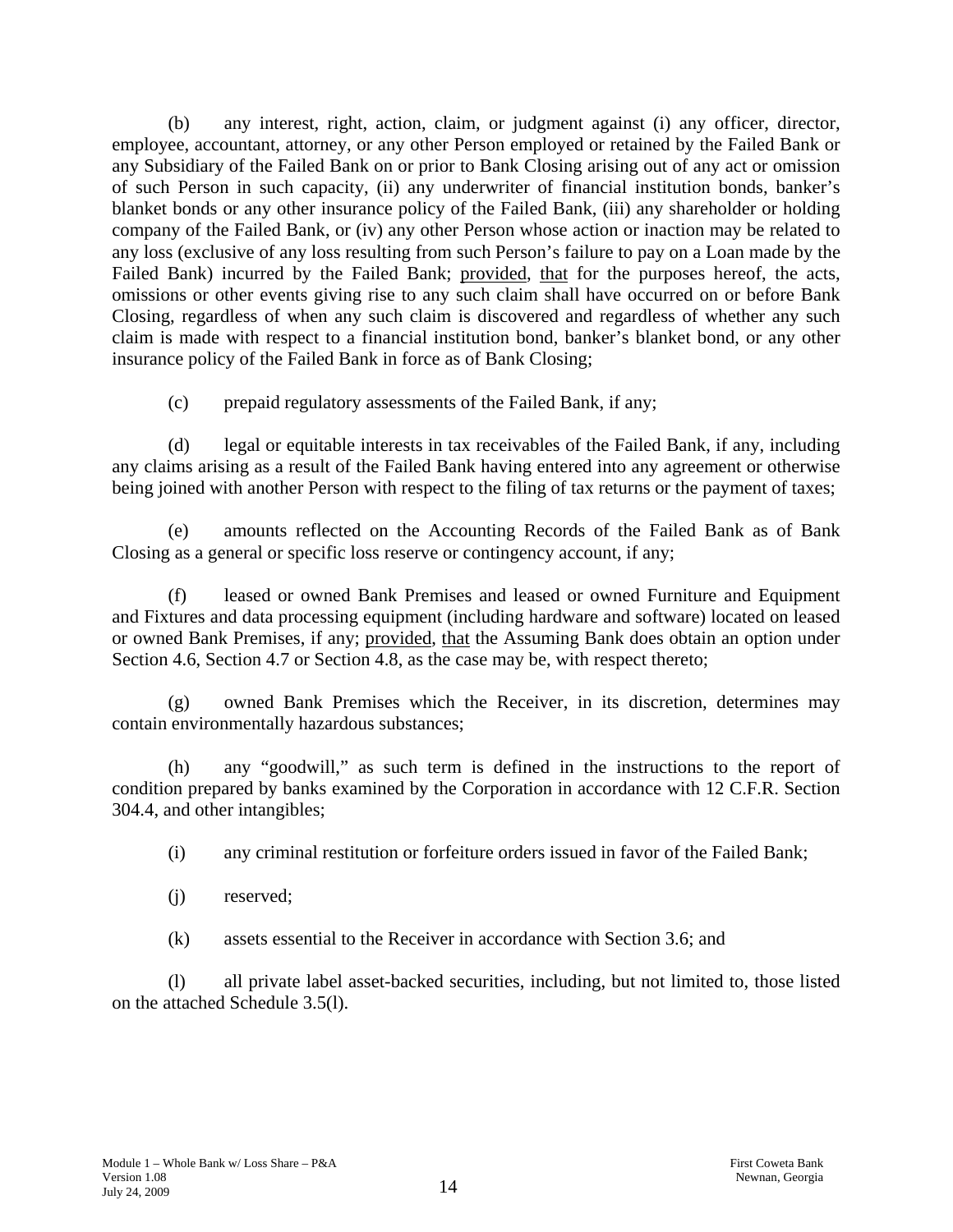# **3.6 Retention or Repurchase of Assets Essential to Receiver**.

<span id="page-18-0"></span>(a) The Receiver may refuse to sell to the Assuming Bank, or the Assuming Bank agrees, at the request of the Receiver set forth in a written notice to the Assuming Bank, to assign, transfer, convey, and deliver to the Receiver all of the Assuming Bank's right, title and interest in and to, any Asset or asset essential to the Receiver as determined by the Receiver in its discretion (together with all Credit Documents evidencing or pertaining thereto), which may include any Asset or asset that the Receiver determines to be:

- (i) made to an officer, director, or other Person engaging in the affairs of the Failed Bank, its Subsidiaries or Affiliates or any related entities of any of the foregoing;
- (ii) the subject of any investigation relating to any claim with respect to any item described in Section 3.5(a) or (b), or the subject of, or potentially the subject of, any legal proceedings;
- (iii) made to a Person who is an Obligor on a loan owned by the Receiver or the Corporation in its corporate capacity or its capacity as receiver of any institution;
- (iv) secured by collateral which also secures any asset owned by the Receiver; or
- (v) related to any asset of the Failed Bank not purchased by the Assuming Bank under this Article III or any liability of the Failed Bank not assumed by the Assuming Bank under Article II.

(b) Each such Asset or asset purchased by the Receiver shall be purchased at a price equal to the Repurchase Price thereof less the Related Liability Amount with respect to any Related Liabilities related to such Asset or asset, in each case determined as of the date of the notice provided by the Receiver pursuant to Section 3.6(a). The Receiver shall pay the Assuming Bank not later than the twentieth (20th) Business Day following receipt of related Credit Documents and Credit Files together with interest on such amount at the Settlement Interest Rate for the period from and including the date of receipt of such documents to and including the day preceding the day on which payment is made. The Assuming Bank agrees to administer and manage each such Asset or asset in accordance with usual and prudent banking standards and business practices until each such Asset or asset is purchased by the Receiver. All transfers with respect to Asset or assets under this Section 3.6 shall be made as provided in Section 9.6. The Assuming Bank shall transfer all such Asset or assets and Related Liabilities to the Receiver without recourse, and shall indemnify the Receiver against any and all claims of any Person claiming by, through or under the Assuming Bank with respect to any such Asset or asset, as provided in Section 12.4.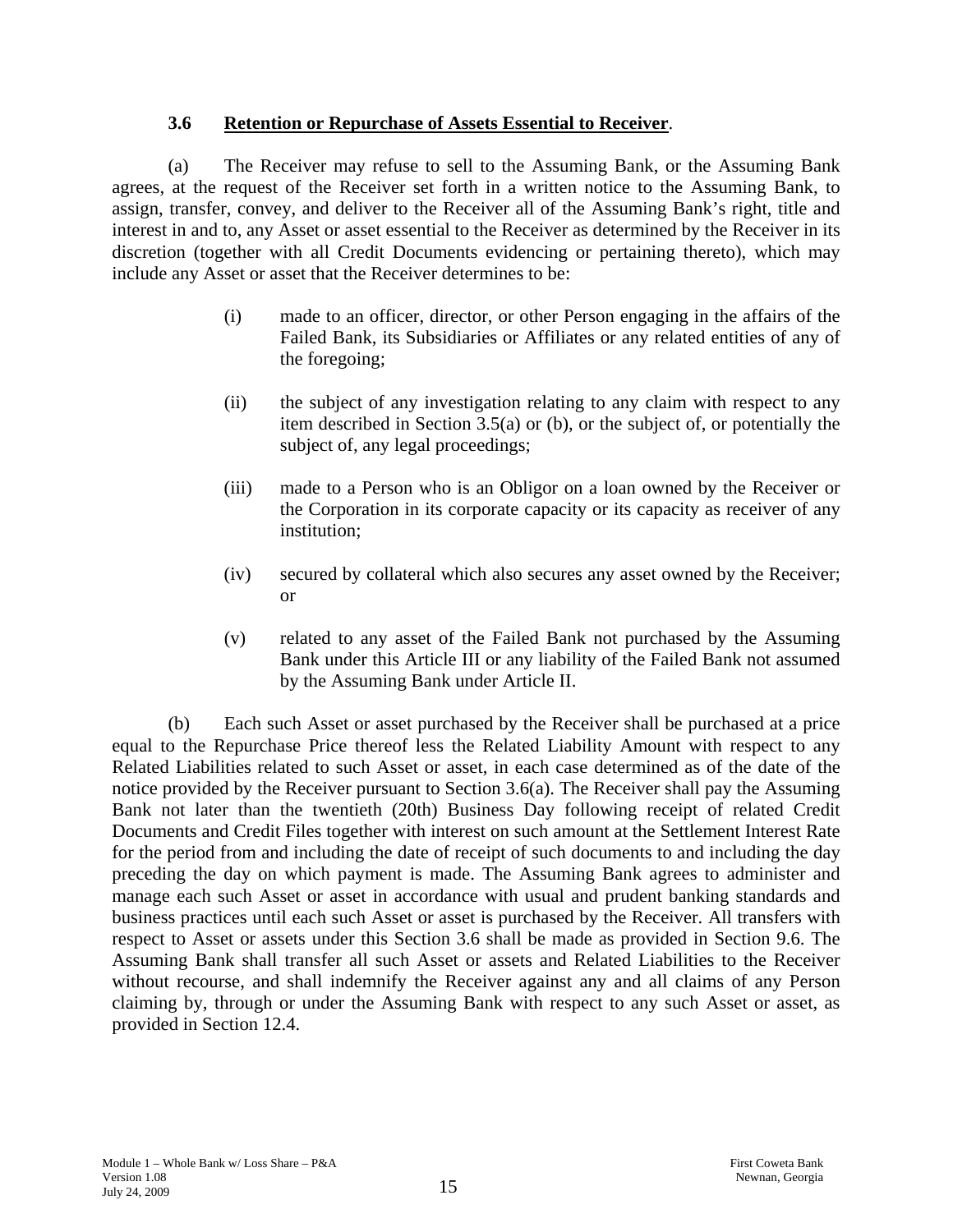### **ARTICLE IV ASSUMPTION OF CERTAIN DUTIES AND OBLIGATIONS**

<span id="page-19-0"></span>The Assuming Bank agrees with the Receiver and the Corporation as follows:

**4.1** Continuation of Banking Business. For the period commencing the first banking Business Day after Bank Closing and ending no earlier than the first anniversary of Bank Closing, the Assuming Bank will provide full service banking in the trade area of the Failed Bank. Thereafter, the Assuming Bank may cease providing such banking services in the trade area of the Failed Bank, provided the Assuming Bank has received all necessary regulatory approvals. At the option of the Assuming Bank, such banking services may be provided at any or all of the Bank Premises, or at other premises within such trade area. The trade area shall be determined by the Receiver.

**4.2 Agreement with Respect to Credit Card Business**. The Assuming Bank agrees to honor and perform, from and after Bank Closing, all duties and obligations with respect to the Failed Bank's credit card business, and/or processing related to credit cards, if any, and assumes all outstanding extensions of credit with respect thereto.

**4.3 Agreement with Respect to Safe Deposit Business**. The Assuming Bank assumes and agrees to discharge, from and after Bank Closing, in the usual course of conducting a banking business, the duties and obligations of the Failed Bank with respect to all Safe Deposit Boxes, if any, of the Failed Bank and to maintain all of the necessary facilities for the use of such boxes by the renters thereof during the period for which such boxes have been rented and the rent therefore paid to the Failed Bank, subject to the provisions of the rental agreements between the Failed Bank and the respective renters of such boxes; provided, that the Assuming Bank may relocate the Safe Deposit Boxes of the Failed Bank to any office of the Assuming Bank located in the trade area of the Failed Bank. The Safe Deposit Boxes shall be located and maintained in the trade area of the Failed Bank for a minimum of one year from Bank Closing. The trade area shall be determined by the Receiver. Fees related to the safe deposit business earned prior to the Bank Closing Date shall be for the benefit of the Receiver and fees earned after the Bank Closing Date shall be for the benefit of the Assuming Bank.

**4.4 Agreement with Respect to Safekeeping Business**. The Receiver transfers, conveys and delivers to the Assuming Bank and the Assuming Bank accepts all securities and other items, if any, held by the Failed Bank in safekeeping for its customers as of Bank Closing. The Assuming Bank assumes and agrees to honor and discharge, from and after Bank Closing, the duties and obligations of the Failed Bank with respect to such securities and items held in safekeeping. The Assuming Bank shall be entitled to all rights and benefits heretofore accrued or hereafter accruing with respect thereto. The Assuming Bank shall provide to the Receiver written verification of all assets held by the Failed Bank for safekeeping within sixty (60) days after Bank Closing. The assets held for safekeeping by the Failed Bank shall be held and maintained by the Assuming Bank in the trade area of the Failed Bank for a minimum of one year from Bank Closing. At the option of the Assuming Bank, the safekeeping business may be provided at any or all of the Bank Premises, or at other premises within such trade area. The trade area shall be determined by the Receiver. Fees related to the safekeeping business earned prior to the Bank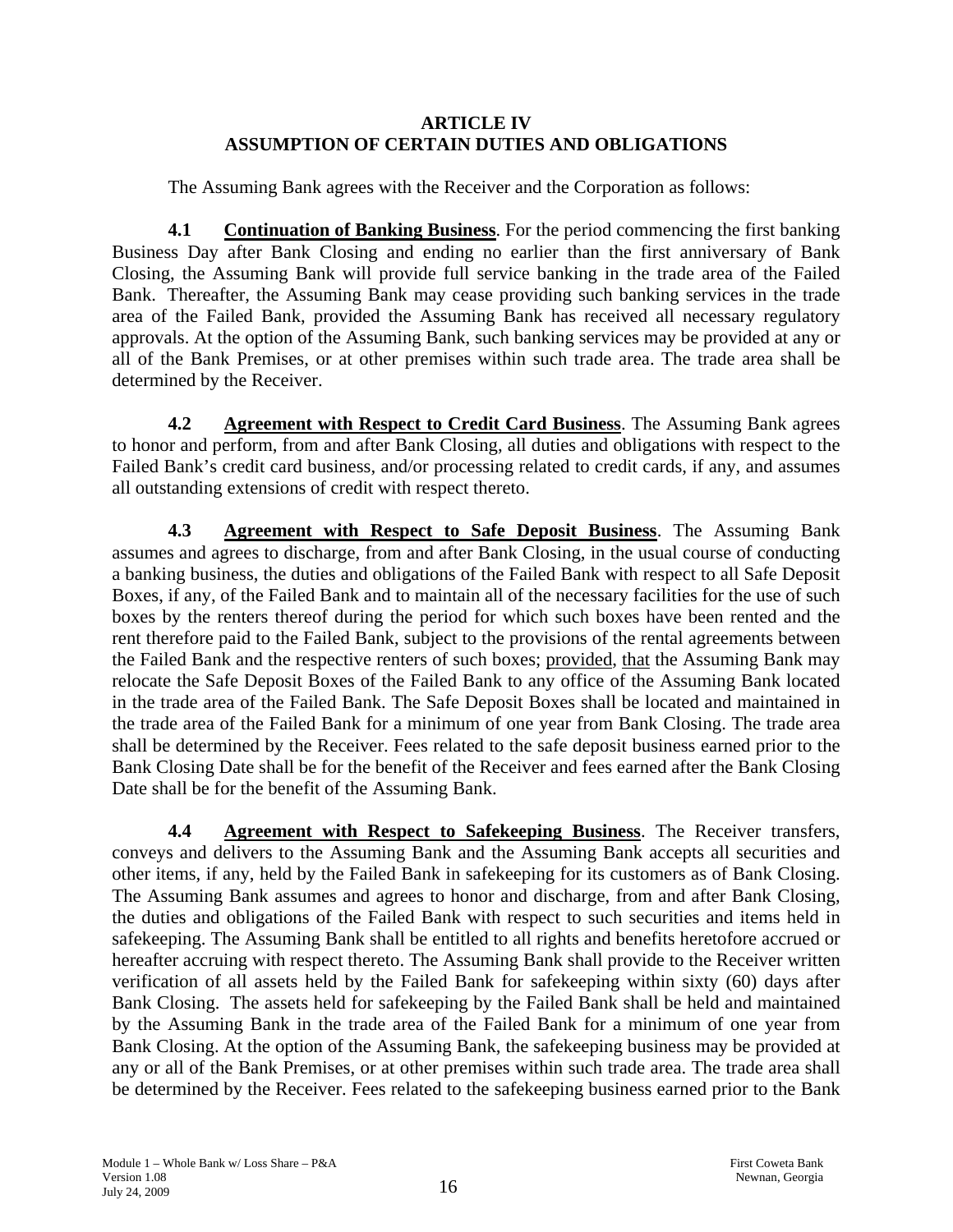<span id="page-20-0"></span>Closing Date shall be for the benefit of the Receiver and fees earned after the Bank Closing Date shall be for the benefit of the Assuming Bank.

# **4.5 Agreement with Respect to Trust Business**.

(a) The Assuming Bank shall, without further transfer, substitution, act or deed, to the full extent permitted by law, succeed to the rights, obligations, properties, assets, investments, deposits, agreements, and trusts of the Failed Bank under trusts, executorships, administrations, guardianships, and agencies, and other fiduciary or representative capacities, all to the same extent as though the Assuming Bank had assumed the same from the Failed Bank prior to Bank Closing; provided, that any liability based on the misfeasance, malfeasance or nonfeasance of the Failed Bank, its directors, officers, employees or agents with respect to the trust business is not assumed hereunder.

(b) The Assuming Bank shall, to the full extent permitted by law, succeed to, and be entitled to take and execute, the appointment to all executorships, trusteeships, guardianships and other fiduciary or representative capacities to which the Failed Bank is or may be named in wills, whenever probated, or to which the Failed Bank is or may be named or appointed by any other instrument.

(c) In the event additional proceedings of any kind are necessary to accomplish the transfer of such trust business, the Assuming Bank agrees that, at its own expense, it will take whatever action is necessary to accomplish such transfer. The Receiver agrees to use reasonable efforts to assist the Assuming Bank in accomplishing such transfer.

(d) The Assuming Bank shall provide to the Receiver written verification of the assets held in connection with the Failed Bank's trust business within sixty (60) days after Bank Closing.

# **4.6 Agreement with Respect to Bank Premises**.

(a) **Option to Purchase.** Subject to Section 3.5, the Receiver hereby grants to the Assuming Bank an exclusive option for the period of ninety (90) days commencing the day after Bank Closing to purchase any or all owned Bank Premises, including all Furniture, Fixtures and Equipment located on the Bank Premises. The Assuming Bank shall give written notice to the Receiver within the option period of its election to purchase or not to purchase any of the owned Bank Premises. Any purchase of such premises shall be effective as of the date of Bank Closing and such purchase shall be consummated as soon as practicable thereafter, and in no event later than the Settlement Date.

(b) **Option to Lease.** The Receiver hereby grants to the Assuming Bank an exclusive option for the period of ninety (90) days commencing the day after Bank Closing to cause the Receiver to assign to the Assuming Bank any or all leases for leased Bank Premises, if any, which have been continuously occupied by the Assuming Bank from Bank Closing to the date it elects to accept an assignment of the leases with respect thereto to the extent such leases can be assigned; provided, that the exercise of this option with respect to any lease must be as to all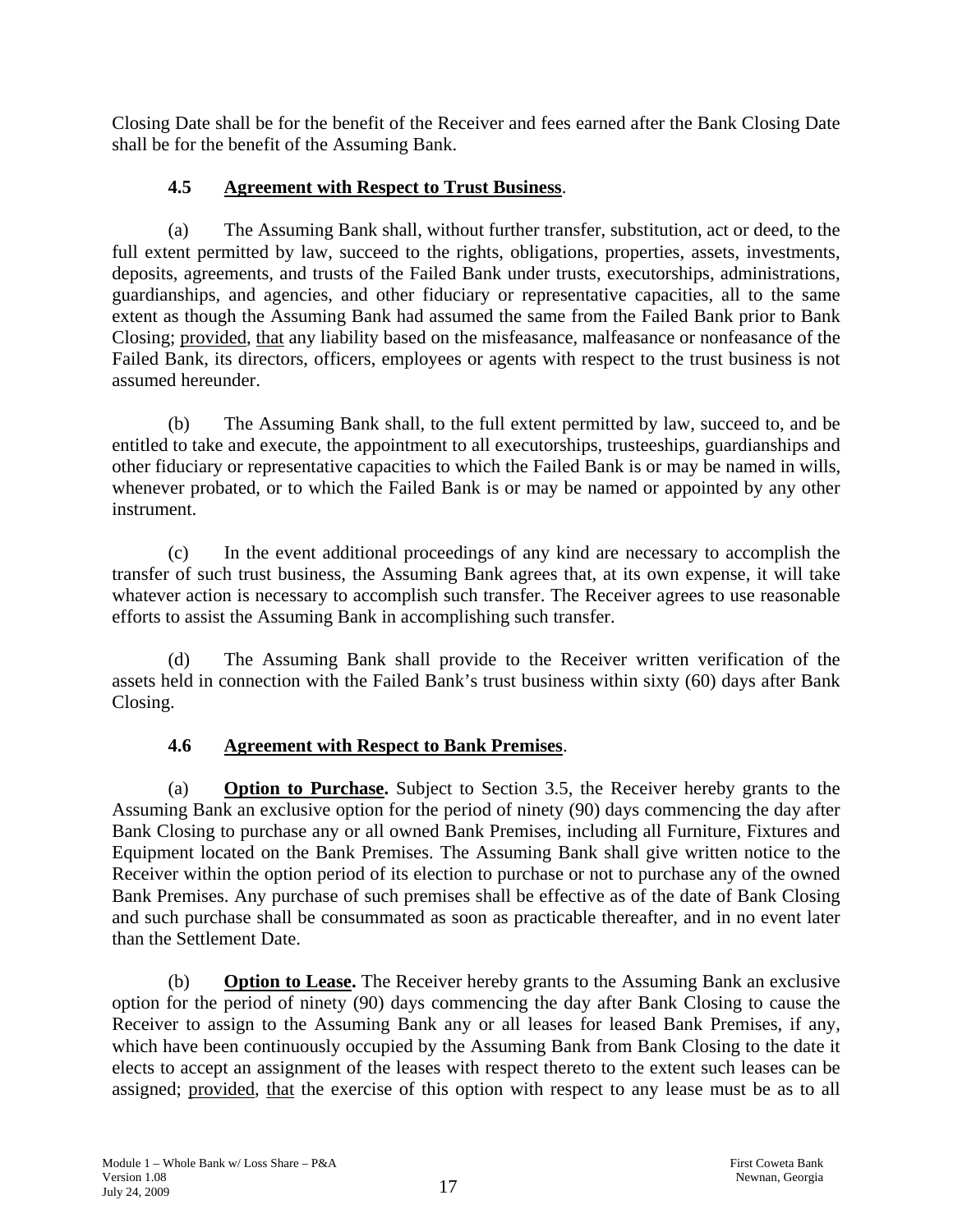premises or other property subject to the lease. If an assignment cannot be made of any such leases, the Receiver may, in its discretion, enter into subleases with the Assuming Bank containing the same terms and conditions provided under such existing leases for such leased Bank Premises or other property. The Assuming Bank shall give notice to the Receiver within the option period of its election to accept or not to accept an assignment of any or all leases (or enter into subleases or new leases in lieu thereof). The Assuming Bank agrees to assume all leases assigned (or enter into subleases or new leases in lieu thereof) pursuant to this Section 4.6.

(c) **Facilitation.** The Receiver agrees to facilitate the assumption, assignment or sublease of leases or the negotiation of new leases by the Assuming Bank; provided, that neither the Receiver nor the Corporation shall be obligated to engage in litigation, make payments to the Assuming Bank or to any third party in connection with facilitating any such assumption, assignment, sublease or negotiation or commit to any other obligations to third parties.

(d) **Occupancy.** The Assuming Bank shall give the Receiver fifteen (15) days' prior written notice of its intention to vacate prior to vacating any leased Bank Premises with respect to which the Assuming Bank has not exercised the option provided in Section 4.6(b). Any such notice shall be deemed to terminate the Assuming Bank's option with respect to such leased Bank Premises.

# (e) **Occupancy Costs.**

(i) The Assuming Bank agrees to pay to the Receiver, or to appropriate third parties at the direction of the Receiver, during and for the period of any occupancy by it of (x) owned Bank Premises the market rental value, as determined by the appraiser selected in accordance with the definition of Fair Market Value, and all operating costs, and (y) leased Bank Premises, all operating costs with respect thereto and to comply with all relevant terms of applicable leases entered into by the Failed Bank, including without limitation the timely payment of all rent. Operating costs include, without limitation all taxes, fees, charges, utilities, insurance and assessments, to the extent not included in the rental value or rent. If the Assuming Bank elects to purchase any owned Bank Premises in accordance with Section 4.6(a), the amount of any rent paid (and taxes paid to the Receiver which have not been paid to the taxing authority and for which the Assuming Bank assumes liability) by the Assuming Bank with respect thereto shall be applied as an offset against the purchase price thereof.

(ii) The Assuming Bank agrees during the period of occupancy by it of owned or leased Bank Premises, to pay to the Receiver rent for the use of all owned or leased Furniture and Equipment and all owned or leased Fixtures located on such Bank Premises for the period of such occupancy. Rent for such property owned by the Failed Bank shall be the market rental value thereof, as determined by the Receiver within sixty (60) days after Bank Closing. Rent for such leased property shall be an amount equal to any and all rent and other amounts which the Receiver incurs or accrues as an obligation or is obligated to pay for such period of occupancy pursuant to all leases and contracts with respect to such property. If the Assuming Bank purchases any owned Furniture and Equipment or owned Fixtures in accordance with Section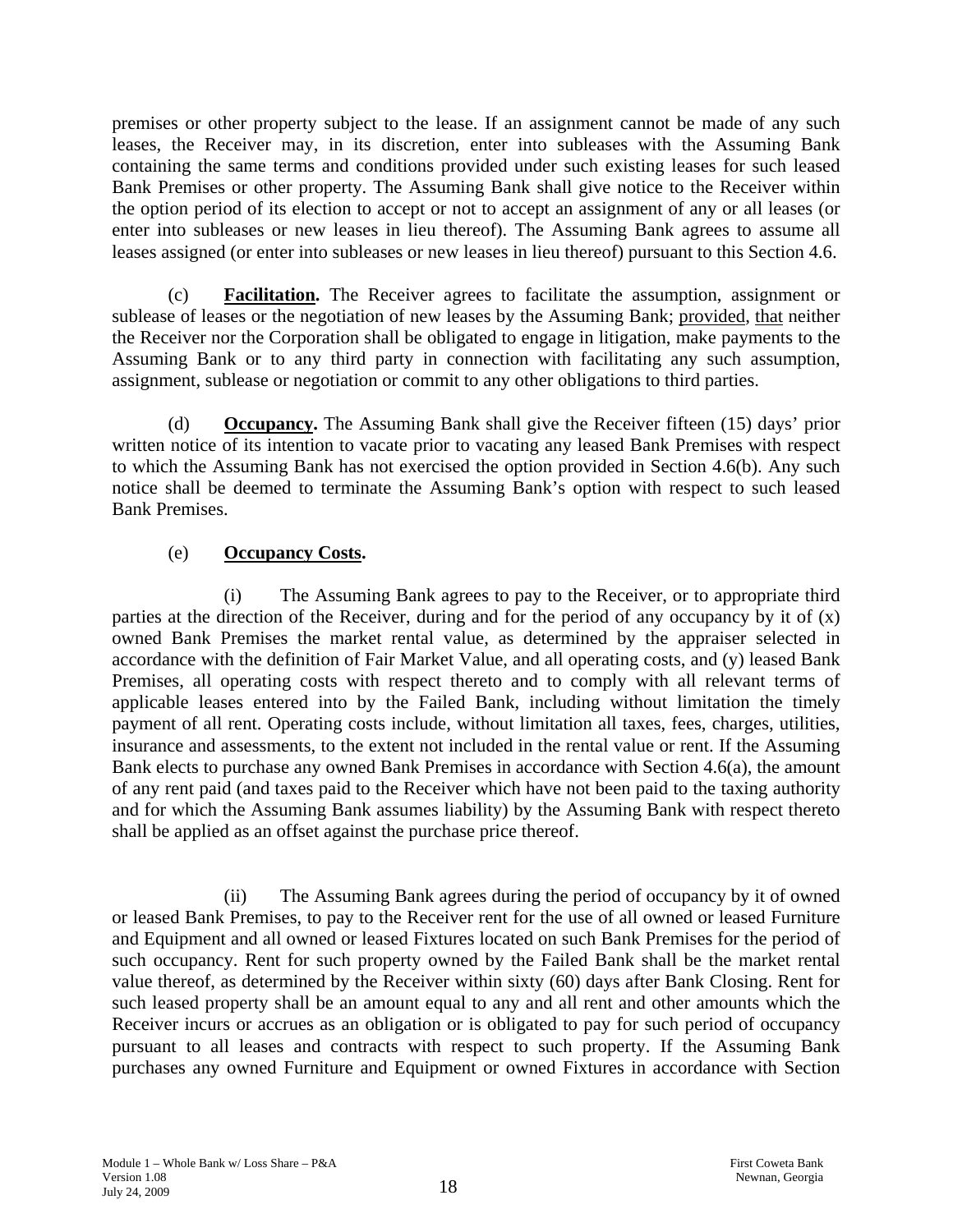4.6(f) or 4.6(h), the amount of any rents paid by the Assuming Bank with respect thereto shall be applied as an offset against the purchase price thereof.

(f) **Certain Requirements as to Furniture, Equipment and Fixtures.** If the Assuming Bank purchases owned Bank Premises or accepts an assignment of the lease (or enters into a sublease or a new lease in lieu thereof) for leased Bank Premises as provided in Section 4.6(a) or 4.6(b), or if the Assuming Bank does not exercise such option but within twelve (12) months following Bank Closing obtains the right to occupy such premises (whether by assignment, lease, sublease, purchase or otherwise), other than in accordance with Section 4.6(a) or (b), the Assuming Bank shall (i) effective as of the date of Bank Closing, purchase from the Receiver all Furniture and Equipment and Fixtures owned by the Failed Bank at Fair Market Value and located thereon as of Bank Closing, (ii) accept an assignment or a sublease of the leases or negotiate new leases for all Furniture and Equipment and Fixtures leased by the Failed Bank and located thereon, and (iii) if applicable, accept an assignment or a sublease of any ground lease or negotiate a new ground lease with respect to any land on which such Bank Premises are located; provided, that the Receiver shall not have disposed of such Furniture and Equipment and Fixtures or repudiated the leases specified in clause (ii) or (iii).

# (g) **Vacating Premises.**

(i) If the Assuming Bank elects not to purchase any owned Bank Premises, the notice of such election in accordance with Section 4.6(a) shall specify the date upon which the Assuming Bank's occupancy of such premises shall terminate, which date shall not be later than ninety (90) days after the date of the Assuming Bank's notice not to exercise such option. The Assuming Bank promptly shall relinquish and release to the Receiver such premises and the Furniture and Equipment and Fixtures located thereon in the same condition as at Bank Closing, normal wear and tear excepted. By occupying any such premises after the expiration of such ninety (90)-day period, the Assuming Bank shall, at the Receiver's option, (x) be deemed to have agreed to purchase such Bank Premises, and to assume all leases, obligations and liabilities with respect to leased Furniture and Equipment and leased Fixtures located thereon and any ground lease with respect to the land on which such premises are located, and (y) be required to purchase all Furniture and Equipment and Fixtures owned by the Failed Bank and located on such premises as of Bank Closing.

(ii) If the Assuming Bank elects not to accept an assignment of the lease or sublease any leased Bank Premises, the notice of such election in accordance with Section 4.6(b) shall specify the date upon which the Assuming Bank's occupancy of such leased Bank Premises shall terminate, which date shall not be later than the date which is one hundred eighty (180) days after Bank Closing. Upon vacating such premises, the Assuming Bank shall relinquish and release to the Receiver such premises and the Fixtures and the Furniture and Equipment located thereon in the same condition as at Bank Closing, normal wear and tear excepted. By failing to provide notice of its intention to vacate such premises prior to the expiration of the option period specified in Section 4.6(b), or by occupying such premises after the one hundred eighty (180)day period specified above in this paragraph (ii), the Assuming Bank shall, at the Receiver's option, (x) be deemed to have assumed all leases, obligations and liabilities with respect to such premises (including any ground lease with respect to the land on which premises are located),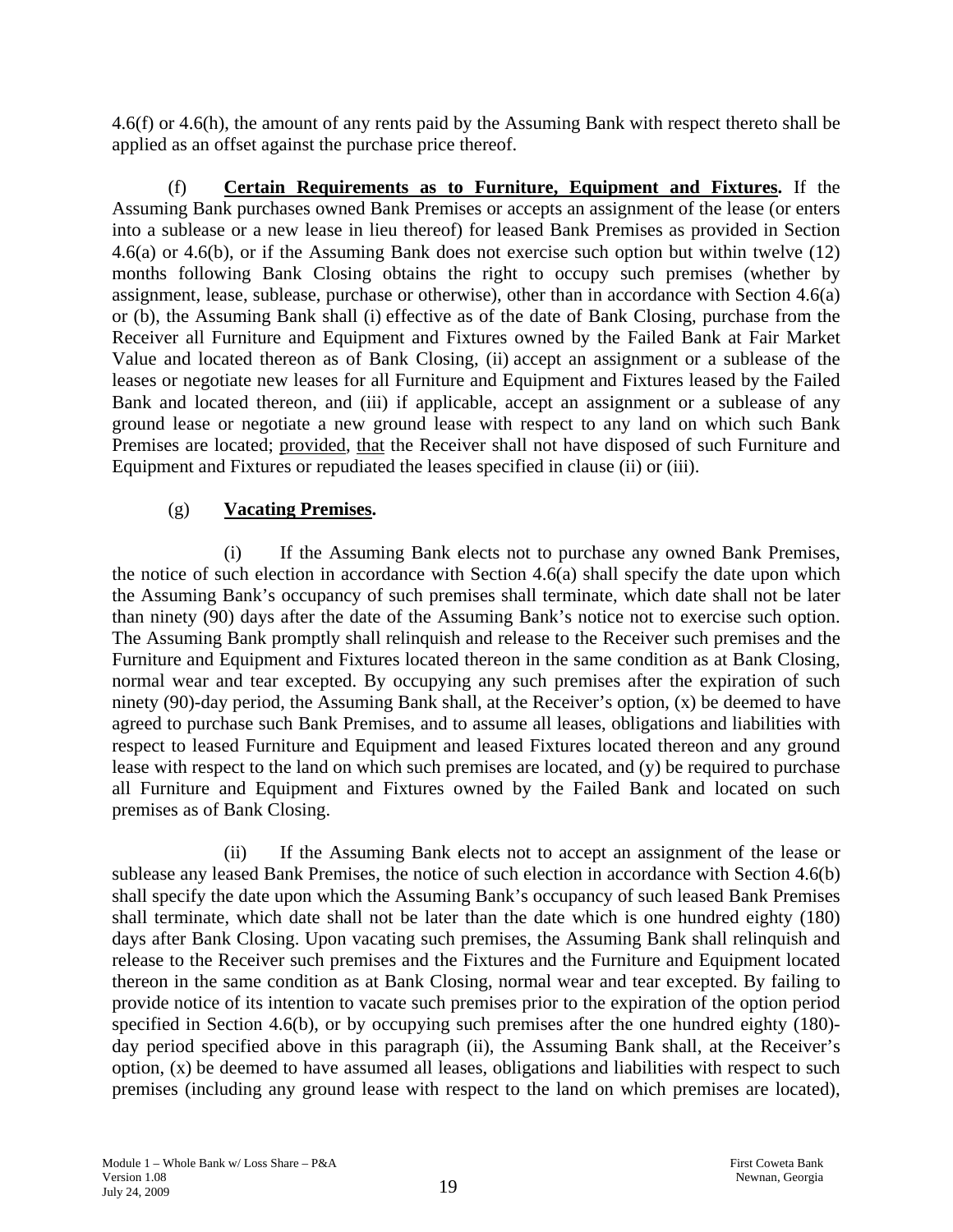<span id="page-23-0"></span>and leased Furniture and Equipment and leased Fixtures located thereon in accordance with this Section 4.6 (unless the Receiver previously repudiated any such lease), and (y) be required to purchase all Furniture and Equipment and Fixtures owned by the Failed Bank at Fair Market Value and located on such premises as of Bank Closing.

(h) **Furniture and Equipment and Certain Other Equipment.** The Receiver hereby grants to the Assuming Bank an option to purchase all Furniture and Equipment or any telecommunications, data processing equipment (including hardware and software) and check processing and similar operating equipment owned by the Failed Bank at Fair Market Value and located at any leased Bank Premises that the Assuming Bank elects to vacate or which it could have, but did not occupy, pursuant to this Section 4.6; provided, that, the Assuming Bank shall give the Receiver notice of its election to purchase such property at the time it gives notice of its intention to vacate such Bank Premises or within ten (10) days after Bank Closing for Bank Premises it could have, but did not, occupy.

# **4.7 Agreement with Respect to Leased Data Processing Equipment**

(a) The Receiver hereby grants to the Assuming Bank an exclusive option for the period of ninety (90) days commencing the day after Bank Closing to accept an assignment from the Receiver of any or all Data Processing Leases to the extent that such Data Processing Leases can be assigned.

(b) The Assuming Bank shall (i) give written notice to the Receiver within the option period specified in Section 4.7(a) of its intent to accept or decline an assignment or sublease of any or all Data Processing Leases and promptly accept an assignment or sublease of such Data Processing Leases, and (ii) give written notice to the appropriate lessor(s) that it has accepted an assignment or sublease of any such Data Processing Leases.

(c) The Receiver agrees to facilitate the assignment or sublease of Data Processing Leases or the negotiation of new leases or license agreements by the Assuming Bank; provided, that neither the Receiver nor the Corporation shall be obligated to engage in litigation or make payments to the Assuming Bank or to any third party in connection with facilitating any such assumption, assignment, sublease or negotiation.

(d) The Assuming Bank agrees, during its period of use of any property subject to a Data Processing Lease, to pay to the Receiver or to appropriate third parties at the direction of the Receiver all operating costs with respect thereto and to comply with all relevant terms of the applicable Data Processing Leases entered into by the Failed Bank, including without limitation the timely payment of all rent, taxes, fees, charges, utilities, insurance and assessments.

(e) The Assuming Bank shall, not later than fifty (50) days after giving the notice provided in Section 4.7(b), (i) relinquish and release to the Receiver all property subject to the relevant Data Processing Lease, in the same condition as at Bank Closing, normal wear and tear excepted, or (ii) accept an assignment or a sublease thereof or negotiate a new lease or license agreement under this Section 4.7.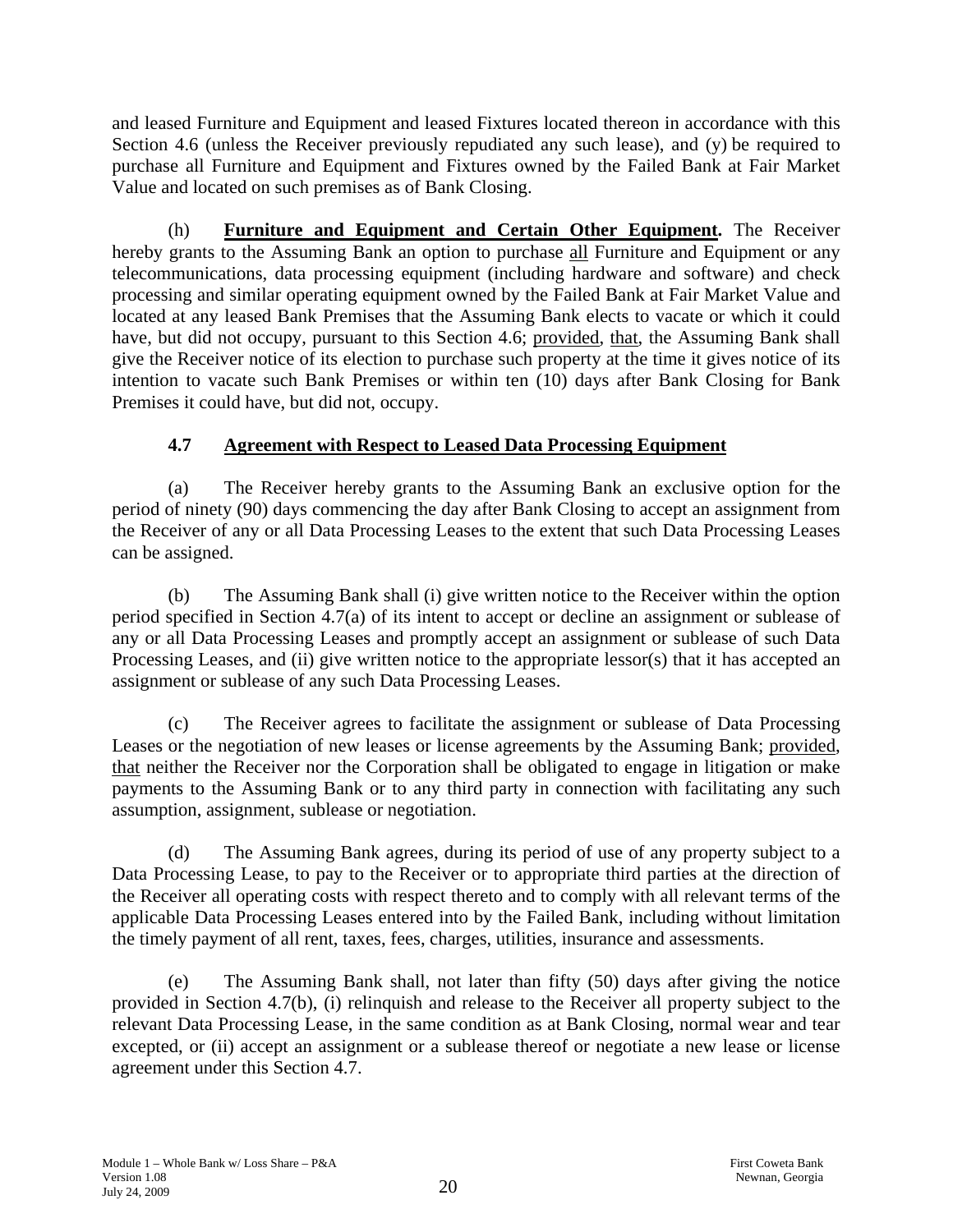# **4.8 Agreement with Respect to Certain Existing Agreements**.

<span id="page-24-0"></span>(a) Subject to the provisions of Section 4.8(b), with respect to agreements existing as of Bank Closing which provide for the rendering of services by or to the Failed Bank, within thirty (30) days after Bank Closing, the Assuming Bank shall give the Receiver written notice specifying whether it elects to assume or not to assume each such agreement. Except as may be otherwise provided in this Article IV, the Assuming Bank agrees to comply with the terms of each such agreement for a period commencing on the day after Bank Closing and ending on: (i) in the case of an agreement that provides for the rendering of services by the Failed Bank, the date which is ninety (90) days after Bank Closing, and (ii) in the case of an agreement that provides for the rendering of services to the Failed Bank, the date which is thirty (30) days after the Assuming Bank has given notice to the Receiver of its election not to assume such agreement; provided, that the Receiver can reasonably make such service agreements available to the Assuming Bank. The Assuming Bank shall be deemed by the Receiver to have assumed agreements for which no notification is timely given. The Receiver agrees to assign, transfer, convey, and deliver to the Assuming Bank all right, title and interest of the Receiver, if any, in and to agreements the Assuming Bank assumes hereunder. In the event the Assuming Bank elects not to accept an assignment of any lease (or sublease) or negotiate a new lease for leased Bank Premises under Section 4.6 and does not otherwise occupy such premises, the provisions of this Section 4.8(a) shall not apply to service agreements related to such premises. The Assuming Bank agrees, during the period it has the use or benefit of any such agreement, promptly to pay to the Receiver or to appropriate third parties at the direction of the Receiver all operating costs with respect thereto and to comply with all relevant terms of such agreement.

(b) The provisions of Section 4.8(a) regarding the Assuming Bank's election to assume or not assume certain agreements shall not apply to (i) agreements pursuant to which the Failed Bank provides mortgage servicing for others or mortgage servicing is provided to the Failed Bank by others, (ii) agreements that are subject to Sections 4.1 through 4.7 and any insurance policy or bond referred to in Section 3.5(a) or other agreement specified in Section 3.5, and (iii) consulting, management or employment agreements, if any, between the Failed Bank and its employees or other Persons. Except as otherwise expressly set forth elsewhere in this Agreement, the Assuming Bank does not assume any liabilities or acquire any rights under any of the agreements described in this Section 4.8(b).

**4.9 Informational Tax Reporting**. The Assuming Bank agrees to perform all obligations of the Failed Bank with respect to Federal and State income tax informational reporting related to (i) the Assets and the Liabilities Assumed, (ii) deposit accounts that were closed and loans that were paid off or collateral obtained with respect thereto prior to Bank Closing, (iii) miscellaneous payments made to vendors of the Failed Bank, and (iv) any other asset or liability of the Failed Bank, including, without limitation, loans not purchased and Deposits not assumed by the Assuming Bank, as may be required by the Receiver.

**4.10 Insurance**. The Assuming Bank agrees to obtain insurance coverage effective from and after Bank Closing, including public liability, fire and extended coverage insurance acceptable to the Receiver with respect to owned or leased Bank Premises that it occupies, and all owned or leased Furniture and Equipment and Fixtures and leased data processing equipment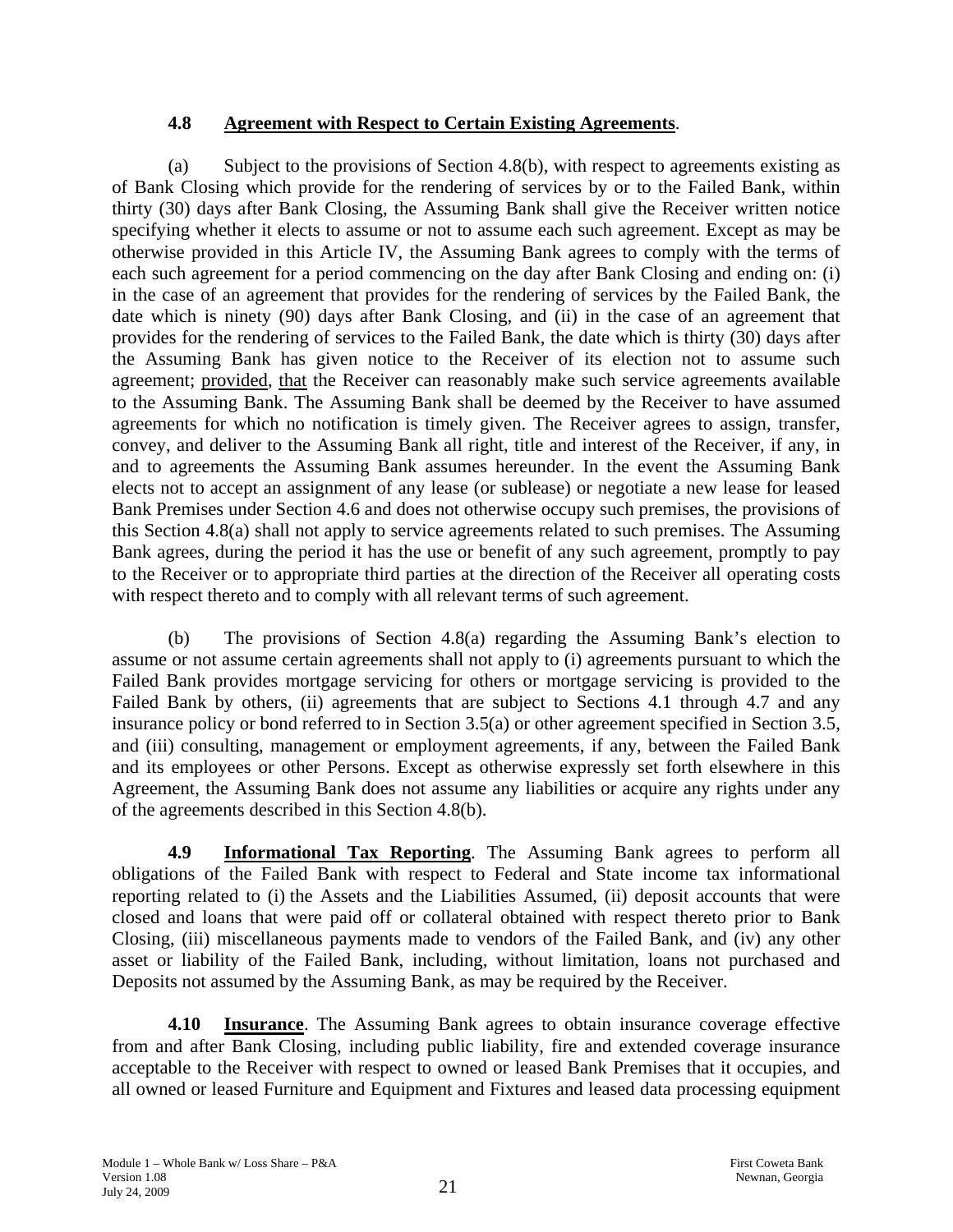<span id="page-25-0"></span>(including hardware and software) located thereon, in the event such insurance coverage is not already in force and effect with respect to the Assuming Bank as the insured as of Bank Closing. All such insurance shall, where appropriate (as determined by the Receiver), name the Receiver as an additional insured.

**4.11** Office Space for Receiver and Corporation. For the period commencing on the day following Bank Closing and ending on the one hundred eightieth (180th) day thereafter, the Assuming Bank agrees to provide to the Receiver and the Corporation, without charge, adequate and suitable office space (including parking facilities and vault space), furniture, equipment (including photocopying and telecopying machines), email accounts, network access and technology resources (such as shared drive) and utilities (including local telephone service and fax machines) at the Bank Premises occupied by the Assuming Bank for their use in the discharge of their respective functions with respect to the Failed Bank. In the event the Receiver and the Corporation determine that the space provided is inadequate or unsuitable, the Receiver and the Corporation may relocate to other quarters having adequate and suitable space and the costs of relocation and any rental and utility costs for the balance of the period of occupancy by the Receiver and the Corporation shall be borne by the Assuming Bank. Additionally, the Assuming Bank agrees to pay such bills and invoices on behalf of the Receiver and Corporation as the Receiver or Corporation may direct for the period beginning on the date of Bank Closing and ending on Settlement Date. Assuming Bank shall submit it requests for reimbursement of such expenditures pursuant to Article VIII of this Agreement.

# **4.12 Agreement with Respect to Continuation of Group Health Plan Coverage for Former Employees of the Failed Bank.**

(a) The Assuming Bank agrees to assist the Receiver, as provided in this Section 4.12, in offering individuals who were employees or former employees of the Failed Bank, or any of its Subsidiaries, and who, immediately prior to Bank Closing, were receiving, or were eligible to receive, health insurance coverage or health insurance continuation coverage from the Failed Bank ("Eligible Individuals"), the opportunity to obtain health insurance coverage in the Corporation's FIA Continuation Coverage Plan which provides for health insurance continuation coverage to such Eligible Individuals who are qualified beneficiaries of the Failed Bank as defined in Section 607 of the Employee Retirement Income Security Act of 1974, as amended (respectively, "qualified beneficiaries" and "ERISA"). The Assuming Bank shall consult with the Receiver and not later than five (5) Business Days after Bank Closing shall provide written notice to the Receiver of the number (if available), identity (if available) and addresses (if available) of the Eligible Individuals who are qualified beneficiaries of the Failed Bank and for whom a "qualifying event" (as defined in Section 603 of ERISA) has occurred and with respect to whom the Failed Bank's obligations under Part 6 of Subtitle B of Title I of ERISA have not been satisfied in full, and such other information as the Receiver may reasonably require. The Receiver shall cooperate with the Assuming Bank in order to permit it to prepare such notice and shall provide to the Assuming Bank such data in its possession as may be reasonably required for purposes of preparing such notice.

(b) The Assuming Bank shall take such further action to assist the Receiver in offering the Eligible Individuals who are qualified beneficiaries of the Failed Bank the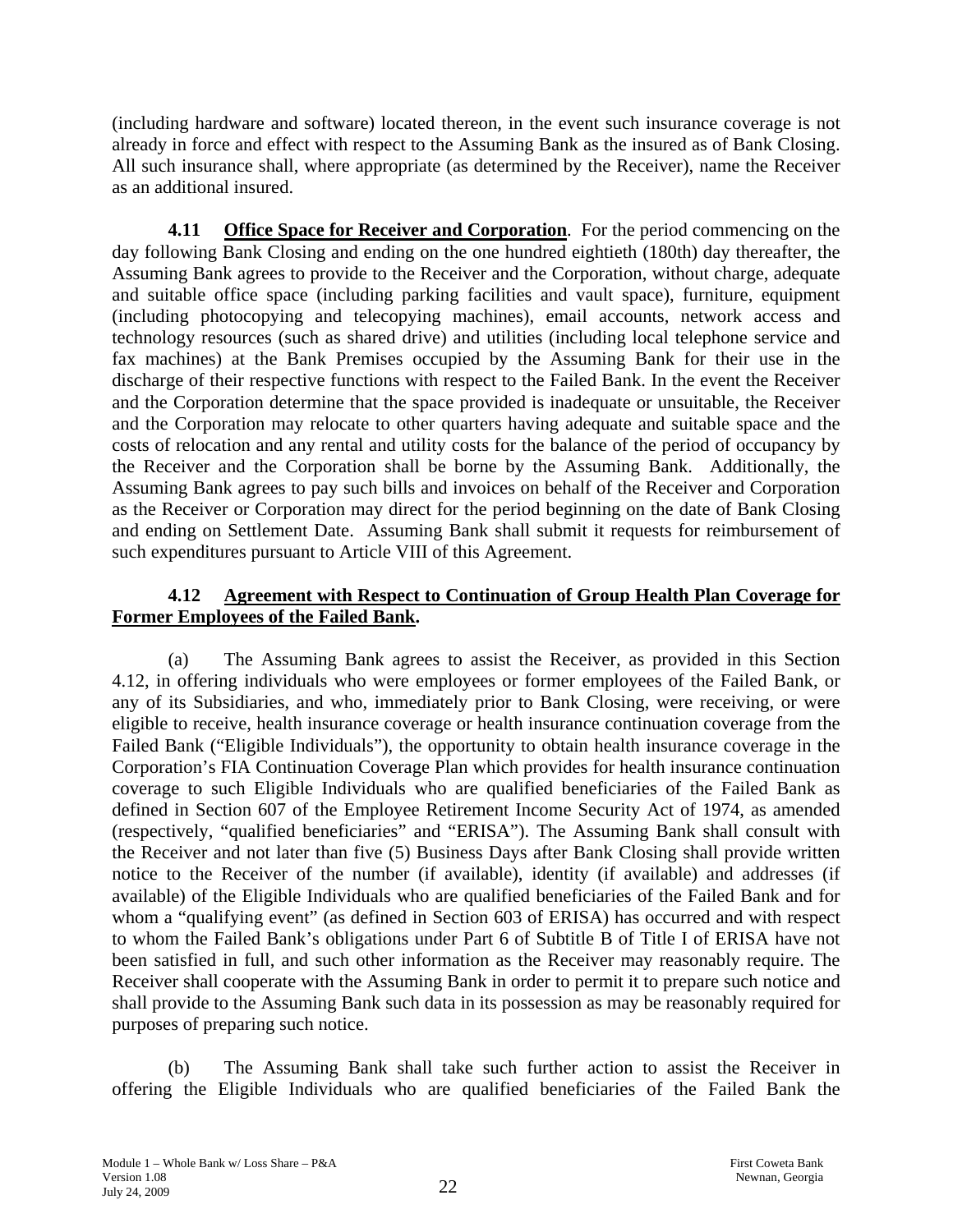<span id="page-26-0"></span>opportunity to obtain health insurance coverage in the Corporation's FIA Continuation Coverage Plan as the Receiver may direct. All expenses incurred and paid by the Assuming Bank (i) in connection with the obligations of the Assuming Bank under this Section 4.12, and (ii) in providing health insurance continuation coverage to any Eligible Individuals who are hired by the Assuming Bank and such employees' qualified beneficiaries shall be borne by the Assuming Bank.

(c) This Section 4.12 is for the sole and exclusive benefit of the parties to this Agreement, and for the benefit of no other Person (including any former employee of the Failed Bank or any Subsidiary thereof or qualified beneficiary of such former employee). Nothing in this Section 4.12 is intended by the parties, or shall be construed, to give any Person (including any former employee of the Failed Bank or any Subsidiary thereof or qualified beneficiary of such former employee) other than the Corporation, the Receiver and the Assuming Bank any legal or equitable right, remedy or claim under or with respect to the provisions of this Section.

**4.13 Agreement with Respect to Interim Asset Servicing.** At any time after Bank Closing, the Receiver may establish on its books an asset pool(s) and may transfer to such asset pool(s) (by means of accounting entries on the books of the Receiver) all or any assets and liabilities of the Failed Bank which are not acquired by the Assuming Bank, including, without limitation, wholly unfunded Commitments and assets and liabilities which may be acquired, funded or originated by the Receiver subsequent to Bank Closing. The Receiver may remove assets (and liabilities) from or add assets (and liabilities) to such pool(s) at any time in its discretion. At the option of the Receiver, the Assuming Bank agrees to service, administer, and collect such pool assets in accordance with and for the term set forth in Exhibit 4.13 "Interim Asset Servicing Arrangement".

# **4.14** Reserved.

**4.15 Agreement with Respect to Loss Sharing.** The Assuming Bank shall be entitled to require reimbursement from the Receiver for loss sharing on certain loans in accordance with the Single Family Shared-Loss Agreement attached hereto as Exhibit 4.15A and the Commercial and Other Asset Shared-Loss Agreement attached hereto as Exhibit 4.15B, collectively, the "Shared-Loss Agreements." The Loans that shall be subject to the Shared-Loss Agreements are identified on the Schedule of Loans 4.15A and 4.15B attached hereto.

# **ARTICLE V DUTIES WITH RESPECT TO DEPOSITORS OF THE FAILED BANK**

**5.1 Payment of Checks, Drafts and Orders.** Subject to Section 9.5, the Assuming Bank agrees to pay all properly drawn checks, drafts and withdrawal orders of depositors of the Failed Bank presented for payment, whether drawn on the check or draft forms provided by the Failed Bank or by the Assuming Bank, to the extent that the Deposit balances to the credit of the respective makers or drawers assumed by the Assuming Bank under this Agreement are sufficient to permit the payment thereof, and in all other respects to discharge, in the usual course of conducting a banking business, the duties and obligations of the Failed Bank with respect to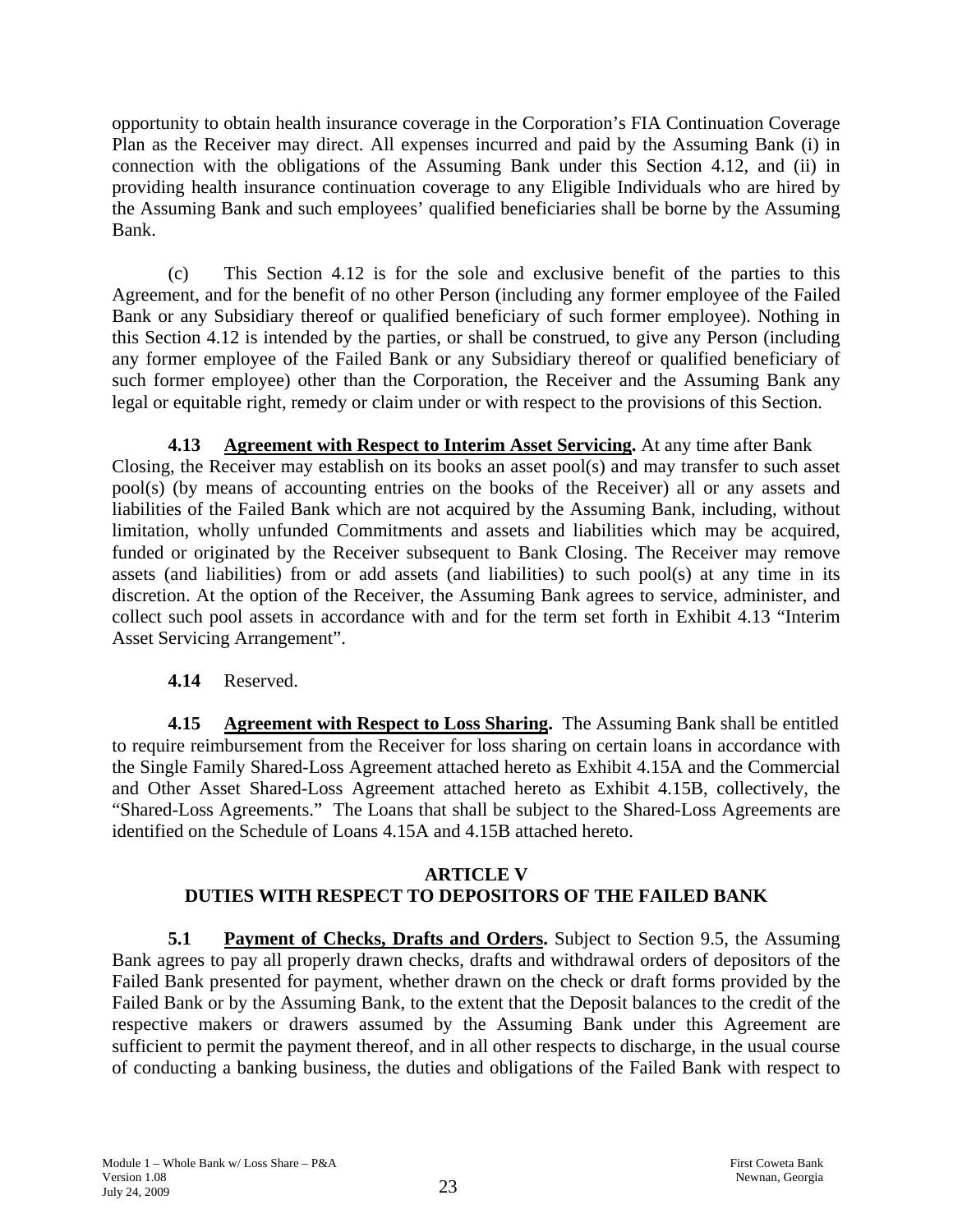<span id="page-27-0"></span>the Deposit balances due and owing to the depositors of the Failed Bank assumed by the Assuming Bank under this Agreement.

**5.2** Certain Agreements Related to Deposits. Subject to Section 2.2, the Assuming Bank agrees to honor the terms and conditions of any written escrow or mortgage servicing agreement or other similar agreement relating to a Deposit liability assumed by the Assuming Bank pursuant to this Agreement.

# **5.3 Notice to Depositors.**

(a) Within seven (7) days after Bank Closing, the Assuming Bank shall give (i) notice to depositors of the Failed Bank of its assumption of the Deposit liabilities of the Failed Bank, and (ii) any notice required under Section 2.2, by mailing to each such depositor a notice with respect to such assumption and by advertising in a newspaper of general circulation in the county or counties in which the Failed Bank was located. The Assuming Bank agrees that it will obtain prior approval of all such notices and advertisements from counsel for the Receiver and that such notices and advertisements shall not be mailed or published until such approval is received.

(b) The Assuming Bank shall give notice by mail to depositors of the Failed Bank concerning the procedures to claim their deposits, which notice shall be provided to the Assuming Bank by the Receiver or the Corporation. Such notice shall be included with the notice to depositors to be mailed by the Assuming Bank pursuant to Section 5.3(a).

(c) If the Assuming Bank proposes to charge fees different from those charged by the Failed Bank before it establishes new deposit account relationships with the depositors of the Failed Bank, the Assuming Bank shall give notice by mail of such changed fees to such depositors.

### **ARTICLE VI RECORDS**

# **6.1 Transfer of Records**.

(a) In accordance with Section 3.1, the Receiver assigns, transfers, conveys and delivers to the Assuming Bank the following Records pertaining to the Deposit liabilities of the Failed Bank assumed by the Assuming Bank under this Agreement, except as provided in Section 6.4:

- (i) signature cards, orders, contracts between the Failed Bank and its depositors and Records of similar character;
- (ii) passbooks of depositors held by the Failed Bank, deposit slips, cancelled checks and withdrawal orders representing charges to accounts of depositors;

and the following Records pertaining to the Assets: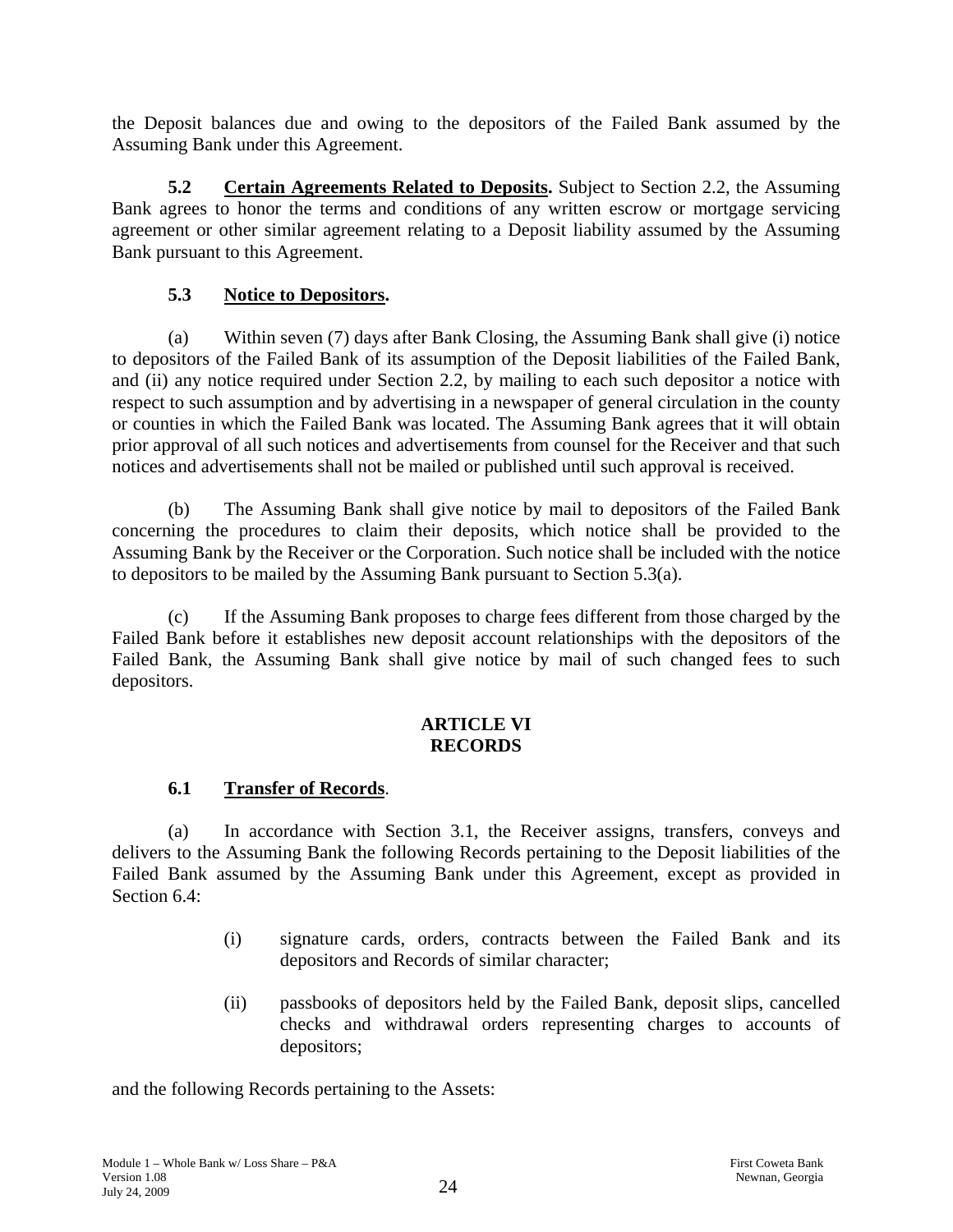- <span id="page-28-0"></span>(iii) records of deposit balances carried with other banks, bankers or trust companies;
- (iv) Loan and collateral records and Credit Files and other documents;
- (v) deeds, mortgages, abstracts, surveys, and other instruments or records of title pertaining to real estate or real estate mortgages;
- (vi) signature cards, agreements and records pertaining to Safe Deposit Boxes, if any; and
- (vii) records pertaining to the credit card business, trust business or safekeeping business of the Failed Bank, if any.

(b) The Receiver, at its option, may assign and transfer to the Assuming Bank by a single blanket assignment or otherwise, as soon as practicable after Bank Closing, any other Records not assigned and transferred to the Assuming Bank as provided in this Agreement, including but not limited to loan disbursement checks, general ledger tickets, official bank checks, proof transactions (including proof tapes) and paid out loan files.

**6.2 Delivery of Assigned Records**. The Receiver shall deliver to the Assuming Bank all Records described in (i) Section 6.1(a) as soon as practicable on or after the date of this Agreement, and (ii) Section 6.1(b) as soon as practicable after making any assignment described therein.

**6.3 Preservation of Records**. The Assuming Bank agrees that it will preserve and maintain for the joint benefit of the Receiver, the Corporation and the Assuming Bank, all Records of which it has custody for such period as either the Receiver or the Corporation in its discretion may require, until directed otherwise, in writing, by the Receiver or Corporation. The Assuming Bank shall have the primary responsibility to respond to subpoenas, discovery requests, and other similar official inquiries with respect to the Records of which it has custody.

**6.4 Access to Records; Copies**. The Assuming Bank agrees to permit the Receiver and the Corporation access to all Records of which the Assuming Bank has custody, and to use, inspect, make extracts from or request copies of any such Records in the manner and to the extent requested, and to duplicate, in the discretion of the Receiver or the Corporation, any Record in the form of microfilm or microfiche pertaining to Deposit account relationships; provided, that in the event that the Failed Bank maintained one or more duplicate copies of such microfilm or microfiche Records, the Assuming Bank hereby assigns, transfers, and conveys to the Corporation one such duplicate copy of each such Record without cost to the Corporation, and agrees to deliver to the Corporation all Records assigned and transferred to the Corporation under this Article VI as soon as practicable on or after the date of this Agreement. The party requesting a copy of any Record shall bear the cost (based on standard accepted industry charges to the extent applicable, as determined by the Receiver) for providing such duplicate Records. A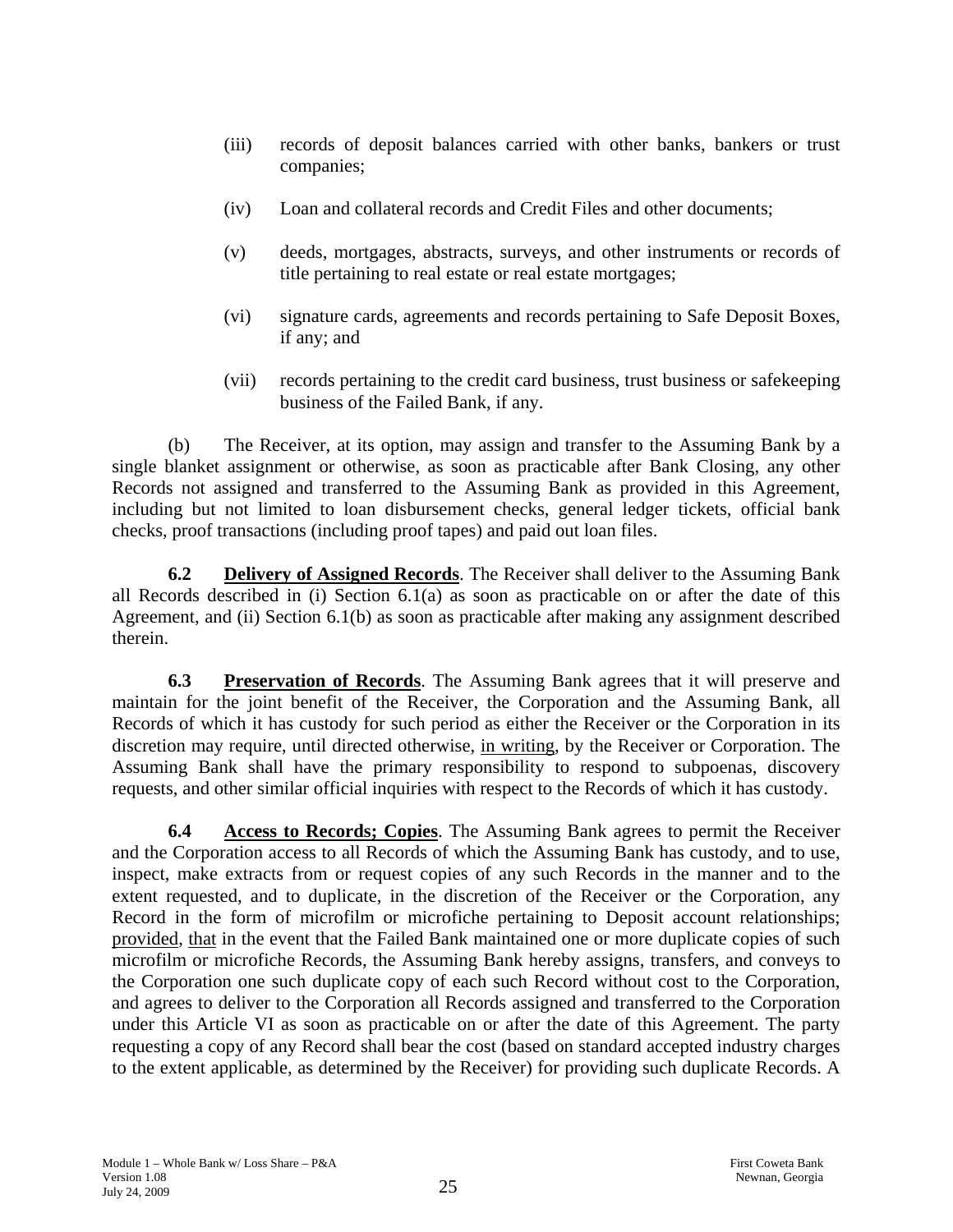<span id="page-29-0"></span>copy of each Record requested shall be provided as soon as practicable by the party having custody thereof.

### **ARTICLE VII FIRST LOSS TRANCHE**

 The Assuming Bank has submitted to the Receiver an asset discount bid of (\$20,980,000.00) and a Deposit premium bid of 1.01%. The Deposit premium bid will be applied to the total of all Assumed Deposits except for brokered, CDARS, and any market place or similar subscription services Deposits. The First Loss Tranche shall be determined by adding (i) the asset premium (discount) bid, (ii) the Deposit premium bid, and (iii) the Equity Adjustment. If the First Loss Tranche is a positive number, then this is the Losses on Single Family Shared-Loss Loans and Net Charge-offs on Shared Loss Assets that the Assuming Bank will incur before loss-sharing commences under Exhibits 4.15A and 4.15B. If the First Loss Tranche is a negative number, the Corporation shall pay such amount by wire transfer to the Assuming Bank by the end of the first business day following Bank Closing and loss sharing shall commence immediately.

#### **ARTICLE VIII ADJUSTMENTS**

**8.1 Pro Forma Statement**. The Receiver, as soon as practicable after Bank Closing, in accordance with the best information then available, shall provide to the Assuming Bank a pro forma statement reflecting any adjustments of such liabilities and assets as may be necessary. Such pro forma statement shall take into account, to the extent possible, (i) liabilities and assets of a nature similar to those contemplated by Section 2.1 or Section 3.1, respectively, which at Bank Closing were carried in the Failed Bank's suspense accounts, (ii) accruals as of Bank Closing for all income related to the assets and business of the Failed Bank acquired by the Assuming Bank hereunder, whether or not such accruals were reflected on the Accounting Records of the Failed Bank in the normal course of its operations, and (iii) adjustments to determine the Book Value of any investment in an Acquired Subsidiary and related accounts on the "bank only" (unconsolidated) balance sheet of the Failed Bank based on the equity method of accounting, whether or not the Failed Bank used the equity method of accounting for investments in subsidiaries, except that the resulting amount cannot be less than the Acquired Subsidiary's recorded equity as of Bank Closing as reflected on the Accounting Records of the Acquired Subsidiary. Any Loan purchased by the Assuming Bank pursuant to Section 3.1 which the Failed Bank charged off during the period from June 26, 2009 to Bank Closing shall be deemed not to be charged off for the purposes of the pro forma statement, and the purchase price shall be determined pursuant to Section 3.2.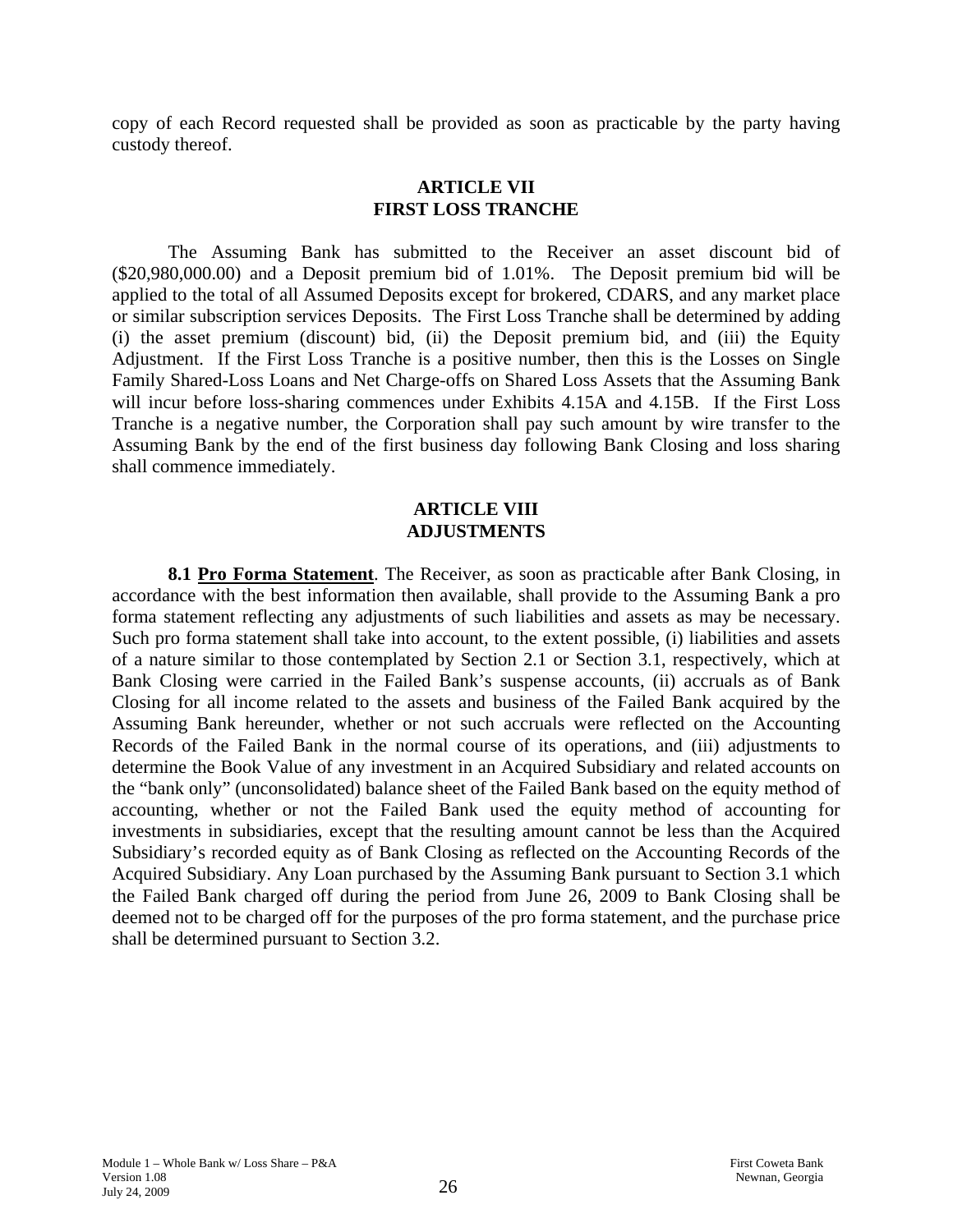# **8.2 Correction of Errors and Omissions; Other Liabilities**.

<span id="page-30-0"></span>(a) In the event any bookkeeping omissions or errors are discovered in preparing any pro forma statement or in completing the transfers and assumptions contemplated hereby, the parties hereto agree to correct such errors and omissions, it being understood that, as far as practicable, all adjustments will be made consistent with the judgments, methods, policies or accounting principles utilized by the Failed Bank in preparing and maintaining Accounting Records, except that adjustments made pursuant to this Section 8.2(a) are not intended to bring the Accounting Records of the Failed Bank into accordance with generally accepted accounting principles.

(b) If the Receiver discovers at any time subsequent to the date of this Agreement that any claim exists against the Failed Bank which is of such a nature that it would have been included in the liabilities assumed under Article II had the existence of such claim or the facts giving rise thereto been known as of Bank Closing, the Receiver may, in its discretion, at any time, require that such claim be assumed by the Assuming Bank in a manner consistent with the intent of this Agreement. The Receiver will make appropriate adjustments to the pro forma statement provided by the Receiver to the Assuming Bank pursuant to Section 8.1 as may be necessary.

**8.3 Payments**. The Receiver agrees to cause to be paid to the Assuming Bank, or the Assuming Bank agrees to pay to the Receiver, as the case may be, on the Settlement Date, a payment in an amount which reflects net adjustments (including any costs, expenses and fees associated with determinations of value as provided in this Agreement) made pursuant to Section 8.1 or Section 8.2, plus interest as provided in Section 8.4. The Receiver and the Assuming Bank agree to effect on the Settlement Date any further transfer of assets to or assumption of liabilities or claims by the Assuming Bank as may be necessary in accordance with Section 8.1 or Section 8.2.

**8.4 Interest**. Any amounts paid under Section 8.3 or Section 8.5, shall bear interest for the period from and including the day following Bank Closing to and including the day preceding the payment at the Settlement Interest Rate.

**8.5 Subsequent Adjustments.** In the event that the Assuming Bank or the Receiver discovers any errors or omissions as contemplated by Section 8.2 or any error with respect to the payment made under Section 8.3 after the Settlement Date, the Assuming Bank and the Receiver agree to promptly correct any such errors or omissions, make any payments and effect any transfers or assumptions as may be necessary to reflect any such correction plus interest as provided in Section 8.4.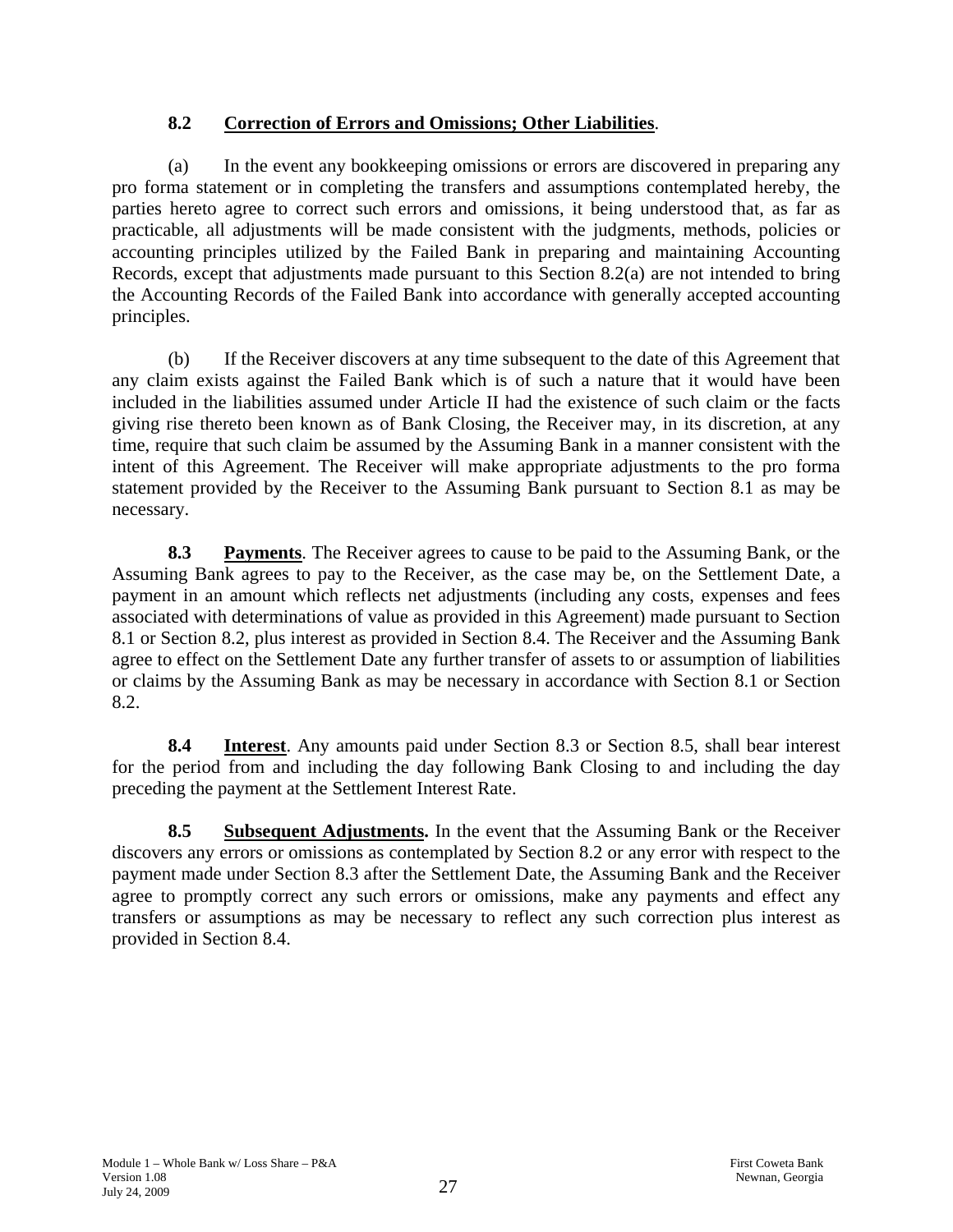### **ARTICLE IX CONTINUING COOPERATION**

<span id="page-31-0"></span>**9.1** General Matters. The parties hereto agree that they will, in good faith and with their best efforts, cooperate with each other to carry out the transactions contemplated by this Agreement and to effect the purposes hereof.

**9.2 Additional Title Documents**. The Receiver, the Corporation and the Assuming Bank each agree, at any time, and from time to time, upon the request of any party hereto, to execute and deliver such additional instruments and documents of conveyance as shall be reasonably necessary to vest in the appropriate party its full legal or equitable title in and to the property transferred pursuant to this Agreement or to be transferred in accordance herewith. The Assuming Bank shall prepare such instruments and documents of conveyance (in form and substance satisfactory to the Receiver) as shall be necessary to vest title to the Assets in the Assuming Bank. The Assuming Bank shall be responsible for recording such instruments and documents of conveyance at its own expense.

# **9.3 Claims and Suits**.

(a) The Receiver shall have the right, in its discretion, to (i) defend or settle any claim or suit against the Assuming Bank with respect to which the Receiver has indemnified the Assuming Bank in the same manner and to the same extent as provided in Article XII, and (ii) defend or settle any claim or suit against the Assuming Bank with respect to any Liability Assumed, which claim or suit may result in a loss to the Receiver arising out of or related to this Agreement, or which existed against the Failed Bank on or before Bank Closing. The exercise by the Receiver of any rights under this Section 9.3(a) shall not release the Assuming Bank with respect to any of its obligations under this Agreement.

(b) In the event any action at law or in equity shall be instituted by any Person against the Receiver and the Corporation as codefendants with respect to any asset of the Failed Bank retained or acquired pursuant to this Agreement by the Receiver, the Receiver agrees, at the request of the Corporation, to join with the Corporation in a petition to remove the action to the United States District Court for the proper district. The Receiver agrees to institute, with or without joinder of the Corporation as coplaintiff, any action with respect to any such retained or acquired asset or any matter connected therewith whenever notice requiring such action shall be given by the Corporation to the Receiver.

**9.4 Payment of Deposits**. In the event any depositor does not accept the obligation of the Assuming Bank to pay any Deposit liability of the Failed Bank assumed by the Assuming Bank pursuant to this Agreement and asserts a claim against the Receiver for all or any portion of any such Deposit liability, the Assuming Bank agrees on demand to provide to the Receiver funds sufficient to pay such claim in an amount not in excess of the Deposit liability reflected on the books of the Assuming Bank at the time such claim is made. Upon payment by the Assuming Bank to the Receiver of such amount, the Assuming Bank shall be discharged from any further obligation under this Agreement to pay to any such depositor the amount of such Deposit liability paid to the Receiver.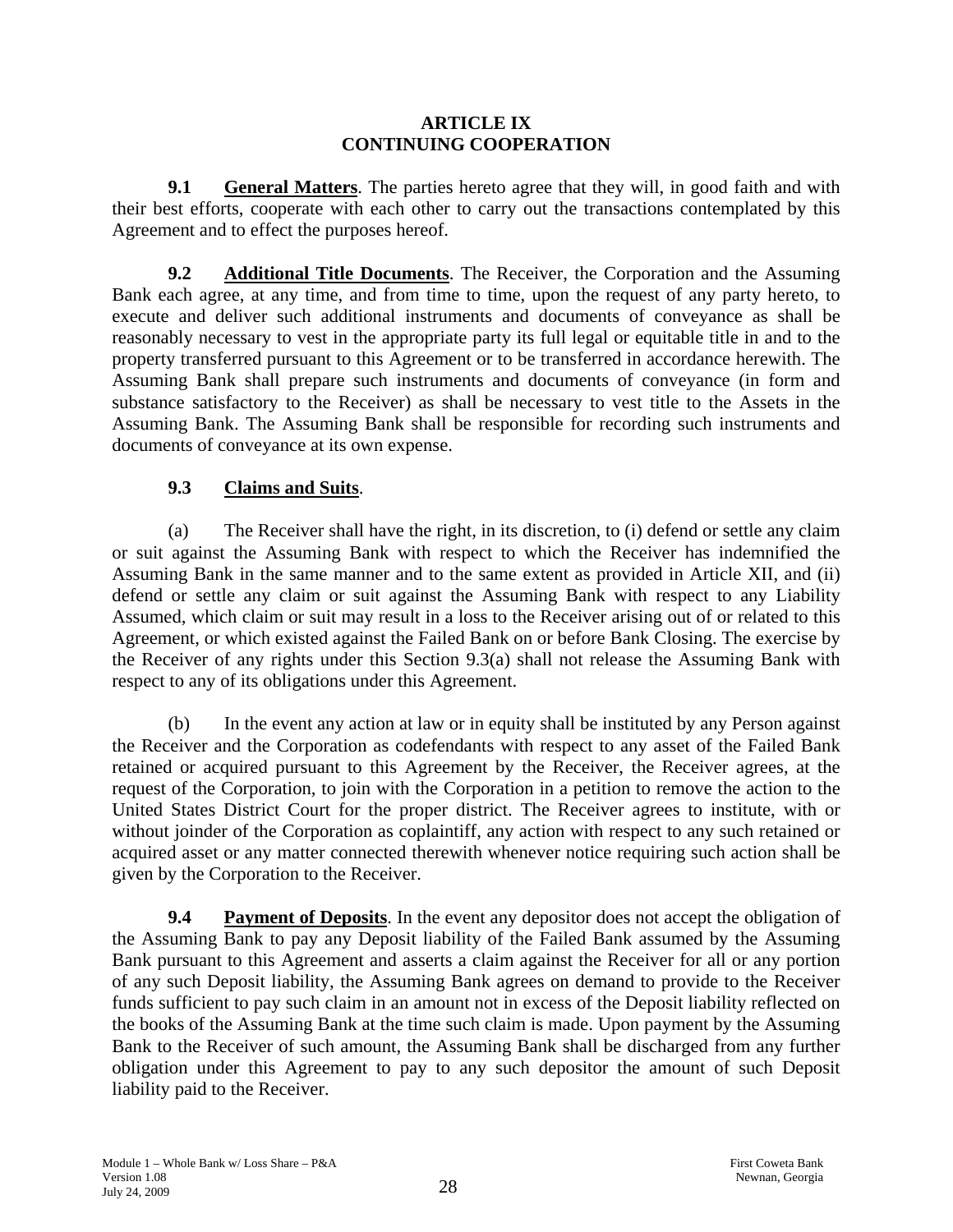<span id="page-32-0"></span>**9.5** Withheld Payments. At any time, the Receiver or the Corporation may, in its discretion, determine that all or any portion of any deposit balance assumed by the Assuming Bank pursuant to this Agreement does not constitute a "Deposit" (or otherwise, in its discretion, determine that it is the best interest of the Receiver or Corporation to withhold all or any portion of any deposit), and may direct the Assuming Bank to withhold payment of all or any portion of any such deposit balance. Upon such direction, the Assuming Bank agrees to hold such deposit and not to make any payment of such deposit balance to or on behalf of the depositor, or to itself, whether by way of transfer, set-off, or otherwise. The Assuming Bank agrees to maintain the "withheld payment" status of any such deposit balance until directed in writing by the Receiver or the Corporation as to its disposition. At the direction of the Receiver or the Corporation, the Assuming Bank shall return all or any portion of such deposit balance to the Receiver or the Corporation, as appropriate, and thereupon the Assuming Bank shall be discharged from any further liability to such depositor with respect to such returned deposit balance. If such deposit balance has been paid to the depositor prior to a demand for return by the Corporation or the Receiver, and payment of such deposit balance had not been previously withheld pursuant to this Section, the Assuming Bank shall not be obligated to return such deposit balance to the Receiver or the Corporation. The Assuming Bank shall be obligated to reimburse the Corporation or the Receiver, as the case may be, for the amount of any deposit balance or portion thereof paid by the Assuming Bank in contravention of any previous direction to withhold payment of such deposit balance or return such deposit balance the payment of which was withheld pursuant to this Section.

# **9.6 Proceedings with Respect to Certain Assets and Liabilities**.

(a) In connection with any investigation, proceeding or other matter with respect to any asset or liability of the Failed Bank retained by the Receiver, or any asset of the Failed Bank acquired by the Receiver pursuant to this Agreement, the Assuming Bank shall cooperate to the extent reasonably required by the Receiver.

(b) In addition to its obligations under Section 6.4, the Assuming Bank shall provide representatives of the Receiver access at reasonable times and locations without other limitation or qualification to (i) its directors, officers, employees and agents and those of the Subsidiaries acquired by the Assuming Bank, and (ii) its books and records, the books and records of such Subsidiaries and all Credit Files, and copies thereof. Copies of books, records and Credit Files shall be provided by the Assuming Bank as requested by the Receiver and the costs of duplication thereof shall be borne by the Receiver.

(c) Not later than ten (10) days after the Put Notice pursuant to Section 3.4 or the date of the notice of transfer of any Loan by the Assuming Bank to the Receiver pursuant to Section 3.6, the Assuming Bank shall deliver to the Receiver such documents with respect to such Loan as the Receiver may request, including without limitation the following: (i) all related Credit Documents (other than certificates, notices and other ancillary documents), (ii) a certificate setting forth the principal amount on the date of the transfer and the amount of interest, fees and other charges then accrued and unpaid thereon, and any restrictions on transfer to which any such Loan is subject, and (iii) all Credit Files, and all documents, microfiche, microfilm and computer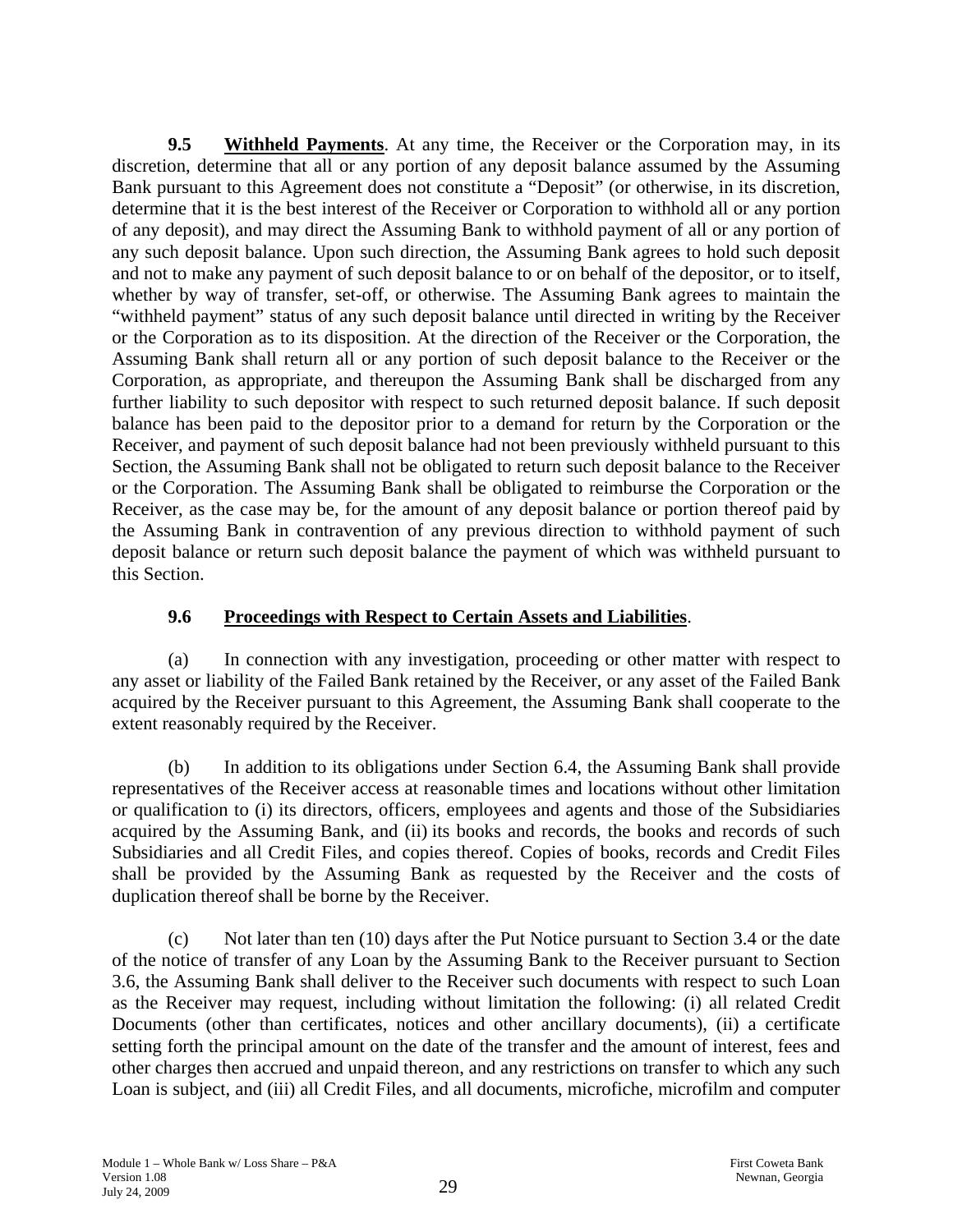<span id="page-33-0"></span>records (including but not limited to magnetic tape, disc storage, card forms and printed copy) maintained by, owned by, or in the possession of the Assuming Bank or any Affiliate of the Assuming Bank relating to the transferred Loan.

**9.7** Information. The Assuming Bank promptly shall provide to the Corporation such other information, including financial statements and computations, relating to the performance of the provisions of this Agreement as the Corporation or the Receiver may request from time to time, and, at the request of the Receiver, make available employees of the Failed Bank employed or retained by the Assuming Bank to assist in preparation of the pro forma statement pursuant to Section 8.1.

# **ARTICLE X CONDITION PRECEDENT**

The obligations of the parties to this Agreement are subject to the Receiver and the Corporation having received at or before Bank Closing evidence reasonably satisfactory to each of any necessary approval, waiver, or other action by any governmental authority, the board of directors of the Assuming Bank, or other third party, with respect to this Agreement and the transactions contemplated hereby, the closing of the Failed Bank and the appointment of the Receiver, the chartering of the Assuming Bank, and any agreements, documents, matters or proceedings contemplated hereby or thereby.

# **ARTICLE XI REPRESENTATIONS AND WARRANTIES OF THE ASSUMING BANK**

The Assuming Bank represents and warrants to the Corporation and the Receiver as follows:

(a) **Corporate Existence and Authority**. The Assuming Bank (i) is duly organized, validly existing and in good standing under the laws of its Chartering Authority and has full power and authority to own and operate its properties and to conduct its business as now conducted by it, and (ii) has full power and authority to execute and deliver this Agreement and to perform its obligations hereunder. The Assuming Bank has taken all necessary corporate action to authorize the execution, delivery and performance of this Agreement and the performance of the transactions contemplated hereby.

(b) **Third Party Consents**. No governmental authority or other third party consents (including but not limited to approvals, licenses, registrations or declarations) are required in connection with the execution, delivery or performance by the Assuming Bank of this Agreement, other than such consents as have been duly obtained and are in full force and effect.

(c) **Execution and Enforceability**. This Agreement has been duly executed and delivered by the Assuming Bank and when this Agreement has been duly authorized, executed and delivered by the Corporation and the Receiver, this Agreement will constitute the legal, valid and binding obligation of the Assuming Bank, enforceable in accordance with its terms.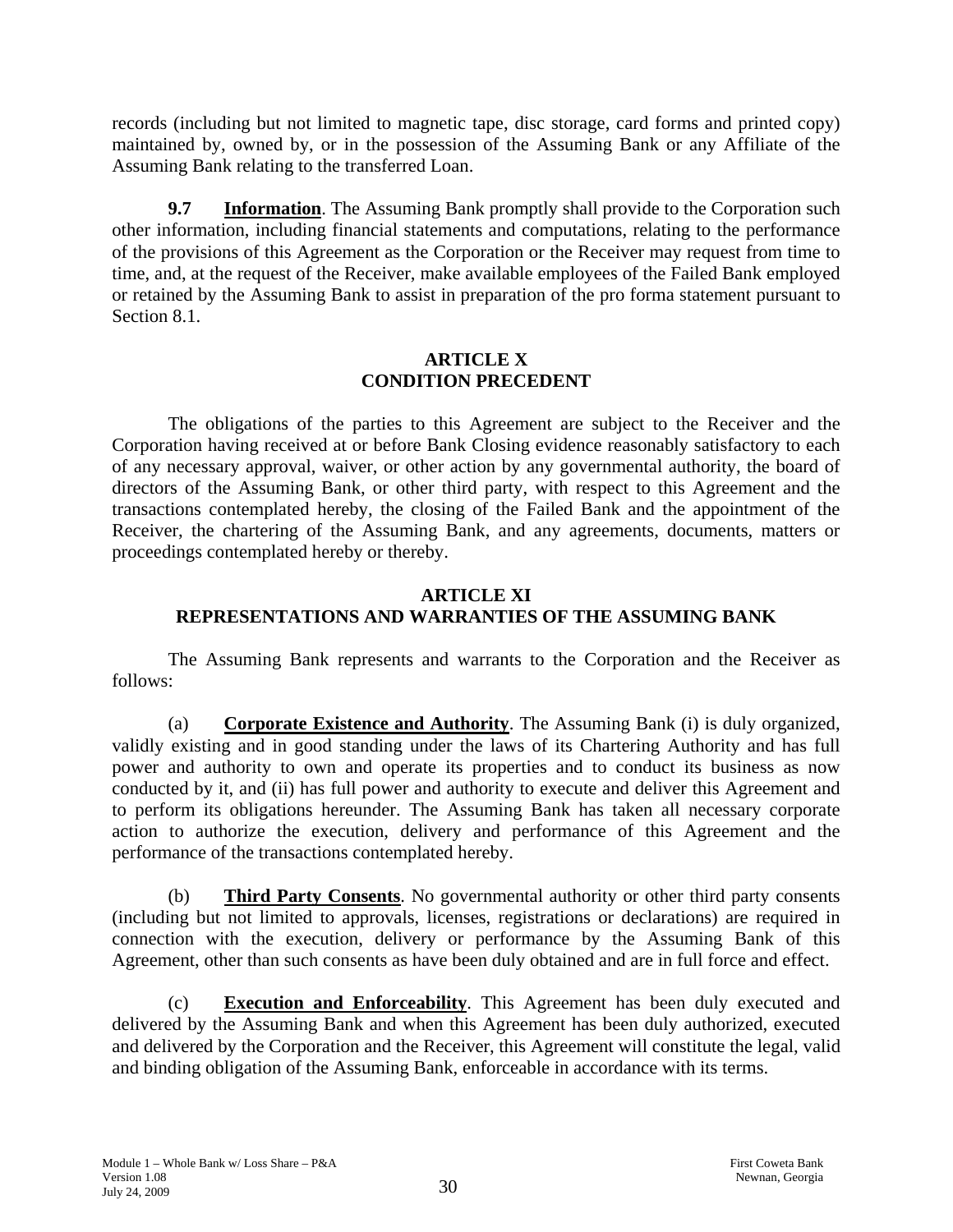## (d) **Compliance with Law**.

<span id="page-34-0"></span>(i) Neither the Assuming Bank nor any of its Subsidiaries is in violation of any statute, regulation, order, decision, judgment or decree of, or any restriction imposed by, the United States of America, any State, municipality or other political subdivision or any agency of any of the foregoing, or any court or other tribunal having jurisdiction over the Assuming Bank or any of its Subsidiaries or any assets of any such Person, or any foreign government or agency thereof having such jurisdiction, with respect to the conduct of the business of the Assuming Bank or of any of its Subsidiaries, or the ownership of the properties of the Assuming Bank or any of its Subsidiaries, which, either individually or in the aggregate with all other such violations, would materially and adversely affect the business, operations or condition (financial or otherwise) of the Assuming Bank or the ability of the Assuming Bank to perform, satisfy or observe any obligation or condition under this Agreement.

(ii) Neither the execution and delivery nor the performance by the Assuming Bank of this Agreement will result in any violation by the Assuming Bank of, or be in conflict with, any provision of any applicable law or regulation, or any order, writ or decree of any court or governmental authority.

e) **Representations Remain True**. The Assuming Bank represents and warrants that it has executed and delivered to the Corporation a Purchaser Eligibility Certification and Confidentiality Agreement and that all information provided and representations made by or on behalf of the Assuming Bank in connection with this Agreement and the transactions contemplated hereby, including, but not limited to, the Purchaser Eligibility Certification and Confidentiality Agreement (which are affirmed and ratified hereby) are and remain true and correct in all material respects and do not fail to state any fact required to make the information contained therein not misleading.

### **ARTICLE XII INDEMNIFICATION**

**12.1 Indemnification of Indemnitees**. From and after Bank Closing and subject to the limitations set forth in this Section and Section 12.6 and compliance by the Indemnitees with Section 12.2, the Receiver agrees to indemnify and hold harmless the Indemnitees against any and all costs, losses, liabilities, expenses (including attorneys' fees) incurred prior to the assumption of defense by the Receiver pursuant to paragraph (d) of Section 12.2, judgments, fines and amounts paid in settlement actually and reasonably incurred in connection with claims against any Indemnitee based on liabilities of the Failed Bank that are not assumed by the Assuming Bank pursuant to this Agreement or subsequent to the execution hereof by the Assuming Bank or any Subsidiary or Affiliate of the Assuming Bank for which indemnification is provided hereunder in (a) of this Section 12.1, subject to certain exclusions as provided in (b) of this Section 12.1: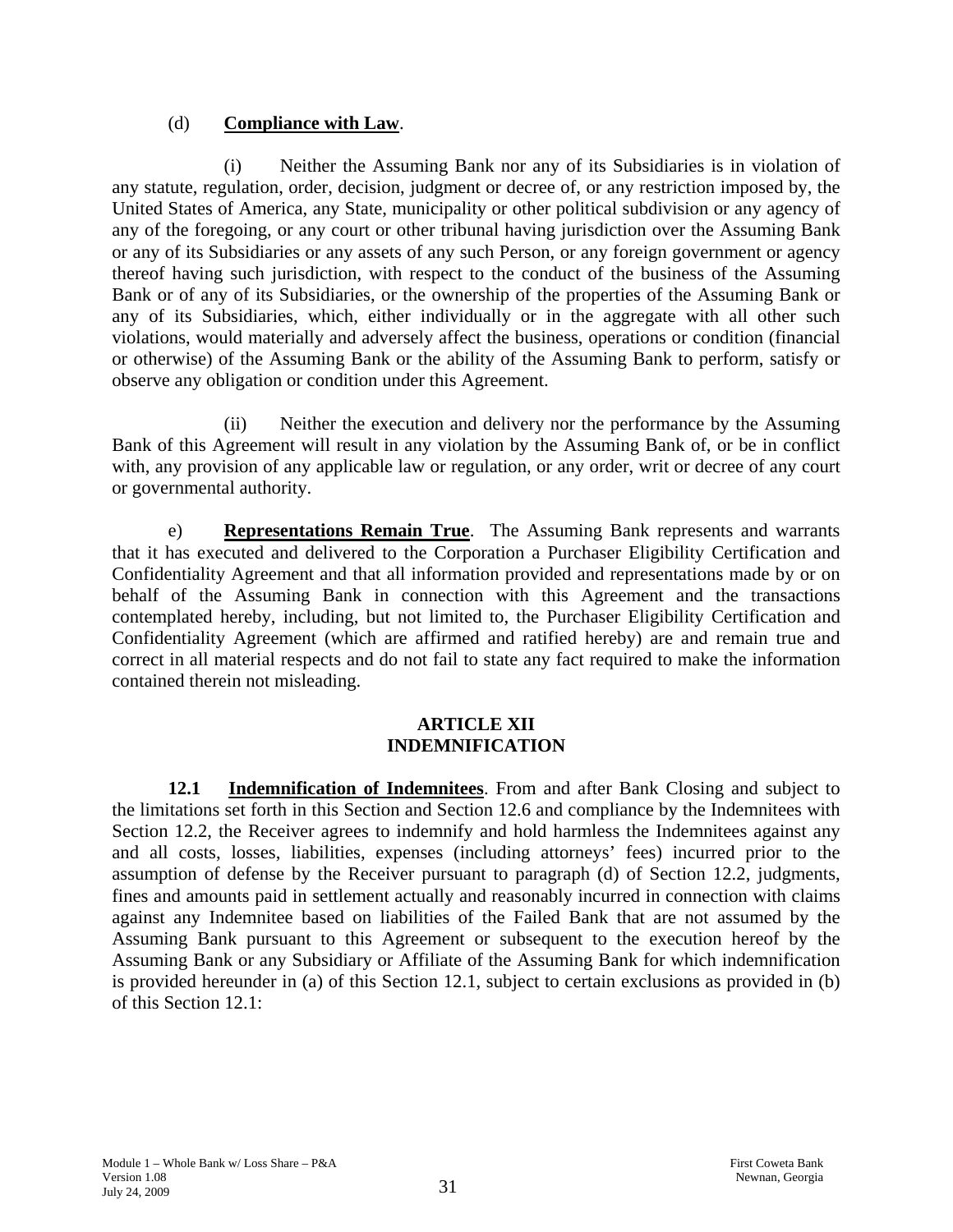(a)

(1) claims based on the rights of any shareholder or former shareholder as such of (x) the Failed Bank, or (y) any Subsidiary or Affiliate of the Failed Bank;

(2) claims based on the rights of any creditor as such of the Failed Bank, or any creditor as such of any director, officer, employee or agent of the Failed Bank, with respect to any indebtedness or other obligation of the Failed Bank arising prior to Bank Closing;

(3) claims based on the rights of any present or former director, officer, employee or agent as such of the Failed Bank or of any Subsidiary or Affiliate of the Failed Bank;

(4) claims based on any action or inaction prior to Bank Closing of the Failed Bank, its directors, officers, employees or agents as such, or any Subsidiary or Affiliate of the Failed Bank, or the directors, officers, employees or agents as such of such Subsidiary or Affiliate;

(5) claims based on any malfeasance, misfeasance or nonfeasance of the Failed Bank, its directors, officers, employees or agents with respect to the trust business of the Failed Bank, if any;

(6) claims based on any failure or alleged failure (not in violation of law) by the Assuming Bank to continue to perform any service or activity previously performed by the Failed Bank which the Assuming Bank is not required to perform pursuant to this Agreement or which arise under any contract to which the Failed Bank was a party which the Assuming Bank elected not to assume in accordance with this Agreement and which neither the Assuming Bank nor any Subsidiary or Affiliate of the Assuming Bank has assumed subsequent to the execution hereof;

(7) claims arising from any action or inaction of any Indemnitee, including for purposes of this Section 12.1(a)(7) the former officers or employees of the Failed Bank or of any Subsidiary or Affiliate of the Failed Bank that is taken upon the specific written direction of the Corporation or the Receiver, other than any action or inaction taken in a manner constituting bad faith, gross negligence or willful misconduct; and

(8) claims based on the rights of any depositor of the Failed Bank whose deposit has been accorded "withheld payment" status and/or returned to the Receiver or Corporation in accordance with Section 9.5 and/or has become an "unclaimed deposit" or has been returned to the Corporation or the Receiver in accordance with Section 2.3;

(b) provided, that, with respect to this Agreement, except for paragraphs (7) and (8) of Section 12.1(a), no indemnification will be provided under this Agreement for any:

(1) judgment or fine against, or any amount paid in settlement (without the written approval of the Receiver) by, any Indemnitee in connection with any action that seeks damages against any Indemnitee (a "counterclaim") arising with respect to any Asset and based on any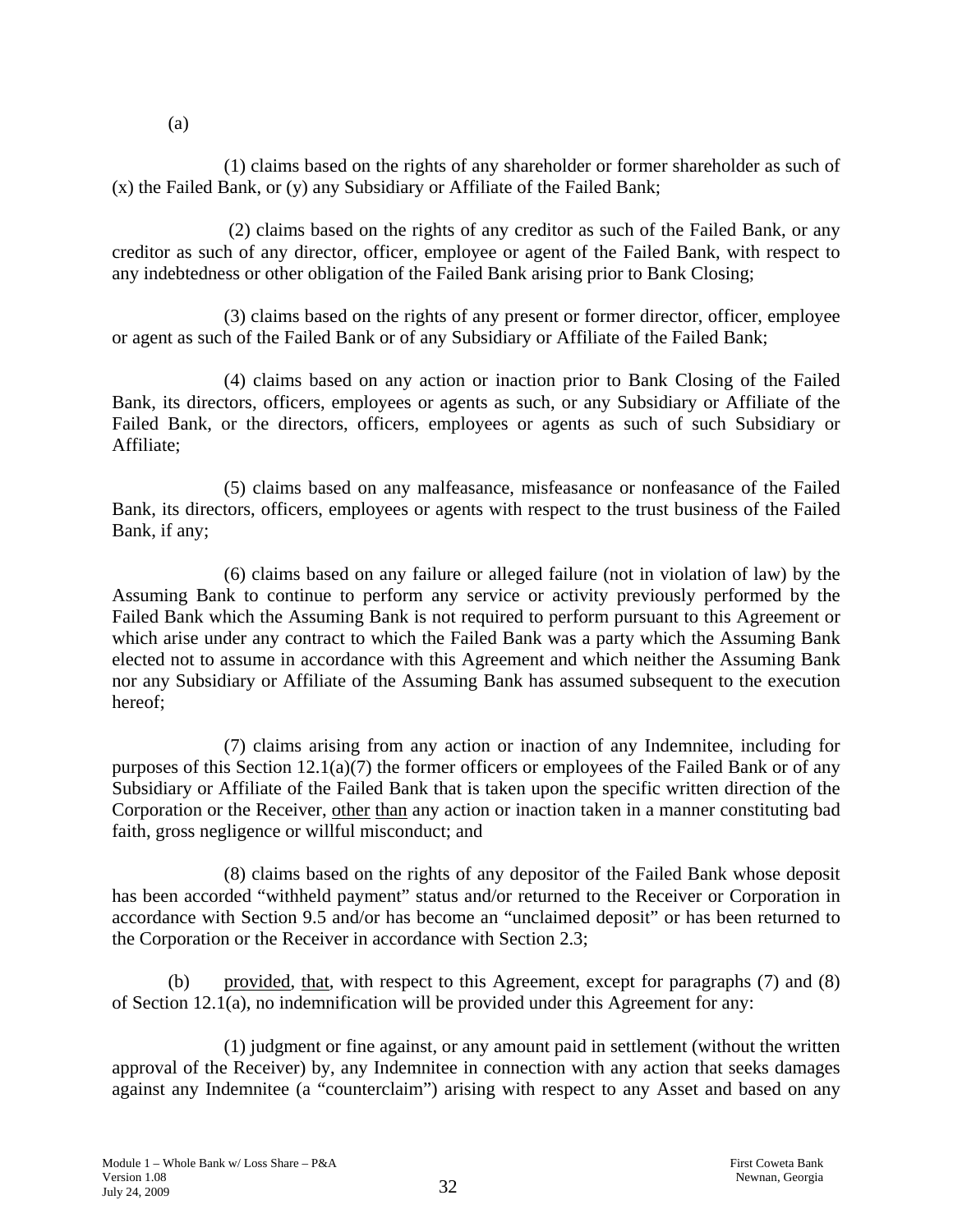action or inaction of either the Failed Bank, its directors, officers, employees or agents as such prior to Bank Closing, unless any such judgment, fine or amount paid in settlement exceeds the greater of (i) the Repurchase Price of such Asset, or (ii) the monetary recovery sought on such Asset by the Assuming Bank in the cause of action from which the counterclaim arises; and in such event the Receiver will provide indemnification only in the amount of such excess; and no indemnification will be provided for any costs or expenses other than any costs or expenses (including attorneys' fees) which, in the determination of the Receiver, have been actually and reasonably incurred by such Indemnitee in connection with the defense of any such counterclaim; and it is expressly agreed that the Receiver reserves the right to intervene, in its discretion, on its behalf and/or on behalf of the Receiver, in the defense of any such counterclaim;

(2) claims with respect to any liability or obligation of the Failed Bank that is expressly assumed by the Assuming Bank pursuant to this Agreement or subsequent to the execution hereof by the Assuming Bank or any Subsidiary or Affiliate of the Assuming Bank;

(3) claims with respect to any liability of the Failed Bank to any present or former employee as such of the Failed Bank or of any Subsidiary or Affiliate of the Failed Bank, which liability is expressly assumed by the Assuming Bank pursuant to this Agreement or subsequent to the execution hereof by the Assuming Bank or any Subsidiary or Affiliate of the Assuming Bank;

(4) claims based on the failure of any Indemnitee to seek recovery of damages from the Receiver for any claims based upon any action or inaction of the Failed Bank, its directors, officers, employees or agents as fiduciary, agent or custodian prior to Bank Closing;

(5) claims based on any violation or alleged violation by any Indemnitee of the antitrust, branching, banking or bank holding company or securities laws of the United States of America or any State thereof;

(6) claims based on the rights of any present or former creditor, customer, or supplier as such of the Assuming Bank or any Subsidiary or Affiliate of the Assuming Bank;

(7) claims based on the rights of any present or former shareholder as such of the Assuming Bank or any Subsidiary or Affiliate of the Assuming Bank regardless of whether any such present or former shareholder is also a present or former shareholder of the Failed Bank;

(8) claims, if the Receiver determines that the effect of providing such indemnification would be to (i) expand or alter the provisions of any warranty or disclaimer thereof provided in Section 3.3 or any other provision of this Agreement, or (ii) create any warranty not expressly provided under this Agreement;

(9) claims which could have been enforced against any Indemnitee had the Assuming Bank not entered into this Agreement;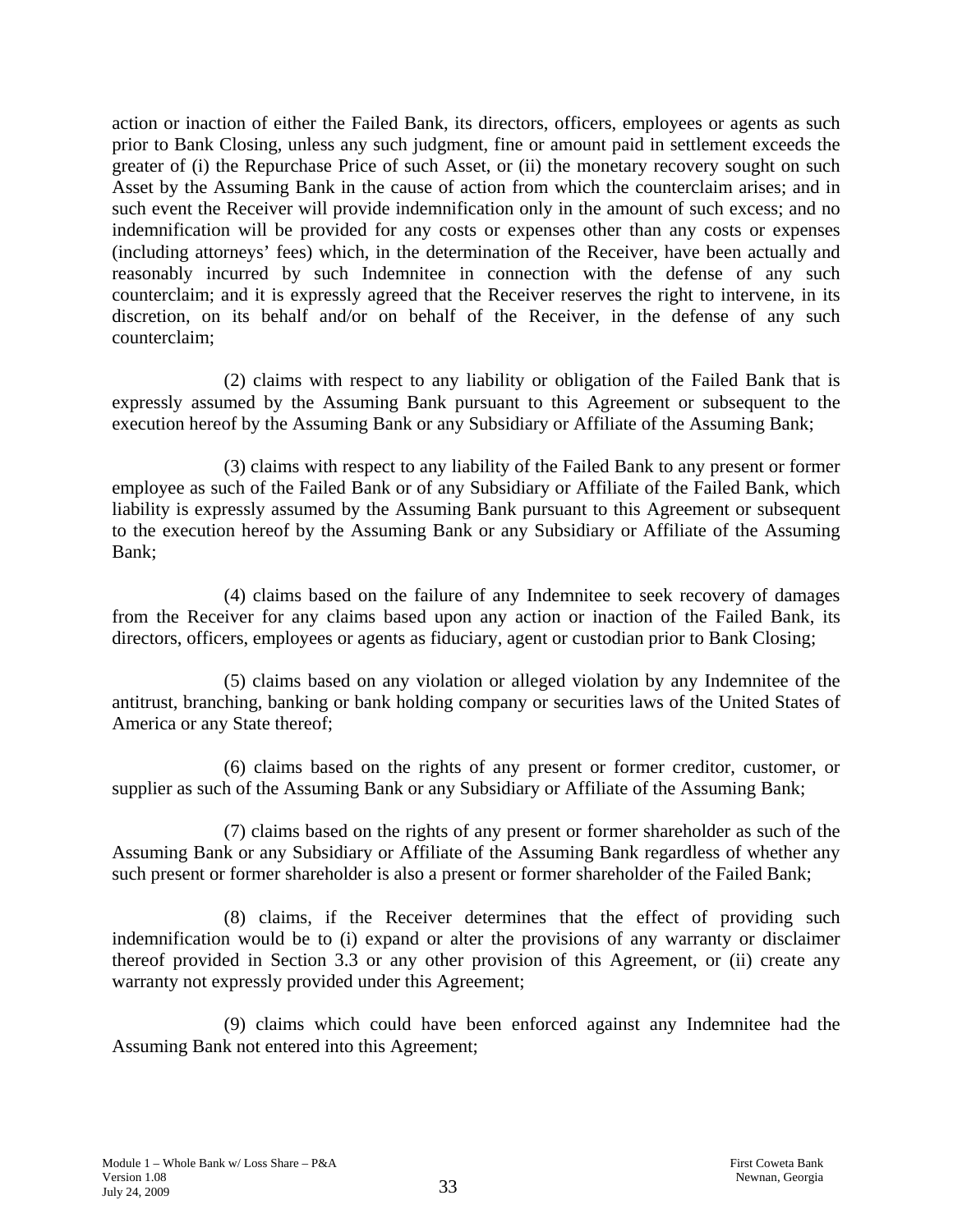(10) claims based on any liability for taxes or fees assessed with respect to the consummation of the transactions contemplated by this Agreement, including without limitation any subsequent transfer of any Assets or Liabilities Assumed to any Subsidiary or Affiliate of the Assuming Bank;

(11) except as expressly provided in this Article XII, claims based on any action or inaction of any Indemnitee, and nothing in this Agreement shall be construed to provide indemnification for (i) the Failed Bank, (ii) any Subsidiary or Affiliate of the Failed Bank, or (iii) any present or former director, officer, employee or agent of the Failed Bank or its Subsidiaries or Affiliates; provided, that the Receiver, in its discretion, may provide indemnification hereunder for any present or former director, officer, employee or agent of the Failed Bank or its Subsidiaries or Affiliates who is also or becomes a director, officer, employee or agent of the Assuming Bank or its Subsidiaries or Affiliates;

(12) claims or actions which constitute a breach by the Assuming Bank of the representations and warranties contained in Article XI;

(13) claims arising out of or relating to the condition of or generated by an Asset arising from or relating to the presence, storage or release of any hazardous or toxic substance, or any pollutant or contaminant, or condition of such Asset which violate any applicable Federal, State or local law or regulation concerning environmental protection; and

(14) claims based on, related to or arising from any asset, including a loan, acquired or liability assumed by the Assuming Bank, other than pursuant to this Agreement.

**12.2 Conditions Precedent to Indemnification**. It shall be a condition precedent to the obligation of the Receiver to indemnify any Person pursuant to this Article XII that such Person shall, with respect to any claim made or threatened against such Person for which such Person is or may be entitled to indemnification hereunder:

(a) give written notice to the Regional Counsel (Litigation Branch) of the Corporation in the manner and at the address provided in Section 13.7 of such claim as soon as practicable after such claim is made or threatened; provided, that notice must be given on or before the date which is six (6) years from the date of this Agreement;

(b) provide to the Receiver such information and cooperation with respect to such claim as the Receiver may reasonably require;

(c) cooperate and take all steps, as the Receiver may reasonably require, to preserve and protect any defense to such claim;

(d) in the event suit is brought with respect to such claim, upon reasonable prior notice, afford to the Receiver the right, which the Receiver may exercise in its sole discretion, to conduct the investigation, control the defense and effect settlement of such claim, including without limitation the right to designate counsel and to control all negotiations, litigation, arbitration, settlements, compromises and appeals of any such claim, all of which shall be at the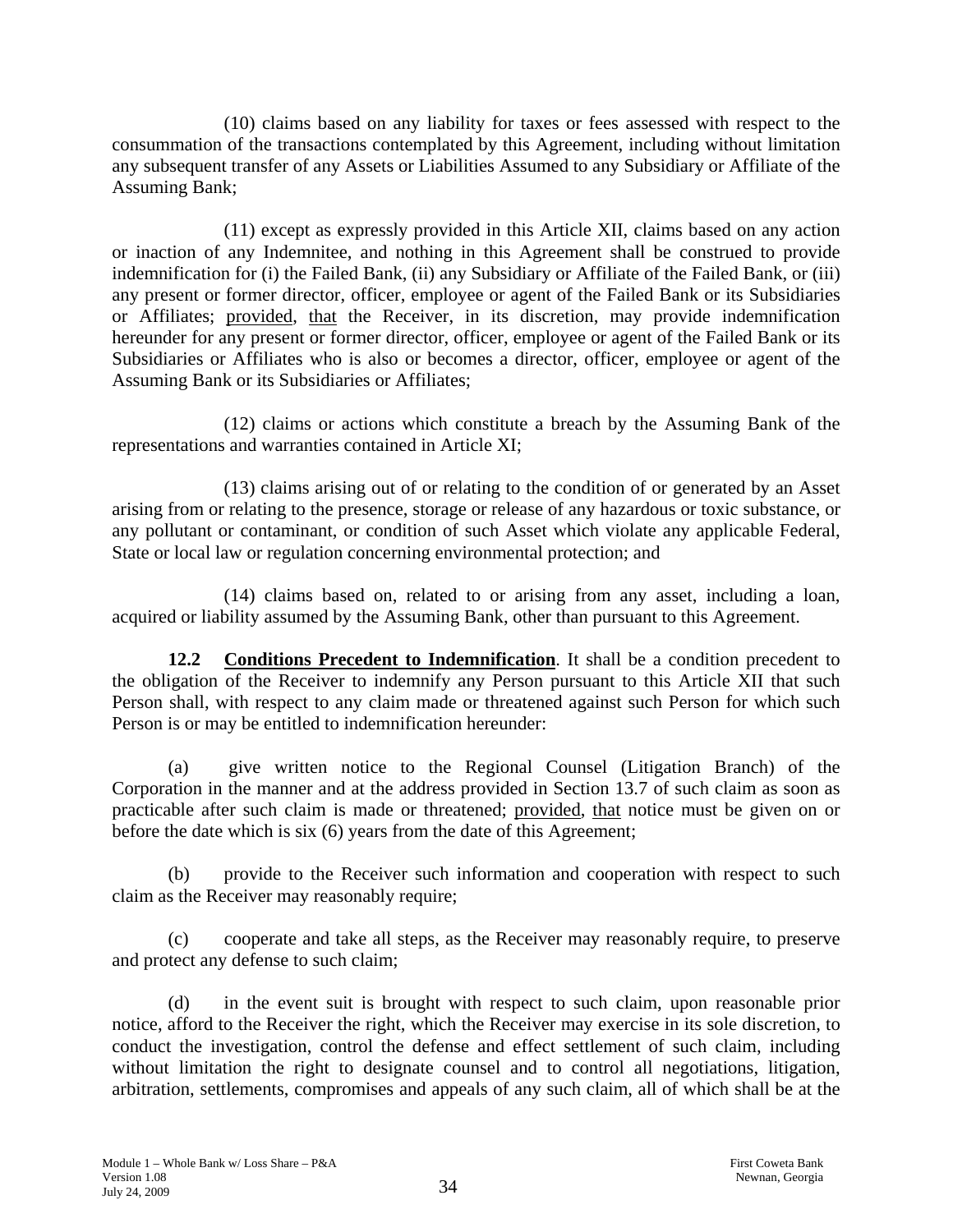expense of the Receiver; provided, that the Receiver shall have notified the Person claiming indemnification in writing that such claim is a claim with respect to which the Person claiming indemnification is entitled to indemnification under this Article XII;

(e) not incur any costs or expenses in connection with any response or suit with respect to such claim, unless such costs or expenses were incurred upon the written direction of the Receiver; provided, that the Receiver shall not be obligated to reimburse the amount of any such costs or expenses unless such costs or expenses were incurred upon the written direction of the Receiver;

(f) not release or settle such claim or make any payment or admission with respect thereto, unless the Receiver consents in writing thereto, which consent shall not be unreasonably withheld; provided, that the Receiver shall not be obligated to reimburse the amount of any such settlement or payment unless such settlement or payment was effected upon the written direction of the Receiver; and

(g) take reasonable action as the Receiver may request in writing as necessary to preserve, protect or enforce the rights of the indemnified Person against any Primary Indemnitor.

**12.3 No Additional Warranty**. Nothing in this Article XII shall be construed or deemed to (i) expand or otherwise alter any warranty or disclaimer thereof provided under Section 3.3 or any other provision of this Agreement with respect to, among other matters, the title, value, collectibility, genuineness, enforceability or condition of any (x) Asset, or (y) asset of the Failed Bank purchased by the Assuming Bank subsequent to the execution of this Agreement by the Assuming Bank or any Subsidiary or Affiliate of the Assuming Bank, or (ii) create any warranty not expressly provided under this Agreement with respect thereto.

**12.4 Indemnification of Receiver and Corporation**. From and after Bank Closing, the Assuming Bank agrees to indemnify and hold harmless the Corporation and the Receiver and their respective directors, officers, employees and agents from and against any and all costs, losses, liabilities, expenses (including attorneys' fees), judgments, fines and amounts paid in settlement actually and reasonably incurred in connection with any of the following:

(a) claims based on any and all liabilities or obligations of the Failed Bank assumed by the Assuming Bank pursuant to this Agreement or subsequent to the execution hereof by the Assuming Bank or any Subsidiary or Affiliate of the Assuming Bank, whether or not any such liabilities subsequently are sold and/or transferred, other than any claim based upon any action or inaction of any Indemnitee as provided in paragraph (7) or (8) of Section 12.1(a); and

(b) claims based on any act or omission of any Indemnitee (including but not limited to claims of any Person claiming any right or title by or through the Assuming Bank with respect to Assets transferred to the Receiver pursuant to Section 3.4 or 3.6), other than any action or inaction of any Indemnitee as provided in paragraph (7) or (8) of Section 12.1(a).

**12.5 Obligations Supplemental**. The obligations of the Receiver, and the Corporation as guarantor in accordance with Section 12.7, to provide indemnification under this Article XII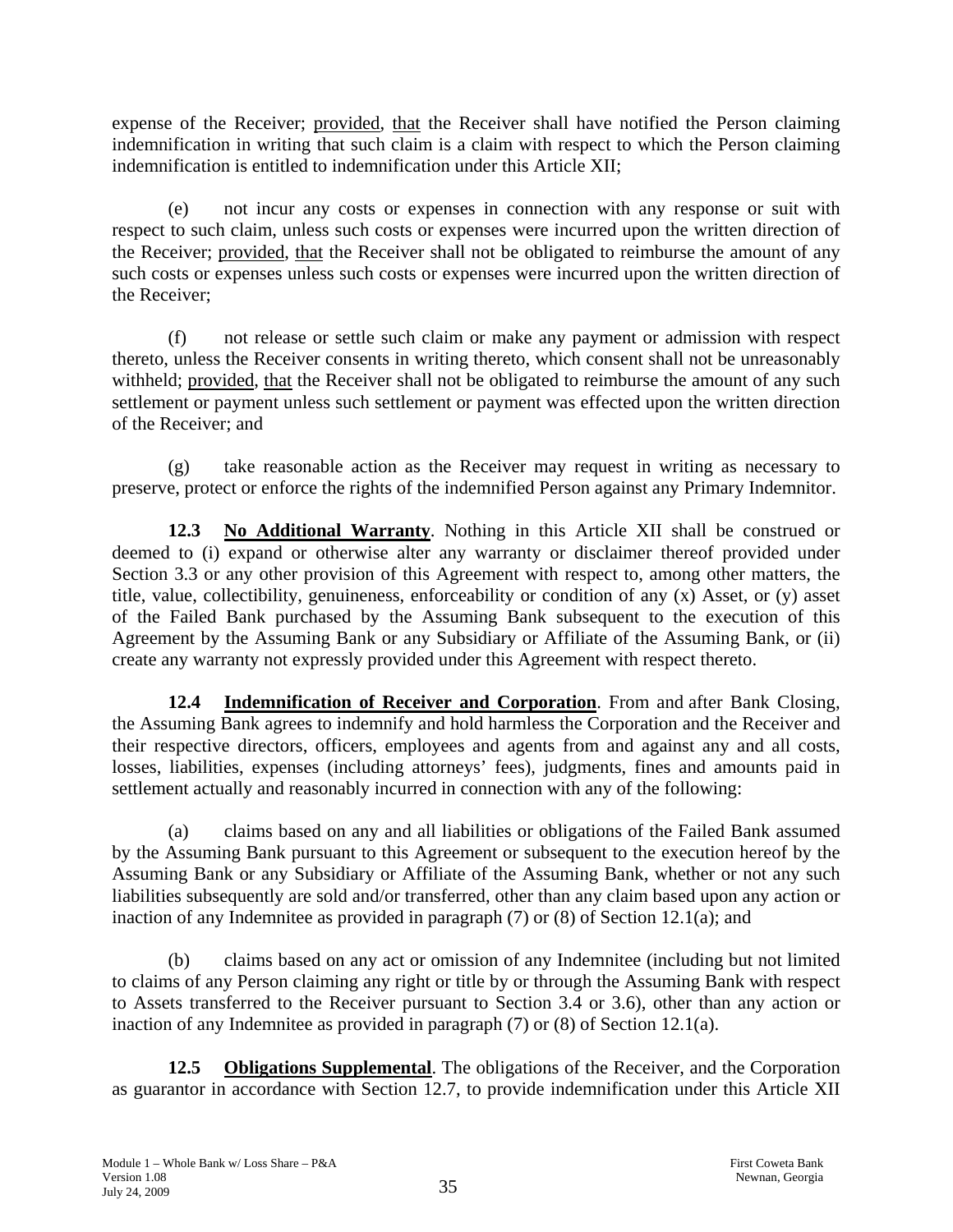are to supplement any amount payable by any Primary Indemnitor to the Person indemnified under this Article XII. Consistent with that intent, the Receiver agrees only to make payments pursuant to such indemnification to the extent not payable by a Primary Indemnitor. If the aggregate amount of payments by the Receiver, or the Corporation as guarantor in accordance with Section 12.7, and all Primary Indemnitors with respect to any item of indemnification under this Article XII exceeds the amount payable with respect to such item, such Person being indemnified shall notify the Receiver thereof and, upon the request of the Receiver, shall promptly pay to the Receiver, or the Corporation as appropriate, the amount of the Receiver's (or Corporation's) payments to the extent of such excess.

**12.6 Criminal Claims**. Notwithstanding any provision of this Article XII to the contrary, in the event that any Person being indemnified under this Article XII shall become involved in any criminal action, suit or proceeding, whether judicial, administrative or investigative, the Receiver shall have no obligation hereunder to indemnify such Person for liability with respect to any criminal act or to the extent any costs or expenses are attributable to the defense against the allegation of any criminal act, unless (i) the Person is successful on the merits or otherwise in the defense against any such action, suit or proceeding, or (ii) such action, suit or proceeding is terminated without the imposition of liability on such Person.

**12.7 Limited Guaranty of the Corporation.** The Corporation hereby guarantees performance of the Receiver's obligation to indemnify the Assuming Bank as set forth in this Article XII. It is a condition to the Corporation's obligation hereunder that the Assuming Bank shall comply in all respects with the applicable provisions of this Article XII. The Corporation shall be liable hereunder only for such amounts, if any, as the Receiver is obligated to pay under the terms of this Article XII but shall fail to pay. Except as otherwise provided above in this Section 12.7, nothing in this Article XII is intended or shall be construed to create any liability or obligation on the part of the Corporation, the United States of America or any department or agency thereof under or with respect to this Article XII, or any provision hereof, it being the intention of the parties hereto that the obligations undertaken by the Receiver under this Article XII are the sole and exclusive responsibility of the Receiver and no other Person or entity.

**12.8** Subrogation. Upon payment by the Receiver, or the Corporation as guarantor in accordance with Section 12.7, to any Indemnitee for any claims indemnified by the Receiver under this Article XII, the Receiver, or the Corporation as appropriate, shall become subrogated to all rights of the Indemnitee against any other Person to the extent of such payment.

### **ARTICLE XIII MISCELLANEOUS**

**13.1 Entire Agreement**. This Agreement embodies the entire agreement of the parties hereto in relation to the subject matter herein and supersedes all prior understandings or agreements, oral or written, between the parties.

**13.2 Headings**. The headings and subheadings of the Table of Contents, Articles and Sections contained in this Agreement, except the terms identified for definition in Article I and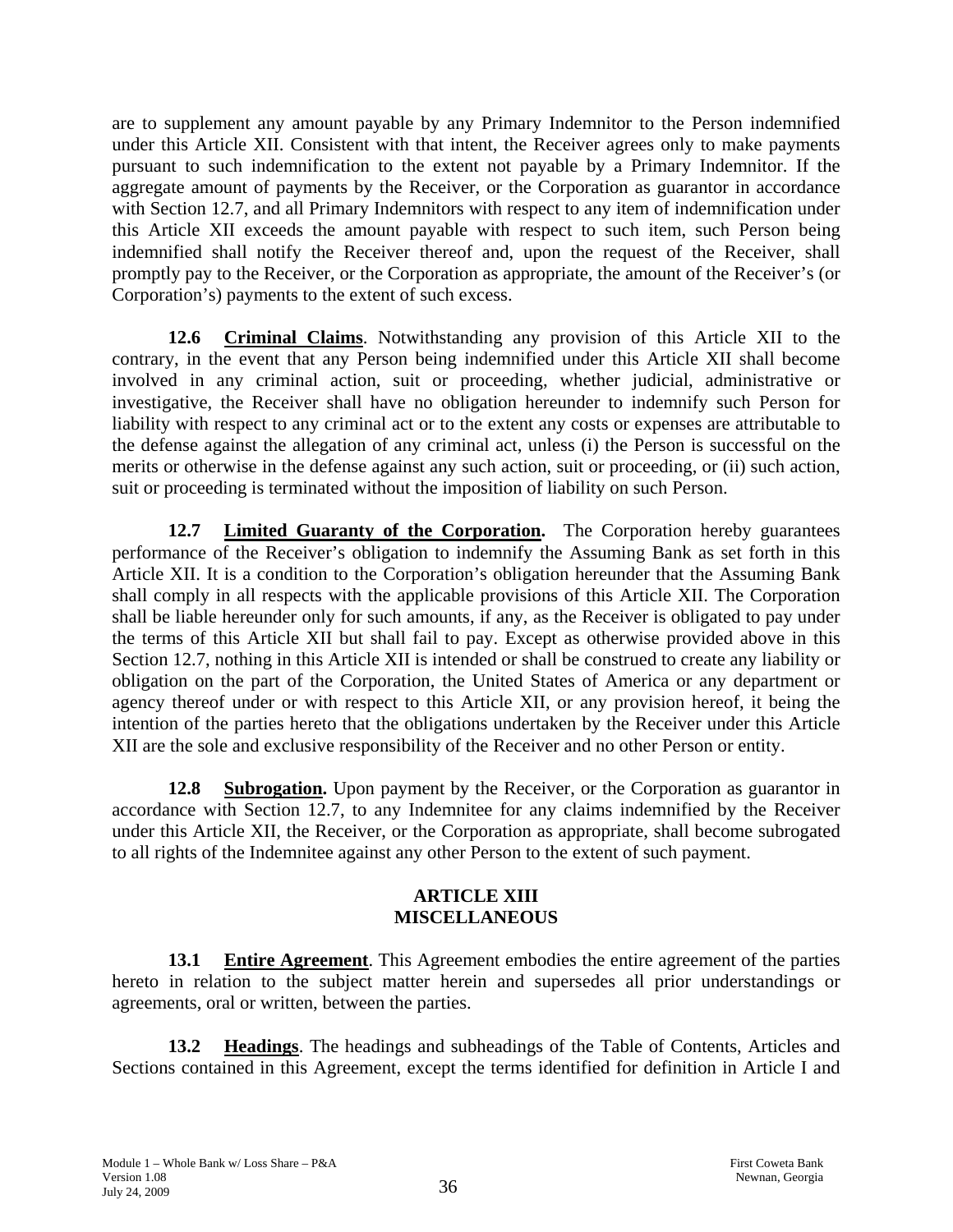elsewhere in this Agreement, are inserted for convenience only and shall not affect the meaning or interpretation of this Agreement or any provision hereof.

**13.3 Counterparts**. This Agreement may be executed in any number of counterparts and by the duly authorized representative of a different party hereto on separate counterparts, each of which when so executed shall be deemed to be an original and all of which when taken together shall constitute one and the same Agreement.

**13.4 GOVERNING LAW**. THIS AGREEMENT AND THE RIGHTS AND OBLIGATIONS HEREUNDER SHALL BE GOVERNED BY AND CONSTRUED IN ACCORDANCE WITH THE FEDERAL LAW OF THE UNITED STATES OF AMERICA, AND IN THE ABSENCE OF CONTROLLING FEDERAL LAW, IN ACCORDANCE WITH THE LAWS OF THE STATE IN WHICH THE MAIN OFFICE OF THE FAILED BANK IS LOCATED.

 **13.5 Successors**. All terms and conditions of this Agreement shall be binding on the successors and assigns of the Receiver, the Corporation and the Assuming Bank. Except as otherwise specifically provided in this Agreement, nothing expressed or referred to in this Agreement is intended or shall be construed to give any Person other than the Receiver, the Corporation and the Assuming Bank any legal or equitable right, remedy or claim under or with respect to this Agreement or any provisions contained herein, it being the intention of the parties hereto that this Agreement, the obligations and statements of responsibilities hereunder, and all other conditions and provisions hereof are for the sole and exclusive benefit of the Receiver, the Corporation and the Assuming Bank and for the benefit of no other Person.

**13.6 Modification; Assignment**. No amendment or other modification, rescission, release, or assignment of any part of this Agreement shall be effective except pursuant to a written agreement subscribed by the duly authorized representatives of the parties hereto.

**13.7 Notice**. Any notice, request, demand, consent, approval or other communication to any party hereto shall be effective when received and shall be given in writing, and delivered in person against receipt therefore, or sent by certified mail, postage prepaid, courier service, telex, facsimile transmission or email to such party (with copies as indicated below) at its address set forth below or at such other address as it shall hereafter furnish in writing to the other parties. All such notices and other communications shall be deemed given on the date received by the addressee.

# **Assuming Bank**

United Bank P.O. Box 628 505 South Hill Street Griffin, Georgia 30224

Attention: Mr. Jim Edwards, Chief Executive Officer with a copy to: Mr. Chris Edwards, Executive Vice President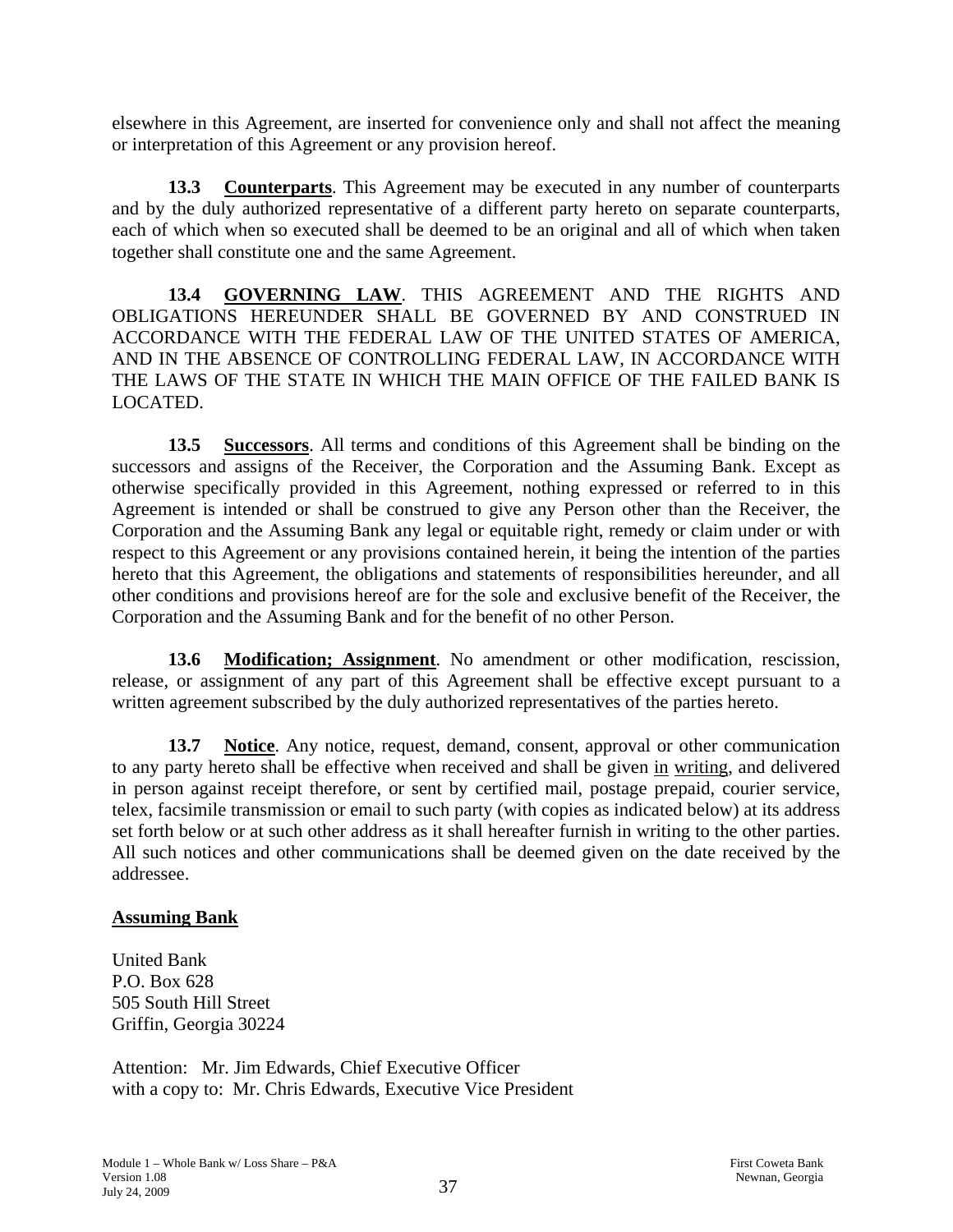# **Receiver and Corporation**

Federal Deposit Insurance Corporation, Receiver of First Coweta Bank 1601 Bryan Street, Suite 1700 Dallas, Texas 75201

Attention: Settlement Manager with copy to: Regional Counsel (Litigation Branch)

### **and with respect to notice under Article XII:**

Federal Deposit Insurance Corporation Receiver of First Coweta Bank 1601 Bryan Street, Suite 1700 Dallas, Texas 75201 Attention: Regional Counsel (Litigation Branch)

 **13.8 Manner of Payment**. All payments due under this Agreement shall be in lawful money of the United States of America in immediately available funds as each party hereto may specify to the other parties; provided, that in the event the Receiver or the Corporation is obligated to make any payment hereunder in the amount of \$25,000.00 or less, such payment may be made by check.

**13.9 Costs, Fees and Expenses**. Except as otherwise specifically provided herein, each party hereto agrees to pay all costs, fees and expenses which it has incurred in connection with or incidental to the matters contained in this Agreement, including without limitation any fees and disbursements to its accountants and counsel; provided, that the Assuming Bank shall pay all fees, costs and expenses (other than attorneys' fees incurred by the Receiver) incurred in connection with the transfer to it of any Assets or Liabilities Assumed hereunder or in accordance herewith.

**13.10 Waiver**. Each of the Receiver, the Corporation and the Assuming Bank may waive its respective rights, powers or privileges under this Agreement; provided, that such waiver shall be in writing; and further provided, that no failure or delay on the part of the Receiver, the Corporation or the Assuming Bank to exercise any right, power or privilege under this Agreement shall operate as a waiver thereof, nor will any single or partial exercise of any right, power or privilege under this Agreement preclude any other or further exercise thereof or the exercise of any other right, power or privilege by the Receiver, the Corporation, or the Assuming Bank under this Agreement, nor will any such waiver operate or be construed as a future waiver of such right, power or privilege under this Agreement.

**13.11 Severability**. If any provision of this Agreement is declared invalid or unenforceable, then, to the extent possible, all of the remaining provisions of this Agreement shall remain in full force and effect and shall be binding upon the parties hereto.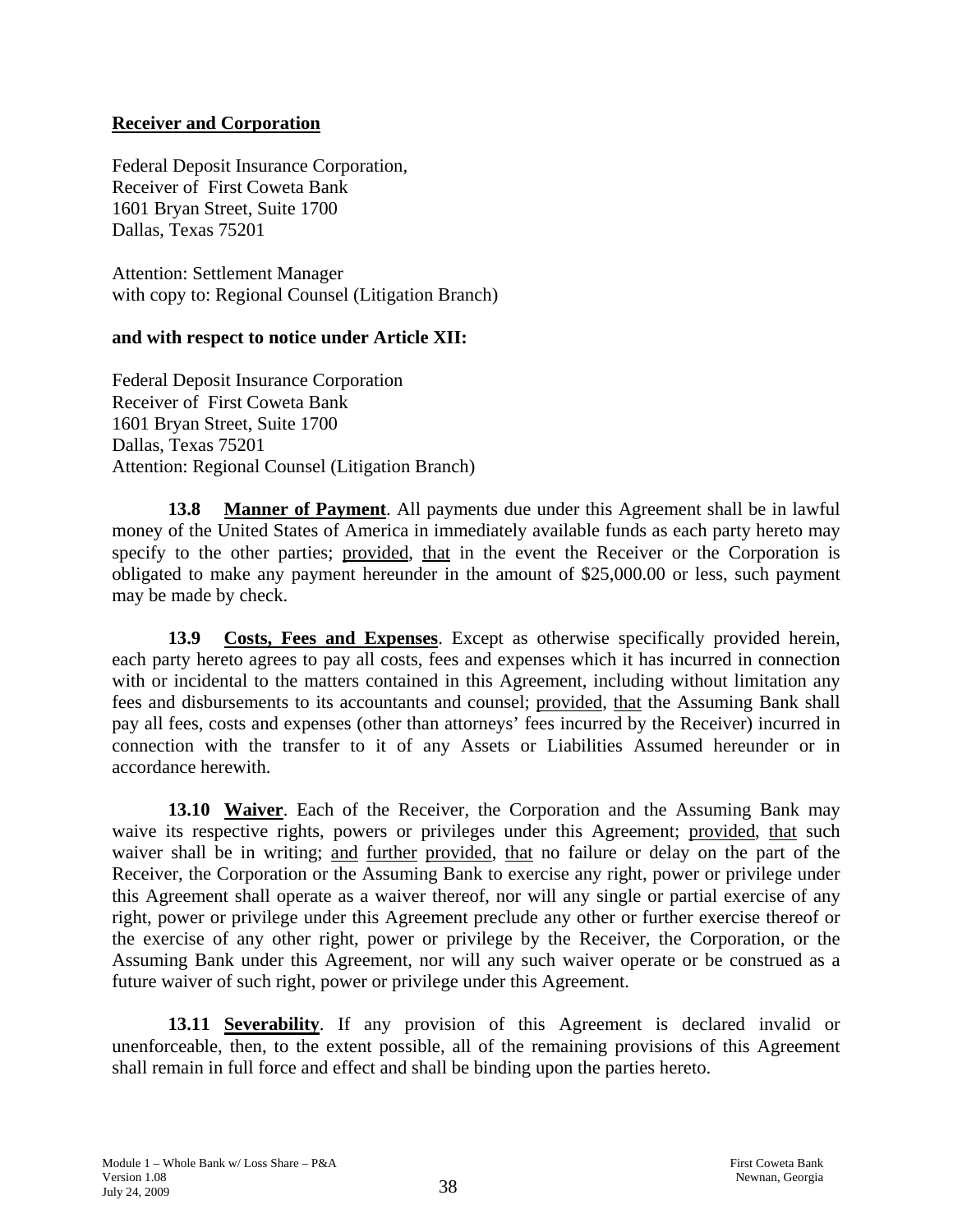**13.12 Term of Agreement**. This Agreement shall continue in full force and effect until the sixth (6th) anniversary of Bank Closing; provided, that the provisions of Section 6.3 and 6.4 shall survive the expiration of the term of this Agreement. Provided, however, the receivership of the Failed Bank may be terminated prior to the expiration of the term of this Agreement; in such event, the guaranty of the Corporation, as provided in and in accordance with the provisions of Section 12.7 shall be in effect for the remainder of the term. Expiration of the term of this Agreement shall not affect any claim or liability of any party with respect to any (i) amount which is owing at the time of such expiration, regardless of when such amount becomes payable, and (ii) breach of this Agreement occurring prior to such expiration, regardless of when such breach is discovered.

13.13 **Survival of Covenants, Etc.** The covenants, representations, and warranties in this Agreement shall survive the execution of this Agreement and the consummation of the transactions contemplated hereunder.

# **[Signature Page Follows]**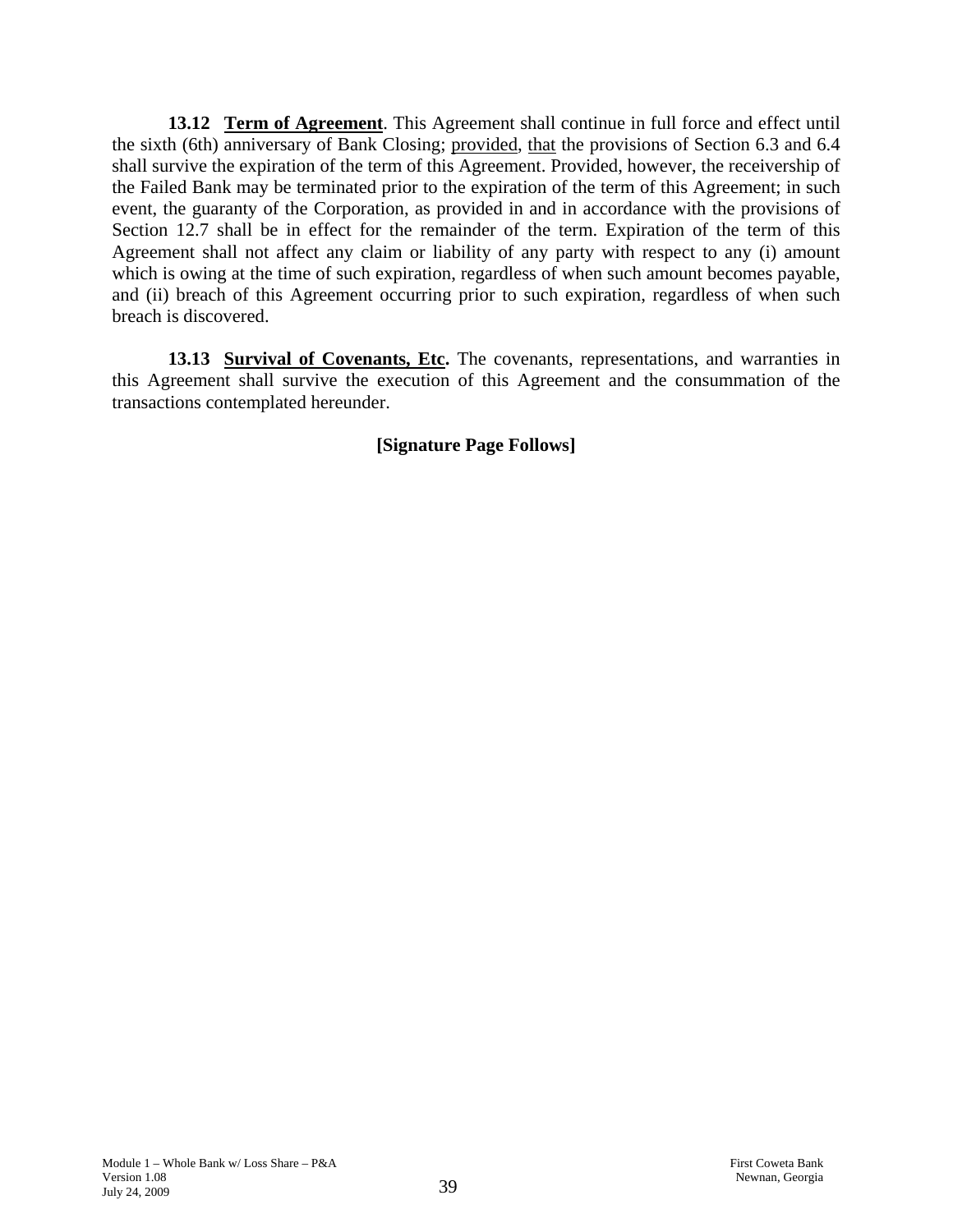**IN WITNESS WHEREOF,** the parties hereto have caused this Agreement to be executed by their duly authorized representatives as of the date first above written.

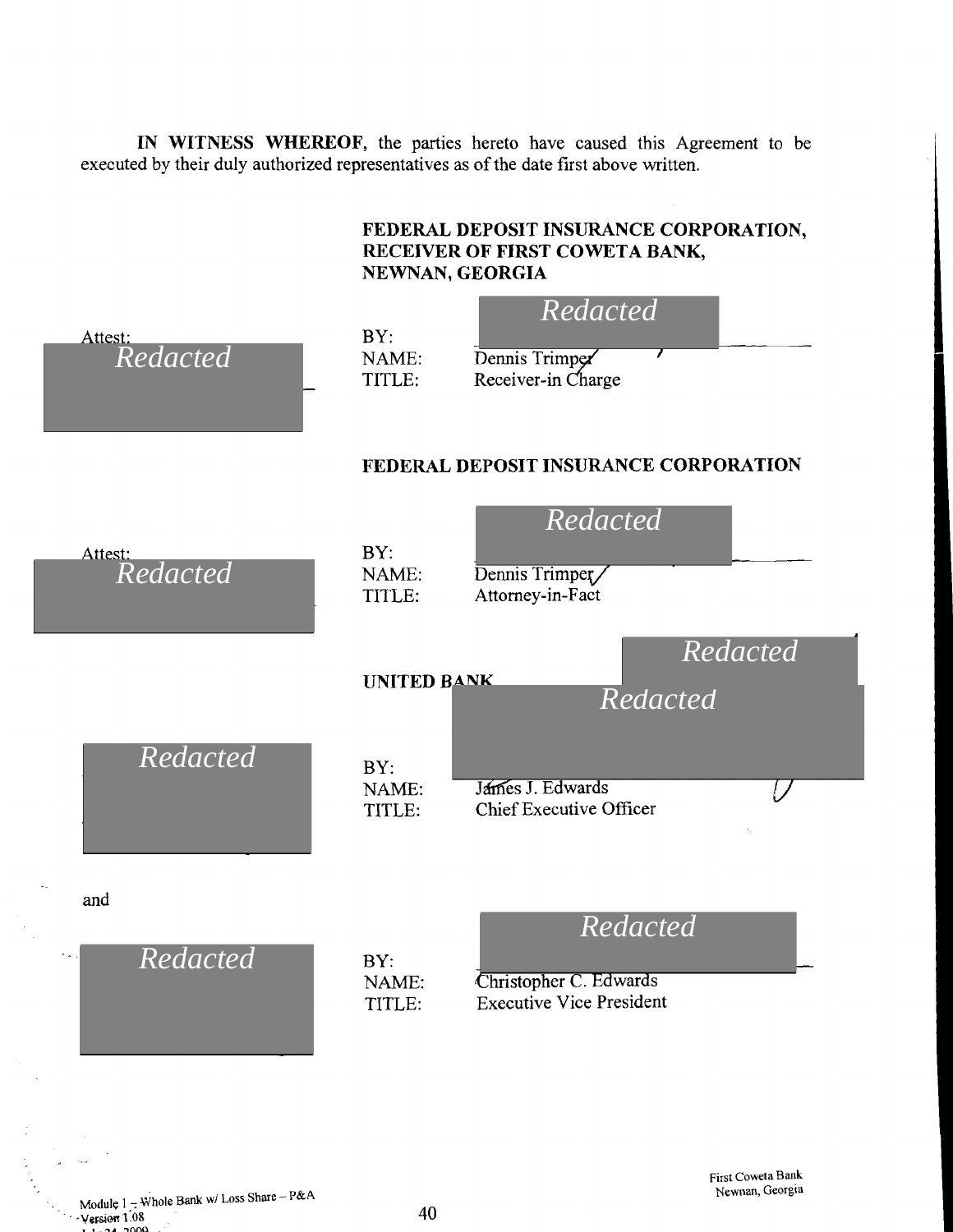**SCHEDULE 2.1 - Certain Liabilities Assumed by the Assuming Bank**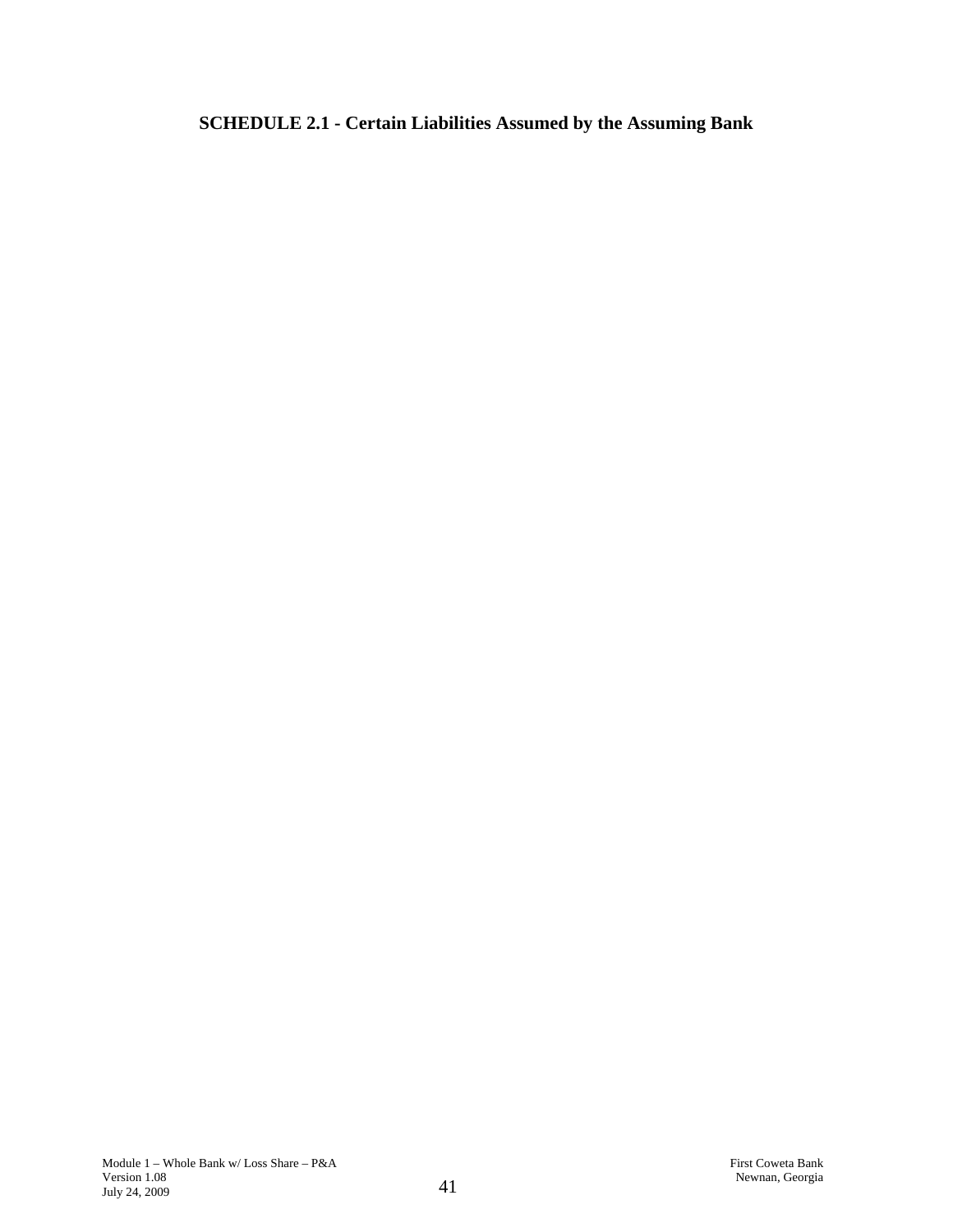# SCHEDULE 2.1(a) - Excluded Deposit Liabilty Accounts

First Coweta Bank has deposits associated with the Depository Organization (DO) Cede & Co as Nominee for DTC. The DO accounts do not pass to the Assuming Bank and are excluded from the transaction as described in section 2.1 of the P&A Agreement. The attached Schedule 2.1.a DO Detail Report identifies the DO accounts as of the date of the deposit download. This schedule will be updated post closing with data as of Bank Closing date.

# DO Brokered Deposits

(Omitted from this disclosure)

t'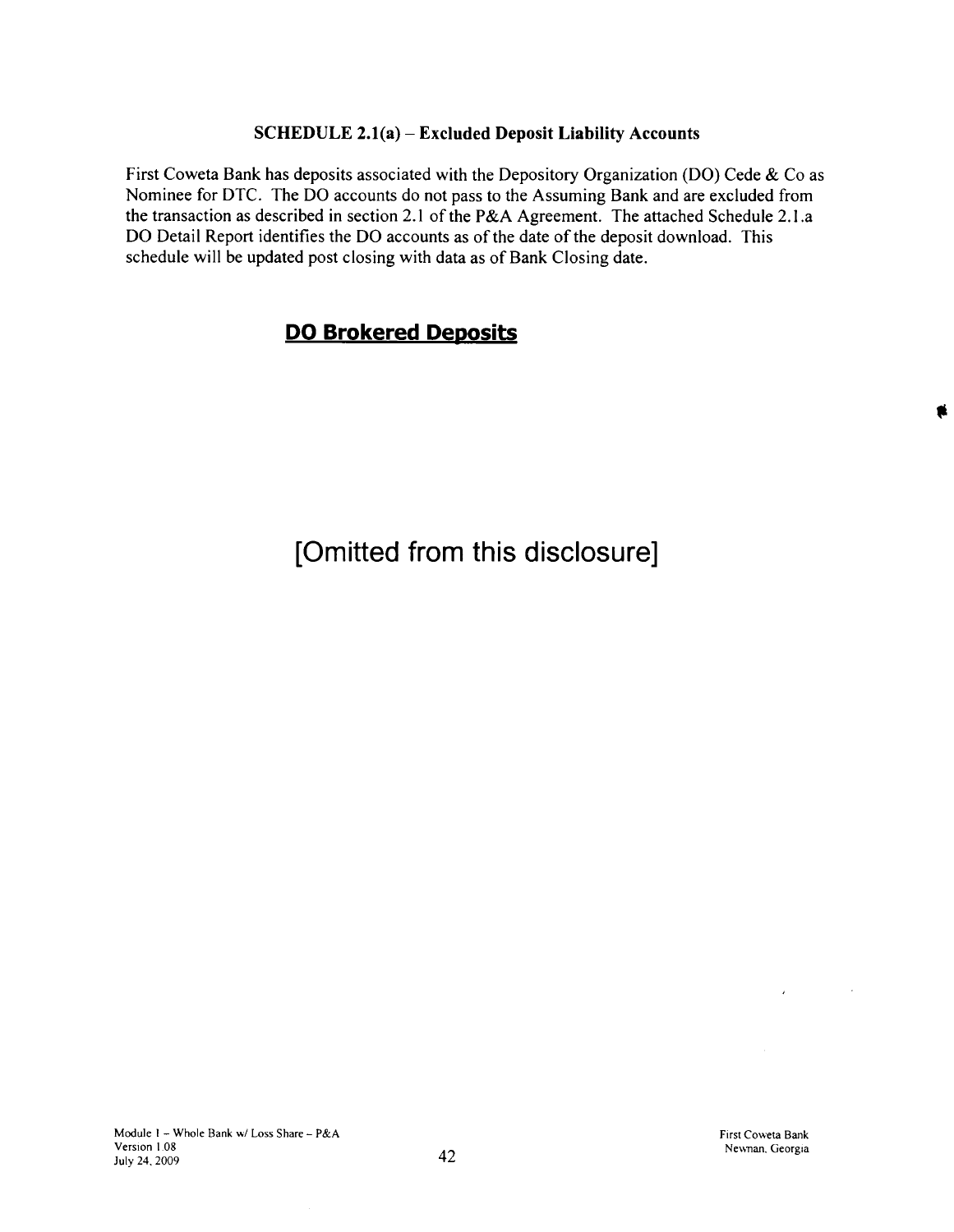#### **SCHEDULE 3.1 - Certain Assets Purchased**

#### **SEE ATTACHED LIST**

**THE LIST(S) ATTACHED TO THIS SCHEDULE (OR SUBSCHEDULE(S)) AND THE INFORMATION THEREIN, IS AS OF THE DATE OF THE MOST RECENT PERTINENT DATA MADE AVAILABLE TO THE ASSUMING BANK AS PART OF THE INFORMATION PACKAGE. IT WILL BE ADJUSTED TO REFLECT THE COMPOSITION AND BOOK VALUE OF THE LOANS AND ASSETS AS OF THE DATE OF BANK CLOSING. THE LIST(S) MAY NOT INCLUDE ALL LOANS AND ASSETS (E.G., CHARGED OFF LOANS). THE LIST(S) MAY BE REPLACED WITH A MORE ACCURATE LIST POST CLOSING.**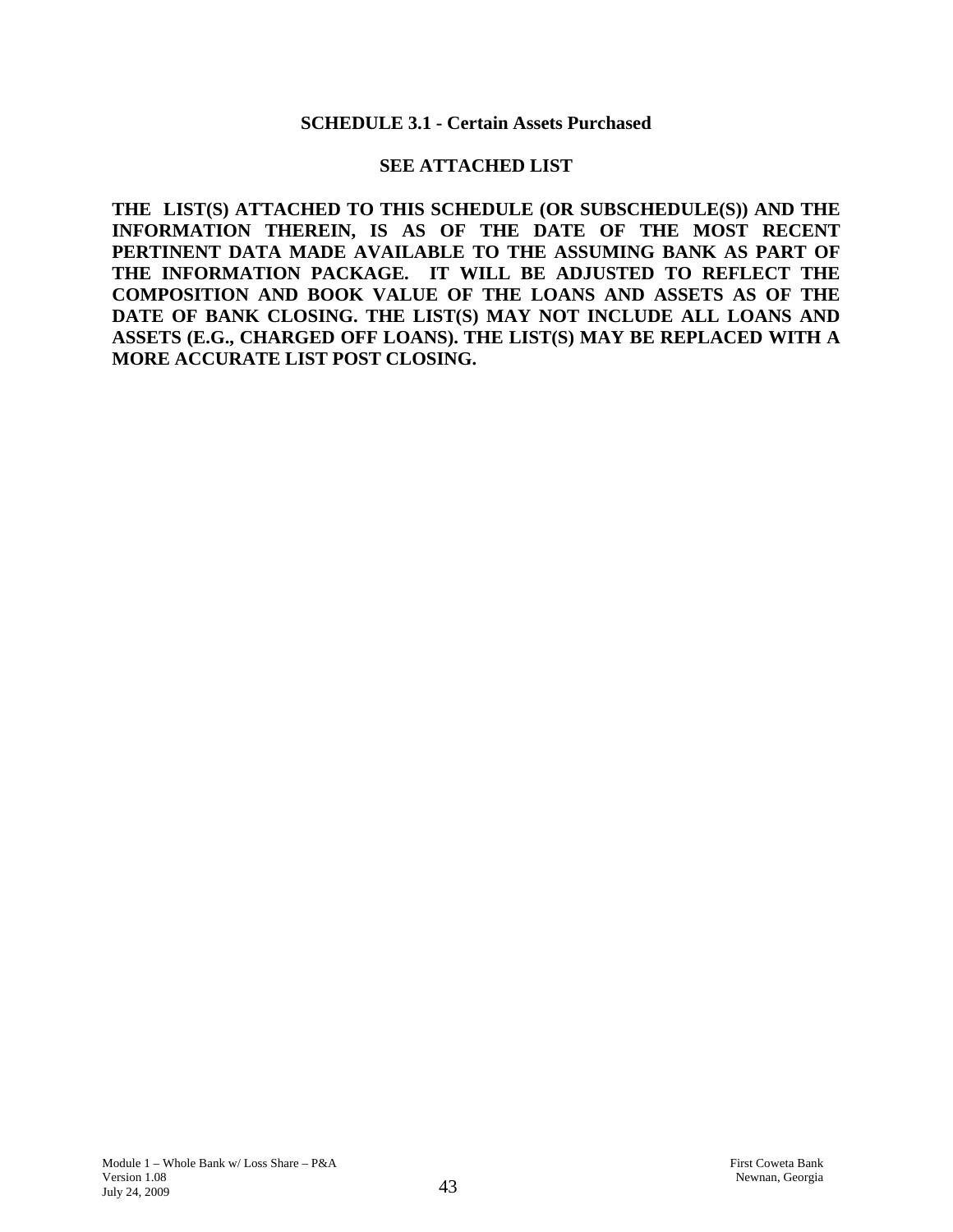# **SCHEDULE 3.2 - Purchase Price of Assets or assets**

| (a) | cash and receivables from depository<br>institutions, including cash items in the<br>process of collection, plus<br>interest thereon:                                                           | <b>Book Value</b>               |
|-----|-------------------------------------------------------------------------------------------------------------------------------------------------------------------------------------------------|---------------------------------|
| (b) | securities, including FHLB stock (exclusive<br>the<br>capital stock of Acquired<br>of<br>Subsidiaries), plus interest thereon:                                                                  | As provided in Section $3.2(b)$ |
| (c) | federal<br>funds<br>sold<br>and<br>repurchase<br>any, including interest<br>agreements, if<br>thereon:                                                                                          | <b>Book Value</b>               |
| (d) | Loans:                                                                                                                                                                                          | <b>Book Value</b>               |
| (e) | credit card business, if any, including all<br>outstanding extensions of credit and<br>offensive litigation, but excluding any class<br>action lawsuits related to the credit card<br>business: | <b>Book Value</b>               |
| (f) | Safe Deposit Boxes and related business,<br>safekeeping business and trust business, if<br>any:                                                                                                 | <b>Book Value</b>               |
| (g) | Records and other documents:                                                                                                                                                                    | <b>Book Value</b>               |
| (h) | capital stock of any Acquired Subsidiaries:                                                                                                                                                     | <b>Book Value</b>               |
| (i) | amounts owed to the Failed Bank by any                                                                                                                                                          | <b>Book Value</b>               |
| (j) | <b>Acquired Subsidiary:</b><br>assets securing Deposits of public money,<br>to the extent not otherwise purchased<br>hereunder:                                                                 | <b>Book Value</b>               |
| (k) | Overdrafts of customers:                                                                                                                                                                        | <b>Book Value</b>               |
| (1) | rights, if any, with respect to Qualified<br>Financial Contracts.                                                                                                                               | As provided in Section $3.2(c)$ |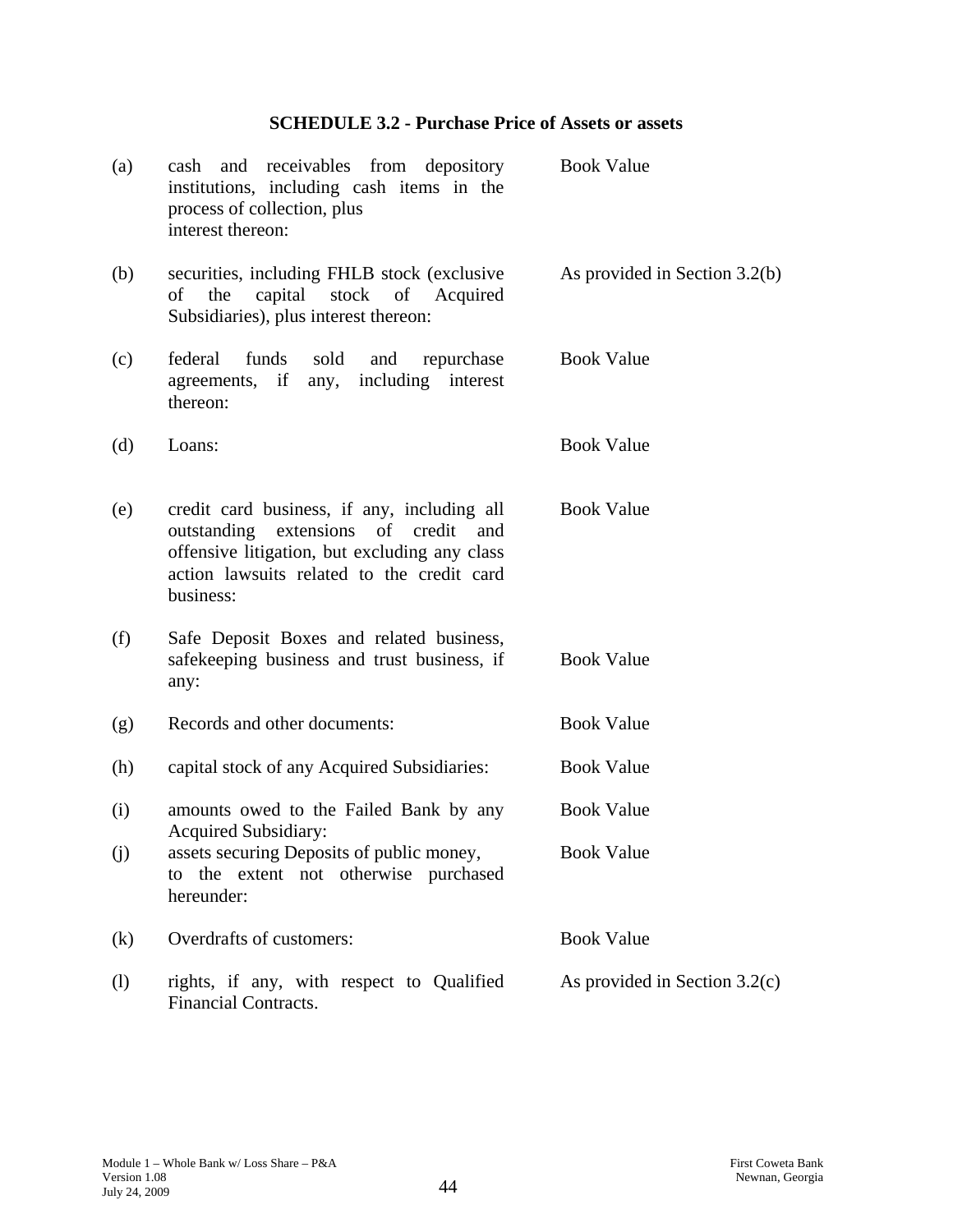(m) rights of the Failed Bank to provide Book Value mortgage servicing for others and to have mortgage servicing provided to the Failed Bank by others and related contracts.

### **assets subject to an option to purchase:**

(a) Bank Premises: Fair Market Value (b) Furniture and Equipment: Fair Market Value (c) Fixtures: Fair Market Value (d) Other Equipment: Fair Market Value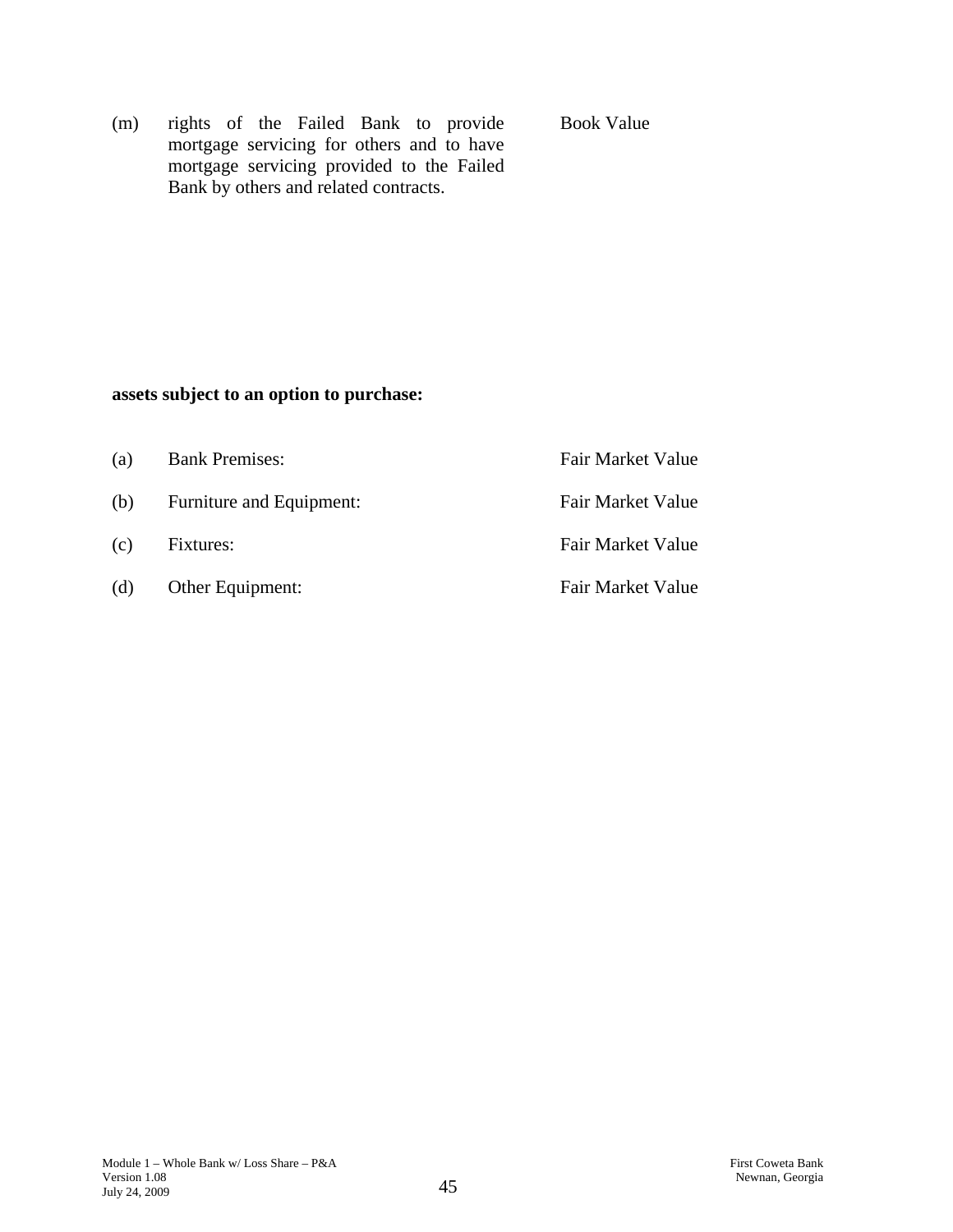# **SCHEDULE 3.5(l) – Excluded Private Label Asset-Backed Securities**

To be provided.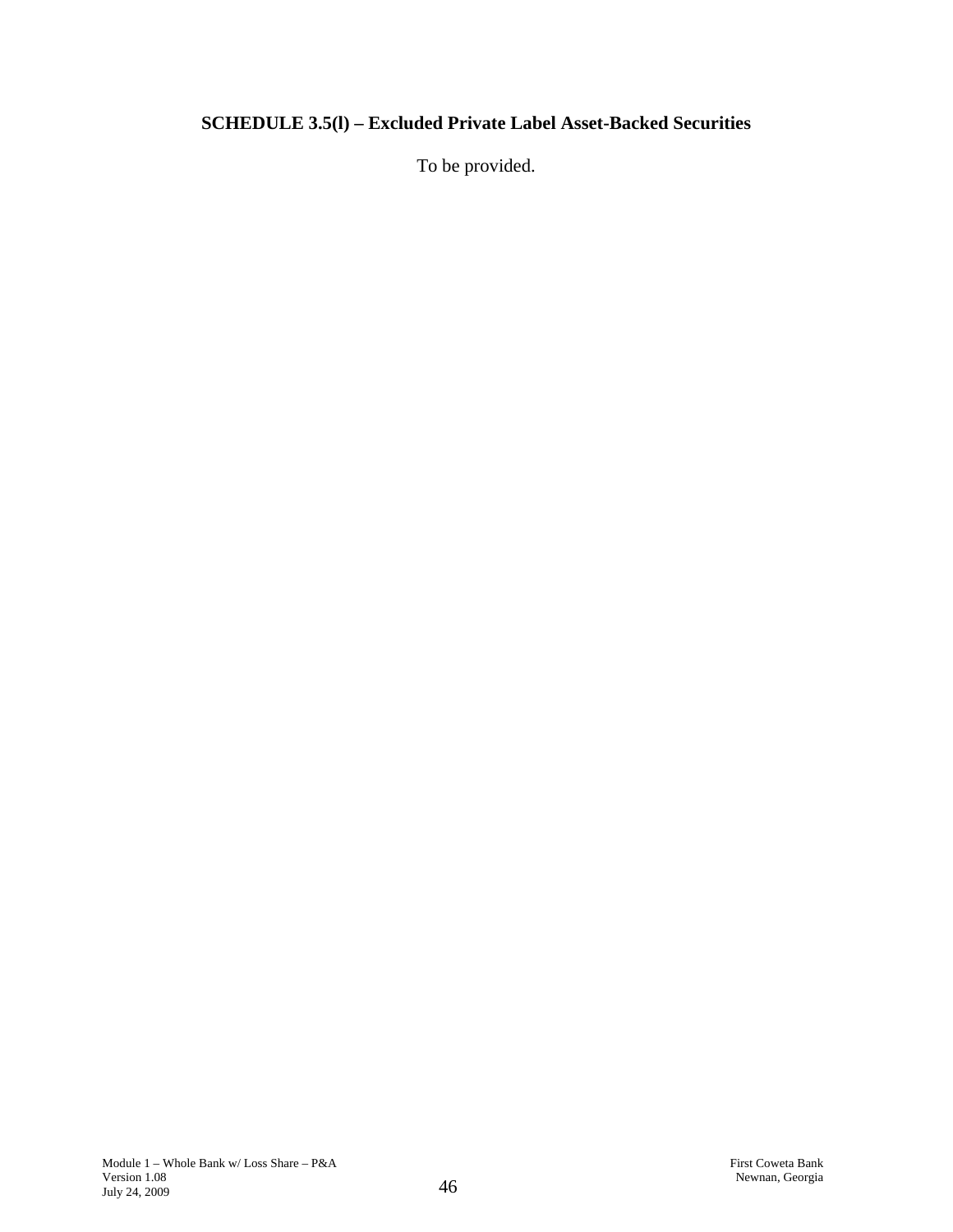# **SCHEDULE 4.15A**

# **LOANS SUBJECT TO LOSS SHARING UNDER THE SINGLE FAMILY SHARED-LOSS AGREEMENT**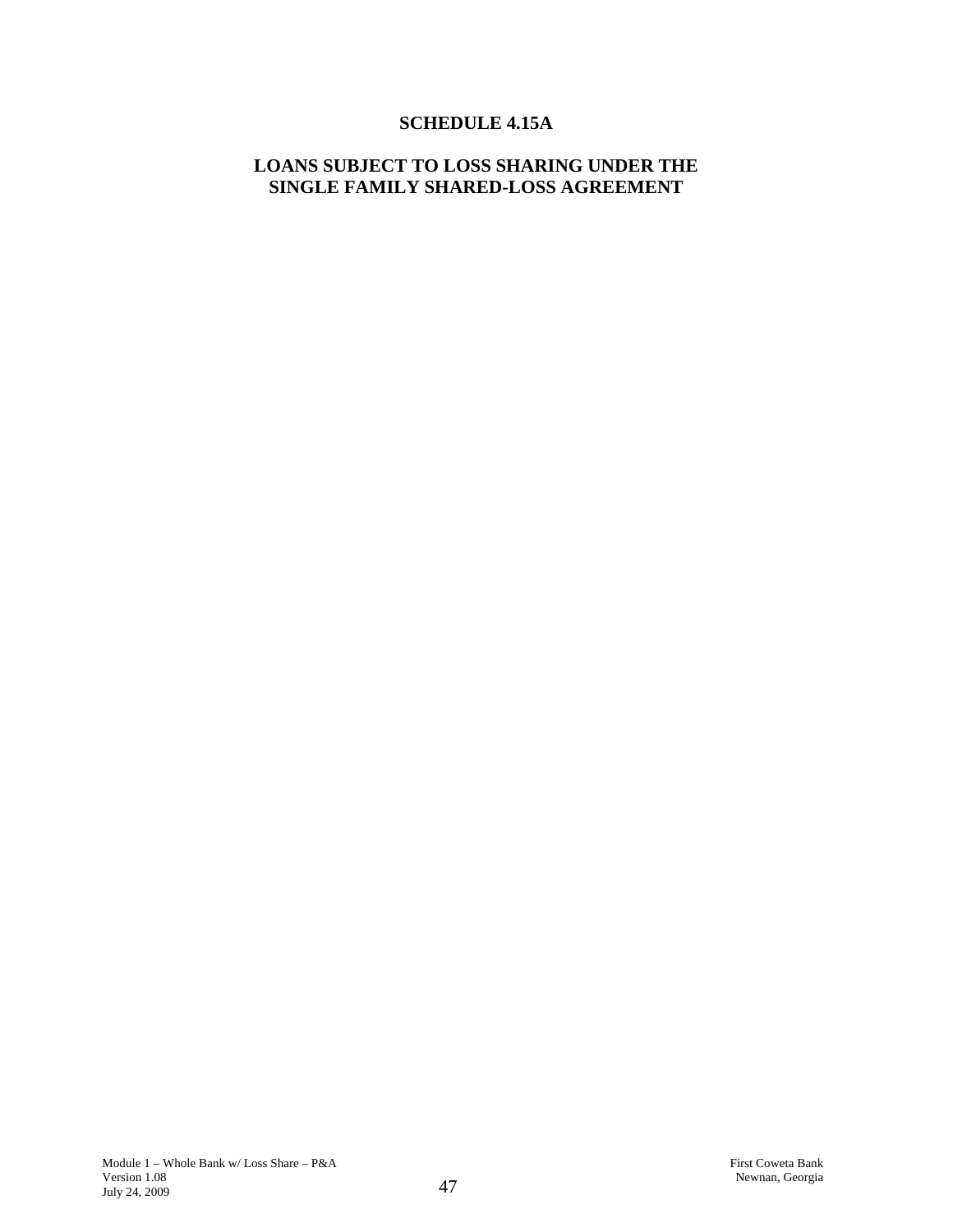# **SCHEDULE 4.15B**

### **LOANS SUBJECT TO LOSS SHARING UNDER THE COMMERCIAL AND OTHER ASSET SHARED-LOSS AGREEMENT**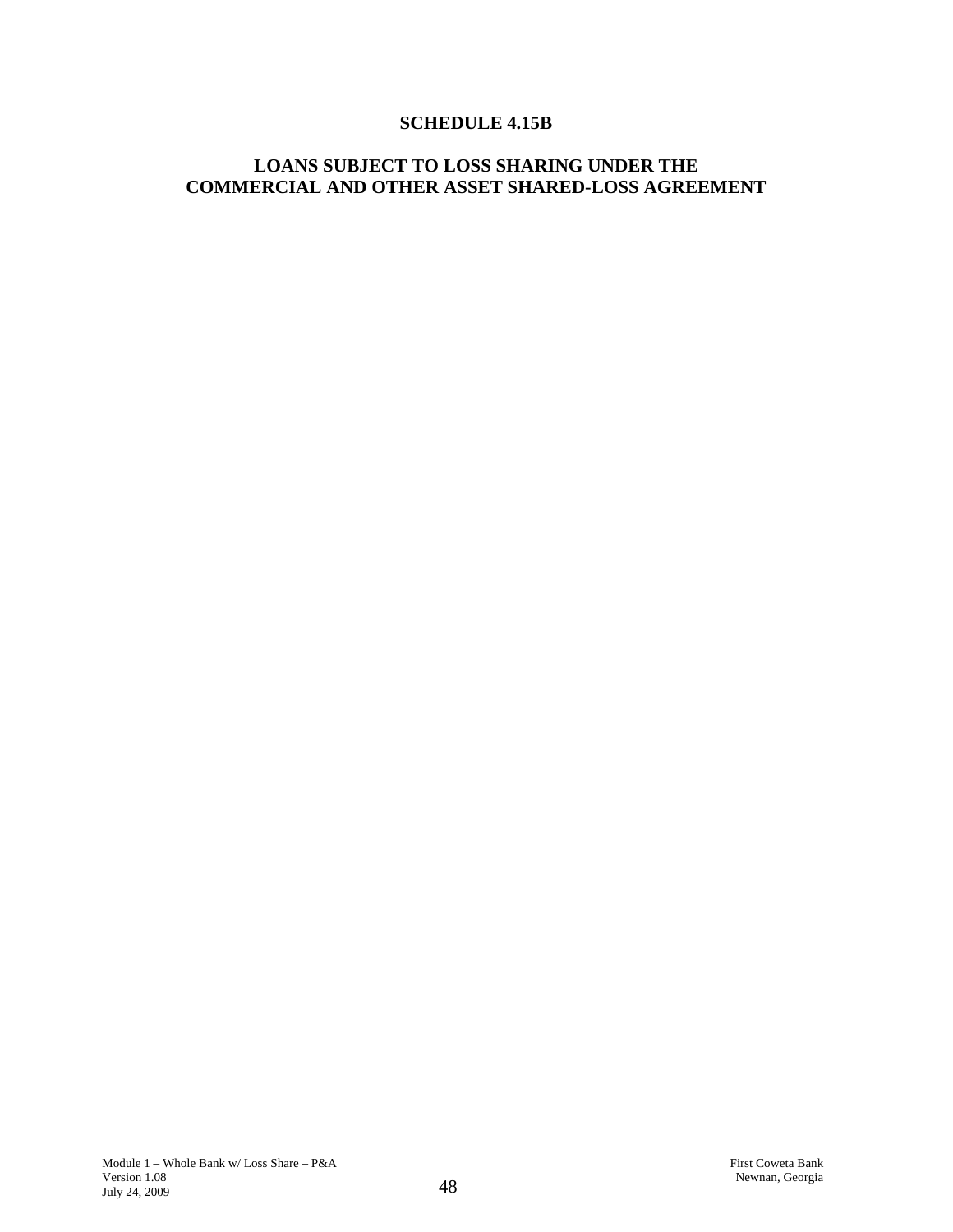# **SCHEDULE 7 -Accounts Excluded from Calculation of Deposit Franchise Bid Premium**

The accounts identified below will pass to the Assuming Bank (unless otherwise noted). When calculating the premium to be paid on Assumed Deposits in a P&A transaction, the FDIC will exclude the following categories of deposit accounts:

| <b>Category</b> | <b>Description</b>                                  | <b>Amount</b>   |
|-----------------|-----------------------------------------------------|-----------------|
|                 | <b>Non-DO Brokered Deposits</b>                     | \$5,532,000.00  |
|                 | <b>CDARS</b>                                        | 0.00            |
| Ш               | <b>Market Place Deposits</b>                        | \$47,648,497.11 |
|                 | Total deposits excluded from Calculation of premium | \$53,180,497.11 |
|                 |                                                     |                 |

# **Category Description**

# **I Brokered Deposits**

Brokered deposit accounts are accounts for which the "depositor of record" is an agent, nominee, or custodian who deposits funds for a principal or principals to whom "pass-through" deposit insurance coverage may be extended. The FDIC separates brokered deposit accounts into 2 categories: 1) Depository Organization (DO) Brokered Deposits and 2) Non-Depository Organization (Non-DO) Brokered Deposits. This distinction is made by the FDIC to facilitate our role as Receiver and Insurer. These terms will not appear on other "brokered deposit" reports generated by the institution.

Non-DO Brokered Deposits pass to the Assuming Bank, but are excluded from Assumed Deposits when the deposit premium is calculated. Please see the attached "Schedule 7 Non-DO Broker Deposit Detail Report" for a listing of these accounts. This list will be updated post closing with balances as of Bank Closing date.

DO Brokered Deposits (Cede & Co as Nominee for DTC), are typically excluded from Assumed Deposits in the P&A transaction. A list of these accounts is provided on "Schedule 2.1 DO Brokered Deposit Detail Report". If, however, the terms of a particular transaction are altered and the DO Brokered Deposits pass to the Assuming Bank, they will not be included in Assumed Deposits for purposes of calculating the deposit premium.

# **II CDARS**

CDARS deposits pass to the Assuming Bank, but are excluded from Assumed Deposits when the deposit premium is calculated.

First Coweta Bank did not participate in the CDARS program as of the date of the deposit download. If CDARS deposits are taken between the date of the deposit download and the Bank Closing Date, they will be identified post closing and made part of Schedule 7 to the P&A Agreement.

# **III Market Place Deposits**

"Market Place Deposits" is a description given to deposits that may have been solicited via a money desk, internet subscription service (for example, Qwickrate), or similar programs.

First Coweta Bank does have Qwickrate deposits as identified above. The Qwickrate deposits are reported as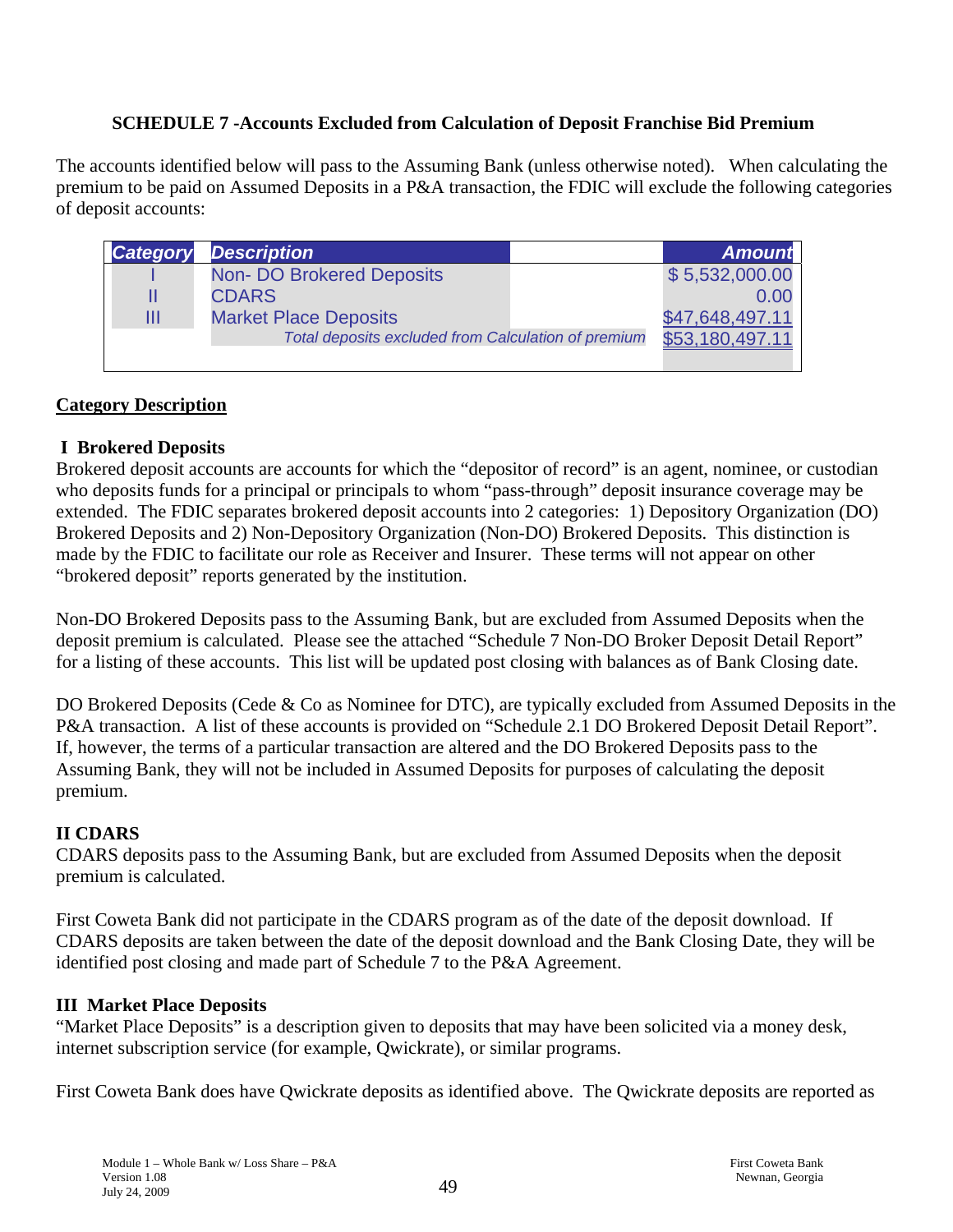time deposits in the Call Report. First Coweta Bank uses "Branch 4" on their system to identify both brokered and Qwickrate deposits. Please see the attached Schedule 7 – Qwickrate Deposit Detail Report for a listing of these accounts as of June 26, 2009. This list will be updated post closing with balances as of Bank Closing date.

This schedule provides account categories and balances as of the date of the deposit download, or as indicated. The deposit franchise bid premium wi1l be calculated using account categories and balances as of Bank Closing Date that are reflected in the general ledger or subsystem as described above. The final numbers for Schedule 7 will be provided post closing.

# Non-DO Brokered Deposits

(Omitted from this disclosure)

~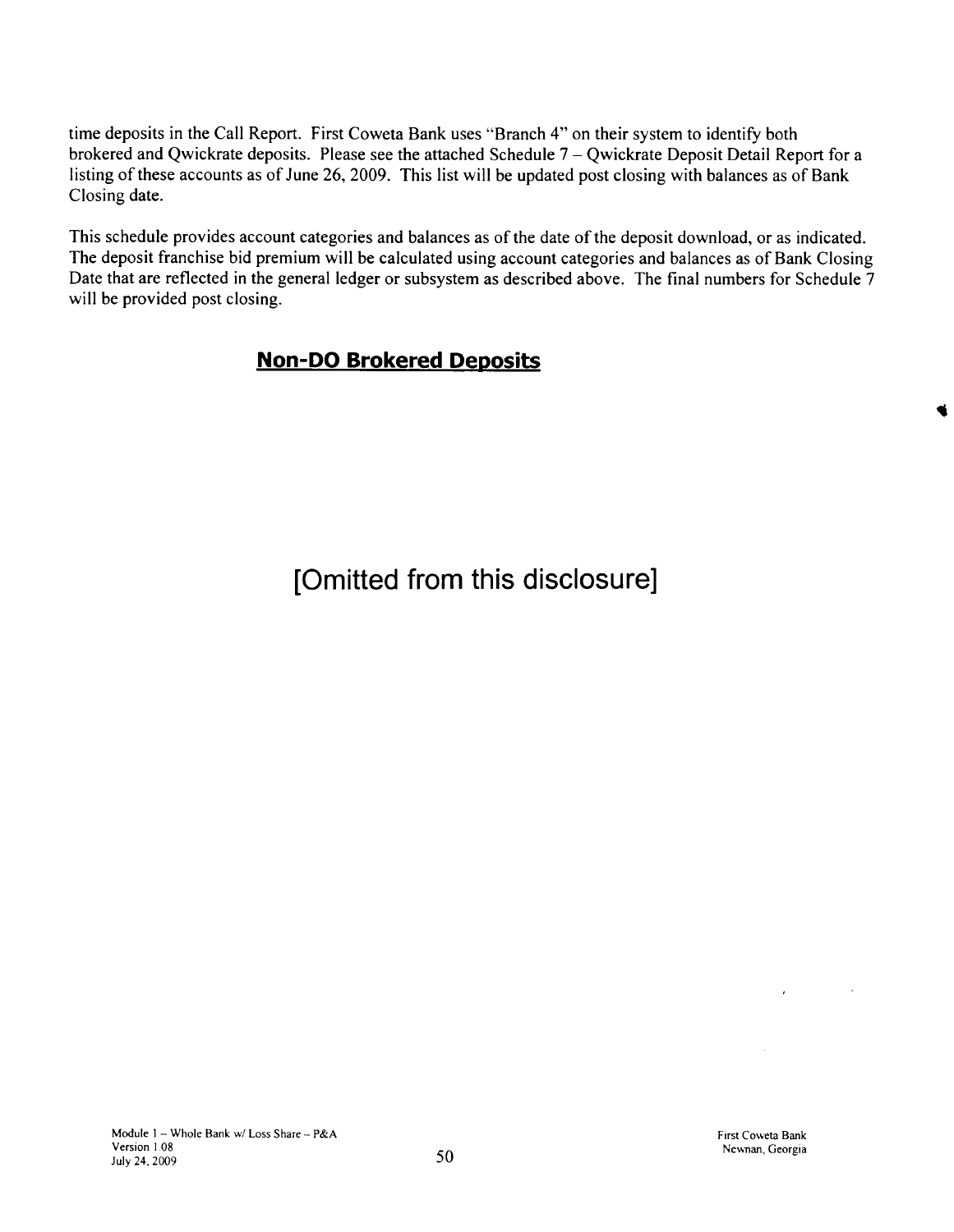(Omitted from this disclosure)

,~"I. "-. "~~~"'0ë ',,:., '''''':''c~''~'T'~~W,'çW''''''''ttl~  $~^{11}$  )  $~^{12}$  ,  $~^{13}$  ,  $~^{13}$  ,  $~^{14}$  ,  $~^{14}$  ,  $~^{14}$  ,  $~^{14}$  ,  $~^{14}$  ,  $~^{14}$  ,  $~^{14}$  ,  $~^{14}$  ,  $~^{14}$  ,  $~^{14}$  ,  $~^{14}$  ,  $~^{14}$  ,  $~^{14}$  ,  $~^{14}$  ,  $~^{14}$  ,  $~^{14}$  ,  $~^{14}$  ,  $~^{14}$  ,  $\rightarrow$ 

..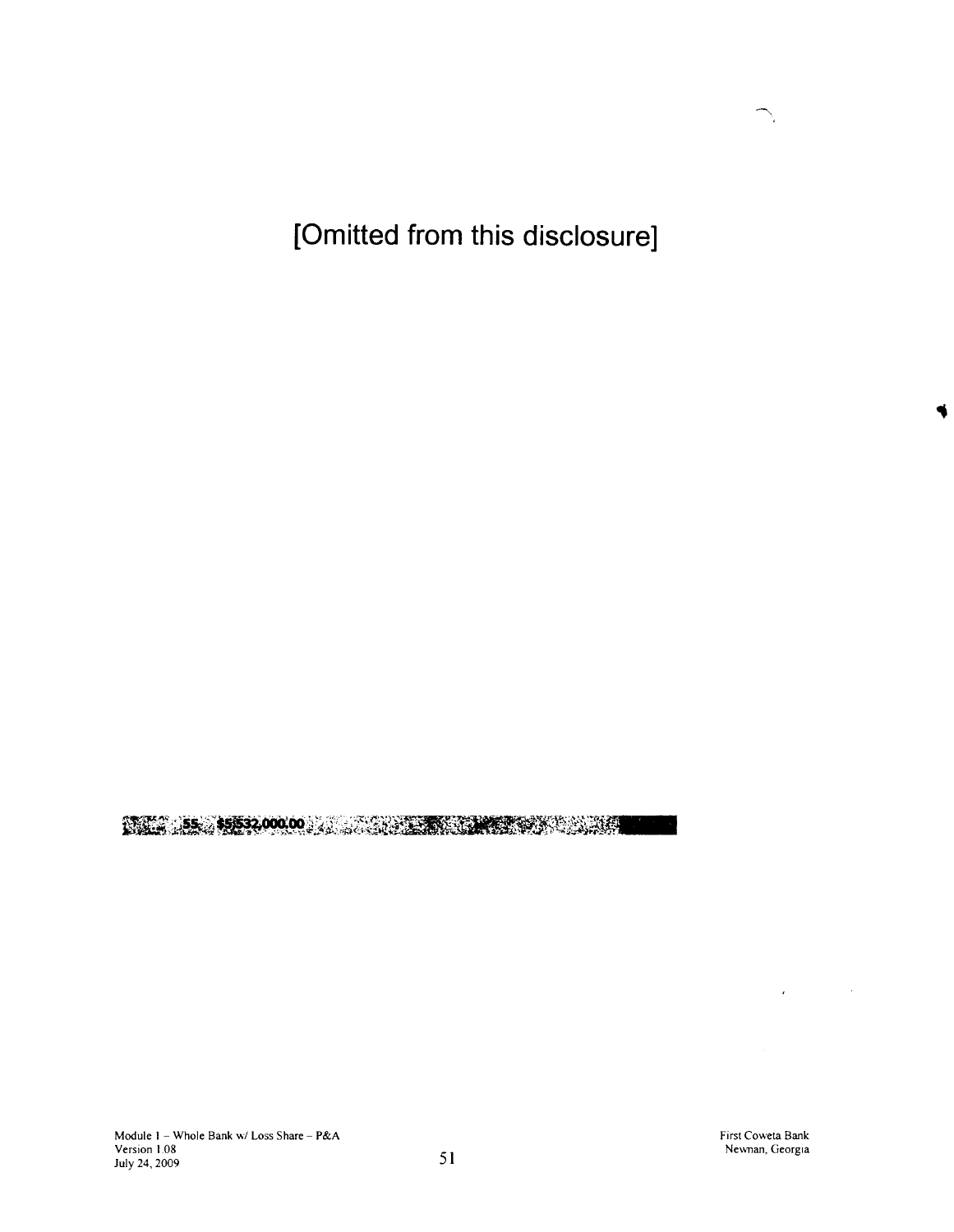# **EXHIBIT 3.2(c) -- VALUATION OF CERTAIN QUALIFIED FINANCIAL CONTRACTS**

### A. Scope

Interest Rate Contracts - All interest rate swaps, forward rate agreements, interest rate futures, caps, collars and floors, whether purchased or written.

Option Contracts - All put and call option contracts, whether purchased or written, on marketable securities, financial futures, foreign currencies, foreign exchange or foreign exchange futures contracts.

Foreign Exchange Contracts - All contracts for future purchase or sale of foreign currencies, foreign currency or cross currency swap contracts, or foreign exchange futures contracts.

#### B. Exclusions

All financial contracts used to hedge assets and liabilities that are acquired by the Assuming Bank but are not subject to adjustment from Book Value.

#### C. Adjustment

The difference between the Book Value and market value as of Bank Closing.

#### D. Methodology

- 1. The price at which the Assuming Bank sells or disposes of Qualified Financial Contracts will be deemed to be the fair market value of such contracts, if such sale or disposition occurs at prevailing market rates within a predefined timetable as agreed upon by the Assuming Bank and the Receiver.
- 2. In valuing all other Qualified Financial Contracts, the following principles will apply:
	- (i) All known cash flows under swaps or forward exchange contracts shall be present valued to the swap zero coupon interest rate curve.
	- (ii) All valuations shall employ prices and interest rates based on the actual frequency of rate reset or payment.
	- (iii) Each tranche of amortizing contracts shall be separately valued. The total value of such amortizing contract shall be the sum of the values of its component tranches.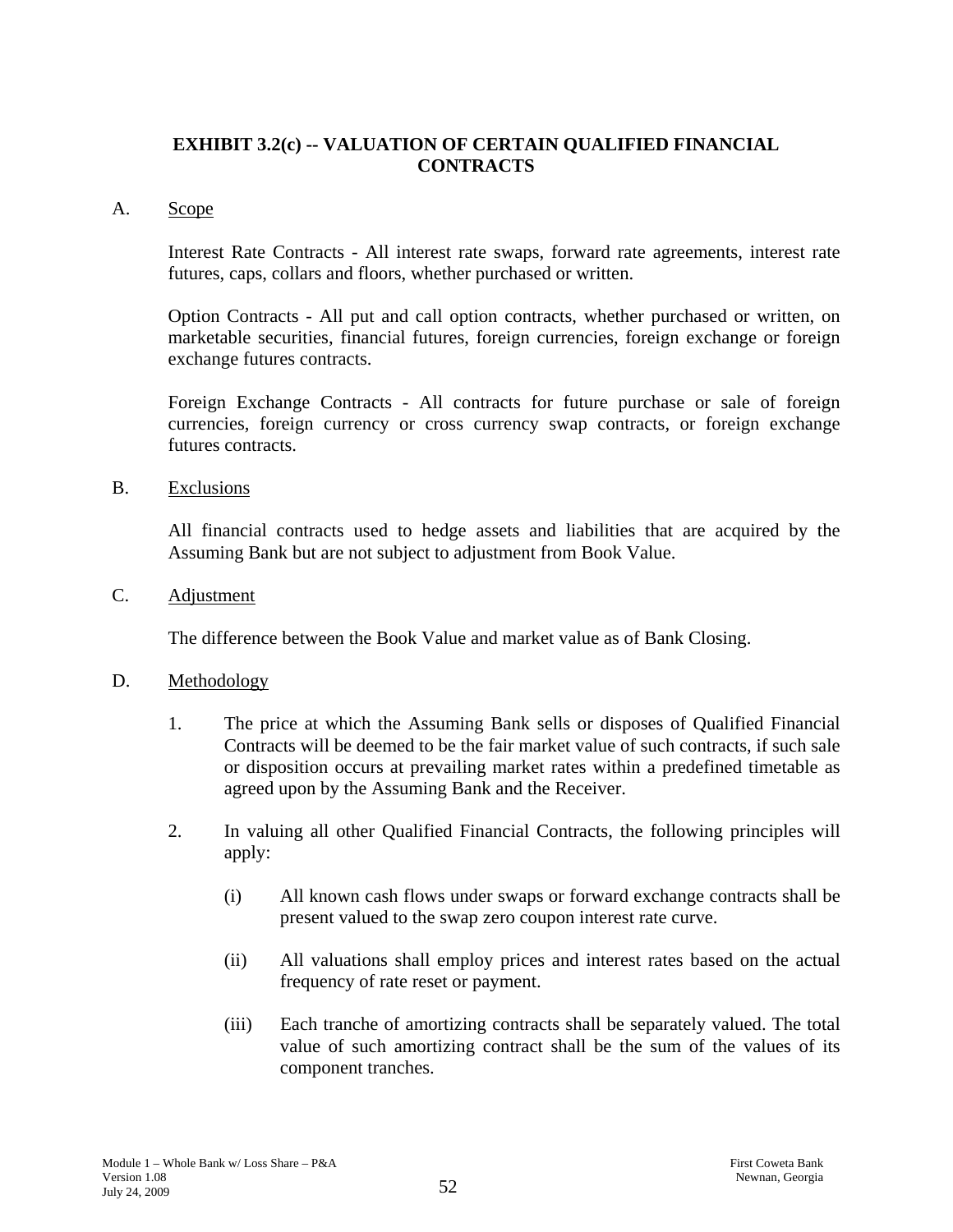- (iv) For regularly traded contracts, valuations shall be at the midpoint of the bid and ask prices quoted by customary sources (e.g., The Wall Street Journal, Telerate, Reuters or other similar source) or regularly traded exchanges.
- (v) For all other Qualified Financial Contracts where published market quotes are unavailable, the adjusted price shall be the average of the bid and ask price quotes from three (3) securities dealers acceptable to the Receiver and Assuming Bank as of Bank Closing. If quotes from securities dealers cannot be obtained, an appraiser acceptable to the Receiver and the Assuming Bank will perform a valuation based on modeling, correlation analysis, interpolation or other techniques, as appropriate.]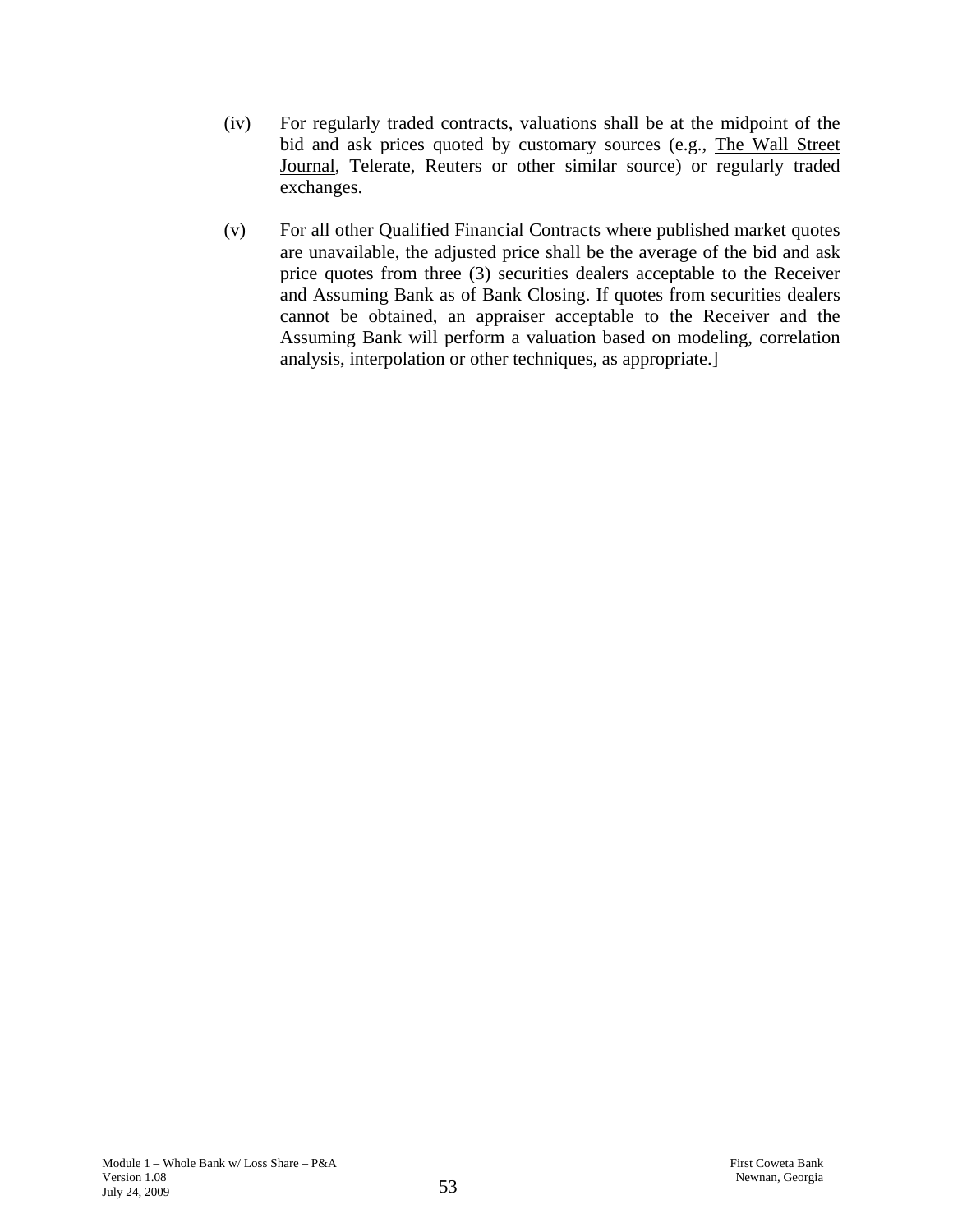### **EXHIBIT 4.13 INTERIM ASSET SERVICING ARRANGEMENT**

(a) With respect to each asset (or liability) designated from time to time by the Receiver to be serviced by the Assuming Bank pursuant to this Arrangement (such being designated as "Pool Assets"), during the term of this Arrangement, the Assuming Bank shall:

(i) Promptly apply payments received with respect to any Pool Assets;

(ii) Reverse and return insufficient funds checks;

(iii) Pay (A) participation payments to participants in Loans, as and when received; and (B) tax and insurance bills on Pool Assets as they come due, out of escrow funds maintained for purposes;

(iv) Maintain accurate records reflecting (A) the payment history of Pool Assets, with updated information received concerning changes in the address or identity of the obligors and (B) usage of data processing equipment and employee services with respect to servicing duties;

(v) Send billing statements to obligors on Pool Assets to the extent that such statements were sent by the Failed Bank;

(vi) Send notices to obligors who are in default on Loans (in the same manner as the Failed Bank);

(vii) Send to the Receiver, Attn: Managing Liquidator, at the address provided in Section 13.7 of the Agreement, via overnight delivery: (A) on a weekly basis, weekly reports for the Pool Assets, including, without limitation, reports reflecting collections and the trial balances, transaction journals and loan histories for Pool Assets having activity, together with copies of (1) checks received, (2) insufficient funds checks returned, (3) checks for payment to participants or for taxes and insurance, (4) pay-off requests, (5) notices to defaulted obligors, and (6) data processing and employee logs and (B) any other reports, copies or information as may be periodically or from time to time requested;

(viii) Remit on a weekly basis to the Receiver, Attn: Division of Finance, Cashier Unit, Operations, at the address in (vii), via wire transfer to the account designated by the Receiver, all payments received on Pool Assets managed by the Assuming Bank or at such time and place and in such manner as may be directed by the Receiver;

(ix) prepare and timely file all information reports with appropriate tax authorities, and, if required by the Receiver, prepare and file tax returns and pay taxes due on or before the due date, relating to the Pool Assets; and

(x) provide and furnish such other services, operations or functions as may be required with regard to Pool Assets, including, without limitation, as may be required with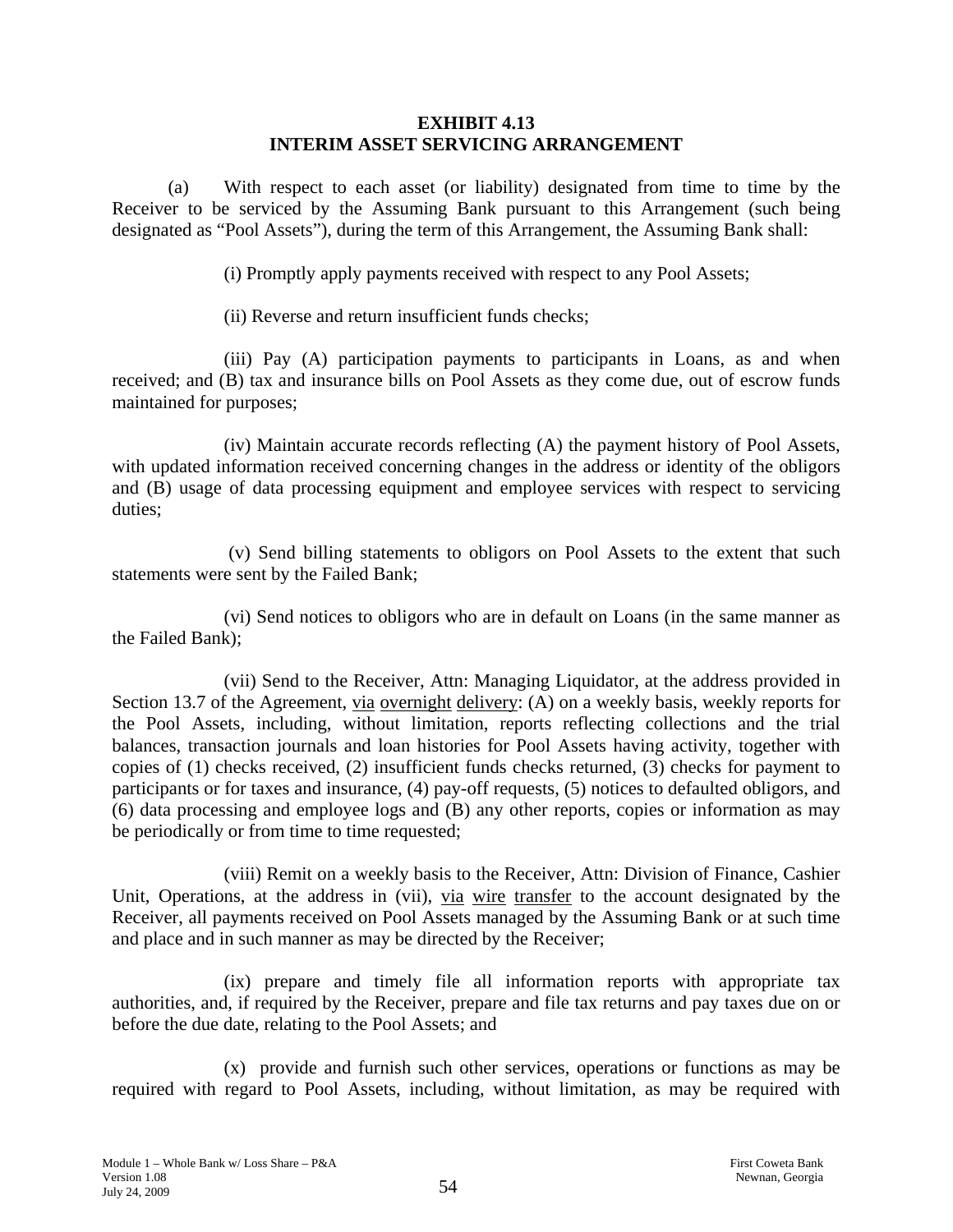regard to any business, enterprise or agreement which is a Pool Asset, all as may be required by the Receiver.

Notwithstanding anything to the contrary in this Section, the Assuming Bank shall not be required to initiate litigation or other collection proceedings against any obligor or any collateral with respect to any defaulted Loan. The Assuming Bank shall promptly notify the Receiver, at the address provided above in subparagraph (a)(vii), of any claims or legal actions regarding any Pool Asset.

(b) The Receiver agrees to reimburse the Assuming Bank for actual, reasonable and necessary expenses incurred in connection with the performance of duties pursuant to this Arrangement, including expenses of photocopying, postage and express mail, and data processing and employee services (based upon the number of hours spent performing servicing duties).

(c) The Assuming Bank shall provide the services described herein for an initial period of ninety (90) days after Bank Closing. At the option of the Receiver, exercisable by notice given not later than ten (10) days prior to the end of such initial period or a renewal period, the Assuming Bank shall continue to provide such services for such renewal period(s) as designated by the Receiver, up to the Settlement Date.

(d) At any time during the term of this Arrangement, the Receiver may, upon written notice to the Assuming Bank, remove one or more Pool Assets from the Pool, at which time the Assuming Bank's responsibility with respect thereto shall terminate.

(e) At the expiration of this Agreement or upon the termination of the Assuming Bank's responsibility with respect to any Pool Asset pursuant to paragraph (d) hereof, the Assuming Bank shall:

(i) deliver to the Receiver (or its designee) all of the Credit Documents and Pool Records relating to the Pool Assets; and

(ii) cooperate with the Receiver to facilitate the orderly transition of managing the Pool Assets to the Receiver (or its designee).

(f) At the request of the Receiver, the Assuming Bank shall perform such transitional services with regard to the Pool Assets as the Receiver may request. Transitional services may include, without limitation, assisting in any due diligence process deemed necessary by the Receiver and providing to the Receiver or its designee(s) (x) information and data regarding the Pool Assets, including, without limitation, system reports and data downloads sufficient to transfer the Pool Assets to another system or systems, and (y) access to employees of the Assuming Bank involved in the management of, or otherwise familiar with, the Pool Assets.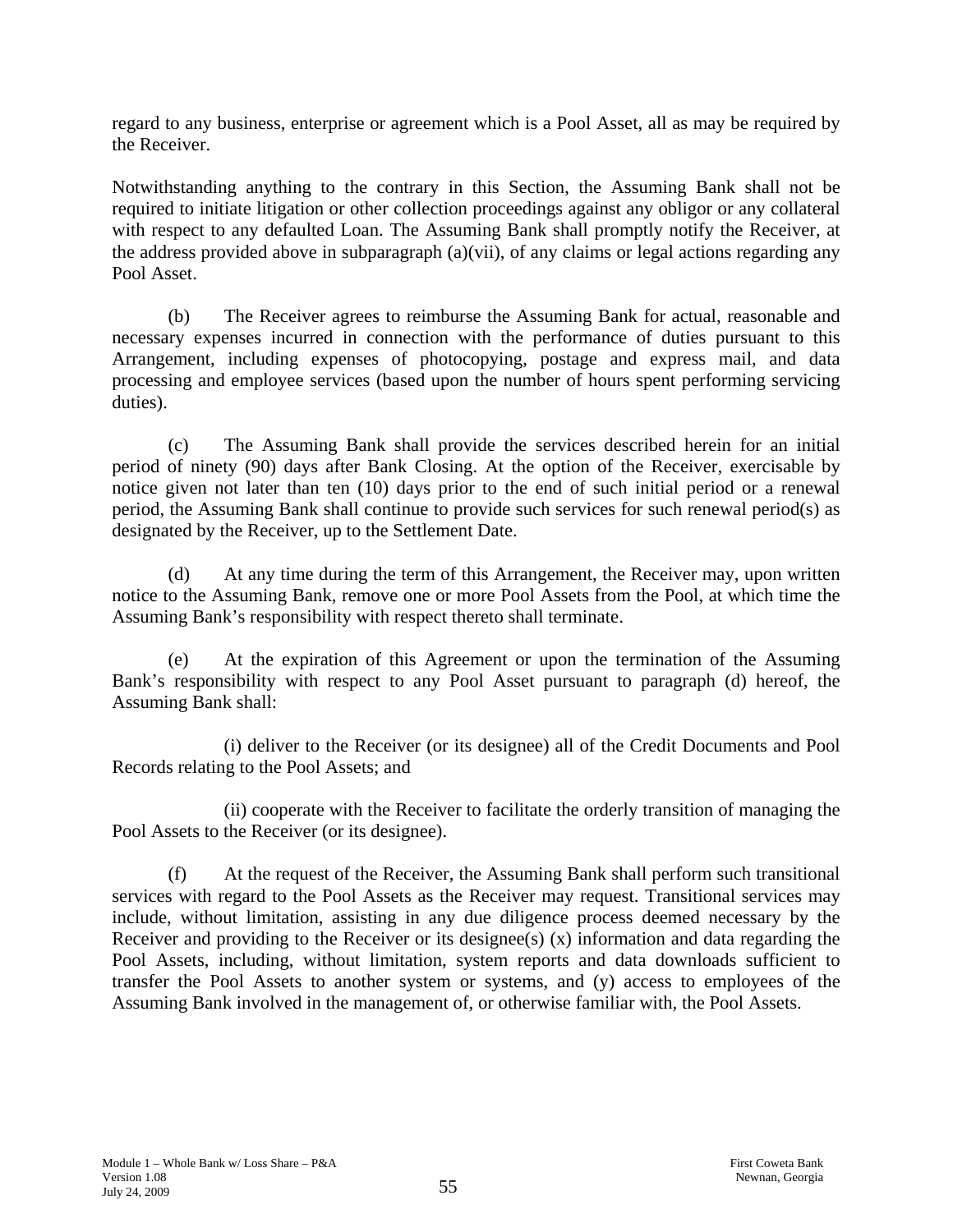#### **EXHIBIT 4.15A**

#### **SINGLE FAMILY SHARED-LOSS AGREEMENT**

This agreement for the reimbursement of loss sharing on certain single family residential mortgage loans (the "Single Family Shared-Loss Agreement") shall apply when the Assuming Bank purchases Single Family Shared-Loss Loans as that term is defined herein. The terms hereof shall modify and supplement, as necessary, the terms of the Purchase and Assumption Agreement to which this Single Family Shared-Loss Agreement is attached as Exhibit 4.15A and incorporated therein. To the extent any inconsistencies may arise between the terms of the Purchase and Assumption Agreement and this Single Family Shared-Loss Agreement with respect to the subject matter of this Single Family Shared-Loss Agreement, the terms of this Single Family Shared-Loss Agreement shall control. References in this Single Family Shared-Loss Agreement to a particular Section shall be deemed to refer to a Section in this Single Family Shared-Loss Agreement, unless the context indicates that it is intended to be a reference to a Section of the Purchase and Assumption Agreement.

#### **ARTICLE I -- DEFINITIONS**

The capitalized terms used in this Single Family Shared-Loss Agreement that are not defined in this Single Family Shared-Loss Agreement are defined in the Purchase and Assumption Agreement. In addition to the terms defined above, defined below are certain additional terms relating to loss-sharing, as used in this Single Family Shared-Loss Agreement.

"**Accounting Records**" means the subsidiary system of record on which the loan history and balance of each Single Family Shared-Loss Loan is maintained; individual loan files containing either an original or copies of documents that are customary and reasonable with respect to loan servicing, including management and disposition of Other Real Estate; the records documenting alternatives considered with respect to loans in default or for which a default is reasonably foreseeable; records of loss calculations and supporting documentation with respect to line items on the loss calculations; and, monthly delinquency reports and other performance reports customarily utilized by the Assuming Bank in management of loan portfolios.

"**Accrued Interest**" means, with respect to Single Family Shared-Loss Loans, the amount of earned and unpaid interest at the note rate specified in the applicable loan documents, limited to 90 days.

"**Affiliate**" shall have the meaning set forth in the Purchase and Assumption Agreement; provided, that, for purposes of this Single Family Shared-Loss Agreement, no Third Party Servicer shall be deemed to be an Affiliate of the Assuming Bank.

"**Commencement Date**" means the first calendar day following the Bank Closing.

**"Commercial Shared-Loss Agreement**" means the Commercial and Other Assets Shared-Loss Agreement attached to the Purchase and Assumption Agreement as Exhibit 4.15B.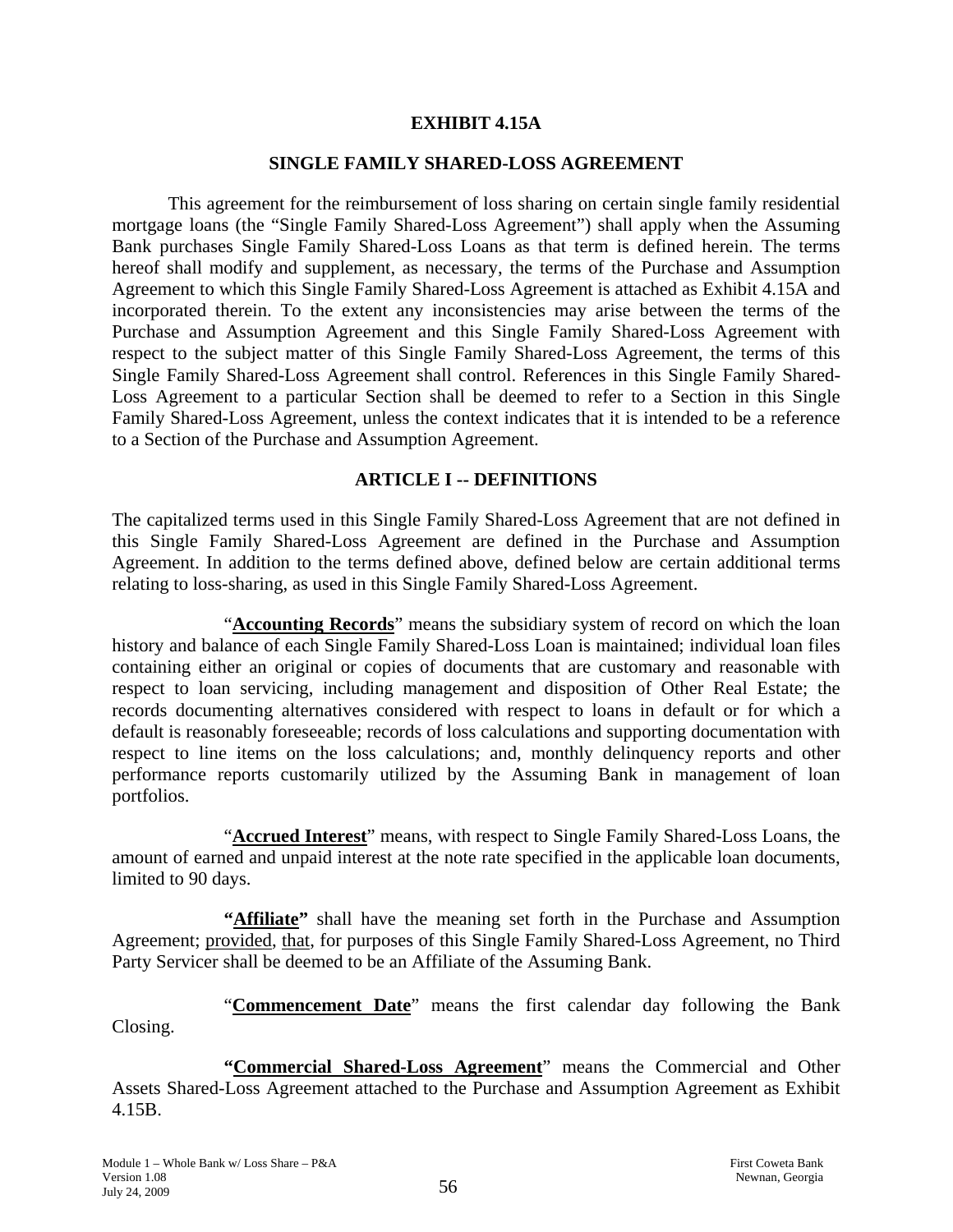"**Cumulative Loss Amount**" means the sum of the Monthly Loss Amounts less the sum of all Recovery Amounts.

"**Cumulative Shared-Loss Amount**" means the excess, if any, of the Cumulative Loss Amount over the First Loss Tranche.

"**Customary Servicing Procedures**" means procedures (including collection procedures) that the Assuming Bank (or, to the extent a Third Party Servicer is engaged, the Third Party Servicer) customarily employs and exercises in servicing and administering mortgage loans for its own accounts and the servicing procedures established by FNMA or FHLMC (as in effect from time to time), which are in accordance with accepted mortgage servicing practices of prudent lending institutions.

"**Deficient Valuation"** means the determination by a court in a bankruptcy proceeding that the value of the collateral is less than the amount of the loan in which case the loss will be the difference between the then unpaid principal balance (or the NPV of a modified loan that defaults) and the value of the collateral so established.

**"Examination Criteria"** means the loan classification criteria employed by, or any applicable regulations of, the Assuming Bank's Chartering Authority at the time such action is taken, as such criteria may be amended from time to time.

"Home Equity Loans" means loans or funded portions of lines of credit secured by mortgages on one-to four-family residences or stock of cooperative housing associations, where the Failed Bank did not have a first lien on the same property as collateral.

"**Final Shared-Loss Month**" means the calendar month in which the tenth anniversary of the Commencement Date occurs.

"**Final Shared-Loss Recovery Month**" means the calendar month in which the tenth anniversary of the Commencement Date occurs.

"**Foreclosure Loss**" means the loss realized when the Assuming Bank has completed the foreclosure on a Single Family Shared-Loss Loan and realized final recovery on the collateral through liquidation and recovery of all insurance proceeds. Each Foreclosure Loss shall be calculated in accordance with the form and methodology specified in Exhibit 2a or Exhibit 2a(1).

"**Investor-Owned Residential Loans**" means Loans, excluding advances made pursuant to Home Equity Loans, that are secured by mortgages on one- to four family residences or stock of cooperative housing associations that are not owner-occupied. These loans can be treated as Restructured Loans on a commercially reasonable basis and can be a restructured under terms separate from the Exhibit 5 standards. Please refer to Exhibit 2b for guidance in Calculation of Loss for Restructured Loans.

"**Loss**" means a Foreclosure Loss, Restructuring Loss, Short Sale Loss, Portfolio Loss, Modification Default Loss or Deficient Valuation.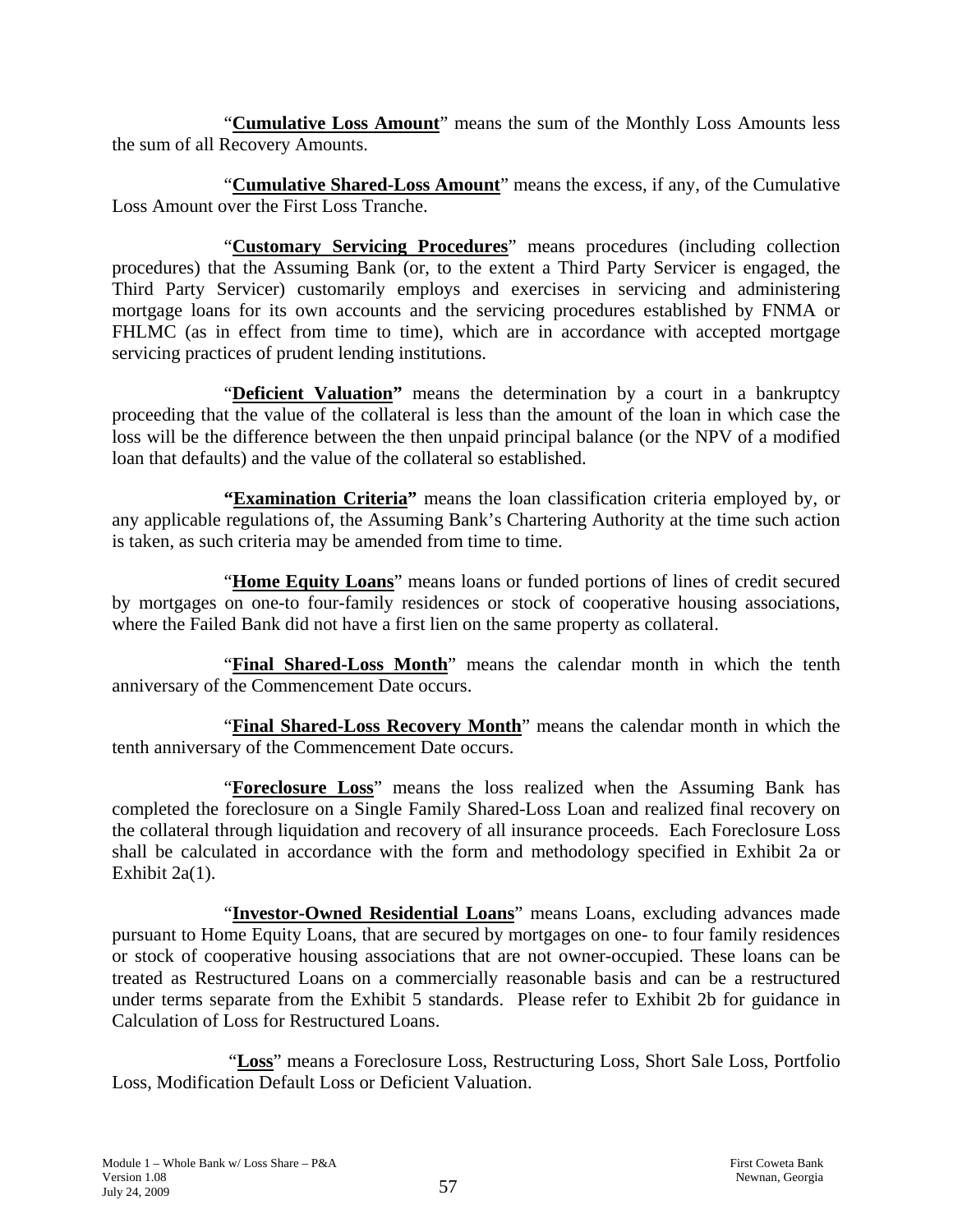"**Loss Amount**" means the dollar amount of loss incurred and reported on the Monthly Certificate for a Single Family Shared-Loss Loan.

"**Modification Default Loss**" means the loss calculated in Exhibits 2a(1) and 2c(1) for single family loans modified under this part of the agreement that default and result in a foreclosure or short sale.

"**Modification Guidelines**" has the meaning provided in Section 2.1(a) of this Single Family Shared-Loss Agreement.

"**Monthly Certificate**" has the meaning provided in Section 2.1(b) of this Single Family Shared-Loss Agreement.

"**Monthly Loss Amount**" means the sum of all Foreclosure Losses, Restructuring Losses, Short Sale Losses, Portfolio Losses, Modification Default Losses and losses in connection with Deficient Valuations realized by the Assuming Bank for any Shared Loss Month.

"**Monthly Shared-Loss Amount**" means the change in the Cumulative Shared-Loss Amount from the beginning of each month to the end of each month.

**"Neutral Member**" has the meaning provided in Section 2. 1(f)(ii) of this Single Family Shared-Loss Agreement.

"**Portfolio Loss**" means the loss realized on either (i) a portfolio sale of Single Family Shared-Loss Loans in accordance with the terms of Article IV or (ii) the sale of a loan with the consent of the Receiver as provided in Section 2.7.

"**Recovery Amount**" means, with respect to any period prior to the Termination Date, the amount of collected funds received by the Assuming Bank that (i) are applicable against a Foreclosure Loss which has previously been paid to the Assuming Bank by the Receiver or (ii) gains realized from a Section 4.1 sale of Single Family Shared-Loss Loans for which the Assuming Bank has previously received a Restructuring Loss payment from the Receiver (iii) or any incentive payments from national programs paid to an investor or borrower on loans that have been modified or otherwise treated (short sale or foreclosure) in accordance with Exhibit 5

"**Restructuring Loss**" means the loss on a modified or restructured loan measured by the difference between (a) the principal, Accrued Interest, tax and insurance advances, third party or other fees due on a loan prior to the modification or restructuring, and (b) the net present value of estimated cash flows on the modified or restructured loan, discounted at the Then-Current Interest Rate. Each Restructuring Loss shall be calculated in accordance with the form and methodology attached as Exhibit 2b, as applicable.

"**Restructured Loan**" means a Single Family Shared-Loss Loan for which the Assuming Bank has received a Restructuring Loss payment from the Receiver. This applies to owner occupied and investor owned residences.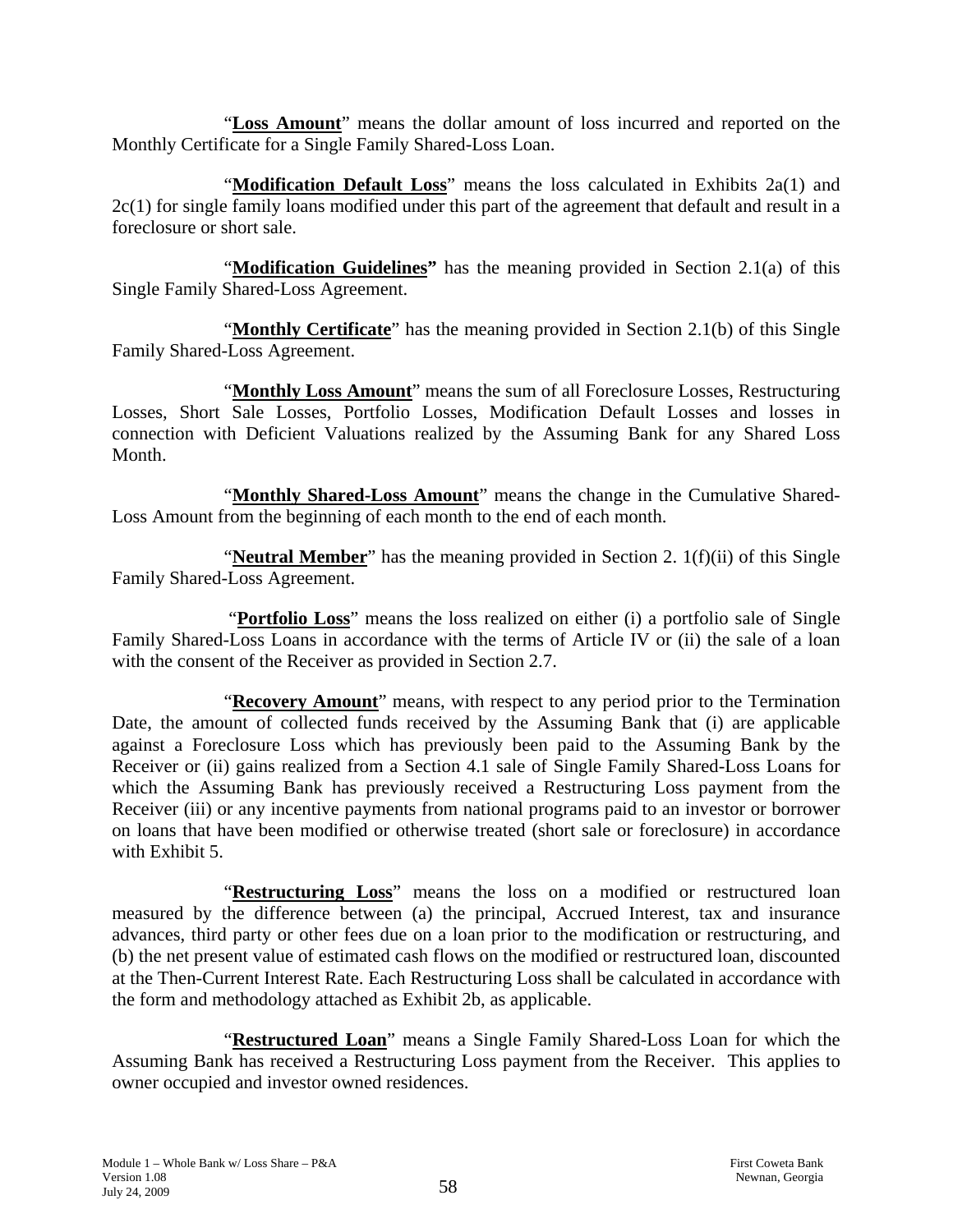**"Servicing Officer**" has the meaning provided in Section 2.1(b) of this Single Family Shared-Loss Agreement.

"Shared Loss Payment Trigger" means when the sum of the Cumulative Loss Amount under this Single Family Shared-Loss Agreement and the Shared-Loss Amount under the Commercial and Other Assets Shared-Loss Agreement, exceeds the First Loss Tranche. If the First Loss Tranche is zero or a negative number, the Shared Loss Payment Trigger shall be deemed to have been reached upon Bank Closing.

"**Shared-Loss Month**" means each calendar month between the Commencement Date and the last day of the month in which the tenth anniversary of the Commencement Date occurs, provided that, the first Shared-Loss Month shall begin on the Commencement Date and end on the last day of that month.

"**Short-Sale Loss**" means the loss resulting from the Assuming Bank's agreement with the mortgagor to accept a payoff in an amount less than the balance due on the loan (including the costs of any cash incentives to borrower to agree to such sale or to maintain the property pending such sale), further provided, that each Short-Sale Loss shall be calculated in accordance with the form and methodology specified in Exhibit  $2c$  or Exhibit  $2c(1)$ .

"**Single Family Shared-Loss Loans**" means the single family one-to-four residential mortgage loans (whether owned by the Assuming Bank or any Subsidiary) identified on Schedule 4.15A of the Purchase and Assumption Agreement.

"**Stated Threshold**" means total losses under the shared loss agreements in the amount of \$41,000,000.00.

"**Termination Date**" means the last day of the Final Shared-Loss Recovery Month.

"**Then-Current Interest Rate**" means the most recently published Freddie Mac survey rate for 30-year fixed-rate loans.

"**Third Party Servicer**" means any servicer appointed from time to time by the Assuming Bank or any Affiliate of the Assuming Bank to service the Shared-Loss Loans on behalf of the Assuming Bank, the identity of which shall be given to the Receiver prior to or concurrent with the appointment thereof.

# **ARTICLE II -- SHARED-LOSS ARRANGEMENT**

# **2.1 Shared-Loss Arrangement.**

(a) **Loss Mitigation and Consideration of Alternatives**. For each Single Family Shared-Loss Loan in default or for which a default is reasonably foreseeable, the Assuming Bank shall undertake reasonable and customary loss mitigation efforts, in accordance with any of the following programs selected by Assuming Bank in its sole discretion, Exhibit 5 (FDIC Mortgage Loan Modification Program), the United States Treasury's Home Affordable Modification Program Guidelines or any other modification program approved by the United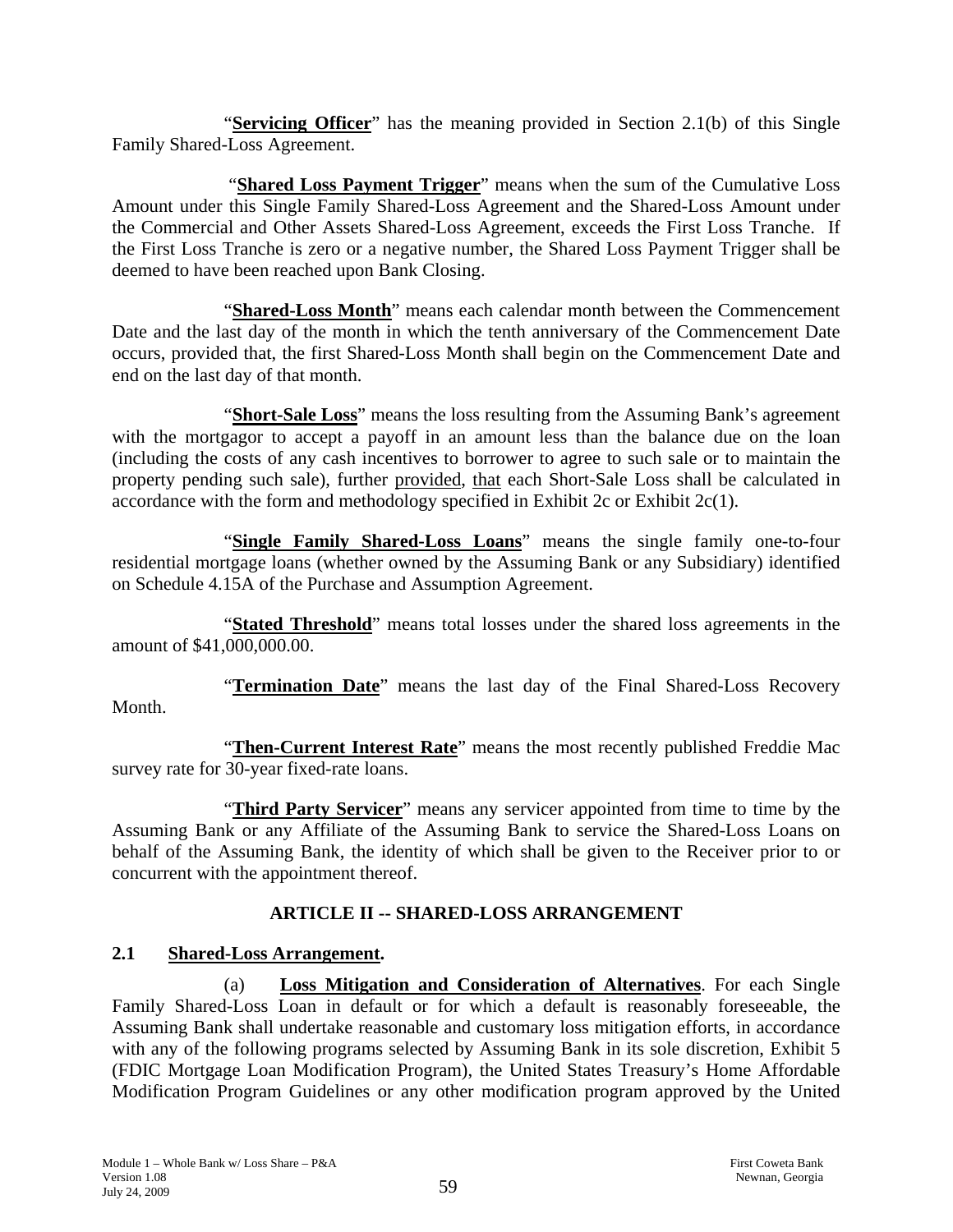States Treasury Department, the Corporation, the Board of Governors of the Federal Reserve System or any other governmental agency (it being understood that the Assuming Bank can select different programs for the various Single Family Shared-Loss Loans) (such program chosen, the "Modification Guidelines"). After selecting the applicable Modification Guideline for any such Single Family Shared-Loss Loan, the Assuming Bank shall document its consideration of foreclosure, loan restructuring under such Modification Guideline chosen, and short-sale (if short-sale is a viable option) alternatives and shall select the alternative the Assuming Bank believes, based on its estimated calculations, will result in the least Loss. Losses on Home Equity Loans shall be shared under the charge-off policies of the Assuming Bank's Examination Criteria as if they were Single Family Shared-Loss Loans with respect to the calculation of the Stated Threshold. Assuming Bank shall retain its calculations of the estimated loss under each alternative, such calculations to be provided to the Receiver upon request. For the avoidance of doubt and notwithstanding anything herein to the contrary, (i) the Assuming Bank is not required to modify or restructure any Single Family Shared-Loss Loan on more than one occasion and (ii) the Assuming Bank is not required to consider any alternatives with respect to any Shared-Loss Loan in the process of foreclosure as of the Bank Closing and shall be entitled to continue such foreclosure measures and recover the Foreclosure Loss as provided herein, and (iii) the Assuming Bank shall have a transition period of up to 90 days after Bank Closing to implement the Modification Guidelines, during which time, the Assuming Bank may submit claims under such guidelines as may be in place at the Failed Bank.

### (b) **Monthly Certificates**.

Not later than fifteen (15) days after the end of each Shared-Loss Month, beginning with the month in which the Commencement Date occurs and ending in the month in which the tenth anniversary of the Commencement Date occurs, the Assuming Bank shall deliver to the Receiver a certificate, signed by an officer of the Assuming Bank involved in, or responsible for, the administration and servicing of the Single Family Shared-Loss Loans whose name appears on a list of servicing officers furnished by the Assuming Bank to the Receiver, (a "Servicing Officer") setting forth in such form and detail as the Receiver may reasonably specify (a "Monthly Certificate"):

 $(i)$  (A) a schedule substantially in the form of Exhibit 1 listing:

(i) each Single Family Shared-Loss Loan for which a Loss Amount (calculated in accordance with the applicable Exhibit) is being claimed, the related Loss Amount for each Single Family Shared-Loss Loan, and the total Monthly Loss Amount for all Single Family Shared-Loss Loans;

(ii) each Single Family Shared-Loss Loan for which a Recovery Amount was received, the Recovery Amount for each Single Family Shared-Loss Loan, and the total Recovery Amount for all Single Family Shared-Loss Loans;

(iii) the total Monthly Loss Amount for all Single Family Shared-Loss Loans minus the total monthly Recovery Amount for all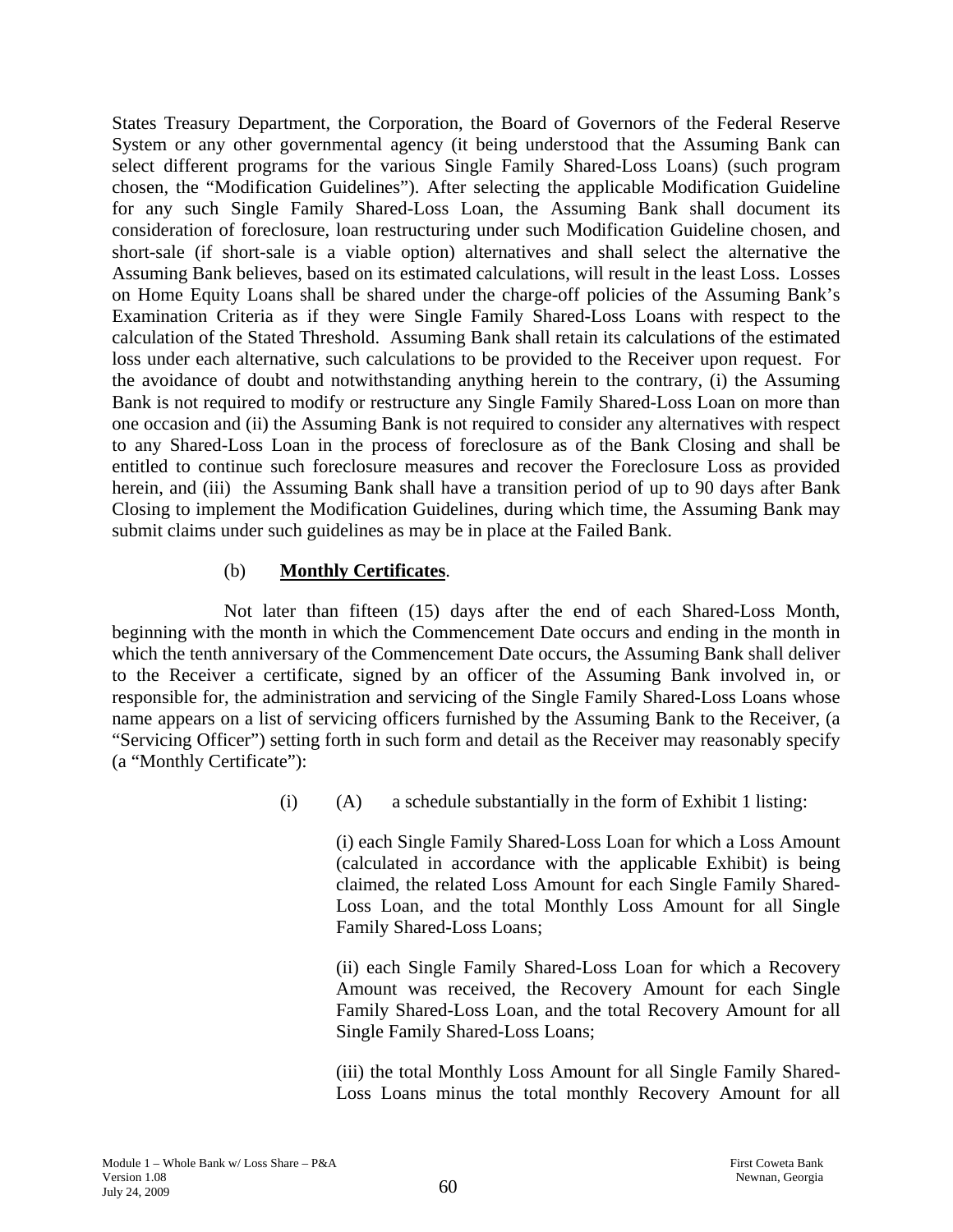Single Family Shared-Loss Loans;

(iv) the Cumulative Shared-Loss Amount as of the beginning and end of the month;

(v) the Monthly Shared Loss Amount;

(vi) the result obtained in (v) times 80%, or times 95% if the Stated Threshold has been reached, which in either case is the amount to be paid under Section 2.1(d) of this Single Family Shared-Loss Agreement by the Receiver to the Assuming Bank if the amount is a positive number, or by the Assuming Bank to the Receiver if the amount is a negative number;

- (ii) (B) for each of the Single Family Shared-Loss Loans for which a Loss is claimed for that Shared-Loss Month, a schedule showing the calculation of the Loss Amount using the form and methodology shown in Exhibit 2a, Exhibit 2b, or Exhibit 2c, as applicable.
- (iii) (C) For each of the Restructured Loans where a gain or loss is realized in a sale under Section 4.1 or 4.2, a schedule showing the calculation using the form and methodology shown in Exhibit 2d.
- (iv) (D) a portfolio performance and summary schedule substantially in the form shown in Exhibit 3.

(c) **Monthly Data Download**. Not later than fifteen (15) days after the end of each month, beginning with the month in which the Commencement Date occurs and ending with the Final Shared-Loss Recovery Month, Assuming Bank shall provide Receiver:

- $(v)$  (i) the servicing file in machine-readable format including but not limited to the following fields for each outstanding Single Family Shared-Loss Loan, as applicable:
	- (A) Loan number
	- (B) FICO score
	- (C) Origination date
	- (D) Original principal amount
	- (E) Maturity date
	- (F) Paid-to date
	- (G) Last payment date
	- (H) Loan status (bankruptcy, in foreclosure, etc.)
	- (I) Delinquency counters
	- (J) Current principal balance
	- (K) Current escrow account balance
	- (L) Current Appraisal/BPO value
	- (M) Current Appraisal/BPO date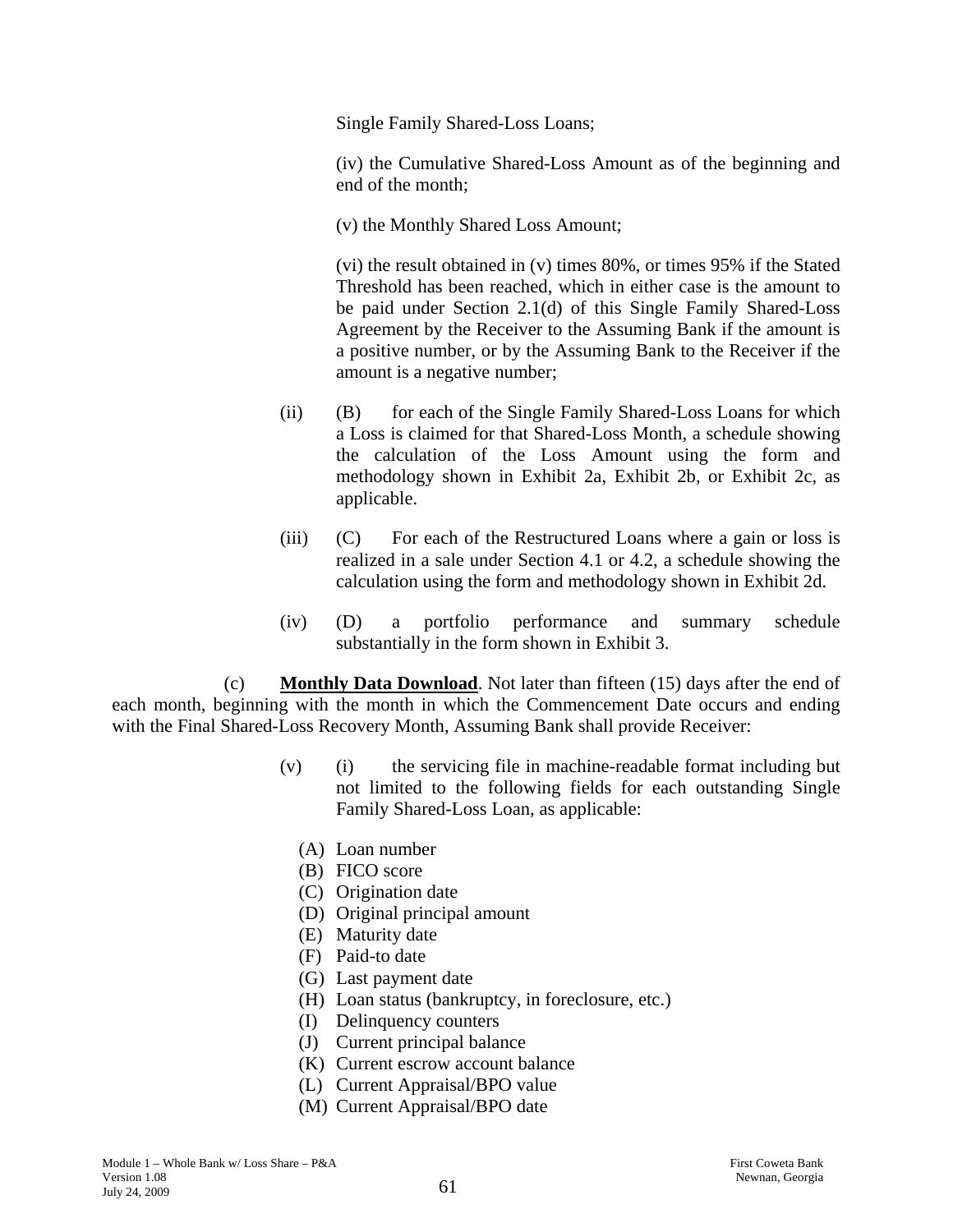- (N) Interest rate
- (O) Monthly principal and interest payment amount
- (P) Monthly escrow payment for taxes and insurance
- (Q) Interest rate type (fixed or adjustable)
- (R) If adjustable: index, margin, next interest rate reset date
- (S) Payment/Interest rate cap and/or floor
- (T) Underwriting type (Full doc, Alt Doc, No Doc)
- (U) Lien type  $(1<sup>st</sup>, 2<sup>nd</sup>)$
- (V) Amortization type (amortizing or I/O)
- (W) Property address, including city, state, zip code
- (X) A code indicating whether the Mortgaged Property is owner occupied
- (Y) Property type (single-family detached, condominium, duplex, etc.)
- (vi) (ii) An Excel file for ORE held as a result of foreclosure on a Single Family Shared-Loss Loan listing:
	- (A) Foreclosure date
	- (B) Unpaid loan principal balance
	- (C) Appraised value or BPO value, as applicable
	- (D) Projected liquidation date

Notwithstanding the foregoing, the Assuming Bank shall not be required to provide any of the foregoing information to the extent it is unable to do so as a result of the Failed Bank's or Receiver's failure to provide information required to produce the information set forth in this Section 2.1(c); provided, that the Assuming Bank shall, consistent with Customary Servicing Procedures seek to produce any such missing information or improve any inaccurate information previously provided to it.

# (d) **Payments With Respect to Shared-Loss Assets**.

(i) **Losses Under the Stated Threshold**. After the Shared Loss Payment Trigger is reached, not later than fifteen (15) days after the date on which the Receiver receives the Monthly Certificate, the Receiver shall pay to the Assuming Bank, in immediately available funds, an amount equal to eighty percent (80%) of the Monthly Shared-Loss Amount reported on the Monthly Certificate. If the total Monthly Shared-Loss Amount reported on the Monthly Certificate is a negative number, the Assuming Bank shall pay to the Receiver in immediately available funds eighty percent (80%) of that amount.

(ii) **Losses in Excess of the Stated Threshold**. In the event that the sum of the Cumulative Loss Amount under this Single Family Shared-Loss Agreement and the Stated Loss Amount under the Commercial Shared-Loss Agreement meets or exceeds the Stated Threshold, the loss/recovery sharing percentages set forth herein shall change from 80/20 to 95/5 and thereafter the Receiver shall pay to the Assuming Bank, in immediately available funds, an amount equal to ninety-five percent (95%) of the Monthly Shared-Loss Amount reported on the Monthly Certificate. If the Monthly Shared-Loss Amount reported on the Monthly Certificate is a negative number, the Assuming Bank shall pay to the Receiver in immediately available funds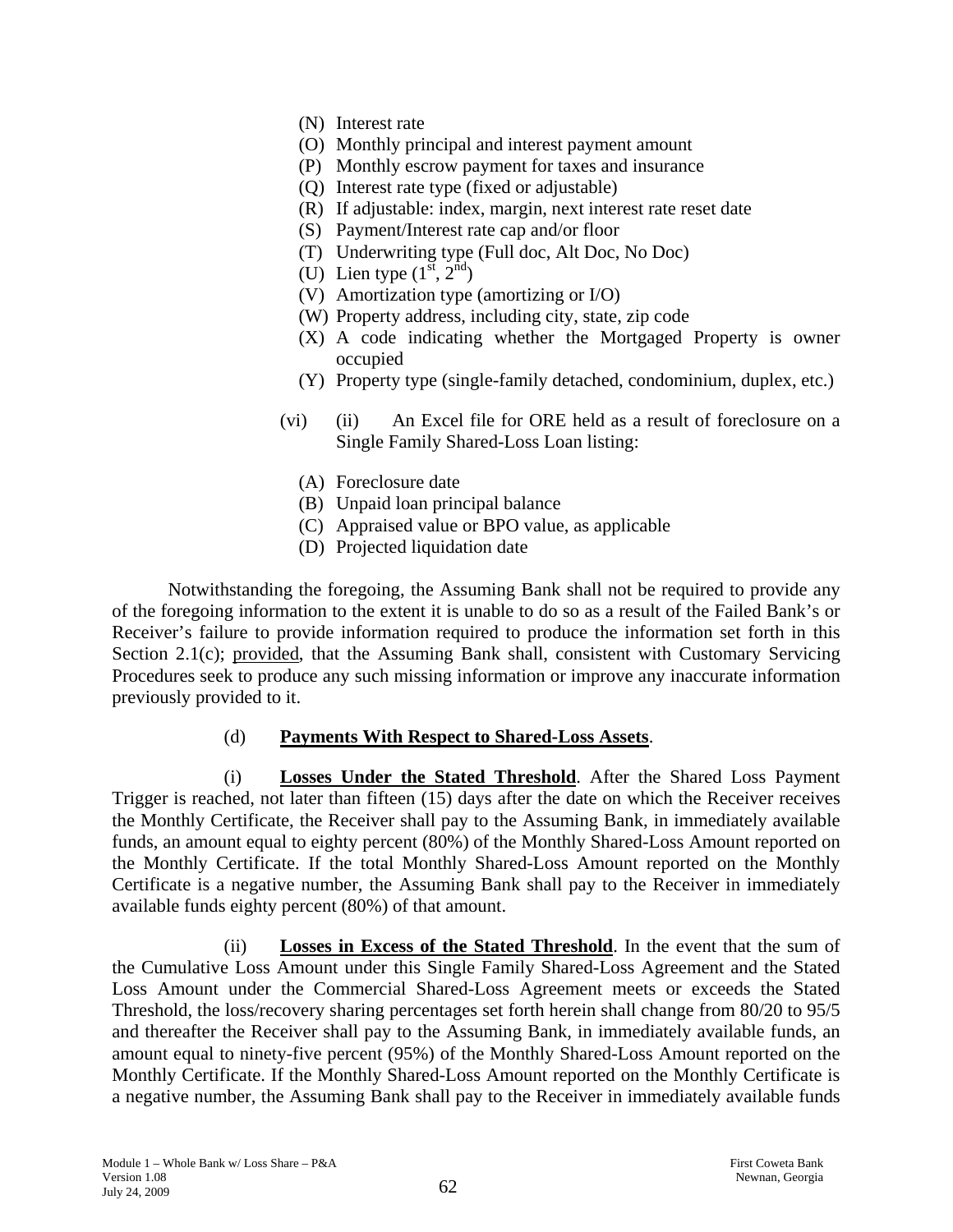ninety-five percent (95%) of that amount.

(e) **Limitations on Shared-Loss Payment**. The Receiver shall not be required to make any payments pursuant to Section 2.1(d) with respect to any Foreclosure Loss, Restructuring Loss, Short Sale Loss or Portfolio Loss that the Receiver determines, based upon the criteria set forth in this Single Family Shared-Loss Agreement (including the analysis and documentation requirements of Section 2.1(a)) or Customary Servicing Procedures, should not have been effected by the Assuming Bank; provided, however, (x) the Receiver must provide notice to the Assuming Bank detailing the grounds for not making such payment, (y) the Receiver must provide the Assuming Bank with a reasonable opportunity to cure any such deficiency and (z) (1) to the extent curable, if cured, the Receiver shall make payment with respect to the properly effected Loss, and (2) to the extent not curable, notwithstanding the foregoing, the Receiver shall make a payment as to all Losses (or portion of Losses) that were effected which would have been payable as a Loss if the Assuming Bank had properly effected such Loss. In the event that the Receiver does not make any payment with respect to Losses claimed pursuant to Section 2.1(d), the Receiver and Assuming Bank shall, upon final resolution, make the necessary adjustments to the Monthly Shared-Loss Amount for that Monthly Certificate and the payment pursuant to Section 2.1(d) above shall be adjusted accordingly.

(f) **Payments by Wire-Transfer**. All payments under this Single Family Shared-Loss Agreement shall be made by wire-transfer in accordance with the wire-transfer instructions on Exhibit 4.

# **2.2 Auditor Report; Right to Audit.**

(a) Within ninety (90) days after the end of each fiscal year during which the Receiver makes any payment to the Assuming Bank under this Single Family Shared-Loss Agreement, the Assuming Bank shall deliver to the Corporation and to the Receiver a report signed by its independent public accountants stating that they have reviewed the terms of this Single Family Shared-Loss Agreement and that, in the course of their annual audit of the Assuming Bank's books and records, nothing has come to their attention suggesting that any computations required to be made by the Assuming Bank during such year pursuant to this Article II were not made by the Assuming Bank in accordance herewith. In the event that the Assuming Bank cannot comply with the preceding sentence, it shall promptly submit to the Receiver corrected computations together with a report signed by its independent public accountants stating that, after giving effect to such corrected computations, nothing has come to their attention suggesting that any computations required to be made by the Assuming Bank during such year pursuant to this Article II were not made by the Assuming Bank in accordance herewith. In such event, the Assuming Bank and the Receiver shall make all such accounting adjustments and payments as may be necessary to give effect to each correction reflected in such corrected computations, retroactive to the date on which the corresponding incorrect computation was made. It is the intention of this provision to align the timing of the audit required under this Single-Family Shared-Loss Agreement with the examination audit required pursuant to 12 CFR Section 363.

(b) The Receiver or the FDIC in its corporate capacity ("Corporation") may perform an audit or audits to determine the Assuming Bank's compliance with the provisions of this Single Family Shared-Loss Agreement, including this Article II, by providing not less than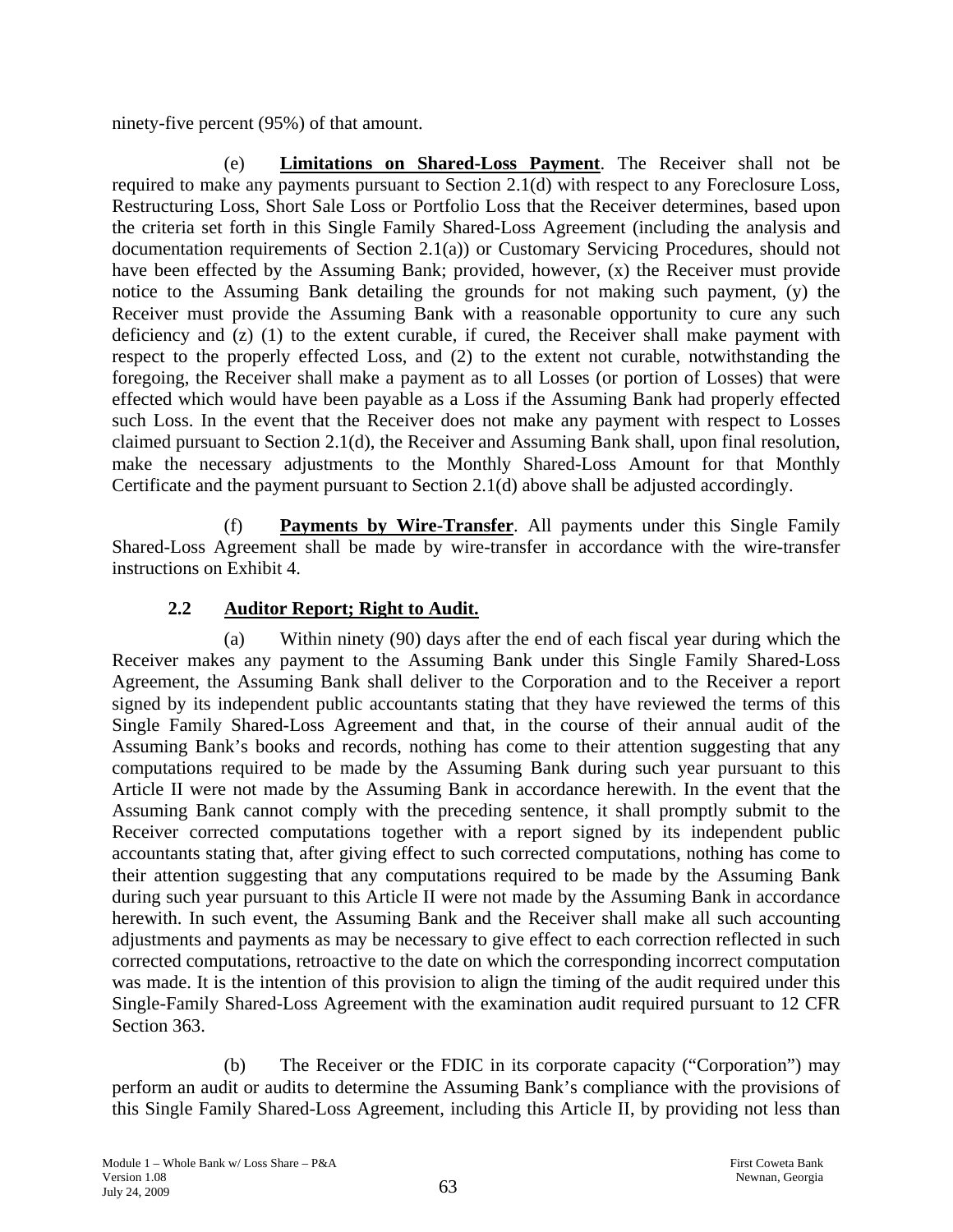ten (10) Business Days' prior written notice. Assuming Bank shall provide access to pertinent records and proximate working space in Assuming Bank's facilities. The scope and duration of any such audit shall be within the reasonable discretion of the Receiver or the Corporation, but shall in no event be administered in a manner that unreasonably interferes with the operation of the Assuming Bank's business. The Receiver or the Corporation, as the case may be, shall bear the expense of any such audit. In the event that any corrections are necessary as a result of such an audit or audits, the Assuming Bank and the Receiver shall make such accounting adjustments and payments as may be necessary to give retroactive effect to such corrections.

**2.3 Withholdings**. Notwithstanding any other provision in this Article II, the Receiver, upon the direction of the Director (or designee) of the Federal Deposit Insurance Corporation's Division of Resolutions and Receiverships, may withhold payment for any amounts included in a Monthly Certificate delivered pursuant to Section 2.1, if in its good faith and reasonable judgment there is a reasonable basis under the requirements of this Single Family Shared-Loss Agreement for denying the eligibility of an item for which reimbursement or payment is sought under such Section. In such event, the Receiver shall provide a written notice to the Assuming Bank detailing the grounds for withholding such payment. At such time as the Assuming Bank demonstrates to the satisfaction of the Receiver, in its reasonable judgment, that the grounds for such withholding of payment, or portion of payment, no longer exist or have been cured, then the Receiver shall pay the Assuming Bank the amount withheld which the Receiver determines is eligible for payment, within fifteen (15) Business Days.

**2.4 Books and Records**. The Assuming Bank shall at all times during the term of this Single Family Shared-Loss Agreement keep books and records sufficient to ensure and document compliance with the terms of this Single Family Shared-Loss Agreement, including but not limited to (a) documentation of alternatives considered with respect to defaulted loans or loans for which default is reasonably foreseeable, (b) documentation showing the calculation of loss for claims submitted to the Receiver, (c) retention of documents that support each line item on the loss claim forms, and (d) documentation with respect to the Recovery Amount on loans for which the Receiver has made a loss-share payment

2.5 Information. The Assuming Bank shall promptly provide to the Receiver such other information, including but not limited to, financial statements, computations, and bank policies and procedures, relating to the performance of the provisions of this Single Family Shared-Loss Agreement, as the Receiver may reasonably request from time to time.

**2.6 Tax Ruling**. The Assuming Bank shall not at any time, without the Receiver's prior written consent, seek a private letter ruling or other determination from the Internal Revenue Service or otherwise seek to qualify for any special tax treatment or benefits associated with any payments made by the Receiver pursuant to this Single Family Shared-Loss Agreement.

**2.7 Sale of Single Family Shared-Loss Loans**. The Receiver shall be relieved of its obligations with respect to a Single Family Shared-Loss Loan upon payment of a Foreclosure Loss amount or a Short Sale Loss amount with respect to such Single Family Shared-Loss Loan or upon the sale of a Single Family Shared-Loss Loan by Assuming Bank to a person or entity that is not an Affiliate; provided, however, that if the Receiver consents to the sale of any such Single Family Shared-Loss Loan, any loss on such sale shall be a Portfolio Loss. The Assuming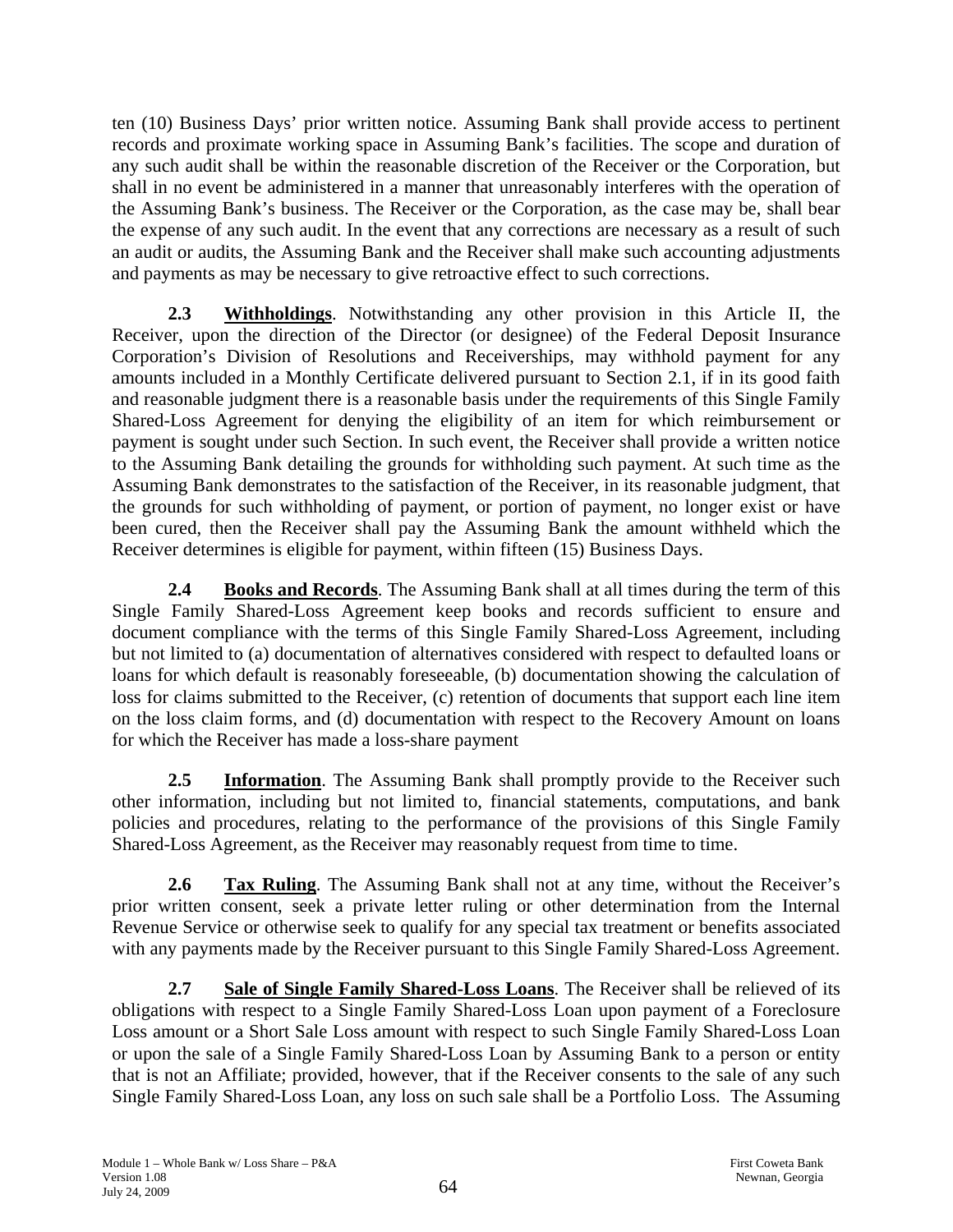Bank shall provide the Receiver with timely notice of any such sale. Notwithstanding the foregoing, a sale of the Single Family Shared-Loss Loan, for purposes of this Section 2.7, shall not be deemed to have occurred as the result of (i) any change in the ownership or control of Assuming Bank or the transfer of any or all of the Single Family Shared-Loss Loan(s) to any Affiliate of Assuming Bank, (ii) a merger by Assuming Bank with or into any other entity, or (iii) a sale by Assuming Bank of all or substantially all of its assets.

# **ARTICLE III - RULES REGARDING THE ADMINISTRATION OF SINGLE FAMILY SHARED-LOSS LOANS**

**3.1 Agreement with Respect to Administration**. The Assuming Bank shall (and shall cause any of its Affiliates to which the Assuming Bank transfers any Single Family Shared-Loss Loans to) manage, administer, and collect the Single Family Shared-Loss Loans while owned by the Assuming Bank or any Affiliate thereof during the term of this Single Family Shared-Loss Agreement in accordance with the rules set forth in this Article III. The Assuming Bank shall be responsible to the Receiver in the performance of its duties hereunder and shall provide to the Receiver such reports as the Receiver reasonably deems advisable, including but not limited to the reports required by Sections 2.1, 2.2 and 3.3 hereof, and shall permit the Receiver to monitor the Assuming Bank's performance of its duties hereunder.

**3.2 Duties of the Assuming Bank**. (a) In performance of its duties under this Article III, the Assuming Bank shall:

(i) manage and administer each Single Family Shared-Loss Loan in accordance with Assuming Bank's usual and prudent business and banking practices and Customary Servicing Procedures;

(ii) exercise its best business judgment in managing, administering and collecting amounts owed on the Single Family Shared-Loss Loans;

(iii) use commercially reasonable efforts to maximize Recoveries with respect to Losses on Single Family Shared-Loss Loans without regard to the effect of maximizing collections on assets held by the Assuming Bank or any of its Affiliates that are not Single Family Shared-Loss Loans;

(iv) retain sufficient staff (in Assuming Bank's discretion) to perform its duties hereunder; and

(v) other than as provided in Section 2.1(a), comply with the terms of the Modification Guidelines for any Single Family Shared-Loss Loans meeting the requirements set forth therein. For the avoidance of doubt, the Assuming Bank may propose exceptions to Exhibit 5 (the FDIC Loan Modification Program) for a group of Loans with similar characteristics, with the objectives of (1) minimizing the loss to the Assuming Bank and the FDIC and (2) maximizing the opportunity for qualified homeowners to remain in their homes with affordable mortgage payments.

(b) Any transaction with or between any Affiliate of the Assuming Bank with respect to any Single Family Shared-Loss Loan including, without limitation, the execution of any contract pursuant to which any Affiliate of the Assuming Bank will manage, administer or collect any of the Single Family Shared-Loss Loans will be provided to FDIC for informational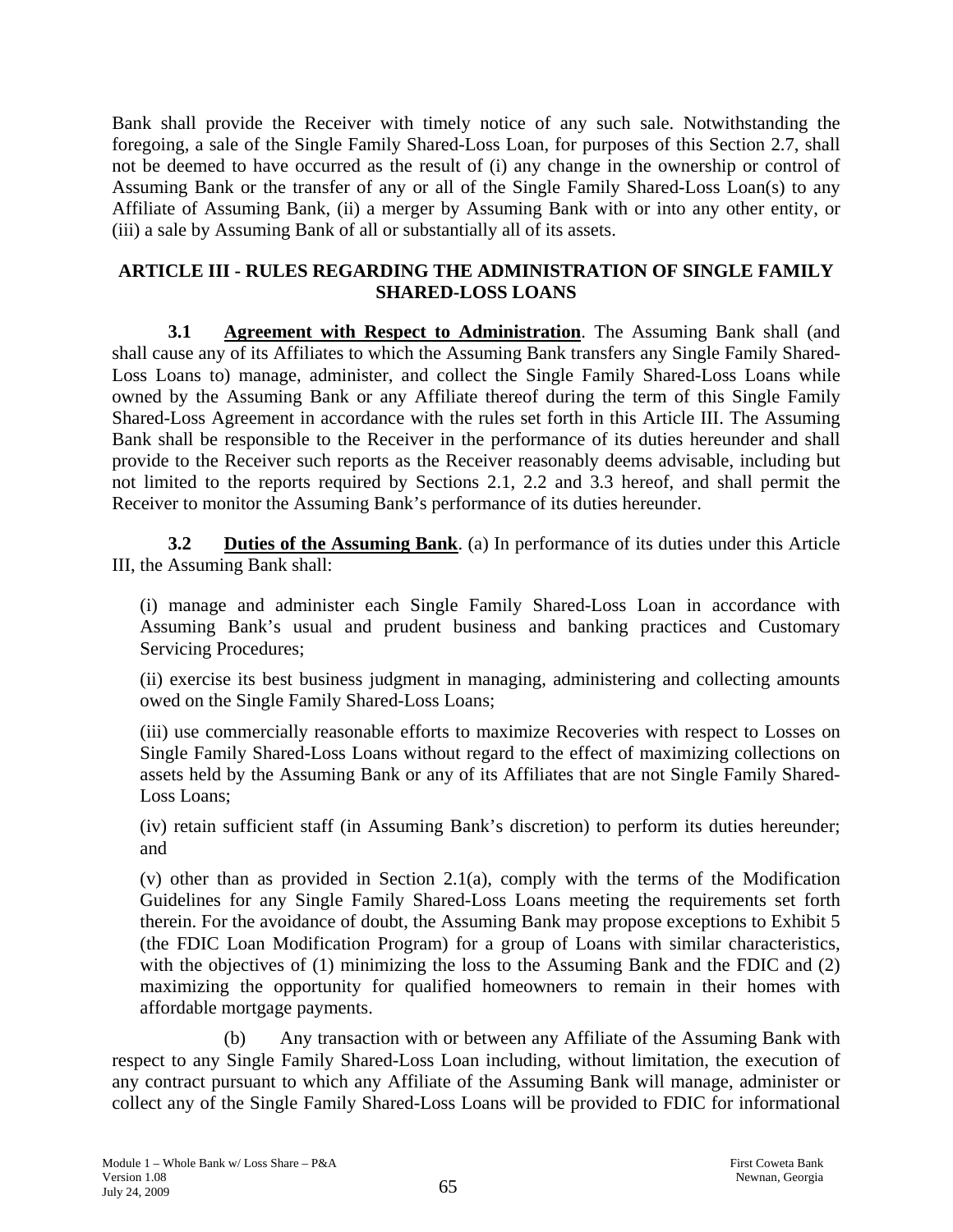purposes and if such transaction is not entered into on an arm's length basis on commercially reasonable terms such transaction shall be subject to the prior written approval of the Receiver.

**3.3 Shared-Loss Asset Records and Reports**. The Assuming Bank shall establish and maintain such records as may be appropriate to account for the Single Family Shared-Loss Loans in such form and detail as the Receiver may reasonably require, and to enable the Assuming Bank to prepare and deliver to the Receiver such reports as the Receiver may from time to time request regarding the Single Family Shared-Loss Loans and the Monthly Certificates required by Section 2.1 of this Single Family Shared-Loss Agreement.

# **3.4 Related Loans**.

(a) Assuming Bank shall use its best efforts to determine which loans are "Related Loans", as hereinafter defined. The Assuming Bank shall not manage, administer or collect any "Related Loan" in any manner that would have the effect of increasing the amount of any collections with respect to the Related Loan to the detriment of the Single Family Shared-Loss Loan to which such loan is related. A "Related Loan" means any loan or extension of credit held by the Assuming Bank at any time on or prior to the end of the Final Shared-Loss Month that is made to an Obligor of a Single Family Shared-Loss Loan.

(b) The Assuming Bank shall prepare and deliver to the Receiver with the Monthly Certificates for the calendar months ending June 30 and December 31, a schedule of all Related Loans on the Accounting Records of the Assuming Bank as of the end of each such semi-annual period.

**3.5 Legal Action; Utilization of Special Receivership Powers**. The Assuming Bank shall notify the Receiver in writing (such notice to be given in accordance with Article V below and to include all relevant details) prior to utilizing in any legal action any special legal power or right which the Assuming Bank derives as a result of having acquired an asset from the Receiver, and the Assuming Bank shall not utilize any such power unless the Receiver shall have consented in writing to the proposed usage. The Receiver shall have the right to direct such proposed usage by the Assuming Bank and the Assuming Bank shall comply in all respects with such direction. Upon request of the Receiver, the Assuming Bank will advise the Receiver as to the status of any such legal action. The Assuming Bank shall immediately notify the Receiver of any judgment in litigation involving any of the aforesaid special powers or rights.

**3.6** Third Party Servicer. The Assuming Bank may perform any of its obligations and/or exercise any of its rights under this Single Family Shared-Loss Agreement through or by one or more Third Party Servicers, who may take actions and make expenditures as if any such Third Party Servicer was the Assuming Bank hereunder (and, for the avoidance of doubt, such expenses incurred by any such Third Party Servicer on behalf of the Assuming Bank shall be included in calculating Losses to the extent such expenses would be included in such calculation if the expenses were incurred by Assuming Bank); provided, however, that the use thereof by the Assuming Bank shall not release the Assuming Bank of any obligation or liability hereunder.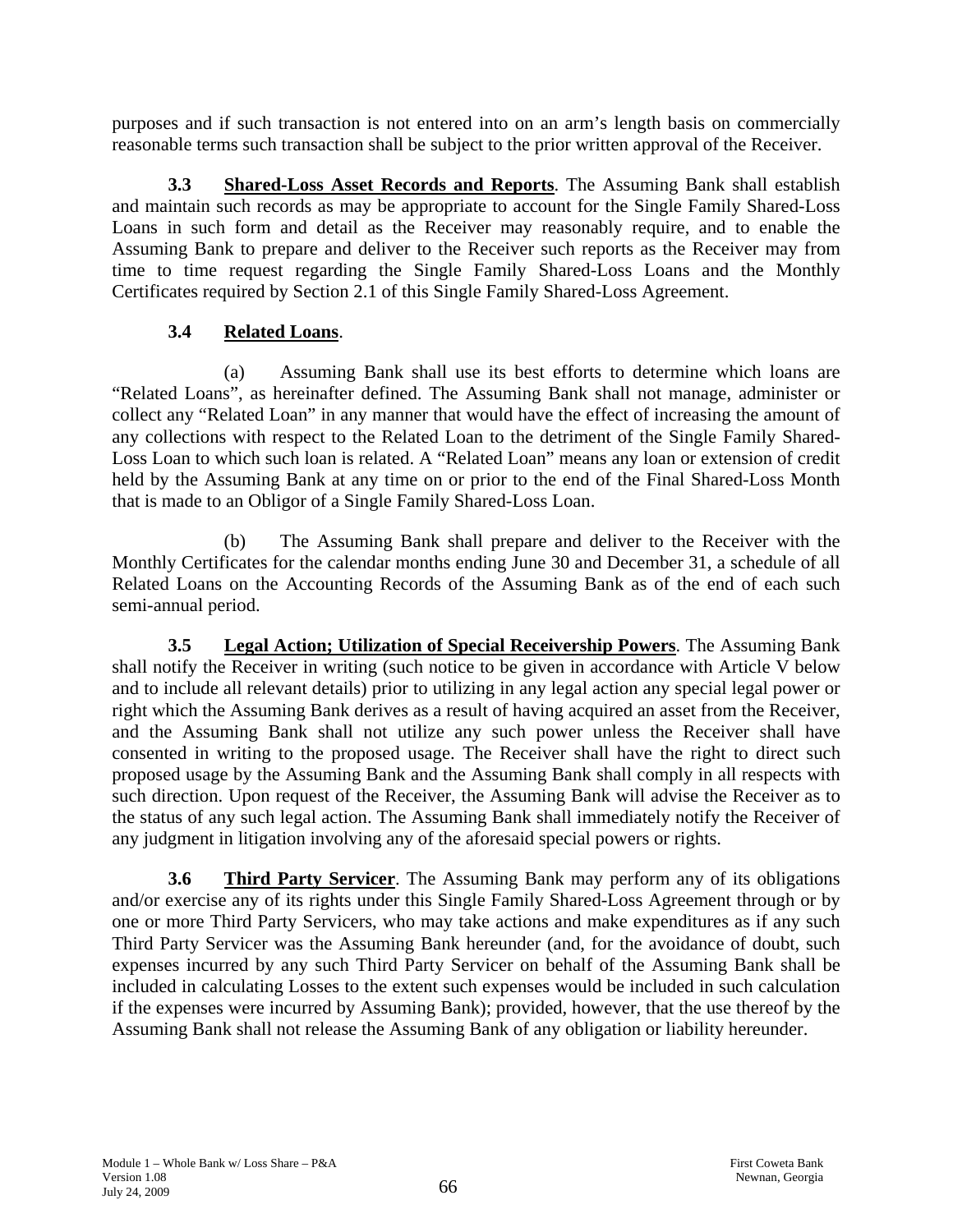# **ARTICLE IV – PORTFOLIO SALE**

**4.1 Assuming Bank Portfolio Sales of Remaining Single Family Shared-Loss Loans**. The Assuming Bank shall have the right with the concurrence of the Receiver to liquidate for cash consideration, from time to time in one or more transactions, all or a portion of Single Family Shared-Loss Loans held by the Assuming Bank at any time prior to the Termination Date ("Portfolio Sales"). If the Assuming Bank exercises its option under this Section 4.1, it must give thirty (30) days notice in writing to the Receiver setting forth the details and schedule for the Portfolio Sale which shall be conducted by means of sealed bid sales to third parties, not including any of the Assuming Bank's affiliates, contractors, or any affiliates of the Assuming Bank's contractors. Sales of Restructured Loans shall be sold in a separate pool from Single Family Shared-Loss Loans not restructured. The Receiver's review of the Assuming Bank's proposed Portfolio Sale will be considered in a timely fashion and approval will not be unreasonably withheld, delayed or conditioned.

**4.2 Assuming Bank's Liquidation of Remaining Single Family Shared-Loss Loans**. In the event that the Assuming Bank does not conduct a Portfolio Sale pursuant to Section 4.1, the Receiver shall have the right, exercisable in its sole and absolute discretion, to require the Assuming Bank to liquidate for cash consideration, any Single Family Shared-Loss Loans held by the Assuming Bank at any time after the date that is six months prior to the Termination Date. If the Receiver exercises its option under this Section 4.2, it must give notice in writing to the Assuming Bank, setting forth the time period within which the Assuming Bank shall be required to liquidate the Single Family Shared-Loss Loans. The Assuming Bank will comply with the Receiver's notice and must liquidate the Single Family Shared-Loss Loans as soon as reasonably practicable by means of sealed bid sales to third parties, not including any of the Assuming Bank's affiliates, contractors, or any affiliates of the Assuming Bank's contractors. The selection of any financial advisor or other third party broker or sales agent retained for the liquidation of the remaining Single Family Shared-Loss Loans pursuant to this Section shall be subject to the prior approval of the Receiver, such approval not to be unreasonably withheld, delayed or conditioned.

**4.3 Calculation of Sale Gain or Loss**. For Single Family Shared-Loss Loans that are not Restructured Loans gain or loss on the sales under Section 4.1 or Section 4.2 will be calculated as the sale price received by the Assuming Bank less the unpaid principal balance of the remaining Single Family Shared-Loss Loans. For any Restructured Loan included in the sale gain or loss on sale will be calculated as (a) the sale price received by the Assuming Bank less (b) the net present value of estimated cash flows on the Restructured Loan that was used in the calculation of the related Restructuring Loss plus (c) Loan principal payments collected by the Assuming Bank from the date the Loan was restructured to the date of sale. (See Exhibit 2d for example calculation).

# **ARTICLE V -- LOSS-SHARING NOTICES GIVEN TO RECEIVER AND PURCHASER**

All notices, demands and other communications hereunder shall be in writing and shall be delivered by hand, or overnight courier, receipt requested, addressed to the parties as follows: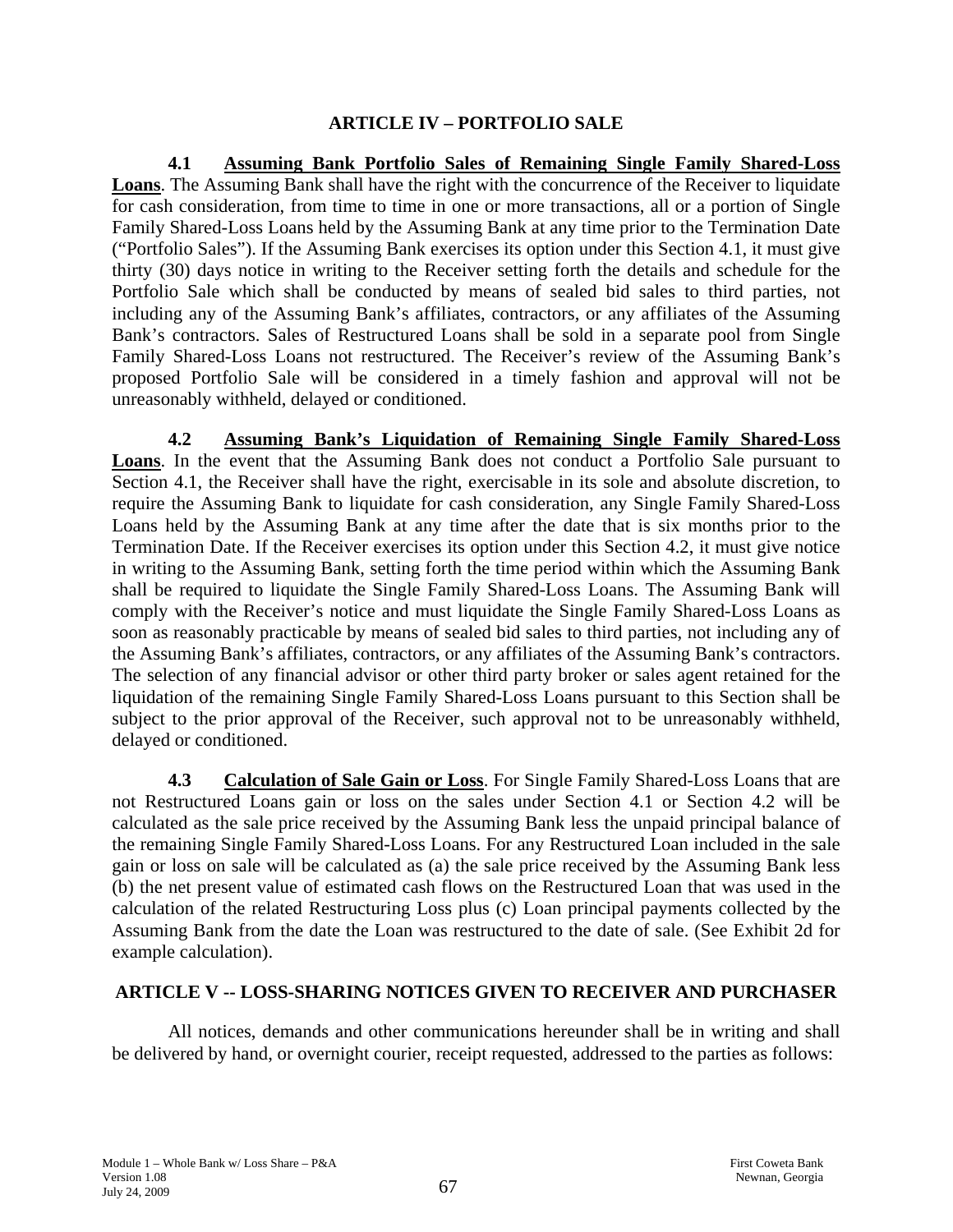| If to Receiver, to: | Federal Deposit Insurance Corporation as Receiver<br>for First Coweta Bank<br>Division of Resolutions and Receiverships |  |
|---------------------|-------------------------------------------------------------------------------------------------------------------------|--|
|                     | 550 17th Street, N.W.<br>Washington, D.C. 20429<br>Attention: Ralph Malami, Manager, Capital Markets                    |  |
| with a copy to:     | <b>Federal Deposit Insurance Corporation</b><br>as Receiver for First Coweta Bank<br>Room E7056                         |  |

With respect to a notice under Section 3.5 of this Single Family Shared-Loss Agreement, copies of such notice shall be sent to:

Attn: Special Issues Unit

Federal Deposit Insurance Corporation Legal Division 1601 Bryan St. Dallas, Texas 75201 Attention: Regional Counsel

3501 Fairfax Drive, Arlington, VA 2226

If to Assuming Bank, to:

United Bank P.O. Box 628 505 South Hill Street Griffin, Georgia 30224

Attention: Mr. Jim Edwards, Chief Executive **Officer** 

with a copy to: Mr. Chris Edwards, Executive Vice President

Such Persons and addresses may be changed from time to time by notice given pursuant to the provisions of this Article V. Any notice, demand or other communication delivered pursuant to the provisions of this Article V shall be deemed to have been given on the date actually received.

# **ARTICLE VI -- MISCELLANEOUS**

**6.1. Expenses**. Except as otherwise expressly provided herein, all costs and expenses incurred by or on behalf of a party hereto in connection with this Single Family Shared-Loss Agreement shall be borne by such party whether or not the transactions contemplated herein shall be consummated.

**6.2 Successors and Assigns; Specific Performance.** All terms and provisions of this Single Family Shared-Loss Agreement shall be binding upon and shall inure to the benefit of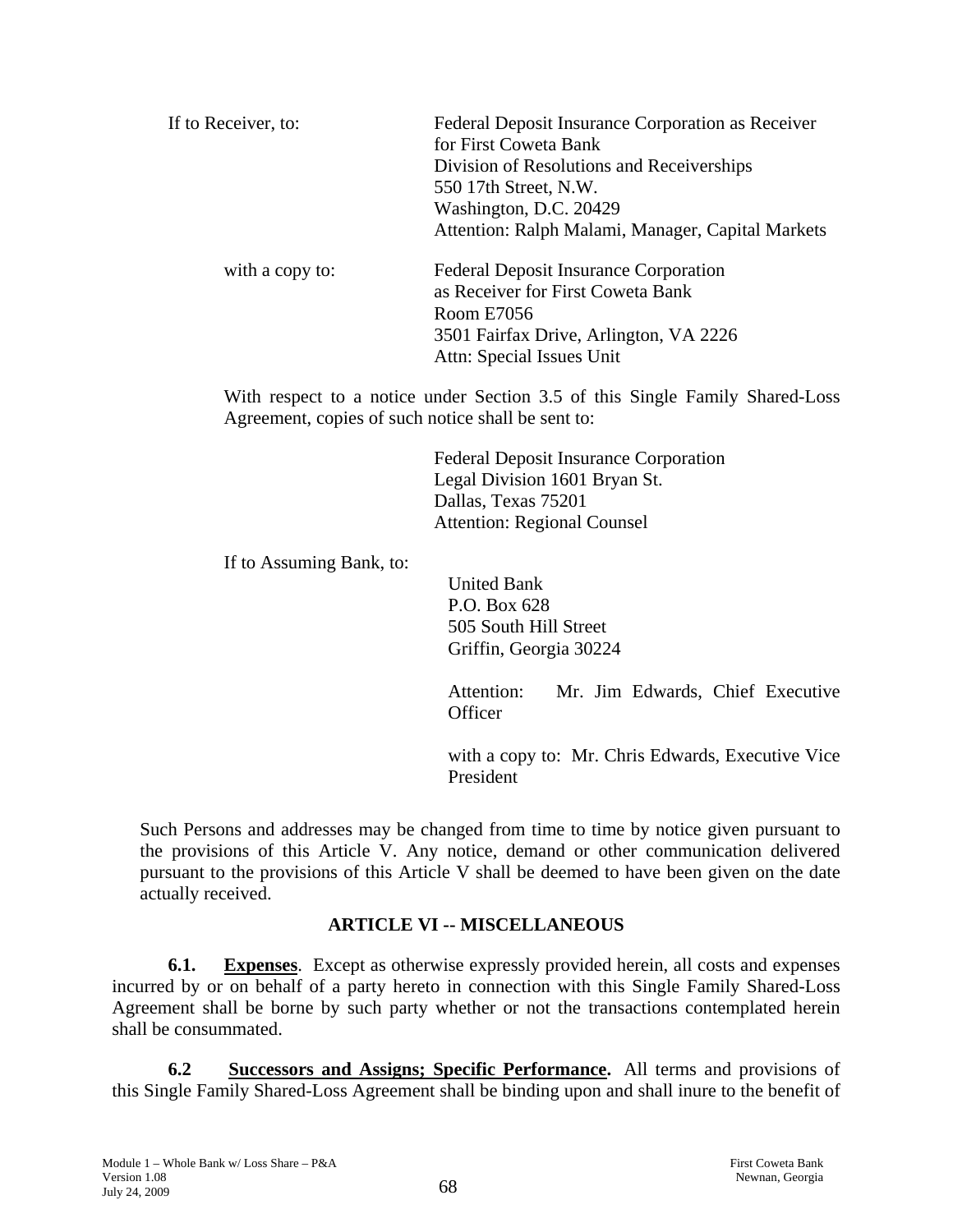the parties hereto only; provided, however, that, Receiver may assign or otherwise transfer this Single Family Shared-Loss Agreement (in whole or in part) to the Federal Deposit Insurance Corporation in its corporate capacity without the consent of Assuming Bank. Notwithstanding anything to the contrary contained in this Single Family Shared-Loss Agreement, except as is expressly permitted in this Section 6.2, Assuming Bank may not assign or otherwise transfer this Single Family Shared-Loss Agreement (in whole or in part) without the prior written consent of the Receiver, which consent may be granted or withheld by the Receiver in its sole discretion, and any attempted assignment or transfer in violation of this provision shall be void *ab initio.*  For the avoidance of doubt, a merger or consolidation of the Assuming Bank with and into another financial institution, the sale of all or substantially all of the assets of the Assuming Bank to another financial institution constitutes the transfer of this Single Family Shared-Loss Agreement which requires the consent of the Receiver; and for a period of thirty-six (36) months after Bank Closing, a merger or consolidation shall also include the sale by any individual shareholder, or shareholders acting in concert, of more than 9% of the outstanding shares of the Assuming Bank, or of its holding company, or of any subsidiary holding Shared-Loss Assets, or the sale of shares by the Assuming Bank or its holding company or any subsidiary holding Shared-Loss Assets, in a public or private offering, that increases the number of shares outstanding by more than 9%, constitutes the transfer of this Single Family Shared-Loss Agreement which requires the consent of the Receiver. However, no Loss shall be recognized as a result of any accounting adjustments that are made due to any such merger, consolidation or sale consented to by the FDIC. The FDIC's consent shall not be required if the aggregate outstanding principal balance of Shared-Loss Assets is less than twenty percent (20%) of the initial aggregate balance of Shared-Loss Assets.

**6.3 Governing Law**. This Single Family Shared-Loss Agreement shall be construed in accordance with federal law, or, if there is no applicable federal law, the laws of the State of New York, without regard to any rule of conflict of law that would result in the application of the substantive law of any jurisdiction other than the State of New York.

**6.4 WAIVER OF JURY TRIAL**. EACH PARTY HERETO HEREBY IRREVOCABLY AND UNCONDITIONALLY WAIVES ALL RIGHT TO TRIAL BY JURY IN OR TO HAVE A JURY PARTICIPATE IN RESOLVING ANY DISPUTE, ACTION, PROCEEDING OR COUNTERCLAIM, WHETHER SOUNDING IN CONTRACT, TORT OR OTHERWISE, ARISING OUT OF OR RELATING TO OR IN CONNECTION WITH THIS SINGLE FAMILY SHARED-LOSS AGREEMENT OR ANY OF THE TRANSACTIONS CONTEMPLATED HEREBY.

**6.5 Captions**. All captions and headings contained in this Single Family Shared-Loss Agreement are for convenience of reference only and do not form a part of, and shall not affect the meaning or interpretation of, this Single Family Shared-Loss Agreement.

**6.6 Entire Agreement; Amendments**. This Single Family Shared-Loss Agreement, along with the Commercial Shared-Loss Agreement and the Purchase and Assumption Agreement, including the Exhibits and any other documents delivered pursuant hereto or thereto, embody the entire agreement of the parties with respect to the subject matter hereof, and supersede all prior representations, warranties, offers, acceptances, agreements and understandings, written or oral, relating to the subject matter herein. This Single Family Shared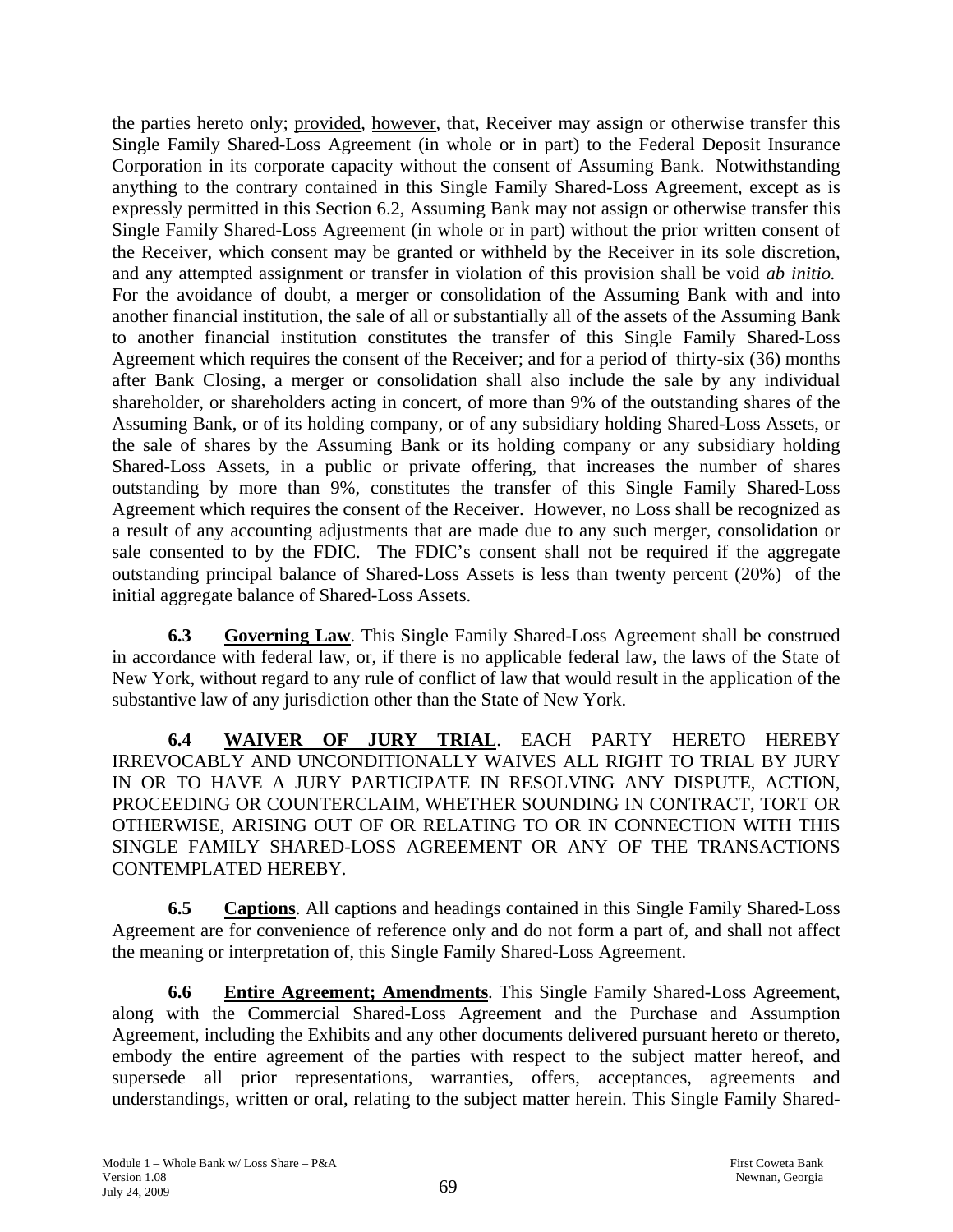Loss Agreement may be amended or modified or any provision thereof waived only by a written instrument signed by both parties or their respective duly authorized agents.

**6.7 Severability**. Whenever possible, each provision of this Single Family Shared-Loss Agreement shall be interpreted in such manner as to be effective and valid under applicable law, but if any provision of this Single Family Shared-Loss Agreement is held to be prohibited by or invalid, illegal or unenforceable under applicable law, such provision shall be construed and enforced as if it had been more narrowly drawn so as not to be prohibited, invalid, illegal or unenforceable, and the validity, legality and enforceability of the remainder of such provision and the remaining provisions of this Single Family Shared-Loss Agreement shall not in any way be affected or impaired thereby.

**6.8 No Third Party Beneficiary.** This Single Family Shared-Loss Agreement and the Exhibits hereto are for the sole and exclusive benefit of the parties hereto and their respective permitted successors and permitted assigns and there shall be no other third party beneficiaries, and nothing in this Single Family Shared-Loss Agreement or the Exhibits shall be construed to grant to any other Person any right, remedy or Claim under or in respect of this Single Family Shared-Loss Agreement or any provision hereof.

**6.9 Counterparts**. This Single Family Shared-Loss Agreement may be executed separately by Receiver and Assuming Bank in any number of counterparts, each of which when executed and delivered shall be an original, but such counterparts shall together constitute one and the same instrument.

**6.10 Consent**. Except as otherwise provided herein, when the consent of a party is required herein, such consent shall not be unreasonably withheld or delayed.

**6.11 Rights Cumulative**. Except as otherwise expressly provided herein, the rights of each of the parties under this Single Family Shared-Loss Agreement are cumulative, may be exercised as often as any party considers appropriate and are in addition to each such party's rights under the Purchase and Sale Agreement and any of the related agreements or under law. Except as otherwise expressly provided herein, any failure to exercise or any delay in exercising any of such rights, or any partial or defective exercise of such rights, shall not operate as a waiver or variation of that or any other such right.

## **ARTICLE VII DISPUTE RESOLUTION**

# **7.1 Dispute Resolution Procedures.**

(a) In the event a dispute arises about the interpretation, application, calculation of Loss, or calculation of payments or otherwise with respect to this Single Family Shared-Loss Agreement ("SF Shared-Loss Dispute Item"), then the Receiver and the Assuming Bank shall make every attempt in good faith to resolve such items within sixty (60) days following the receipt of a written description of the SF Shared-Loss Dispute Item, with notification of the possibility of taking the matter to arbitration (the date on which such 60-day period expires, or any extension of such period as the parties hereto may mutually agree to in writing, herein called the "Resolution Deadline Date"). If the Receiver and the Assuming Bank resolve all such items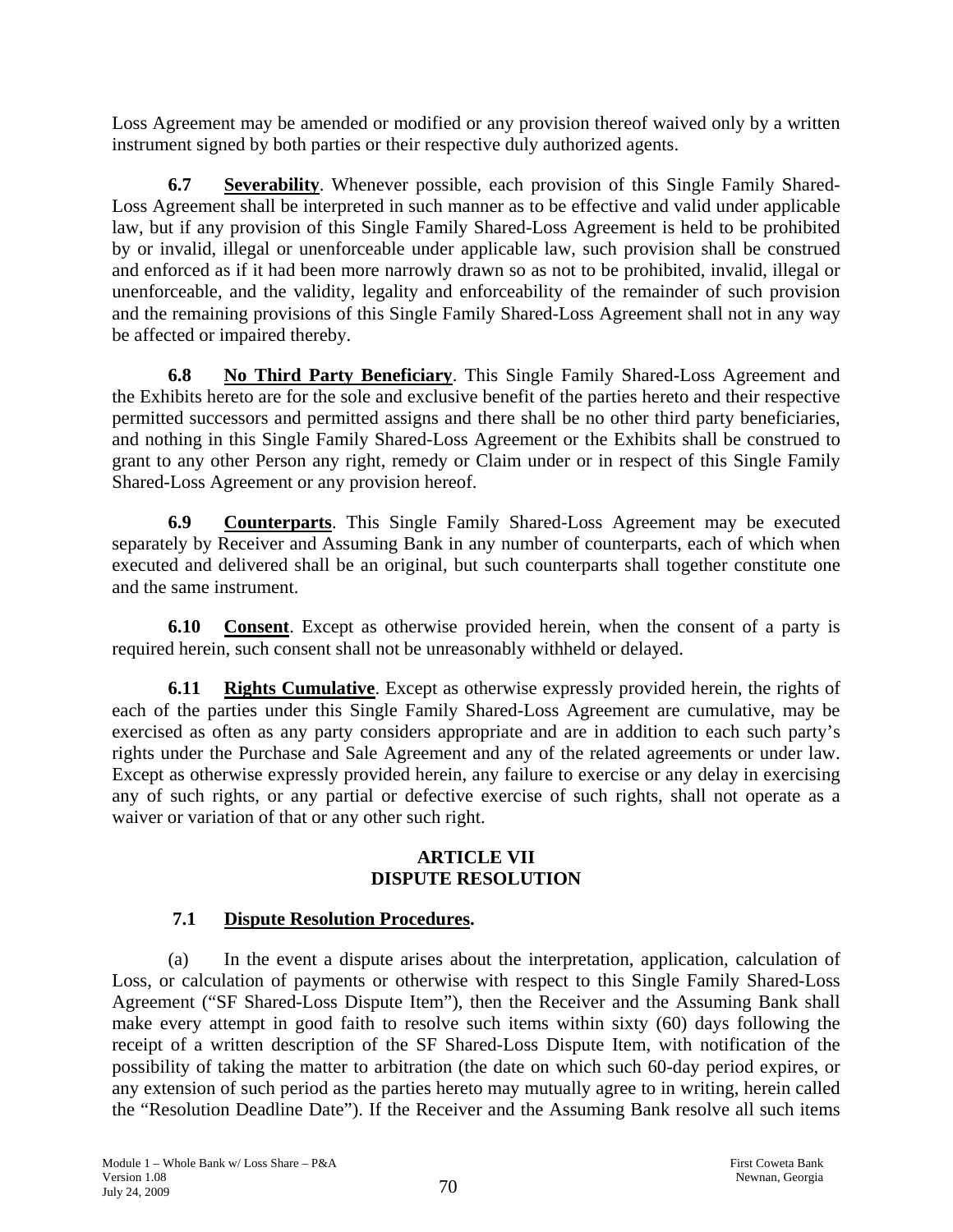to their mutual satisfaction by the Resolution Deadline Date, then within thirty (30) days following such resolution, any payment arising out such resolution shall be made arising from the settlement of the SF Shared-Loss Dispute.

(b) If the Receiver and the Assuming Bank fail to resolve any outstanding SF Shared-Loss Dispute Items by the Resolution Deadline Date, then either party may notify the other of its intent to submit the SF Shared-Loss Dispute Item to arbitration pursuant to the provisions of this Article VII. Failure of either party to notify the other of its intent to submit any unresolved SF Shared-Loss Dispute Item to arbitration within thirty (30) days following the Resolution Deadline Date (the date on which such thirty (30) day period expires is herein called the "Arbitration Deadline Date") shall be deemed an acceptance of such SF Shared-Loss Dispute not submitted to arbitration, as well as a waiver of the submitting party's right to dispute such nonsubmitted SF Shared-Loss Dispute Item but not a waiver of any similar claim which may arise in the future.

(c) If a SF Shared-Loss Dispute Item is submitted to arbitration, it shall be governed by the rules of the American Arbitration Association (the "AAA"), except as otherwise provided herein. Either party may submit a matter for arbitration by delivering a notice, prior to the Arbitration Deadline Date, to the other party in writing setting forth:

> (i) A brief description of each SF Shared-Loss Dispute Item submitted for arbitration;

> (ii) A statement of the moving party's position with respect to each SF Shared-Loss Dispute Item submitted for arbitration;

> (iii) The value sought by the moving party, or other relief requested regarding each SF Shared-Loss Dispute Item submitted for arbitration, to the extent reasonably calculable; and

> (iv) The name and address of the arbiter selected by the moving party (the "Moving Arbiter"), who shall be a neutral, as determined by the AAA.

Failure to adequately include any information above shall not be deemed to be a waiver of the parties right to arbitrate so long as after notification of such failure the moving party cures such failure as promptly as reasonably practicable.

(d) The non-moving party shall, within thirty (30) days following receipt of a notice of arbitration pursuant to this Section 7.1, deliver a notice to the moving party setting forth:

> (i) The name and address of the arbiter selected by the non-moving party (the "Respondent Arbiter"), who shall be a neutral, as determined by the AAA;

> (ii) A statement of the position of the respondent with respect to each Dispute Item; and

> (iii) The ultimate resolution sought by the respondent or other relief, if any, the respondent deems is due the moving party with respect to each SF Shared-Loss Dispute Item.

Failure to adequately include any information above shall not be deemed to be a waiver of the non-moving party's right to defend such arbitration so long as after notification of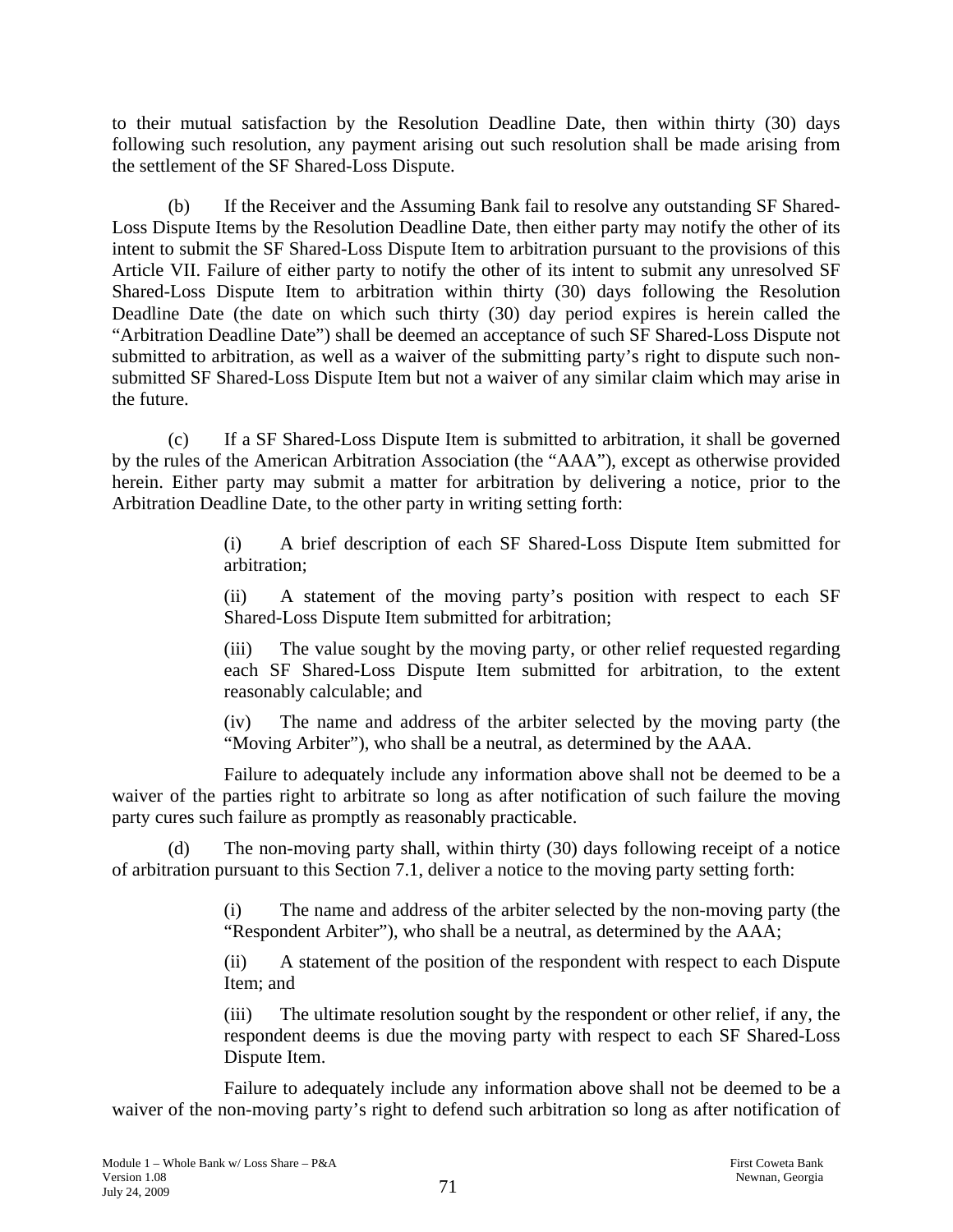such failure the non-moving party cures such failure as promptly as reasonably practicable

(e) The Moving Arbiter and Respondent Arbiter shall select a third arbiter from a list furnished by the AAA. In accordance with the rules of the AAA, the three (3) arbiters shall constitute the arbitration panel for resolution of each SF Loss-Share Dispute Item. The concurrence of any two (2) arbiters shall be deemed to be the decision of the arbiters for all purposes hereunder. The arbitration shall proceed on such time schedule and in accordance with the Rules of Commercial Arbitration of the AAA then in effect, as modified by this Section 7.1. The arbitration proceedings shall take place at such location as the parties thereto may mutually agree, but if they cannot agree, then they will take place at the offices of the Corporation in Washington, DC, or Arlington, Virginia.

(f) The Receiver and Assuming Bank shall facilitate the resolution of each outstanding SF Shared-Loss Dispute Item by making available in a prompt and timely manner to one another and to the arbiters for examination and copying, as appropriate, all documents, books, and records under their respective control and that would be discoverable under the Federal Rules of Civil Procedure.

 $(g)$  The arbiters designated pursuant to subsections  $(c)$ ,  $(d)$  and  $(e)$  hereof shall select, with respect to each Dispute Item submitted to arbitration pursuant to this Section 7.1, either (i) the position and relief submitted by the Assuming Bank with respect to each SF Shared-Loss Dispute Item, or (ii) the position and relief submitted by the Receiver with respect to each SF Shared-Loss Dispute Item, in either case as set forth in its respective notice of arbitration. The arbiters shall have no authority to select a value for each Dispute Item other than the determination set forth in Section 7.1(c) and Section 7.1(d). The arbitration shall be final, binding and conclusive on the parties.

(h) Any amounts ultimately determined to be payable pursuant to such award shall bear interest at the Settlement Interest Rate from and including the date specified for the arbiters decisions specified in this Section 7.1, without regard to any extension of the finality of such award, to but not including the date paid. All payments required to be made under this Section 7.1 shall be made by wire transfer.

(i) For the avoidance of doubt, to the extent any notice of a SF Shared-Loss Dispute Item(s) is provided prior to the Termination Date, the terms of this Single Family Shared-Loss Agreement shall remain in effect with respect to the Single Family Shared-Loss Loans that are the subject of such SF Shared-Loss Dispute Item(s) until such time as any such dispute is finally resolved.

**7.2 Fees and Expenses of Arbiters.** The aggregate fees and expenses of the arbiters shall be borne equally by the parties. The parties shall pay the aggregate fees and expenses within thirty (30) days after receipt of the written decision of the arbiters (unless the arbiters agree in writing on some other payment schedule).

## Exhibit 1

## **Monthly Certificate (SEE FOLLOWING PAGE)**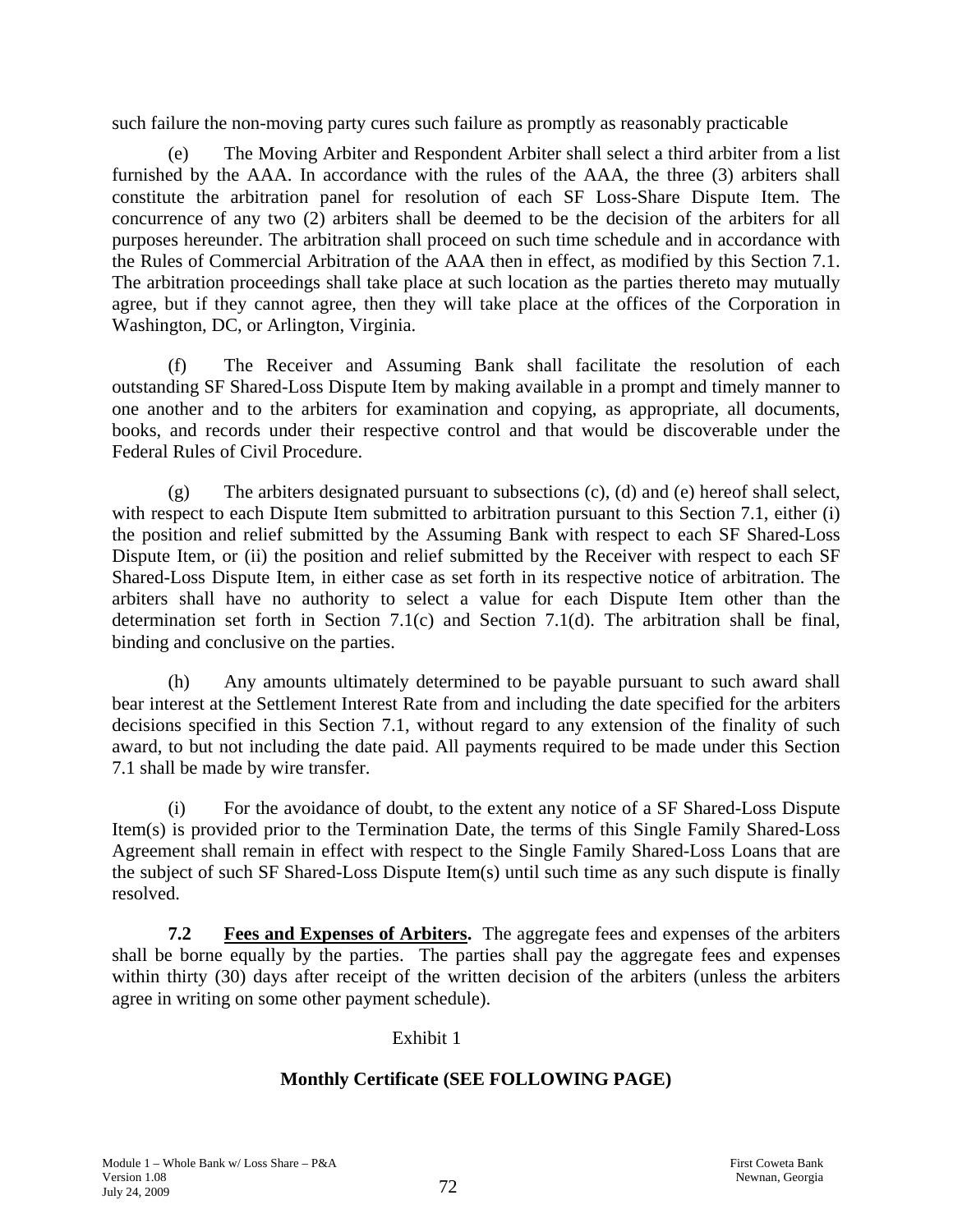| PART 1 - CURRENT MONTH NET LOSS        |                      |                 |                                   |                          |                             |
|----------------------------------------|----------------------|-----------------|-----------------------------------|--------------------------|-----------------------------|
|                                        |                      |                 |                                   |                          |                             |
|                                        |                      |                 | Specify loss type                 |                          |                             |
| <b>MONTH ENDED:</b>                    | [input report month] |                 | as Foreclosure,<br>or Short-Sale. |                          |                             |
|                                        |                      |                 |                                   |                          |                             |
| <b>Losses</b>                          |                      |                 |                                   |                          |                             |
|                                        |                      | Loss            |                                   |                          |                             |
| Loan No.                               | Loss Type            | Amount          |                                   |                          |                             |
|                                        |                      |                 |                                   |                          |                             |
|                                        |                      |                 |                                   |                          |                             |
|                                        |                      |                 |                                   |                          |                             |
|                                        |                      |                 |                                   | <b>Loss Amount</b>       | <b>Loss Month is</b>        |
| <b>TOTAL</b>                           |                      | XX              | A                                 | is the amount<br>of Loss | the reporting<br>month in   |
|                                        |                      |                 |                                   | incurred and             | which the                   |
|                                        |                      |                 |                                   | reported on              | Loss was                    |
| <b>Recoveries</b>                      |                      |                 |                                   | the loan in a            | reported.                   |
|                                        |                      | Recovery        | ¥<br>Loss                         | Ŧ<br>Loss                |                             |
| Loan No.                               |                      | Amount          | Amount                            | Month                    |                             |
|                                        |                      |                 |                                   |                          |                             |
|                                        |                      |                 |                                   |                          |                             |
|                                        |                      |                 |                                   |                          |                             |
|                                        |                      |                 |                                   |                          |                             |
|                                        |                      |                 |                                   |                          |                             |
|                                        |                      |                 |                                   |                          |                             |
|                                        |                      |                 |                                   |                          |                             |
| <b>TOTAL</b>                           |                      | XX              | B                                 |                          |                             |
|                                        |                      |                 |                                   |                          |                             |
| <b>Net</b><br>Losses                   |                      | XX              | $C = A - B$                       |                          |                             |
| (Recoveries)                           |                      |                 |                                   |                          |                             |
|                                        |                      |                 |                                   |                          |                             |
|                                        |                      |                 |                                   |                          |                             |
|                                        |                      |                 |                                   |                          | If Col. D minus Col. E is   |
| <b>PART 2 - FIRST LOSS TEST</b>        |                      |                 |                                   |                          | less than zero, enter zero. |
|                                        |                      |                 |                                   | Col. D - Col.            |                             |
|                                        |                      | Col. D          | Col. E                            | E                        |                             |
|                                        |                      | Cumulative      |                                   | Cumulative               |                             |
|                                        |                      | Loss            | <b>First Loss</b>                 | Shared-Loss              |                             |
|                                        |                      | Amount          | Tranche                           | Amount                   |                             |
|                                        |                      |                 |                                   |                          |                             |
| Balance, beginning of month            |                      | $\overline{XX}$ | XX                                | XX                       | $\overline{F}$              |
| Current month Net Losses (from Part 1) |                      | $\overline{XX}$ |                                   |                          |                             |
|                                        |                      |                 |                                   |                          |                             |
| Balance, end of month                  |                      | $\overline{XX}$ | XX                                | XX                       | G                           |
|                                        |                      |                 |                                   |                          |                             |
|                                        |                      |                 |                                   |                          |                             |
| <b>Shared Loss Amount</b>              |                      |                 |                                   | XX                       | $G - F$                     |
| Times Loss Share percentage            |                      |                 |                                   | 80%                      |                             |
|                                        |                      |                 |                                   |                          |                             |
| Amount due from (to) FDIC as Receiver  |                      |                 |                                   | <u>XX</u>                |                             |
|                                        |                      |                 |                                   |                          |                             |
|                                        |                      |                 |                                   |                          |                             |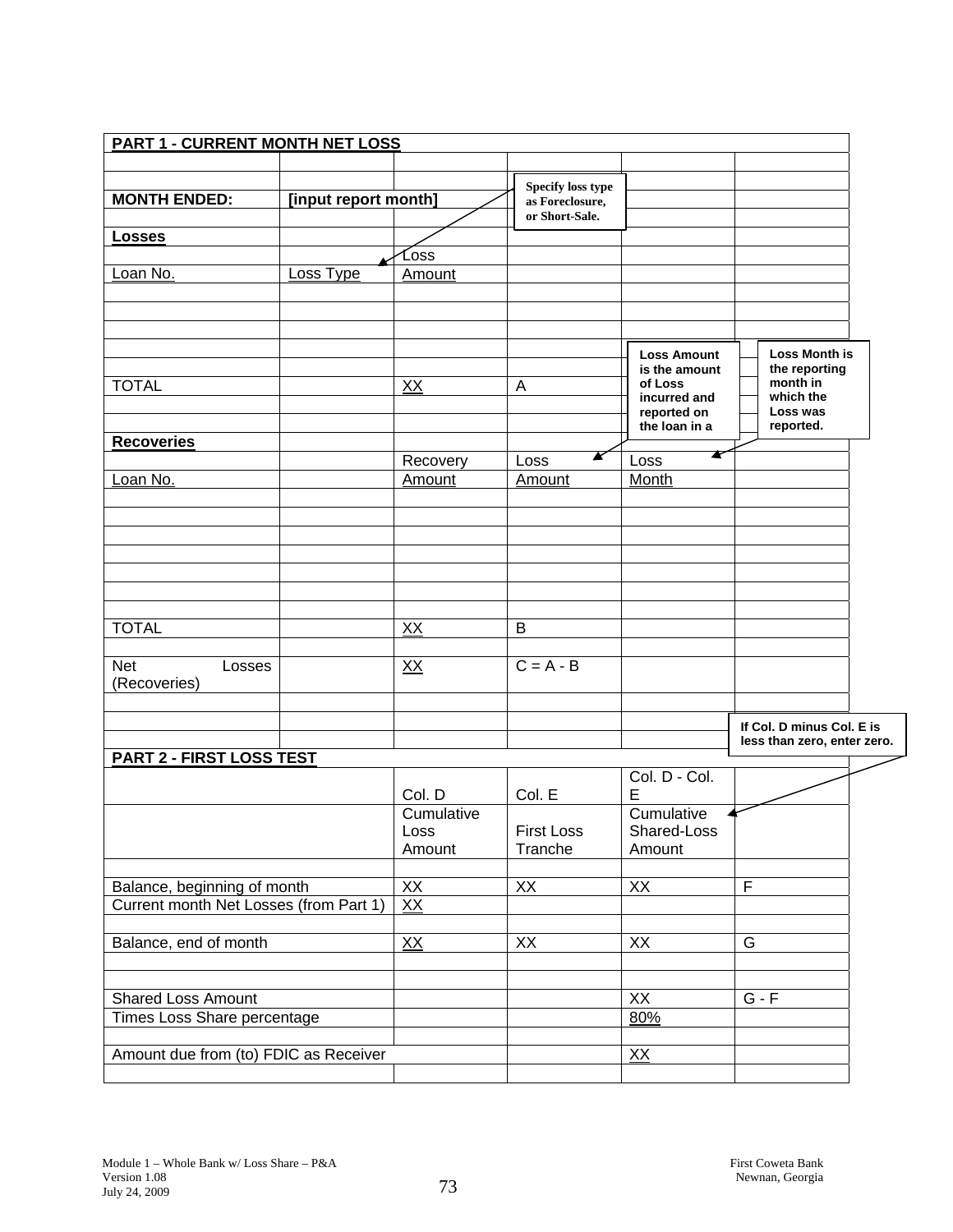| Pursuant to Section 2.1 of the Single Family Shared-Loss Agreement, the undersigned hereby certifies |              |  |  |  |  |
|------------------------------------------------------------------------------------------------------|--------------|--|--|--|--|
| the information on this Certificate is true, complete and correct.                                   |              |  |  |  |  |
| <b>OFFICER SIGNATURE</b>                                                                             |              |  |  |  |  |
| <b>OFFICER NAME:</b>                                                                                 | <b>TITLE</b> |  |  |  |  |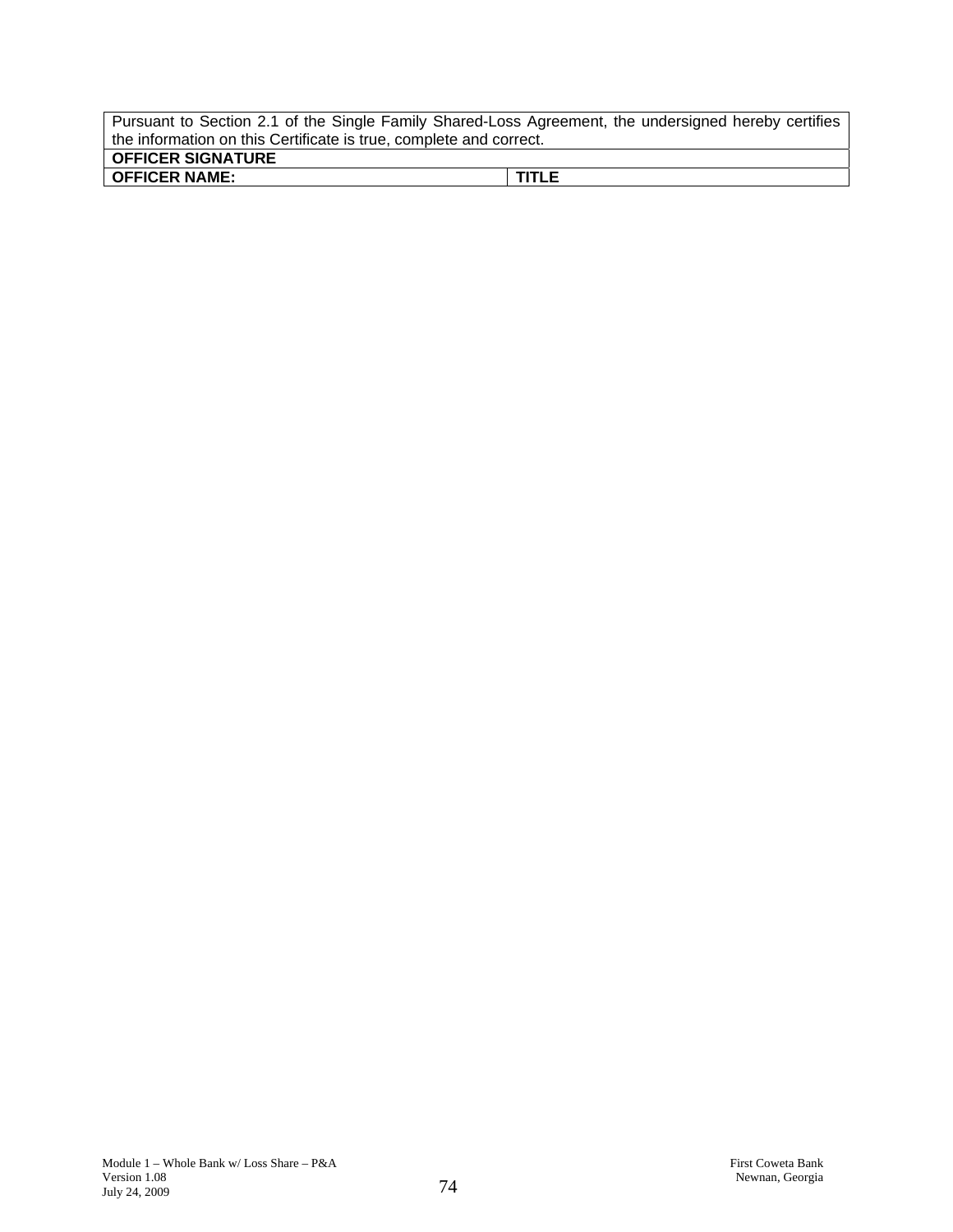### **Exhibit 2a**

This exhibit contains three versions of the loss share calculation for foreclosure, plus explanatory notes.

#### **Exhibit 2a(1) CALCULATION OF FORECLOSURE LOSS Foreclosure Occurred Prior to Loss Share Agreement**

|    | 1 Shared-Loss Month                                       | May-09   |
|----|-----------------------------------------------------------|----------|
|    | 2 Loan no:                                                | 364574   |
|    | 3 REO #                                                   | 621      |
|    |                                                           |          |
|    | 4 Foreclosure date                                        | 12/18/08 |
|    | 5 Liquidation date                                        | 4/12/09  |
|    | 6 Note Interest rate                                      | 8.100%   |
|    | 7 Most recent BPO                                         | 228,000  |
|    | 8 Most recent BPO date                                    | 1/21/09  |
|    | <b>Foreclosure Loss calculation</b>                       |          |
|    | 9 Book value at date of Loss Share agreement              | 244,900  |
|    | Accrued interest, limited to 90 days or days from failure |          |
|    | 10 to sale, whichever is less                             | 3,306    |
|    | 11 Costs incurred after Loss Share agreement in place:    |          |
| 12 | Attorney's fees                                           | 0        |
|    | Foreclosure costs, including title search, filing fees,   |          |
|    | 13 advertising, etc.                                      | 0        |
| 14 | Property protection costs, maint. and repairs             | 6,500    |
| 15 | Tax and insurance advances                                | 0        |
|    | <b>Other Advances</b>                                     |          |
| 16 | Appraisal/Broker's Price Opinion fees                     | 0        |
| 17 | Inspections                                               | 0        |
| 18 | Other                                                     | 0        |
|    | 19 Gross balance recoverable by Purchaser                 | 254,706  |
|    | <b>Cash Recoveries:</b>                                   |          |
|    | 20 Net liquidation proceeds (from HUD-1 settl stmt)       | 219,400  |
|    | 21 Hazard Insurance proceeds                              | 0        |
|    | 22 Mortgage Insurance proceeds                            | 0        |
|    | 23 T & I escrow account balances, if positive             | 0        |
|    | 24 Other credits, if any (itemize)                        | 0        |
| 25 | <b>Total Cash Recovery</b>                                | 219,400  |
|    | 26 Loss Amount                                            | 35,306   |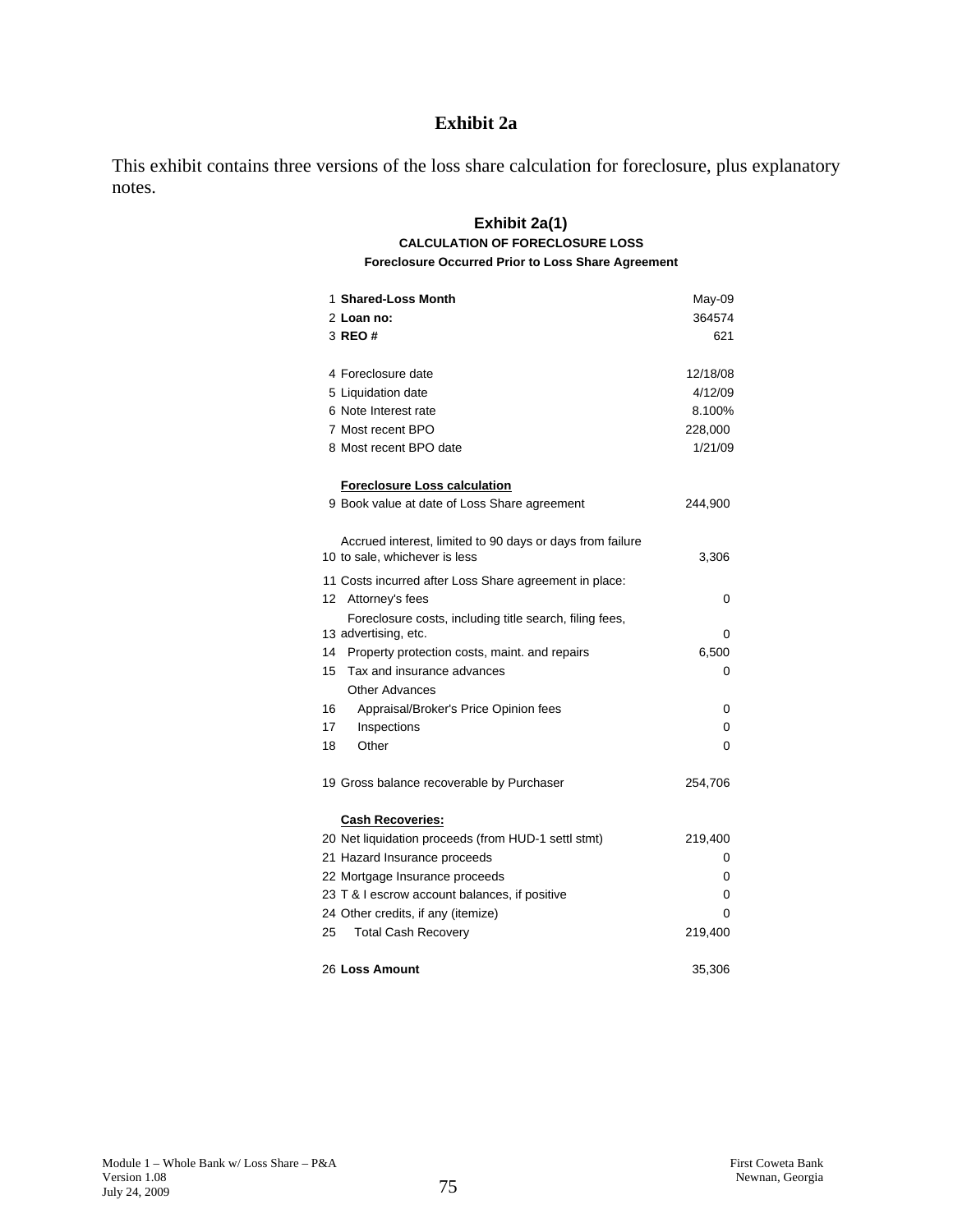#### **Exhibit 2a(2)**

#### **CALCULATION OF FORECLOSURE LOSS**

#### **No Preceeding Loan Mod under Loss Share**

| 1 Shared-Loss Month                                                             | May-09         |
|---------------------------------------------------------------------------------|----------------|
| 2 Loan no:                                                                      | 292334         |
| 3 REO #                                                                         | 477            |
| 4 Interest paid-to-date                                                         | 4/30/08        |
| 5 Foreclosure date                                                              | 1/15/09        |
| 6 Liquidation date                                                              | 4/12/09        |
| 7 Note Interest rate                                                            | 8.000%         |
| 8 Owner occupied?                                                               | Yes            |
| 9 If owner-occupied:                                                            |                |
| 10<br>Borrower current gross annual income                                      | 42,000         |
| Estimated NPV of loan mod<br>11                                                 | 195,000        |
| 12 Most recent BPO                                                              | 235,000        |
| 13 Most recent BPO date                                                         | 1/21/09        |
| <b>Foreclosure Loss calculation</b>                                             |                |
| 16 Loan Principal balance after last paid installment                           | 300,000        |
| 17 Accrued interest, limited to 90 days                                         | 6,000          |
| 18 Attorney's fees                                                              | 0              |
| Foreclosure costs, including title search, filing fees,<br>19 advertising, etc. |                |
| 20 Property protection costs, maint. and repairs                                | 4,000<br>5,500 |
| 21 Tax and insurance advances                                                   | 1,500          |
| <b>Other Advances</b>                                                           |                |
| 22<br>Appraisal/Broker's Price Opinion fees                                     | 0              |
| 23<br>Inspections                                                               | 50             |
| 24<br>Other                                                                     | 0              |
| 25 Gross balance recoverable by Purchaser                                       | 317,050        |
| <b>Cash Recoveries:</b>                                                         |                |
| 26 Net liquidation proceeds (from HUD-1 settl stmt)                             | 205,000        |
| 27 Hazard Insurance proceeds                                                    | 0              |
| 28 Mortgage Insurance proceeds                                                  | 0              |
| 29 T & I escrow account balances, if positive                                   | 0              |
| 30 Other credits, if any (itemize)                                              | 0              |
| 31<br><b>Total Cash Recovery</b>                                                | 205,000        |
| 32 Loss Amount                                                                  | 112,050        |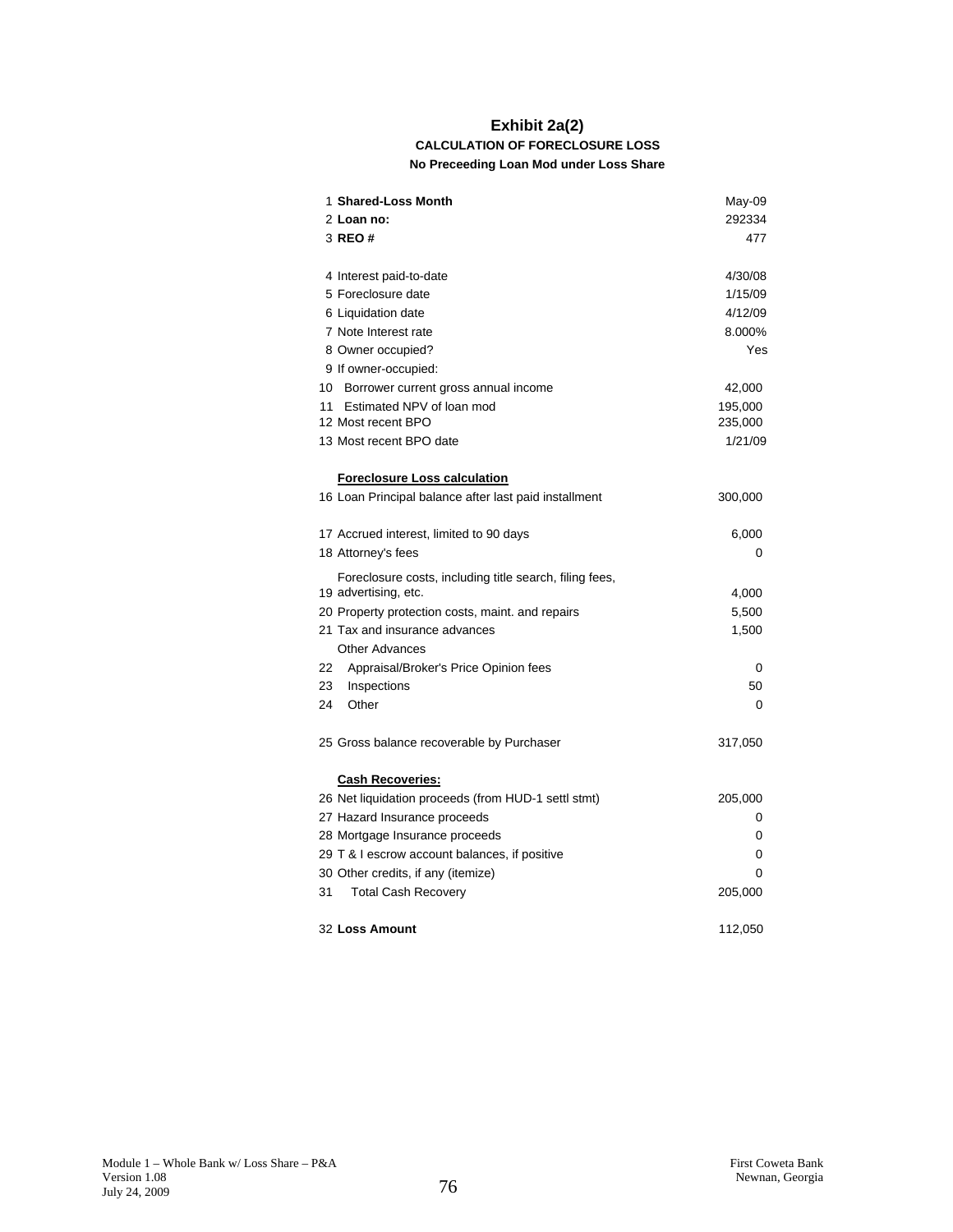## **Exhibit 2a(3)**

#### **CALCULATION OF FORECLOSURE LOSS Foreclosure after a Covered Loan Mod**

| 1 Shared-Loss Month                                                  | May-09   |
|----------------------------------------------------------------------|----------|
| 2 Loan no:                                                           | 138554   |
| 3 REO #                                                              | 843      |
|                                                                      |          |
| 4 Loan mod date                                                      | 1/17/08  |
| 5 Interest paid-to-date                                              | 4/30/08  |
| 6 Foreclosure date                                                   | 1/15/09  |
| 7 Liquidation date                                                   | 4/12/09  |
| 8 Note Interest rate                                                 | 4.000%   |
| 9 Most recent BPO                                                    | 210,000  |
| 10 Most recent BPO date                                              | 1/20/09  |
|                                                                      |          |
| <b>Foreclosure Loss calculation</b>                                  |          |
| 11 NPV of projected cash flows at loan mod                           | 285,000  |
| 12 Less: Principal payments between loan mod and deliquency          | 2,500    |
| 13 Plus:                                                             |          |
| 14<br>Attorney's fees                                                | 0        |
| Foreclosure costs, including title search, filing fees, advertising, |          |
| 15 etc.                                                              | 4,000    |
| 16<br>Property protection costs, maint. and repairs                  | 7,000    |
| 17<br>Tax and insurance advances                                     | 2,000    |
| <b>Other Advances</b><br>18                                          |          |
| 19 Appraisal/Broker's Price Opinion fees                             | 0        |
| 20<br>Inspections                                                    | 0        |
| 21<br>Other                                                          | $\Omega$ |
|                                                                      |          |
| 22 Gross balance recoverable by Purchaser                            | 295,500  |
|                                                                      |          |
| <b>Cash Recoveries:</b>                                              |          |
| 23 Net liquidation proceeds (from HUD-1 settl stmt)                  | 201,000  |
| 24 Hazard Insurance proceeds                                         | 0        |
| 25 Mortgage Insurance proceeds                                       | 0        |
| 26 T & I escrow account balances, if positive                        | 0        |
| 27 Other credits, if any (itemize)                                   | 0        |
| 28<br><b>Total Cash Recovery</b>                                     | 201,000  |
|                                                                      |          |
| 29 Loss Amount                                                       | 94,500   |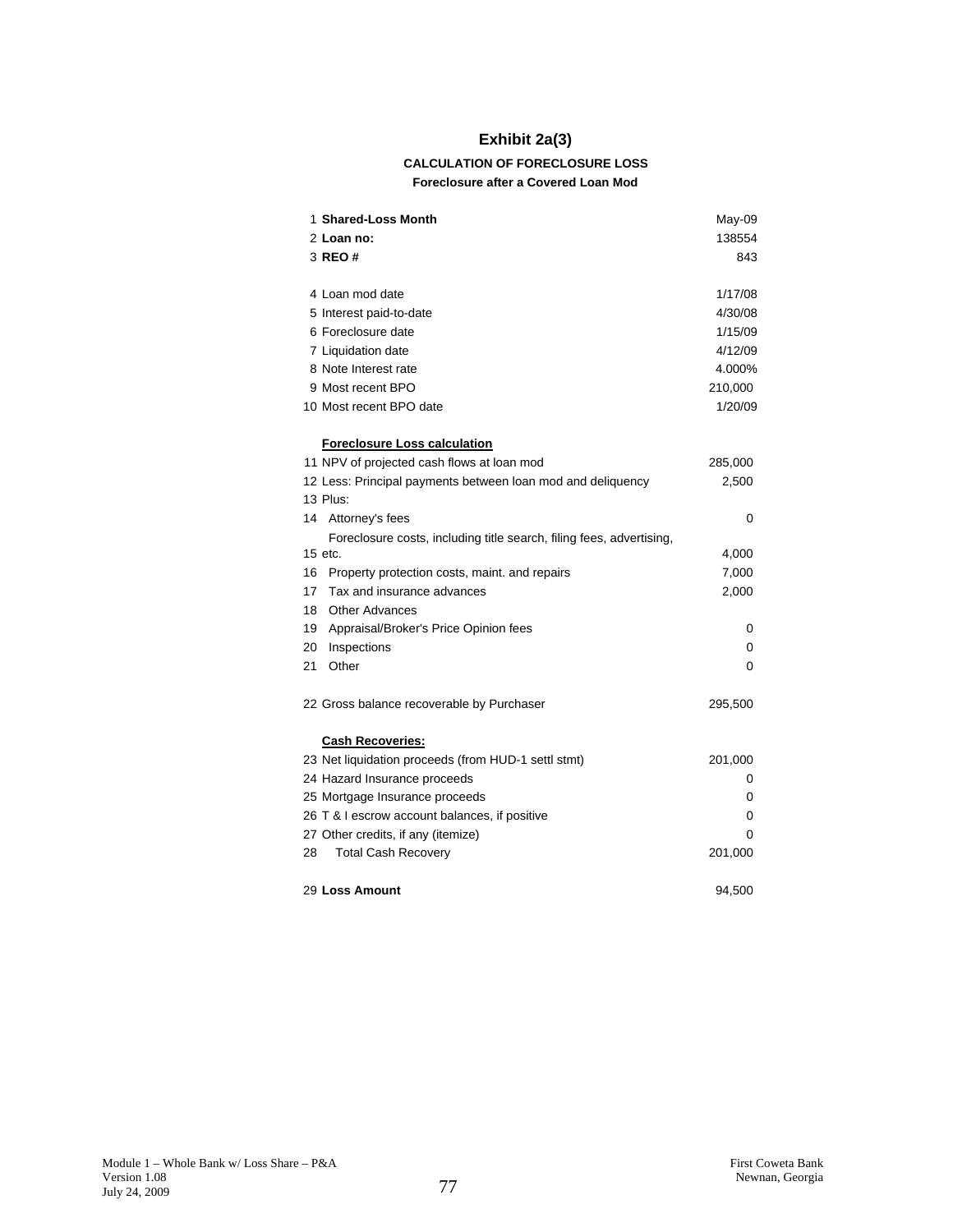### **Notes to Exhibit 2a (foreclosure)**

- 1. The data shown are for illustrative purpose. The figures will vary for actual restructurings.
- 2. The covered loss is the difference between the gross balance recoverable by Purchaser and the total cash recovery. There are three methods of calculation for covered losses from foreclosures, depending upon the circumstances. They are shown below:
	- a. If foreclosure occurred prior to the beginning of the Loss Share agreement, use Exhibit  $2a(1)$ . This version uses the book value of the REO as the starting point for the covered loss.
	- b. If foreclosure occurred after the Loss Share agreement was in place, and if the loan was not restructured when the Loss Share agreement was in place, use Exhibit 2a(2). This version uses the unpaid balance of the loan as of the last payment as the starting point for the covered loss.
	- c. If the loan was restructured when the Loss Share agreement was in place, and then foreclosure occurred, use Exhibit 2a(3). This version uses the Net Present Value (NPV) of the modified loan as the starting point for the covered loss.
- 3. For Exhibit  $2a(1)$ , the gross balance recoverable by the purchaser is calculated as the sum of lines  $9 - 18$ ; it is shown in line 19. For Exhibit 2a(2), the gross balance recoverable by the purchaser is calculated as the sum of lines  $16 - 24$ ; it is shown in line 25. For Exhibit 2a(3), the gross balance recoverable by the purchaser is calculated as line 11 minus line 12 plus lines  $13 - 21$ ; it is shown in line 22.
- 4. For Exhibit 2a(1), the total cash recovery is calculated as the sum of lines  $20 24$ ; it is shown in line 25. For Exhibit 2a(2), the total cash recovery is calculated as the sum of lines  $26 - 30$ ; it is shown in line 31. For Exhibit 2a(3), the total cash recovery is calculated as the sum of lines  $23 - 27$ ; it is shown in line 28.
- 5. Reasonable and customary third party attorney's fees and expenses incurred by or on behalf of Assuming Bank in connection with any enforcement procedures, or otherwise with respect to such loan, are reported under Attorney's fees.
- 6. Assuming Bank's (or Third Party Servicer's) reasonable and customary out-of-pocket costs paid to either a third party or an affiliate (if affiliate is pre-approved by the FDIC) for foreclosure, property protection and maintenance costs, repairs, assessments, taxes, insurance and similar items are treated as part of the gross recoverable balance, to the extent they are not paid from funds in the borrower's escrow account. Allowable costs are limited to amounts per Freddie Mac and Fannie Mae guidelines (as in effect from time to time), where applicable, provided that this limitation shall not apply to costs or expenses relating to environmental conditions.
- 7. Do not include late fees, prepayment penalties, or any similar lender fees or charges by the Failed Bank or Assuming Bank to the loan account, any allocation of Assuming Bank's servicing costs, or any allocations of Assuming Bank's general and administrative (G&A) or other operating costs.
- 8. If Exhibit  $2a(3)$  is used, then no accrued interest may be included as a covered loss. Otherwise, the amount of accrued interest that may be included as a covered loss is limited to the minimum of:
	- a. 90 days
	- b. The number of days that the loan is delinguent when the property was sold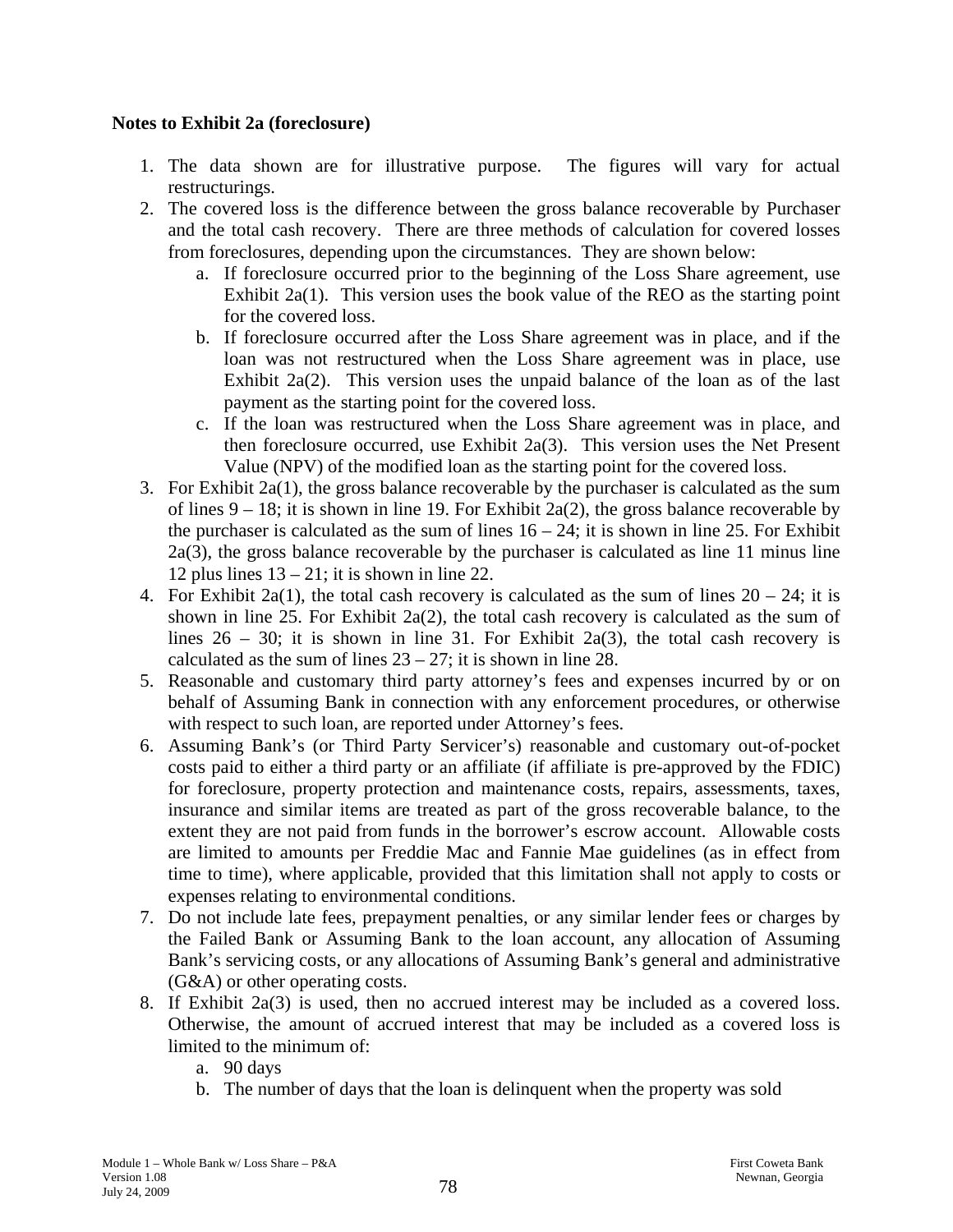c. The number of days between the resolution date and the date when the property was sold

To calculate accrued interest, apply the note interest rate that would have been in effect if the loan were performing to the principal balance after application of the last payment made by the borrower.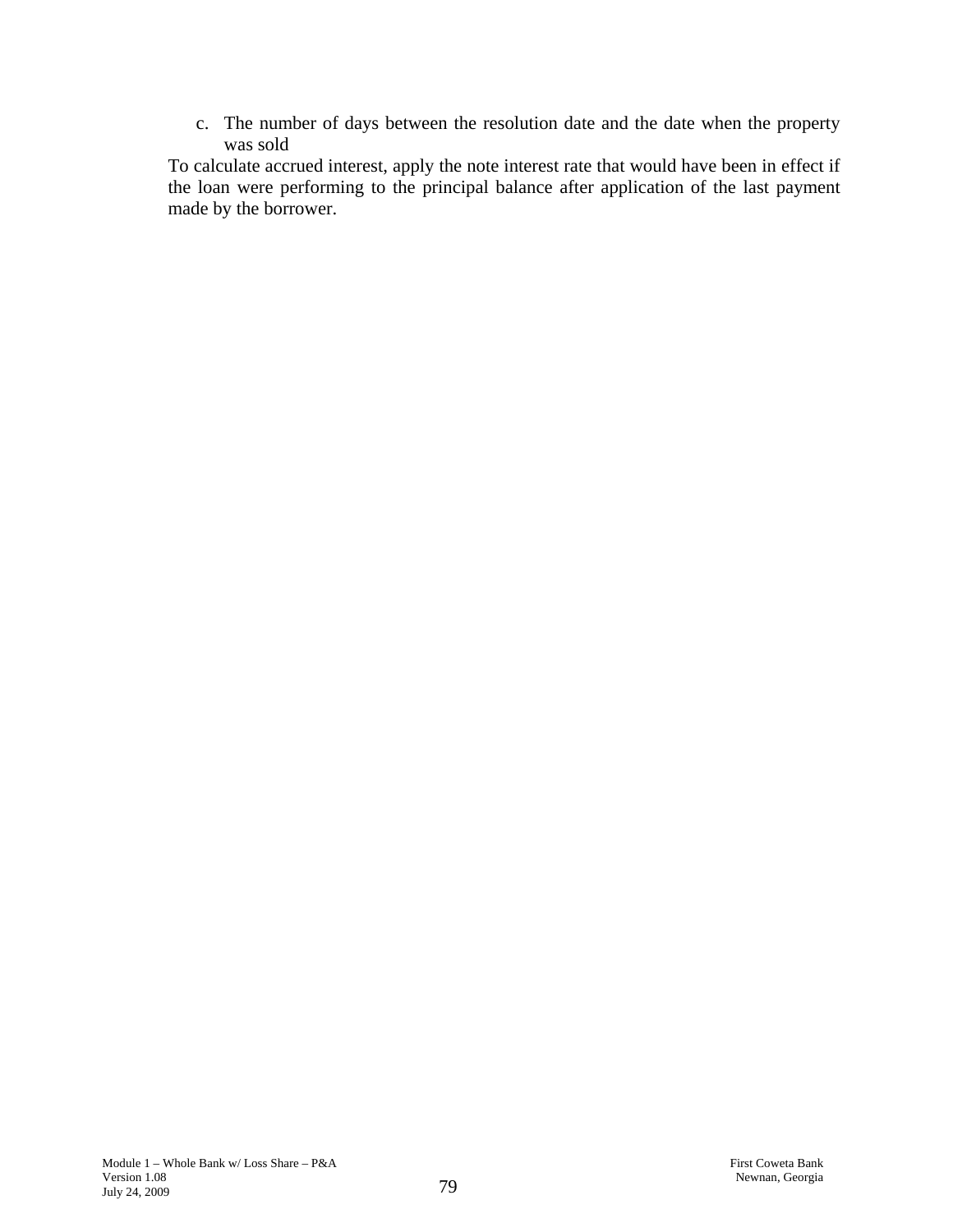## **Exhibit 2b**

This exhibit contains the loss share calculation for restructuring (loan mod), plus explanatory notes.

#### **Exhibit 2b CALCULATION OF RESTRUCTURING LOSS**

|                                                           | 1 Shared-Loss Month                                   | May-09                                     |
|-----------------------------------------------------------|-------------------------------------------------------|--------------------------------------------|
|                                                           | 2 Loan no:                                            | 123456                                     |
|                                                           | <b>Loan before Restructuring</b>                      |                                            |
|                                                           | 3 Original loan amount                                | 500,000                                    |
|                                                           | 4 Current unpaid principal balance                    | 450,000                                    |
|                                                           | 5 Remaining term                                      | 298                                        |
|                                                           | 6 Interest rate                                       | 7.500%                                     |
|                                                           | 7 Interest Paid-To-Date                               | 2/29/08                                    |
|                                                           | 8 Monthly payment - P&I                               | 3,333                                      |
|                                                           | 9 Monthly payment - T&I                               | 1,000                                      |
|                                                           | 10 Total monthly payment                              | 4,333                                      |
|                                                           | 11 Loan type (fixed-rate, ARM, I/O, Option ARM, etc.) | <b>Option ARM</b>                          |
|                                                           | 12 Borrower current annual income                     | 82,000                                     |
|                                                           |                                                       |                                            |
|                                                           | <b>Terms of Modified/Restructured Loan</b>            |                                            |
|                                                           | 13 Closing date on modified/restructured loan         | 4/19/09                                    |
|                                                           | 14 New Principal balance                              | 461,438                                    |
|                                                           | 15 Remaining term                                     | 313                                        |
|                                                           | 16 Interest rate                                      | 3.500%                                     |
|                                                           | 17 Monthly payment - P&I                              | 1,346                                      |
|                                                           | 18 Monthly payment - T&I                              | 800                                        |
|                                                           | 19 Total monthly payment                              | 2,146                                      |
|                                                           | 20 Loan type (fixed-rate, ARM, I/O, Option ARM, etc.) | IO Hybrid                                  |
|                                                           | 21 Lien type (1st, 2nd)                               | 1st                                        |
|                                                           | If adjustable:                                        |                                            |
| 22                                                        | Initial interest rate                                 | 3.500%                                     |
| 23                                                        | Term - initial interest rate                          | 60 Months                                  |
|                                                           | 24 Initial payment amount                             | 2,146                                      |
|                                                           | 25 Term-initial payment amount                        | 60 Months                                  |
|                                                           | 26 Negative amortization?                             | No                                         |
|                                                           | 27 Rate reset frequency after first adjustment        | 6 Months                                   |
|                                                           | 28 Next reset date                                    | 5/1/14                                     |
|                                                           | 29 Index                                              | <b>LIBOR</b>                               |
|                                                           | 30 Margin                                             | 2.750%                                     |
|                                                           | 31 Cap per adjustment                                 | 2.000%                                     |
|                                                           | 32 Lifetime Cap                                       | 9.500%                                     |
|                                                           | 33 Floor                                              | 2.750%                                     |
|                                                           | 34 Front end DTI                                      | 31%                                        |
|                                                           | 35 Back end DTI                                       | 45%                                        |
|                                                           | <b>Restructuring Loss Calculation</b>                 |                                            |
|                                                           | 36 Loan Principal balance before restructuring        | 450,000                                    |
|                                                           | 37 Accrued interest, limited to 90 days               | 8,438                                      |
|                                                           | 38 Tax and insurance advances                         | 3,000                                      |
|                                                           |                                                       |                                            |
|                                                           | 39 3rd party fees due                                 |                                            |
|                                                           | 40 Total loan balance due before restructuring        | 461,438                                    |
|                                                           | Assumptions for NPV Calculation, Restructured Loan:   |                                            |
|                                                           | 41 Discount rate for projected cash flows             | 5.530%                                     |
|                                                           | 42 Loan prepayment in full                            | 120 Months                                 |
|                                                           | 43 NPV of projected cash flows                        | 403,000                                    |
|                                                           | 44 Loss Amount                                        | 58,438                                     |
| Module 1 – Whole Bank w/ Loss Share – P&A<br>Version 1.08 |                                                       | <b>First Coweta Bank</b><br>Newnan Georgia |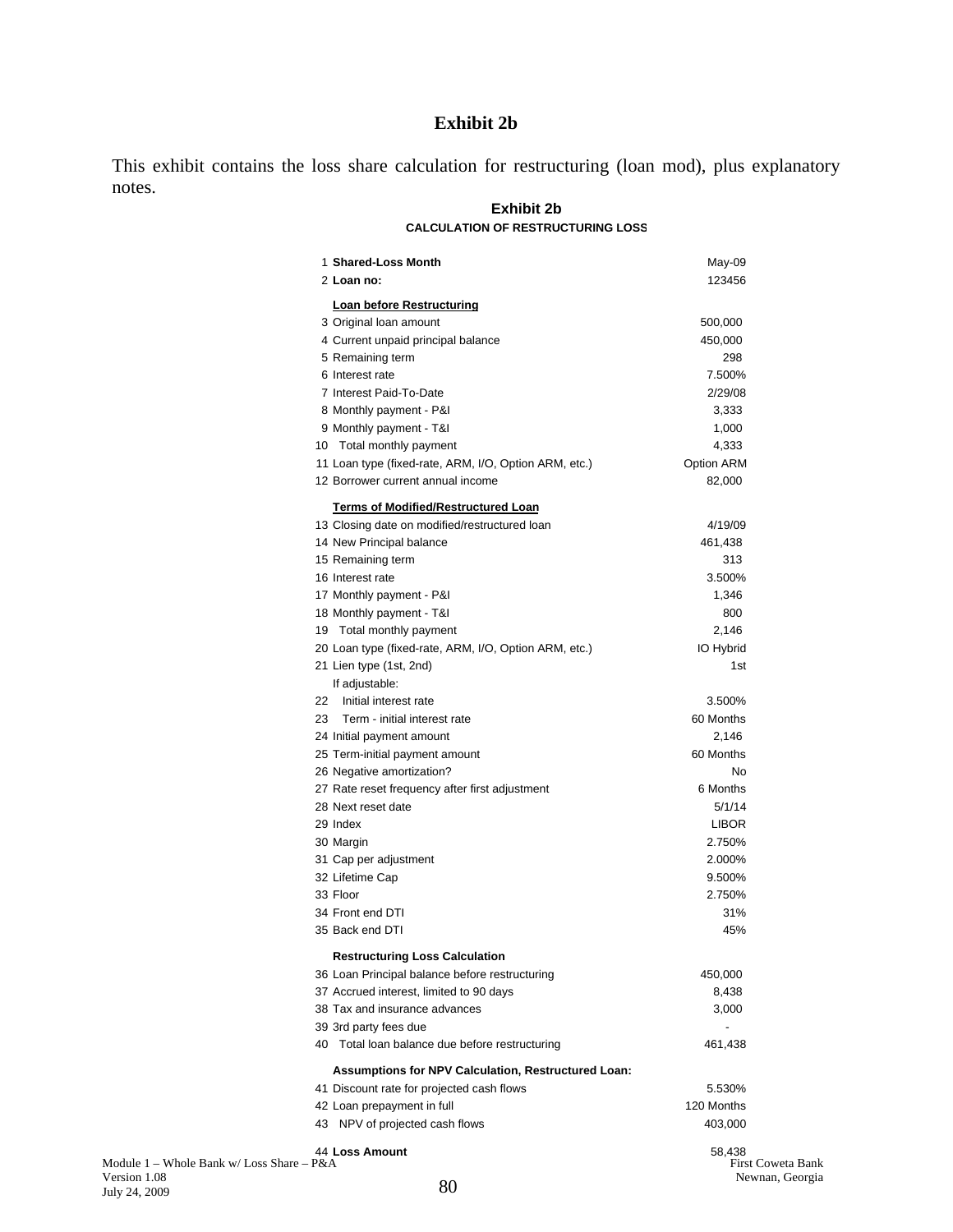### **Notes to Exhibit 2b (restructuring)**

- 1. The data shown are for illustrative purpose. The figures will vary for actual restructurings.
- 2. For purposes of loss sharing, losses on restructured loans are calculated as the difference between:
	- a. The principal, accrued interest, advances due on the loan, and allowable  $3<sup>rd</sup>$  party fees prior to restructuring (lines 36-39), and
	- b. The Net Present Value (NPV) of the estimated cash flows (line 43). The cash flows should assume no default or prepayment for 10 years, followed by prepayment in full at the end of 10 years (120 months).
- 3. For owner-occupied residential loans, the NPV is calculated using the most recently published Freddie Mac survey rate on 30-year fixed rate loans as of the restructure date.
- 4. For investor owned or non-owner occupied residential loans, the NPV is calculated using commercially reasonable rate on 30-year fixed rate loans as of the restructure date.
- 5. If the new loan is an adjustable-rate loan, interest rate resets and related cash flows should be projected based on the index rate in effect at the date of the loan restructuring. If the restructured loan otherwise provides for specific charges in monthly P&I payments over the term of the loan, those changes should be reflected in the projected cash flows. Assuming Bank must retain supporting schedule of projected cash flows as required by Section 2.1 of the Single Family Shared-Loss Agreement and provide it to the FDIC if requested for a sample audit.
- 6. Do not include late fees, prepayment penalties, or any similar lender fees or charges by the Failed Bank or Assuming Bank to the loan account, any allocation of Assuming Bank's servicing costs, or any allocations of Assuming Bank's general and administrative (G&A) or other operating costs.
- 7. The amount of accrued interest that may be added to the balance of the loan is limited to the minimum of:
	- a. 90 days
	- b. The number of days that the loan is delinquent at the time of restructuring
	- c. The number of days between the resolution date and the restructuring

To calculate accrued interest, apply the note interest rate that would have been in effect if the loan were performing to the principal balance after application of the last payment made by the borrower.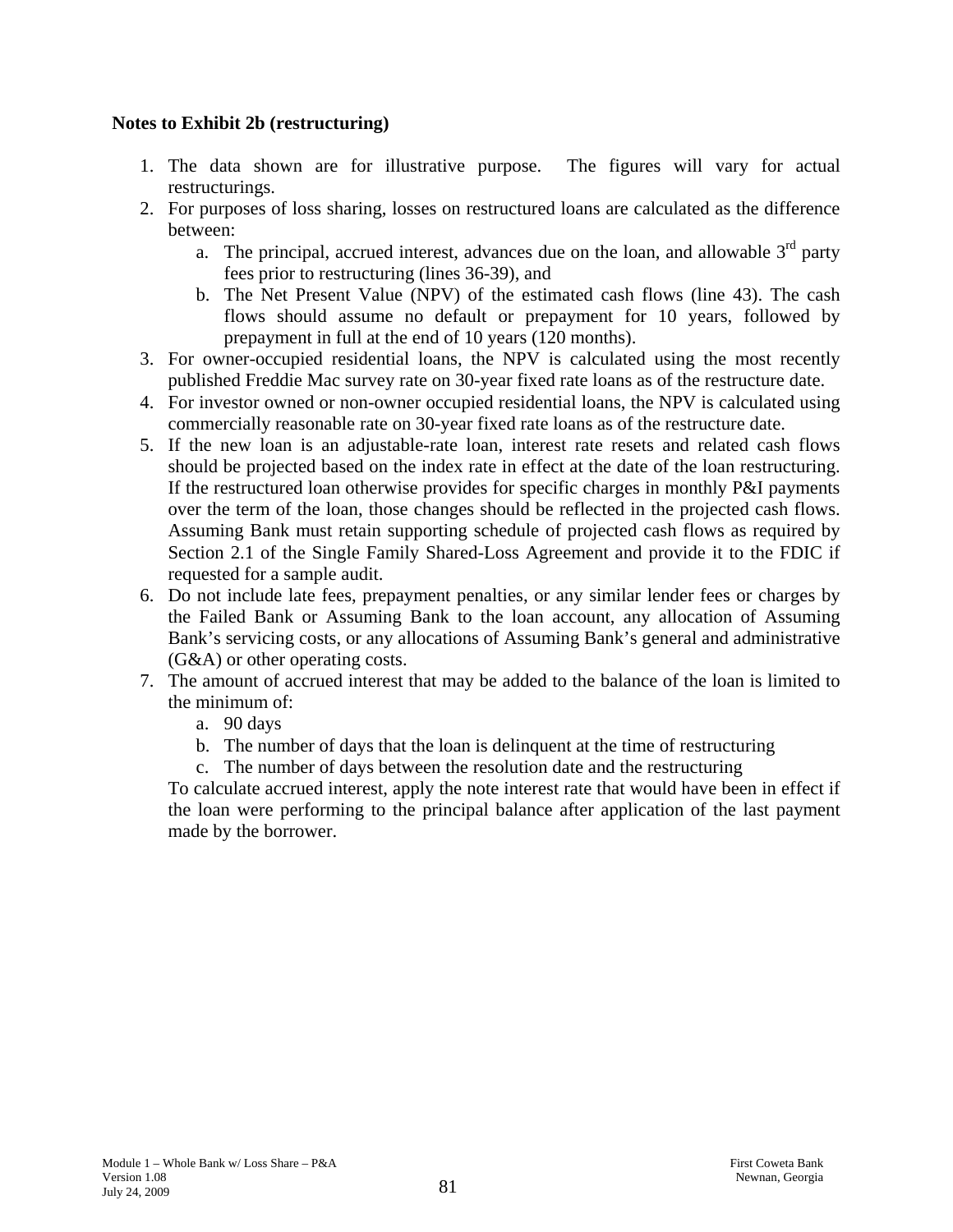### **Exhibit 2c**

This exhibit contains two versions of the loss share calculation for short sales, plus explanatory notes.

#### **Exhibit 2c(1) CALCULATION OF LOSS FOR SHORT SALE LOANS No Preceeding Loan Mod under Loss Share**

| 1 Shared-Loss Month:<br>2 Loan #<br>3 RO #                                                                                                                                                       | May-09<br>58776<br>542                       |
|--------------------------------------------------------------------------------------------------------------------------------------------------------------------------------------------------|----------------------------------------------|
| 4 Interest paid-to-date<br>5 Short Payoff Date<br>6 Note Interest rate                                                                                                                           | 7/31/08<br>4/17/09<br>7.750%                 |
| 7 Owner occupied?<br>If so:                                                                                                                                                                      | Yes                                          |
| Borrower current gross annual income<br>8<br>Estimated NPV of loan mod<br>9<br>10 Most recent BPO<br>11 Most recent BPO date                                                                     | 38,500<br>200,000<br>380,000<br>1/31/06      |
| <b>Short-Sale Loss calculation</b><br>12 Loan Principal balance                                                                                                                                  | 375,000                                      |
| 13 Accrued interest, limited to 90 days<br>14 Attorney's fees<br>15 Tax and insurance advances<br>16 3rd party fees due<br>17 Incentive to borrower<br>18 Gross balance recoverable by Purchaser | 7,266<br>0<br>0<br>2,800<br>2,000<br>387,066 |
| 19 Amount accepted in Short-Sale<br>20 Hazard Insurance<br>21 Mortgage Insurance                                                                                                                 | 255,000<br>0<br>0                            |
| 22 Total Cash Recovery                                                                                                                                                                           | 255,000                                      |
| 23 Loss Amount                                                                                                                                                                                   | 132,066                                      |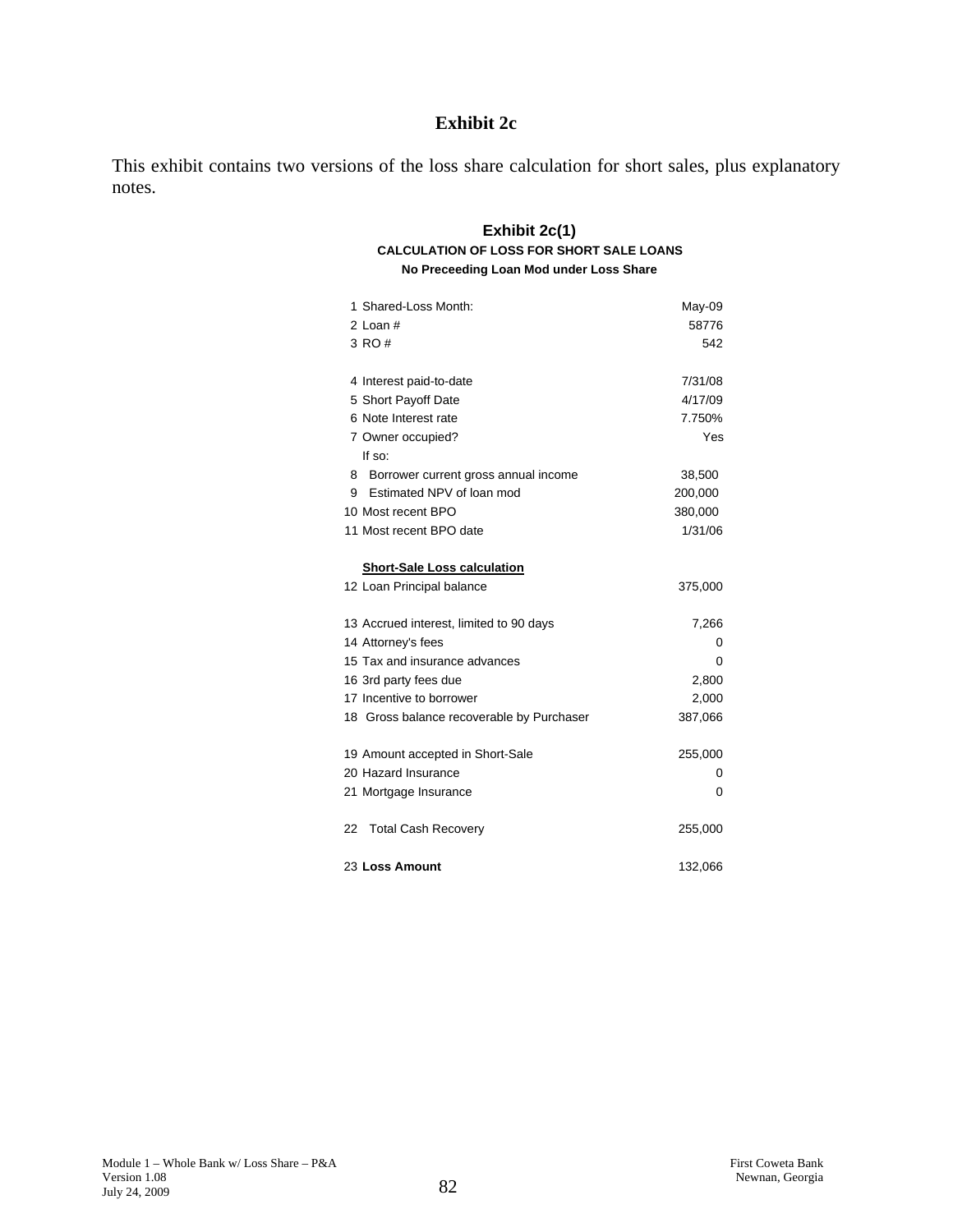#### **Exhibit 2c(2) CALCULATION OF LOSS FOR SHORT SALE LOANS Short Sale after a Covered Loan Mod**

| 1 Shared-Loss Month:                                        | May-09  |
|-------------------------------------------------------------|---------|
| 2 Loan $#$                                                  | 20076   |
| 3 REO #                                                     | 345     |
|                                                             |         |
| 4 Loan mod date                                             | 5/12/08 |
| 5 Interest paid-to-date                                     | 9/30/08 |
| 6 Short Payoff Date                                         | 4/2/09  |
| 7 Note Interest rate                                        | 7.500%  |
| 8 Most recent BPO                                           | 230,000 |
| 9 Most recent BPO date                                      | 1/21/09 |
|                                                             |         |
| <b>Short-Sale Loss calculation</b>                          |         |
| 11 NPV of projected cash flows at loan mod                  | 311,000 |
| 12 Less: Principal payments between loan mod and deliquency | 1,000   |
| Plus:                                                       |         |
| 13<br>Attorney's fees                                       | 0       |
| Tax and insurance advances<br>14                            | 1,500   |
| 15<br>3rd party fees due                                    | 2,600   |
| Incentive to borrower<br>16                                 | 3,500   |
| 17 Gross balance recoverable by Purchaser                   | 317,600 |
|                                                             |         |
| 18 Amount accepted in Short-Sale                            | 234,000 |
| 19 Hazard Insurance                                         | 0       |
| 20 Mortgage Insurance                                       | 0       |
|                                                             |         |
| <b>Total Cash Recovery</b><br>21                            | 234,000 |
|                                                             |         |
| 22 Loss Amount                                              | 83,600  |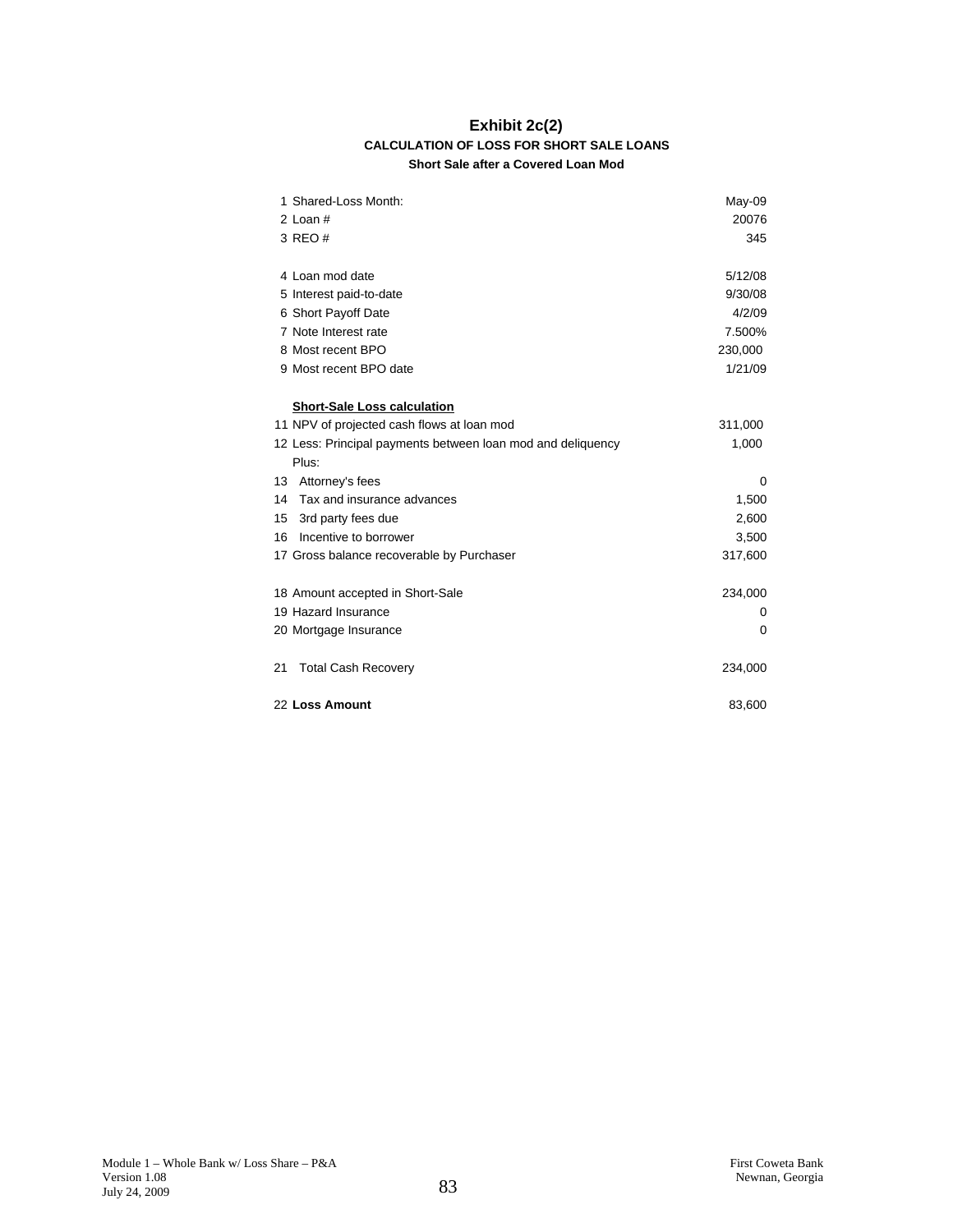### **Notes to Exhibit 2c (short sale)**

- 1. The data shown are for illustrative purpose. The figures will vary for actual short sales.
- 2. The covered loss is the difference between the gross balance recoverable by Purchaser and the total cash recovery. There are two methods of calculation for covered losses from short sales, depending upon the circumstances. They are shown below:
	- a. If the loan was restructured when the Loss Share agreement was in place, and then the short sale occurred, use Exhibit  $2c(2)$ . This version uses the Net Present Value (NPV) of the modified loan as the starting point for the covered loss.
	- b. Otherwise, use Exhibit  $2c(1)$ . This version uses the unpaid balance of the loan as of the last payment as the starting point for the covered loss.
- 3. For Exhibit  $2c(1)$ , the gross balance recoverable by the purchaser is calculated as the sum of lines  $12 - 17$ ; it is shown in line 18. For Exhibit 2a(2), the gross balance recoverable by the purchaser is calculated as line 11 minus line  $12$  plus lines  $13 - 16$ ; it is shown in line 17.
- 4. For Exhibit 2c(1), the total cash recovery is calculated as the sum of lines  $19 21$ ; it is shown in line 22. For Exhibit  $2c(2)$ , the total cash recovery is calculated as the sum of lines  $18 - 20$ ; it is shown in line 21.
- 5. Reasonable and customary third party attorney's fees and expenses incurred by or on behalf of Assuming Bank in connection with any enforcement procedures, or otherwise with respect to such loan, are reported under Attorney's fees.
- 6. Do not include late fees, prepayment penalties, or any similar lender fees or charges by the Failed Bank or Assuming Bank to the loan account, any allocation of Assuming Bank's servicing costs, or any allocations of Assuming Bank's general and administrative (G&A) or other operating costs.
- 7. If Exhibit  $2c(2)$  is used, then no accrued interest may be included as a covered loss. Otherwise, the amount of accrued interest that may be included as a covered loss is limited to the minimum of:
	- d.  $90 \text{ days}$
	- e. The number of days that the loan is delinquent when the property was sold
	- f. The number of days between the resolution date and the date when the property was sold

To calculate accrued interest, apply the note interest rate that would have been in effect if the loan were performing to the principal balance after application of the last payment made by the borrower.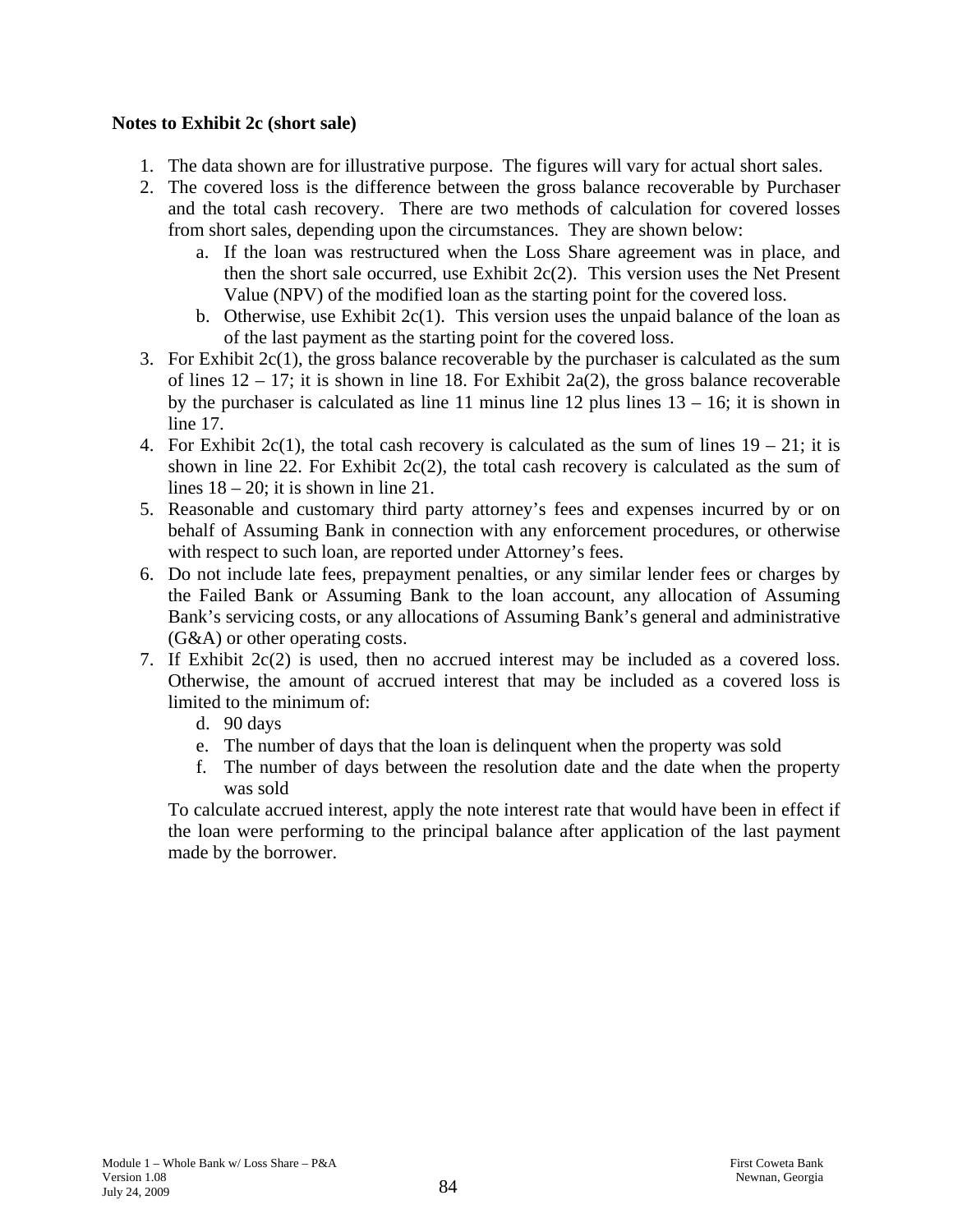# **Exhibit 2d**

| <b>Shared-Loss Month:</b>                                                                                                                                                                                 |     | [input month]    |                    |  |  |
|-----------------------------------------------------------------------------------------------------------------------------------------------------------------------------------------------------------|-----|------------------|--------------------|--|--|
| Loan no.:                                                                                                                                                                                                 |     | [input loan no.) |                    |  |  |
|                                                                                                                                                                                                           |     |                  |                    |  |  |
|                                                                                                                                                                                                           |     |                  |                    |  |  |
| <b>NOTE</b>                                                                                                                                                                                               |     |                  |                    |  |  |
| The calculation of recovery on a loan for which a Restructuring Loss has been paid will only apply if the                                                                                                 |     |                  |                    |  |  |
| loan is sold.                                                                                                                                                                                             |     |                  |                    |  |  |
|                                                                                                                                                                                                           |     |                  |                    |  |  |
| <b>EXAMPLE CALCULATION</b>                                                                                                                                                                                |     |                  |                    |  |  |
|                                                                                                                                                                                                           |     |                  |                    |  |  |
| <b>Restructuring Loss Information</b>                                                                                                                                                                     |     |                  |                    |  |  |
| Loan principal balance before restructuring                                                                                                                                                               |     | \$200,000        | A                  |  |  |
| NPV, restructured loan                                                                                                                                                                                    |     | 165,000          | B                  |  |  |
| Loss on restructured loan                                                                                                                                                                                 |     | \$35,000         | $\overline{A} - B$ |  |  |
| Times FDIC applicable loss share % (80% or 95%)                                                                                                                                                           |     | 80%              |                    |  |  |
| Loss share payment to purchaser                                                                                                                                                                           |     | \$28,000         | $\mathbf C$        |  |  |
|                                                                                                                                                                                                           |     |                  |                    |  |  |
| Calculation - Recovery amount due to Receiver                                                                                                                                                             |     |                  |                    |  |  |
| Loan sales price                                                                                                                                                                                          |     | \$190,000        |                    |  |  |
| NPV of restructured loan at mod date                                                                                                                                                                      |     | 165,000          |                    |  |  |
| Gain - step 1<br><b>PLUS</b>                                                                                                                                                                              |     | 25,000           | D                  |  |  |
| Loan UPB after restructuring                                                                                                                                                                              | (1) | 200,000          |                    |  |  |
| Loan UPB at liquidation date                                                                                                                                                                              |     | 192,000          |                    |  |  |
| Gain - step 2 (principal collections after restructuring)                                                                                                                                                 |     | 8,000            | Е                  |  |  |
| Recovery amount                                                                                                                                                                                           |     | 33,000           | $D + E$            |  |  |
| Times FDIC loss share %                                                                                                                                                                                   |     | 80%              |                    |  |  |
| <b>Recovery due to FDIC</b>                                                                                                                                                                               |     | \$26,400         | F                  |  |  |
|                                                                                                                                                                                                           |     |                  |                    |  |  |
| Net loss share paid to purchaser $(C - F)$                                                                                                                                                                |     | \$<br>1,600      |                    |  |  |
|                                                                                                                                                                                                           |     |                  |                    |  |  |
| <b>Proof Calculation</b>                                                                                                                                                                                  | (2) |                  |                    |  |  |
| Loan principal balance                                                                                                                                                                                    |     | \$200,000        | G                  |  |  |
|                                                                                                                                                                                                           |     |                  |                    |  |  |
| Principal collections on loan                                                                                                                                                                             |     | 8,000            |                    |  |  |
| Sales price for loan                                                                                                                                                                                      |     | 190,000          |                    |  |  |
| Total collections on loan                                                                                                                                                                                 |     | 198,000          | H                  |  |  |
| Net loss on loan                                                                                                                                                                                          |     | \$<br>2,000      | $G - H$            |  |  |
| Times FDIC applicable loss share % (80% or 95%)                                                                                                                                                           |     | 80%              |                    |  |  |
| Loss share payment to purchaser                                                                                                                                                                           |     | 1,600<br>\$      |                    |  |  |
|                                                                                                                                                                                                           |     |                  |                    |  |  |
|                                                                                                                                                                                                           |     |                  |                    |  |  |
| (1) This example assumes that the FDIC loan modification program as shown in Exhibit 5 is applied and<br>the loan restructuring does not result in a reduction in the loan principal balance due from the |     |                  |                    |  |  |
| borrower.                                                                                                                                                                                                 |     |                  |                    |  |  |
| (2) This proof calculation is provided to illustrate the concept and the Assuming Bank is not required to                                                                                                 |     |                  |                    |  |  |
| provide this with its Recovery calculations.                                                                                                                                                              |     |                  |                    |  |  |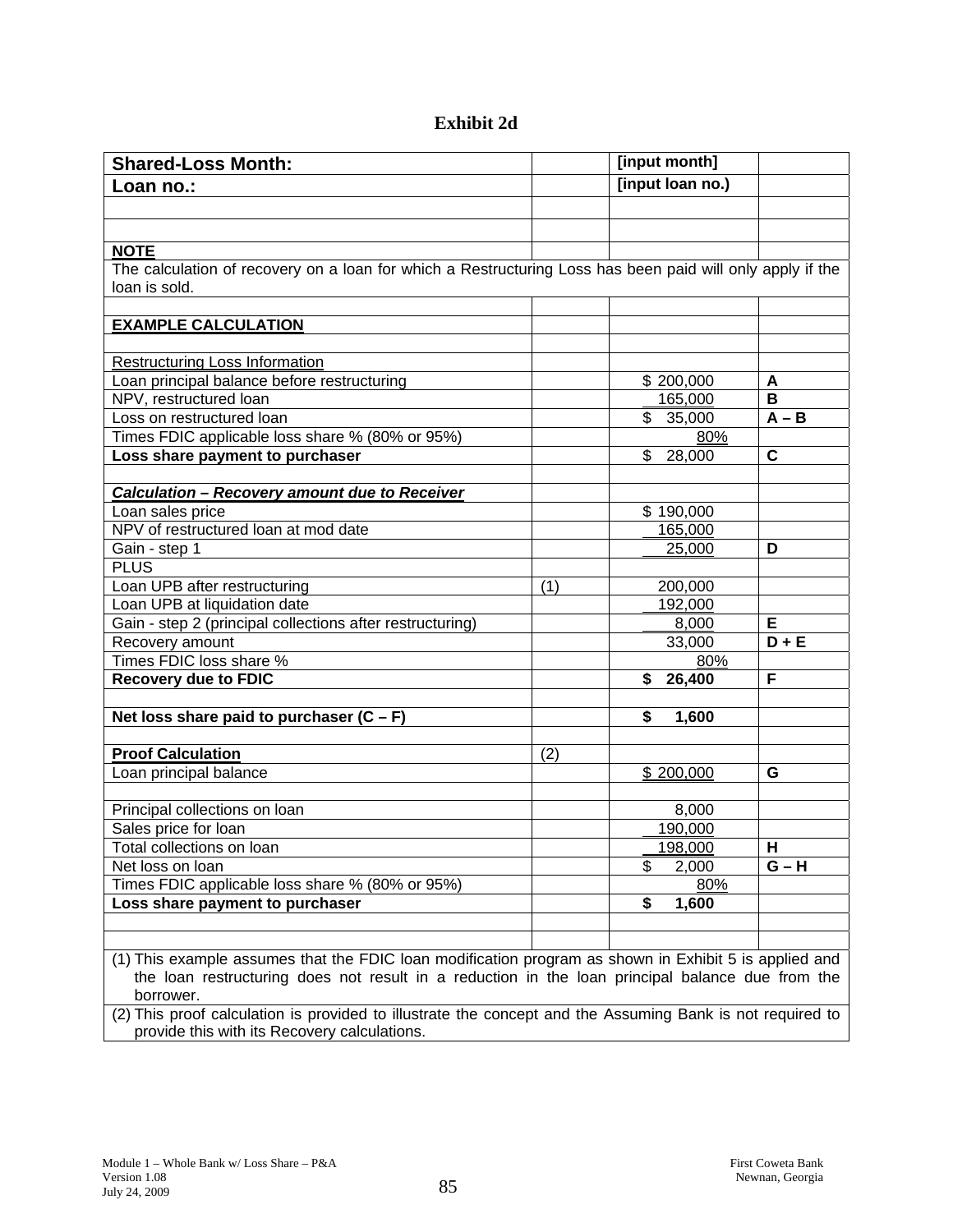| <b>SHARED-LOSS LOANS</b><br>PORTFOLIO PERFORMANCE AND SUMMARY SCHEDULE |                      |               |                  |  |
|------------------------------------------------------------------------|----------------------|---------------|------------------|--|
| <b>MONTH ENDED:</b>                                                    | [input report month] |               |                  |  |
|                                                                        |                      |               |                  |  |
|                                                                        |                      |               |                  |  |
| <b>POOL SUMMARY</b>                                                    |                      |               |                  |  |
|                                                                        | #                    | \$            |                  |  |
| Loans at Sale Date                                                     | XX                   | XX            |                  |  |
|                                                                        |                      |               |                  |  |
| Loans as of this month-end                                             | XX                   | XX            |                  |  |
| <b>STATED THRESHOLD TRACKING</b>                                       | $\#$                 | $\frac{1}{2}$ |                  |  |
| <b>Stated Threshold amount</b>                                         |                      |               | A                |  |
|                                                                        |                      |               |                  |  |
| Cumulative loss payments, prior month                                  |                      |               |                  |  |
| Loss payment for current month                                         |                      |               |                  |  |
| Cumulative loss payment, this month                                    |                      |               |                  |  |
| Cumulative Commercial & Other Loans Net Charge-Offs                    |                      |               |                  |  |
|                                                                        |                      |               | B                |  |
| Remaining to Stated Threshold                                          |                      |               | $A - B$          |  |
|                                                                        |                      |               |                  |  |
|                                                                        |                      |               | Percent of Total |  |
| <b>PORTFOLIO PERFORMANCE STATUS</b>                                    | $\#$                 | $\frac{1}{2}$ | $\#$             |  |
| Current                                                                |                      |               |                  |  |
| $30 - 59$ days past due                                                |                      |               |                  |  |
| $60 - 89$ days past due                                                |                      |               |                  |  |
| $90 - 119$ days past due                                               |                      |               |                  |  |
| 120 and over days past due                                             |                      |               |                  |  |
| In foreclosure                                                         |                      |               |                  |  |
| <b>ORE</b>                                                             |                      |               |                  |  |
| Total                                                                  |                      |               |                  |  |
|                                                                        |                      |               |                  |  |
| Memo Item:                                                             |                      |               |                  |  |
| Loans in process of restructuring - total                              |                      |               |                  |  |
| Loans in bankruptcy                                                    |                      |               |                  |  |
|                                                                        |                      |               |                  |  |
| Loans in process of restructuring by delinquency status                |                      |               |                  |  |
| Current                                                                |                      |               |                  |  |
| 30 - 59 days past due                                                  |                      |               |                  |  |
| 60 - 89 days past due                                                  |                      |               |                  |  |
| 90 - 119 days past due                                                 |                      |               |                  |  |
| 120 and over days past due In foreclosure                              |                      |               |                  |  |
| Total                                                                  |                      |               |                  |  |

## **Exhibit 3 Portfolio Performance and Summary Schedule**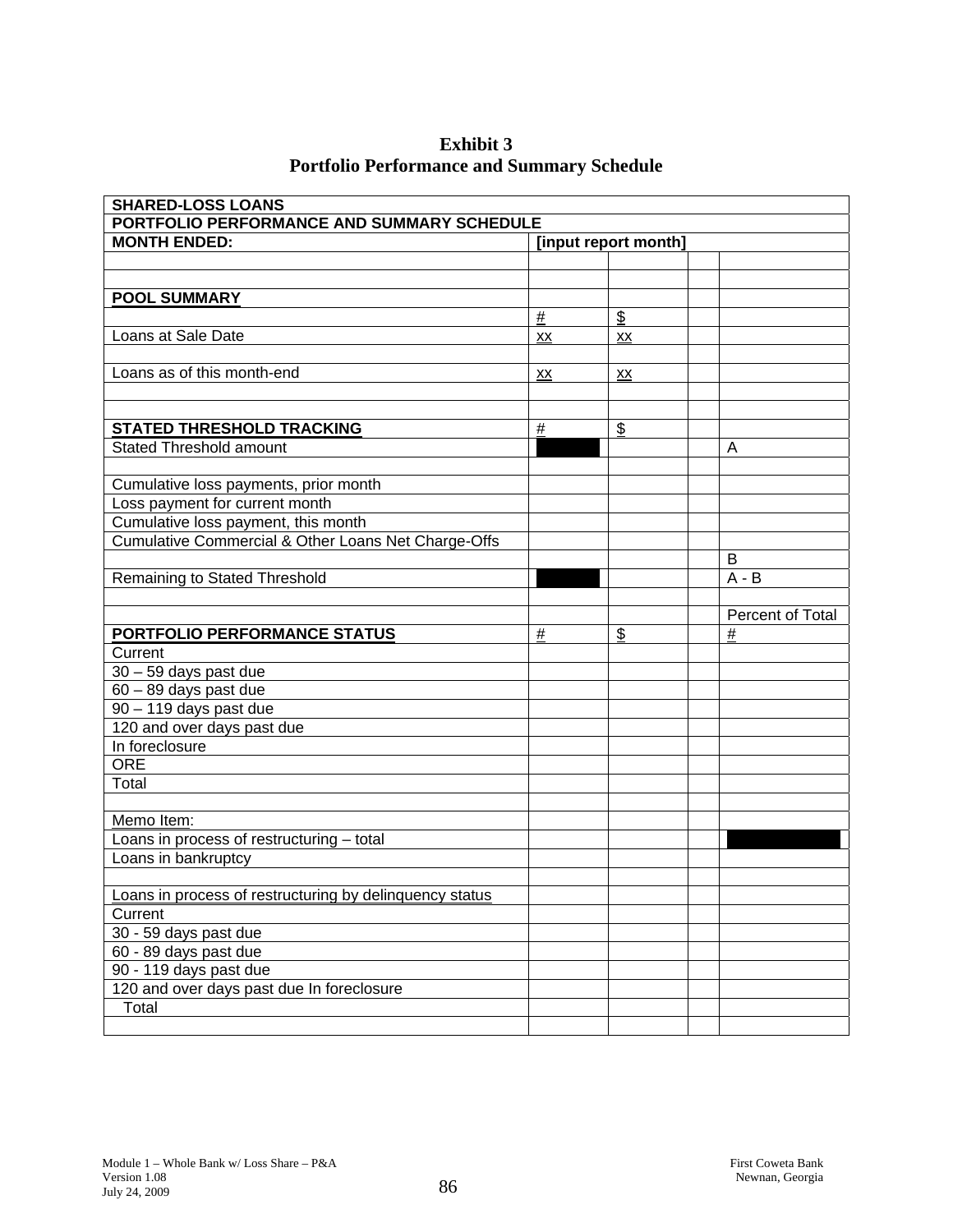| List of Loans Paid Off During Month    |                |  |  |
|----------------------------------------|----------------|--|--|
|                                        | Principal      |  |  |
| Loan $#$                               | Balance        |  |  |
|                                        |                |  |  |
| <b>List of Loans Sold During Month</b> |                |  |  |
|                                        |                |  |  |
|                                        | Principal      |  |  |
| Loan $#$                               | <b>Balance</b> |  |  |
|                                        |                |  |  |
|                                        |                |  |  |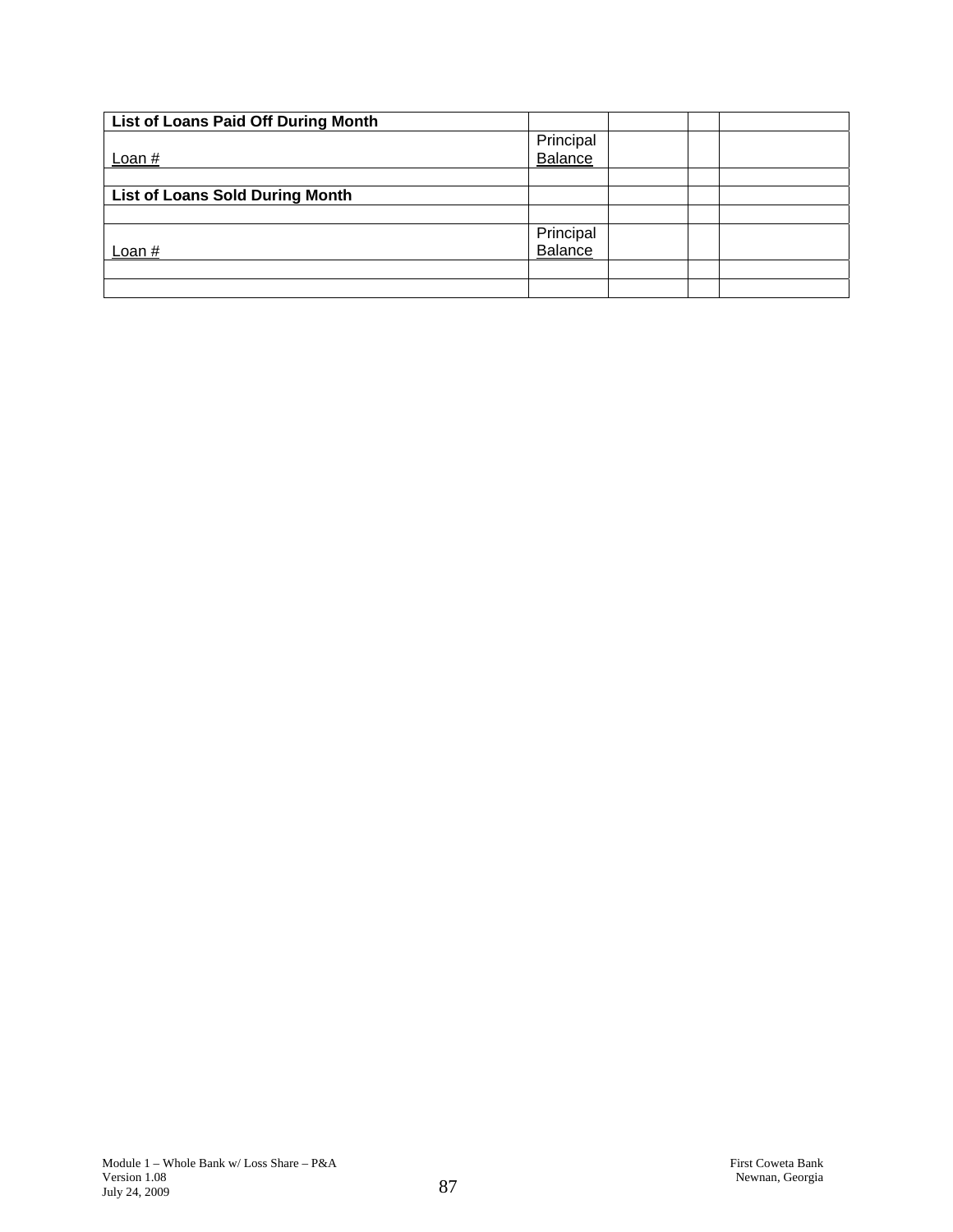## **Exhibit 4 Wire Transfer Instructions**

# **PURCHASER WIRING INSTRUCTIONS**

| <b>BANK RECEIVING WIRE</b>               |  |
|------------------------------------------|--|
|                                          |  |
| <b>9 DIGIT ABA ROUTING NUMBER</b>        |  |
|                                          |  |
| <b>ACCOUNT NUMBER</b>                    |  |
| <b>NAME OF ACCOUNT</b>                   |  |
|                                          |  |
| <b>ATTENTION TO WHOM</b>                 |  |
|                                          |  |
| <b>PURPOSE OF WIRE</b>                   |  |
|                                          |  |
| <b>FDIC RECEIVER WIRING INSTRUCTIONS</b> |  |
| <b>BANK RECEIVING WIRE</b>               |  |
|                                          |  |
| <b>SHORT NAME</b>                        |  |
|                                          |  |
| <b>ADDRESS OF BANK RECEIVING WIRE</b>    |  |
|                                          |  |
| <b>9 DIGIT ABA ROUTING NUMBER</b>        |  |
|                                          |  |
| <b>ACCOUNT NUMBER</b>                    |  |
| <b>NAME OF ACCOUNT</b>                   |  |
|                                          |  |
| <b>ATTENTION TO WHOM</b>                 |  |
|                                          |  |
| <b>PURPOSE OF WIRE</b>                   |  |
|                                          |  |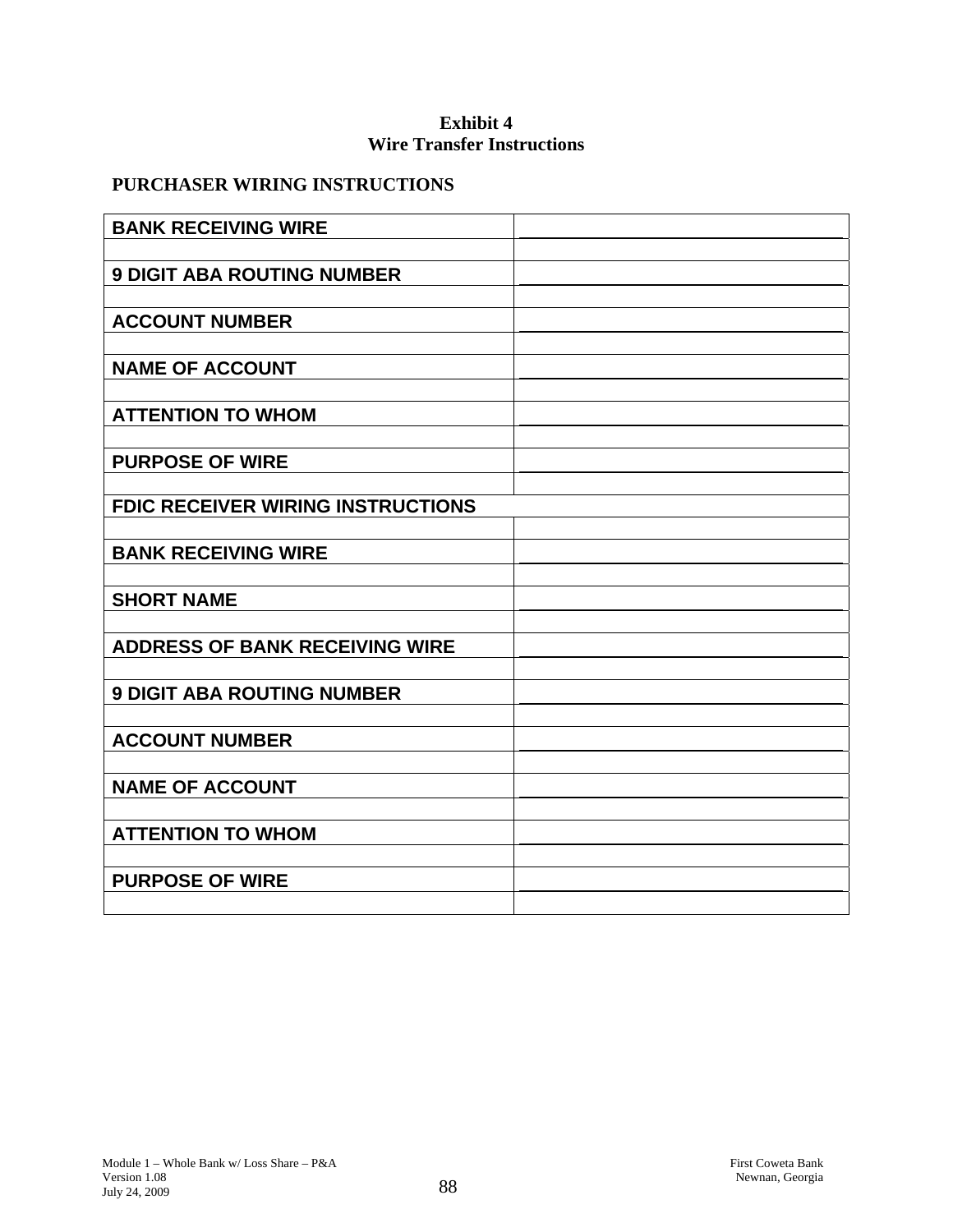# **EXHIBIT 5**

# **FDIC MORTGAGE LOAN MODIFICATION PROGRAM**

## **Objective**

The objective of this FDIC Mortgage Loan Modification Program ("Program") is to modify the terms of certain residential mortgage loans so as to improve affordability, increase the probability of performance, allow borrowers to remain in their homes and increase the value of the loans to the FDIC and assignees. The Program provides for the modification of Qualifying Loans (as defined below) by reducing the borrower's monthly housing debt to income ratio ("DTI Ratio") to no more than 31% at the time of the modification and eliminating adjustable interest rate and negative amortization features.

## Qualifying Mortgage Loans

In order for a mortgage loan to be a Qualifying Loan it must meet all of the following criteria, which must be confirmed by the lender:

- The collateral securing the mortgage loan is owner-occupied and the owner's primary residence; and
- The mortgagor has a first priority lien on the collateral; and
- Either the borrower is at least 60 days delinquent or a default is reasonably foreseeable.

## Modification Process

The lender shall undertake a review of its mortgage loan portfolio to identify Qualifying Loans. For each Qualifying Loan, the lender shall determine the net present value of the modified loan and, if it will exceed the net present value of the foreclosed collateral upon disposition, then the Qualifying Loan shall be modified so as to reduce the borrower's monthly DTI Ratio to no more than 31% at the time of the modification. To achieve this, the lender shall use a combination of interest rate reduction, term extension and principal forbearance, as necessary.

The borrower's monthly DTI Ratio shall be a percentage calculated by dividing the borrower's monthly income by the borrower's monthly housing payment (including principal, interest, taxes and insurance). For these purposes, (1) the borrower's monthly income shall be the amount of the borrower's (along with any co-borrowers') documented and verified gross monthly income, and (2) the borrower's monthly housing payment shall be the amount required to pay monthly principal and interest plus one-twelfth of the then current annual amount required to pay real property taxes and homeowner's insurance with respect to the collateral.

In order to calculate the monthly principal payment, the lender shall capitalize to the outstanding principal balance of the Qualifying Loan the amount of all delinquent interest, delinquent taxes, past due insurance premiums, third party fees and (without duplication) escrow advances (such amount, the "Capitalized Balance").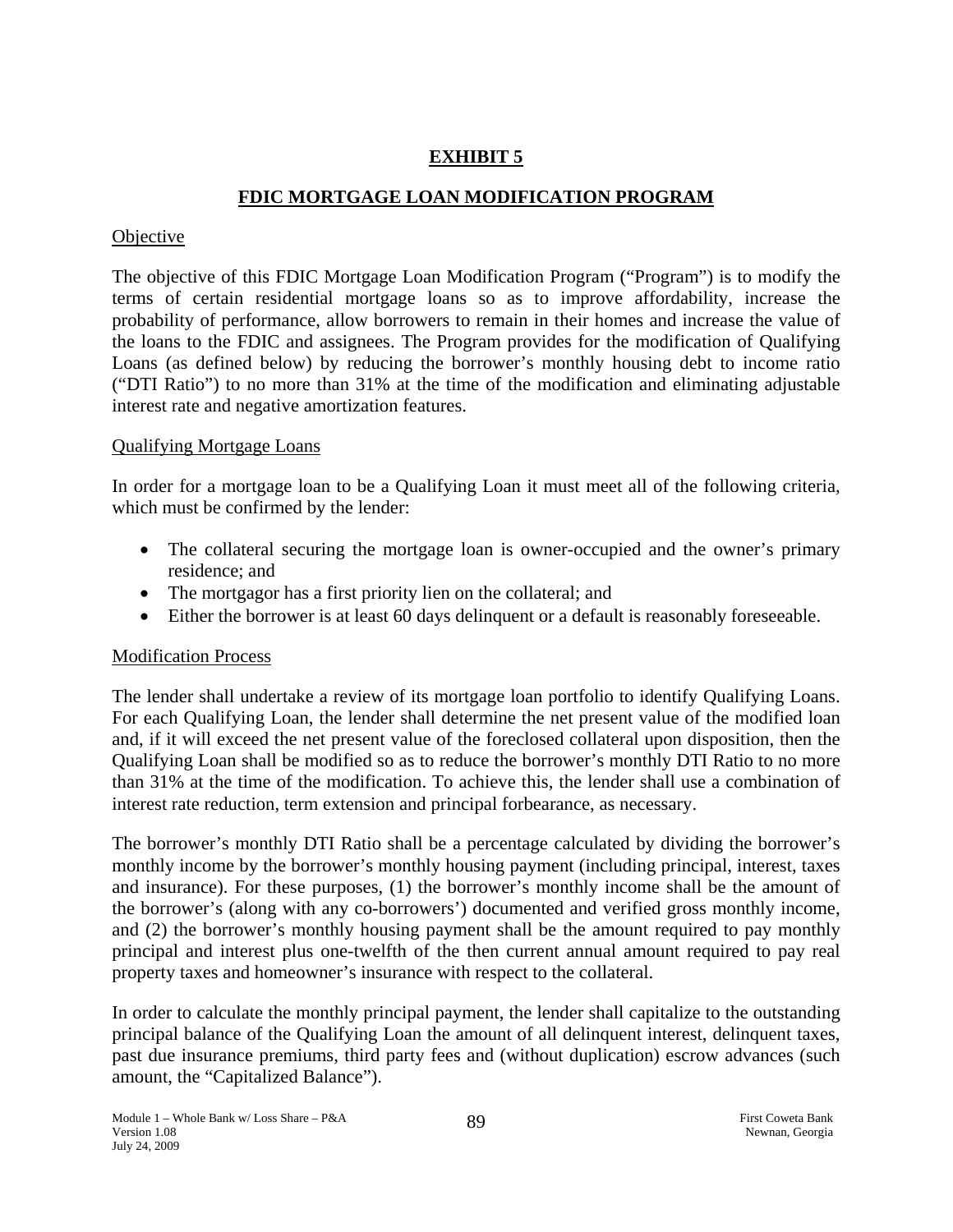In order to achieve the goal of reducing the DTI Ratio to 31%, the lender shall take the following steps in the following order of priority with respect to each Qualifying Loan:

- 1. Reduce the interest rate to the then current Freddie Mac Survey Rate for 30-year fixed rate mortgage loans, and adjust the term to 30 years.
- 2. If the DTI Ratio is still in excess of 31%, reduce the interest rate further, but no lower than 3%, until the DTI ratio of 31% is achieved.
- 3. If the DTI Ratio is still in excess of 31% after adjusting the interest rate to 3%, extend the remaining term of the loan by 10 years.
- 4. If the DTI Ratio is still in excess of 31%, calculate a new monthly payment (the "Adjusted Payment Amount") that will result in the borrower's monthly DTI Ratio not exceeding 31%. After calculating the Adjusted Payment Amount, the lender shall bifurcate the Capitalized Balance into two portions – the amortizing portion and the non-amortizing portion. The amortizing portion of the Capitalized Balance shall be the mortgage amount that will fully amortize over a 40-year term at an annual interest rate of 3% and monthly payments equal to the Adjusted Payment Amount. The nonamortizing portion of the Capitalized Balance shall be the difference between the Capitalized Balance and the amortizing portion of the Capitalized Balance. If the amortizing portion of the Capitalized Balance is less than 75% of the current estimated value of the collateral, then the lender may choose not to restructure the loan. If the lender chooses to restructure the loan, then the lender shall forbear on collecting the non-amortizing portion of the Capitalized Balance, and such amount shall be due and payable only upon the earlier of (i) maturity of the modified loan, (ii) a sale of the property or (iii) a pay-off or refinancing of the loan. No interest shall be charged on the non-amortizing portion of the Capitalized Balance, but repayment shall be secured by a first lien on the collateral.

## Special Note:

The net present value calculation used to determine whether a loan should be modified based on the modification process above is distinct and different from the net present value calculation used to determine the covered loss if the loan is modified. Please refer only to the net present value calculation described in this exhibit for the modification process, with its separate assumptions, when determining whether to provide a modification to a borrower. Separate assumptions may include, without limitation, Assuming Bank's determination of a probability of default without modification, a probability of default with modification, home price forecasts, prepayment speeds, and event timing. These assumptions are applied to different projected cash flows over the term of the loan, such as the projected cash flow of the loan performing or defaulting without modification and the projected cash flow of the loan performing or defaulting with modification.

change, the net present value calculation for determining the covered loss remains constant.<br>
Module 1 – Whole Bank w/ Loss Share – P&A 90 First Coweta Bank Newnan, Georgia By contrast, the net present value for determining the covered loss is based on a 10 year period. While the assumptions in the net present value calculation used in the modification process may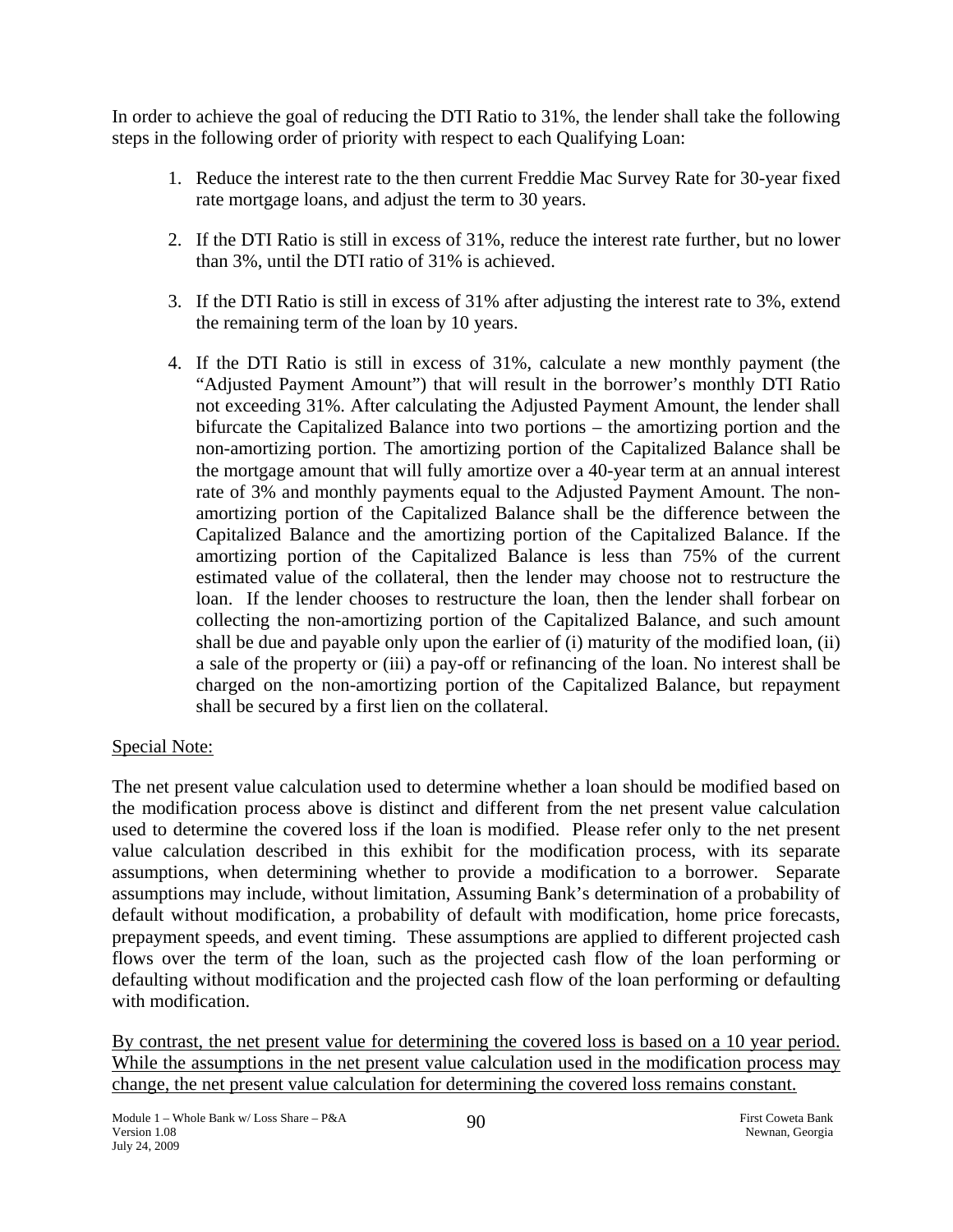### **EXHIBIT 4.15B**

#### **COMMERCIAL AND OTHER ASSETS SHARED-LOSS AGREEMENT**

This agreement for reimbursement of loss sharing expenses on certain loans and other assets (the "Commercial Shared-Loss Agreement") shall apply when the Assuming Bank purchases Shared-Loss Assets as that term is defined herein. The terms hereof shall modify and supplement, as necessary, the terms of the Purchase and Assumption Agreement to which this Commercial Shared-Loss Agreement is attached as Exhibit 4.15B and incorporated therein. To the extent any inconsistencies may arise between the terms of the Purchase and Assumption Agreement and this Commercial Shared-Loss Agreement with respect to the subject matter of this Commercial Shared-Loss Agreement, the terms of this Commercial Shared-Loss Agreement shall control. References in this Commercial Shared-Loss Agreement to a particular Section shall be deemed to refer to a Section in this Commercial Shared-Loss Agreement unless the context indicates that a Section of the Purchase and Assumption Agreement is intended.

#### **ARTICLE I -- DEFINITIONS**

Capitalized terms used in this Commercial Shared-Loss Agreement that are not defined in this Commercial Shared-Loss Agreement are defined in the Purchase and Assumption Agreement In addition to the terms defined above, defined below are certain additional terms relating to loss-sharing, as used in this Commercial Shared-Loss Agreement.

"AAA" means the American Arbitration Association as provided in Section 2.1(f)(iii) of this Commercial Shared-Loss Agreement.

**"Accrued Interest"** means, with respect to any Shared-Loss Loan, Permitted Advance or Shared-Loss Loan Commitment Advance at any time, the amount of earned and unpaid interest, taxes, credit life and/or disability insurance premiums (if any) payable by the Obligor accrued on or with respect to such Shared-Loss Loan, Permitted Advance or Shared-Loss Loan Commitment Advance, all as reflected on the Accounting Records of the Failed Bank or the Assuming Bank (as applicable); provided, that Accrued Interest shall not include any amount that accrues on or with respect to any Shared-Loss Loan, Permitted Advance or Shared-Loss Loan Commitment Advance after that Asset has been placed on non-accrual or nonperforming status by either the Failed Bank or the Assuming Bank (as applicable).

"**Additional ORE**" means Shared-Loss Loans that become Other Real Estate after Bank Closing Date.

"**Affiliate**" shall have the meaning set forth in the Purchase and Assumption Agreement; provided, that, for purposes of this Commercial Shared-Loss Agreement, no Third Party Servicer shall be deemed to be an Affiliate of the Assuming Bank.

**Examplicable Anniversary of the Commencement Date**" means the fifth (5th) anniversary of the Commencement Date.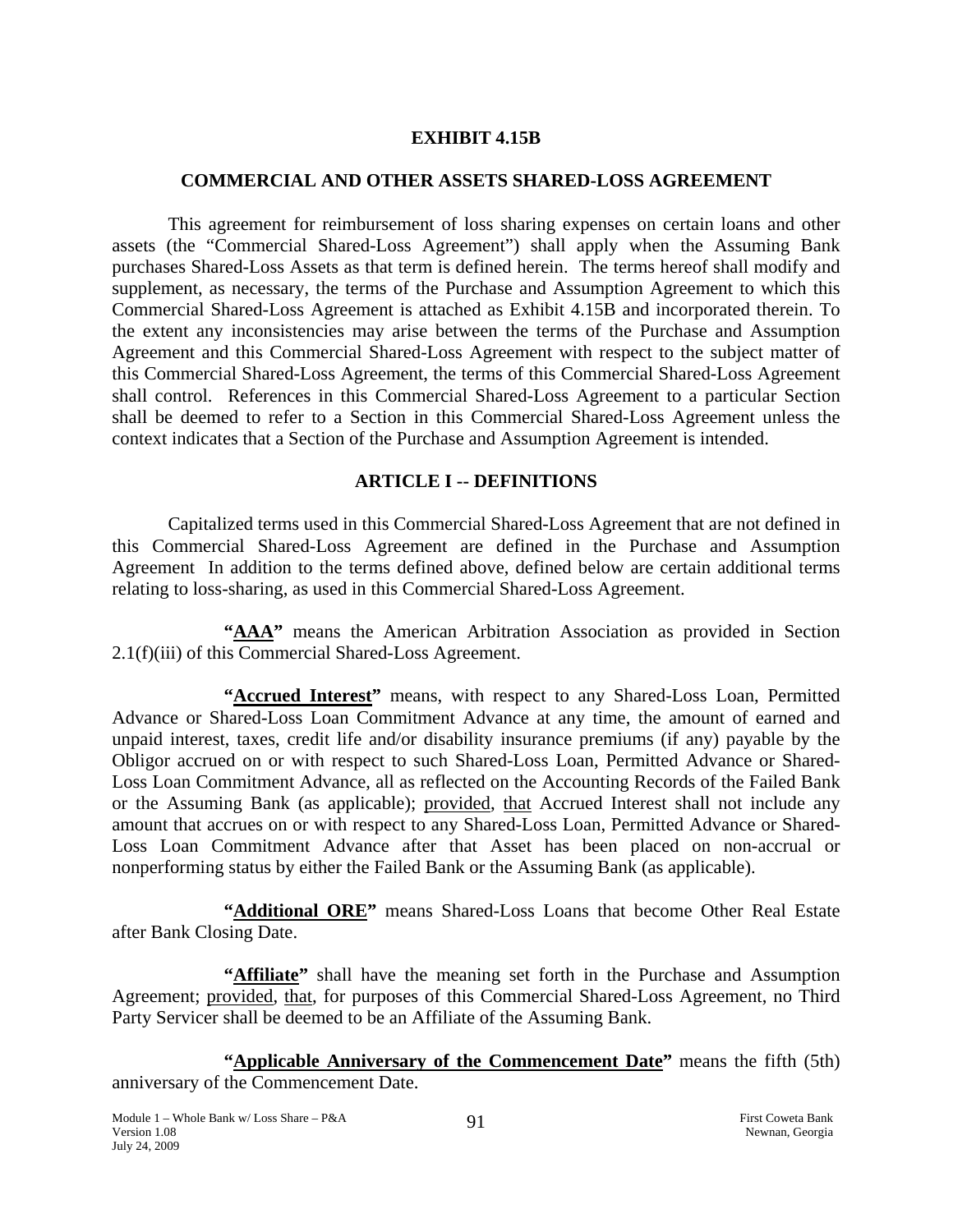"Calendar Quarter" means a quarterly period (a) for the first such period, beginning on the Commencement Date and ending on the last calendar day of either March, June, September or December, whichever is the first to occur after the Commencement Date, and (b) for quarterly periods thereafter, beginning on the first calendar day of the calendar month immediately after the month that ended the prior period and ending on the last calendar day of each successive three-calendar-month period thereafter (i.e., each March, June, September and December, starting in the applicable order depending on the ending date of first such period) of any year.

**"Capitalized Expenditures"** means those expenditures that (i) would be capitalized under generally accepted accounting principles, and (ii) are incurred with respect to Shared-Loss Loans, Other Real Estate, Additional ORE or Subsidiary ORE. Capitalized Expenditures shall not include expenses related to environmental conditions including, but not limited to, remediation, storage or disposal of any hazardous or toxic substances or any pollutant or contaminant.

**"Charge-Offs"** means, with respect to any Shared-Loss Assets for any period, an amount equal to the aggregate amount of loans or portions of loans classified as "Loss" under the Examination Criteria, including (a) charge-offs of (i) the principal amount of such assets net of unearned interest (including write-downs associated with Other Real Estate, Additional ORE, Subsidiary ORE or loan modification(s)) (ii) Accrued Interest, and (iii) Capitalized Expenditures plus (b) Pre-Charge-Off Expenses incurred on the respective Shared-Loss Loans, all as effected by the Assuming Bank during such period and reflected on the Accounting Records of the Assuming Bank; provided, that: (i) the aggregate amount of Accrued Interest (including any reversals thereof) for the period after Bank Closing that shall be included in determining the amount of Charge-Offs for any Shared-Loss Loan shall not exceed ninety (90) days' Accrued Interest; (ii) no Charge-Off shall be taken with respect to any anticipated expenditure by the Assuming Bank until such expenditure is actually incurred; (iii) any financial statement adjustments made in connection with the purchase of any Assets pursuant to this Purchase and Assumption Agreement or any future purchase, merger, consolidation or other acquisition of the Assuming Bank shall not constitute "Charge-Offs"; and (iv) except for Portfolio Sales or any other sales or dispositions consented to by the Receiver, losses incurred on the sale or other disposition of Shared-Loss Assets to any Person (other than the sale or other disposition of Other Real Estate, Additional ORE or Subsidiary ORE to a Person other than an Affiliate of the Assuming Bank which is conducted in a commercially reasonable and prudent manner) shall not constitute Charge-Offs.

**"Commencement Date"** means the first calendar day following Bank Closing.

**"Consumer Loans"** means Loans to individuals for household, family and other personal expenditures (including United States and/or State-guaranteed student loans and extensions of credit pursuant to a credit card plan or debit card plan).

**"Environmental Assessment"** means an assessment of the presence, storage or release of any hazardous or toxic substance, pollutant or contaminant with respect to the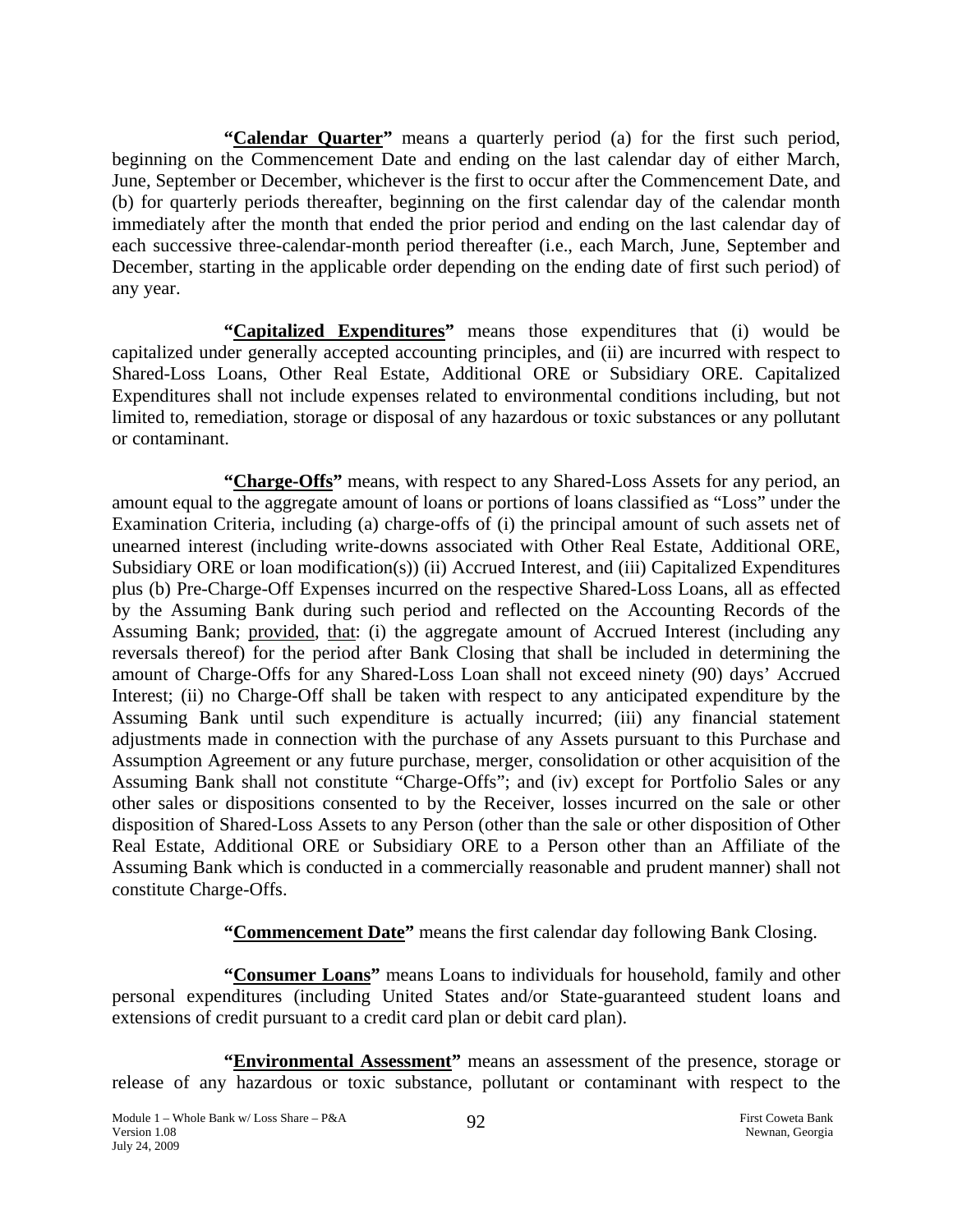collateral securing a Shared-Loss Loan that has been fully or partially charged off.

**"Examination Criteria"** means the loan classification criteria employed by, or any applicable regulations of, the Assuming Bank's Chartering Authority at the time such action is taken, as such criteria may be amended from time to time.

"Failed Bank Charge-Offs/Write-Downs" means, with respect to any Shared-Loss Asset, an amount equal to the aggregate amount of reversals or charge-offs of Accrued Interest and charge-offs and write-downs of principal effected by the Failed Bank with respect to that Shared-Loss Asset as reflected on the Accounting Records of the Failed Bank.

**"Fair Value"** means the fair value of a Shared Loss MTM Asset as determined in accordance with FAS 157 as in effect on Bank Closing.

**"FDIC Party"** has the meaning provided in Section 2.1(f)(ii) of this Commercial Shared-Loss Agreement.

**"Net Charge-Offs"** means, with respect to any period, an amount equal to the aggregate amount of Charge-Offs for such period less the amount of Recoveries for such period.

 Commercial Shared-Loss Agreement. **"Neutral Member"** has the meaning provided in Section 2.1(f)(ii) of this

**"New Shared-Loss Loans"** means loans that would otherwise be subject to loss sharing under this Commercial Shared-Loss Agreement that were originated after June 26, 2009 and before Bank Closing.

"Notice of Dispute" has the meaning provided in Section 2.1(f)(iii) of this Commercial Shared-Loss Agreement.

**"ORE Subsidiary"** means any Subsidiary of the Assuming Bank that engages solely in holding, servicing, managing or liquidating interests of a type described in clause (A) of the definition of "Other Real Estate," which interests have arisen from the collection or settlement of a Shared-Loss Loan.

**"Other Real Estate"** means all of the following (including any of the following fully or partially charged off the books and records of the Failed Bank or the Assuming Bank) that (i) are owned by the Failed Bank as of Bank Closing and are purchased pursuant to the Purchase and Assumption Agreement or (ii) have arisen subsequent to Bank Closing from the collection or settlement by the Assuming Bank of a Shared-Loss Loan:

(A) all interests in real estate (other than Bank Premises and Fixtures), including but not limited to mineral rights, leasehold rights, condominium and cooperative interests, air rights and development rights; and

(B) all other assets (whether real or personal property) acquired by foreclosure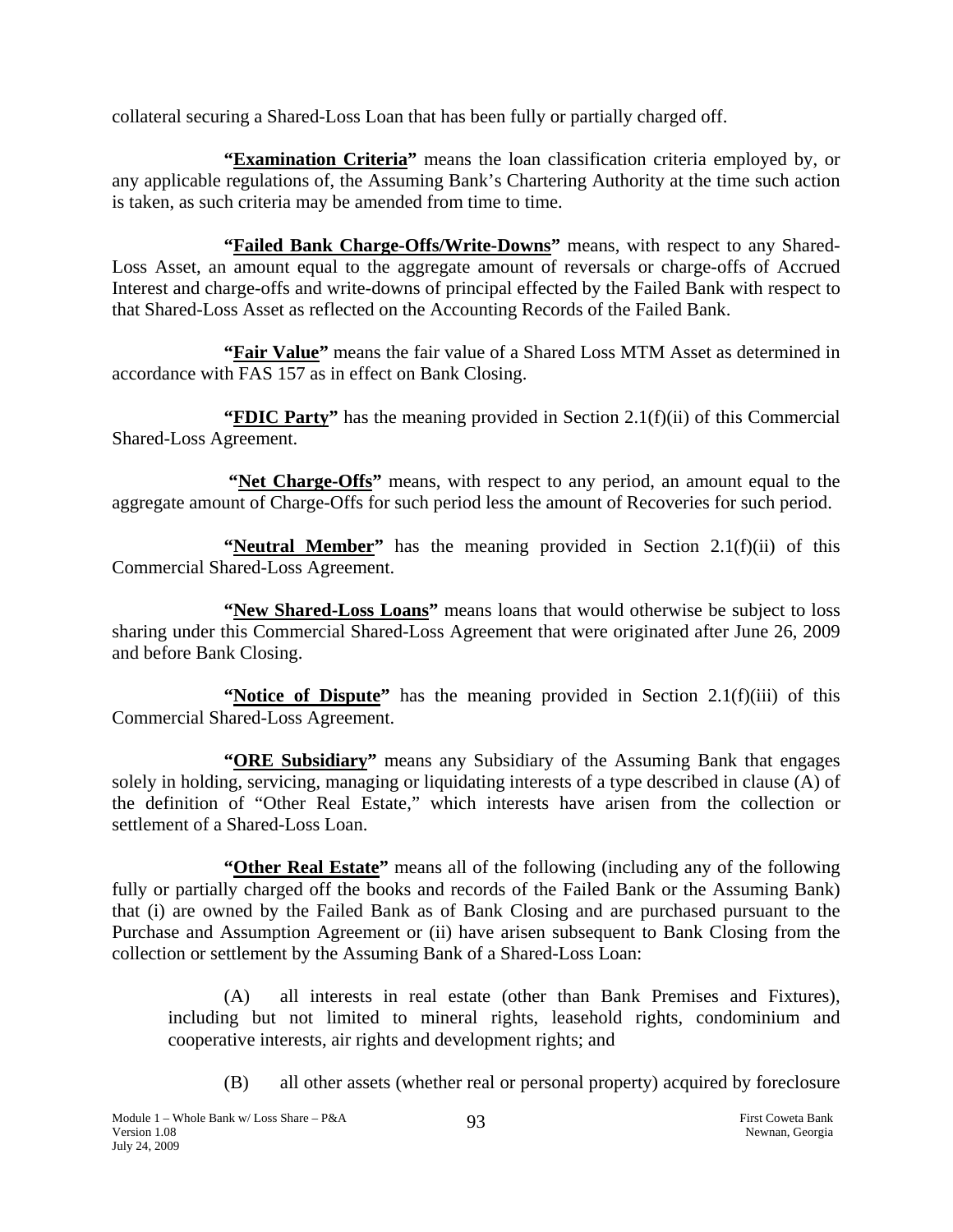or in full or partial satisfaction of judgments or indebtedness.

**"Permitted Advance"** means an advance of funds by the Assuming Bank with respect to a Shared-Loss Loan, or the making of a legally binding commitment by the Assuming Bank to advance funds with respect to a Shared-Loss Loan, that (i) in the case of such an advance, is actually made, and, in the case of such a commitment, is made and all of the proceeds thereof actually advanced, within one (1) year after the Commencement Date, (ii) does not cause the sum of (A) the book value of such Shared-Loss Loan as reflected on the Accounting Records of the Assuming Bank after any such advance has been made by the Assuming Bank plus (B) the unfunded amount of any such commitment made by the Assuming Bank related thereto, to exceed 110% of the Book Value of such Shared-Loss Loan, (iii) is not made with respect to a Shared-Loss Loan with respect to which (A) there exists a related Shared-Loss Loan Commitment or (B) the Assuming Bank has taken a Charge-Off and (iv) is made in good faith, is supported at the time it is made by documentation in the Credit Files and conforms to and is in accordance with the applicable requirements set forth in Article III of this Commercial Shared-Loss Agreement and with the then effective written internal credit policy guidelines of the Assuming Bank; provided, that the limitations in subparagraphs (i), (ii) and (iii) of this definition shall not apply to any such action (other than to an advance or commitment related to the remediation, storage or final disposal of any hazardous or toxic substance, pollutant or contaminant) that is taken by Assuming Bank in its reasonable discretion to preserve or secure the value of the collateral for such Shared-Loss Loan.

**"Permitted Amendment"** means, with respect to any Shared-Loss Loan Commitment or Shared-Loss Loan, any amendment, modification, renewal or extension thereof, or any waiver of any term, right, or remedy thereunder, made by the Assuming Bank in good faith and otherwise in accordance with the applicable requirements set forth in Article III of this Commercial Shared-Loss Agreement and the then effective written internal credit policy guidelines of the Assuming Bank; provided, that:

(i) with respect to a Shared-Loss Loan Commitment or a Shared-Loss Loan that is not a revolving line of credit, no such amendment, modification, renewal, extension, or waiver, except as allowed under the definition of Permitted Advance, shall operate to increase the amount of principal (A) then remaining available to be advanced by the Assuming Bank under the Shared-Loss Loan Commitment or (B) then outstanding under the Shared-Loss Loan;

(ii) with respect to a Shared-Loss Loan Commitment or a Shared-Loss Loan that is a revolving line of credit, no such amendment, modification, renewal, extension, or waiver, except as allowed under the definition of Permitted Advance, shall operate to increase the maximum amount of principal authorized as of Bank Closing to be outstanding at any one time under the underlying revolving line of credit relationship with the debtor (regardless of the extent to which such revolving line of credit may have been funded as of Bank Closing or may subsequently have been funded and/or repaid); and

(iii) no such amendment, modification, renewal, extension or waiver shall extend the term of such Shared-Loss Loan Commitment or Shared-Loss Loan beyond the end of the final Shared-Loss Quarter unless the term of such Shared-Loss Loan Commitment or Shared-Loss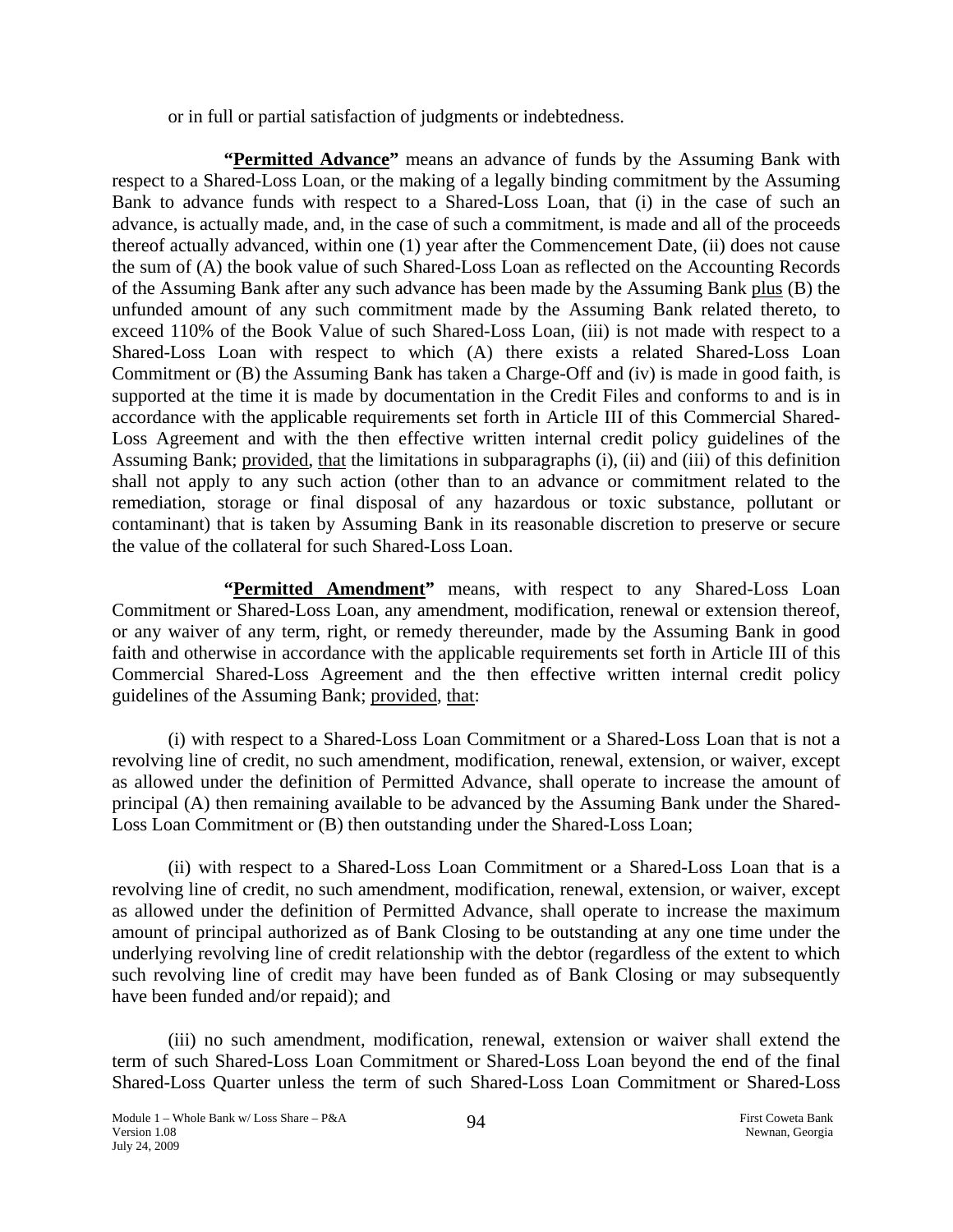Loan as existed on Bank Closing was beyond the end of the final Shared-Loss Quarter, in which event no such amendment, modification, renewal, extension or waiver shall extend such term beyond the term as existed as of Bank Closing.

"**Pre-Charge-Off Expenses**" means those expenses incurred in the usual and prudent management of a Shared-Loss Loan that would qualify as a Reimbursable Expense or Recovery Expense if incurred after a Charge-Off of the related Shared-Loss Asset had occurred.

**"Quarterly Certificate"** has the meaning provided in Section 2.1(a)(i) of this Commercial Shared-Loss Agreement.

**"Recoveries"** (I)(A) In addition to any sums to be applied as Recoveries pursuant to subparagraph (II) below, "Recoveries" means, with respect to any period, the sum of (without duplication):

**Shared-Loss Quarter; plus** (i) the amount of collections during such period by the Assuming Bank on Charge-Offs of Shared-Loss Assets effected by the Assuming Bank prior to the end of the final

(ii) the amount of collections during such period by the Assuming Bank on Failed Bank Charge-Offs/Write-Downs; plus

(iii) the amount of gain on any sale or other disposition during such period by the Assuming Bank of Shared Loss Loans, Other Real Estate, Additional ORE or Subsidiary ORE (provided, that the amount of any such gain included in Recoveries shall not exceed the aggregate amount of the related Failed Bank Charge-Offs/Write-Downs and Charge-Offs taken and any related Reimbursable Expenses and Recovery Expenses); plus

(iv) the amount of collections during such period by the Assuming Bank of any Reimbursable Expenses or Recovery Expenses; plus

(v) the amount of any fee or other consideration received by the Assuming Bank during or prior to such period in connection with any amendment, modification, renewal, extension, refinance, restructure, commitment or other similar action taken by the Assuming Bank with respect to a Shared-Loss Asset with respect to which there exists a Failed Bank Charge-Off/Write-Down or a Shared-Loss Loan as to which a Charge-Off has been effected by the Assuming Bank during or prior to such period (provided, that the amount of any such fee or other consideration included in Recoveries shall not exceed the aggregate amount of the related Failed Bank Charge-Offs/Write-Downs and Charge-Offs taken and any related Reimbursable Expenses and Recovery Expenses).

(I)(B) For the purpose of determining the amounts to be applied as Recoveries pursuant to subparagraph (I)(A) above, the Assuming Bank shall apply amounts received on the Assets that are not otherwise applied to reduce the book value of principal of a Shared-Loss Loan (or, in the case of Other Real Estate, Additional ORE, Subsidiary ORE and Capitalized Expenditures, that are not otherwise applied to reduce the book value thereof) in the following order: first to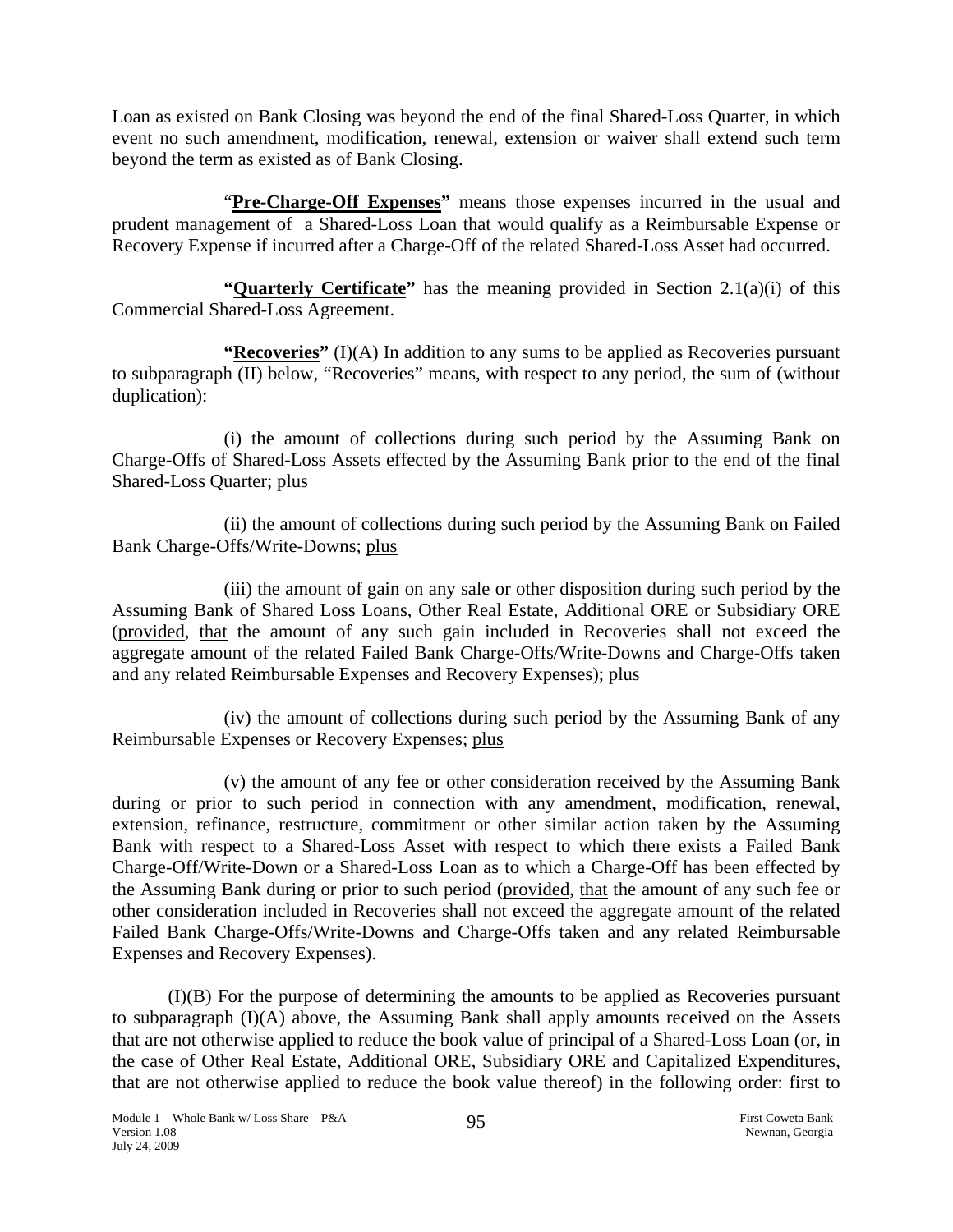Charge-Offs and Failed Bank Charge-Offs/Write Downs; then to Reimbursable Expenses and Recovery Expenses; then to interest income; and then to other expenses incurred by the Assuming Bank.

(II) If there occurs an amendment, modification, renewal, extension, refinance, restructure, commitment, sale or other similar action with respect to a Shared-Loss Loan as to which there exists a Failed Bank Charge-Off/Write Down or as to which a Charge-Off has been effected by the Assuming Bank during or prior to such period, and if, as a result of such occurrence, the Assuming Bank recognizes any interest income for financial accounting purposes on that Shared-Loss Loan, then "Recoveries" shall also include the portion of the total amount of any such interest income recognized by the Assuming Bank which is derived by multiplying:

(A) the total amount of any such interest income recognized by the Assuming Bank during such period with respect to that Shared-Loss Loan as described above, by

(B) a fraction, the numerator of which is the aggregate principal amount (excluding reversals or charge-offs of Accrued Interest) of all such Failed Bank Charge-Offs/Write-Downs and Charge-Offs effected by the Assuming Bank with respect to that Shared-Loss Loan plus the principal amount of that Shared-Loss Loan that has not yet been chargedoff but has been placed on nonaccrual status, all of which occurred at any time prior to or during the period in which the interest income referred to in subparagraph (II)(A) immediately above was recognized, and the denominator of which is the total amount of principal indebtedness (including all such prior Failed Bank Charge-Offs/Write-Downs and Charge-Offs as described above) due from the Obligor on that Shared-Loss Loan as of the end of such period;

provided, however, that the amount of any interest income included as Recoveries for a particular Shared-Loss Loan shall not exceed the aggregate amount of (a) Failed Bank Charge-Offs/Write-Downs, (b) Charge-Offs effected by the Assuming Bank during or prior to the period in which the amount of Recoveries is being determined, plus (c) any Reimbursable Expenses and Recovery Expenses paid to the Assuming Bank pursuant to this Commercial Shared-Loss Agreement during or prior to the period in which the amount of Recoveries is being determined, all with respect to that particular Shared-Loss Loan; and, provided, further, that any collections on any such Shared-Loss Loan that are not applied to reduce book value of principal or recognized as interest income shall be applied pursuant to subparagraph (I) above.

(III) Notwithstanding subparagraphs (I) and (II) above, the term "Recoveries" shall not include: (a) any amounts paid to the Assuming Bank by the Receiver pursuant to Section 2.1 of this Commercial Shared-Loss Agreement, (b) amounts received with respect to Charge-Offs effected by the Assuming Bank after the final Shared-Loss Quarter, (c) after the final Shared-Loss Quarter, income received by the Assuming Bank from the operation of, and any gains recognized by the Assuming Bank on the disposition of, Other Real Estate, Additional ORE or Subsidiary ORE (such income and gains being hereinafter together referred to as "ORE Income"), except to the extent that aggregate ORE Income exceeds the aggregate expenses paid to third parties by or on behalf of the Assuming Bank after the final Shared-Loss Quarter to manage, operate and maintain Other Real Estate, Additional ORE or Subsidiary ORE (such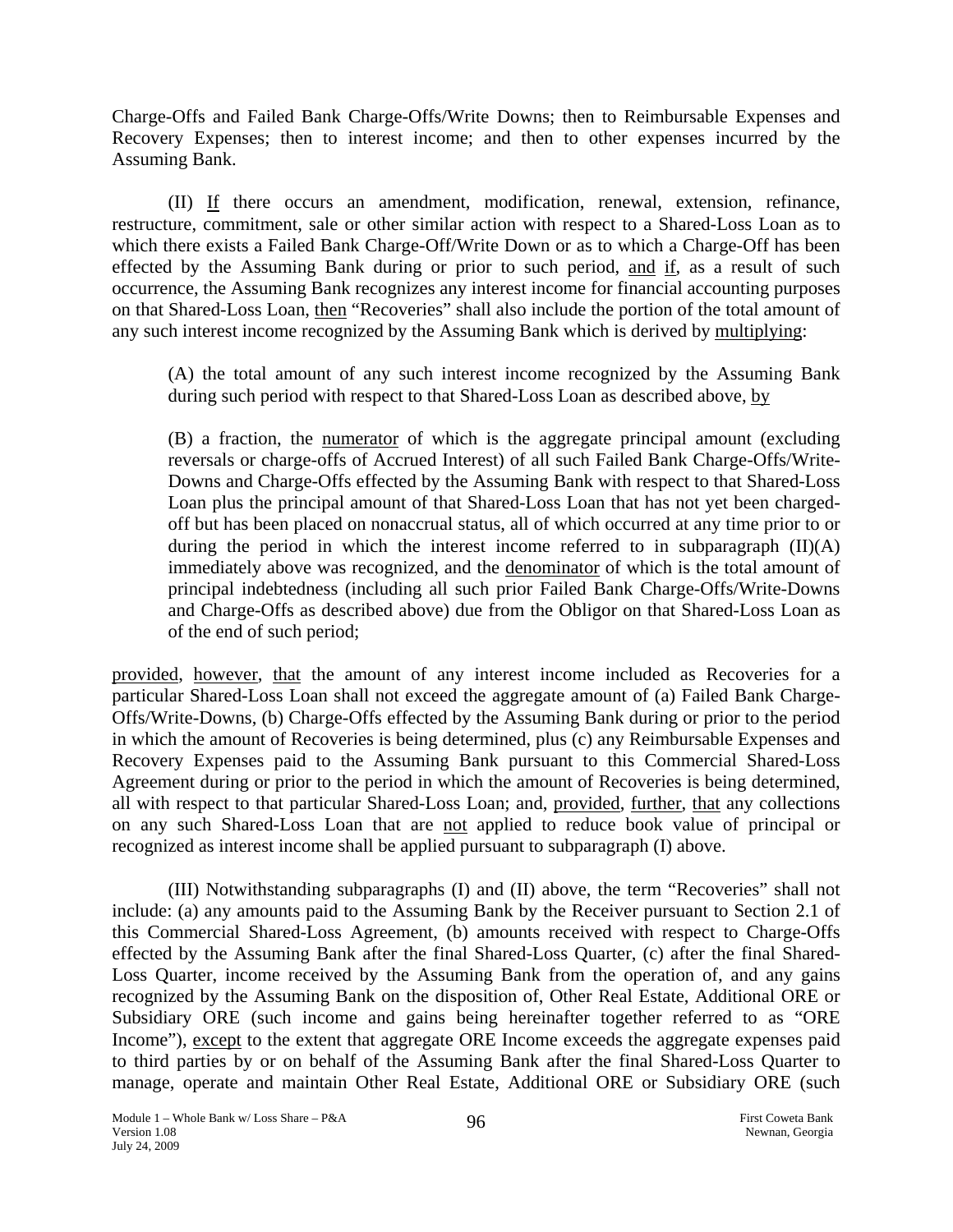expenses being hereinafter referred to as "ORE Expenses"). In determining the extent aggregate ORE Income exceeds aggregate ORE Expenses for any Recovery Quarter as set forth immediately above in subparagraph (c), the Assuming Bank will subtract (i) ORE Expenses paid to third parties during such Recovery Quarter (provided, that, in the case of the final Recovery Quarter only, the Assuming Bank will subtract ORE Expenses paid to third parties from the beginning of the final Recovery Quarter up to the date the Assuming Bank is required to deliver the final Quarterly Certificate pursuant to this Commercial Shared-Loss Agreement) from (ii) ORE Income received during such Recovery Quarter, to calculate net ORE income ("Net ORE Income") for that Recovery Quarter. If the amount of Net ORE Income so calculated for a Recovery Quarter is positive, such amount shall be reported as Recoveries on the Quarterly Certificate for such Recovery Quarter. If the amount of Net ORE Income so calculated for a Recovery Quarter is negative ("Net ORE Loss Carryforward"), such amount shall be added to any ORE Expenses paid to third parties in the next succeeding Recovery Quarter, which sum shall then be subtracted from ORE Income for that next succeeding Recovery Quarter, for the purpose of determining the amount of Net ORE Income (or, if applicable, Net ORE Loss Carryforward) for that next succeeding Recovery Quarter. If, as of the end of the final Recovery Quarter, a Net ORE Loss Carryforward exists, then the amount of the Net ORE Loss Carryforward that does not exceed the aggregate amount of Net ORE Income reported as Recoveries on Quarterly Certificates for all Recovery Quarters may be included as a Recovery Expense on the Quarterly Certificate for the final Recovery Quarter.

**"Recovery Amount"** has the meaning provided in Section 2.1(b)(ii) of this Commercial Shared-Loss Agreement.

**"Recovery Expenses"** means, for any Recovery Quarter, the amount of actual, reasonable and necessary out-of-pocket expenses (other than Capitalized Expenditures) paid to third parties (other than Affiliates of the Assuming Bank) by or on behalf of the Assuming Bank, as limited by Sections 3.2(c) and (d) of Article III to this Commercial Shared-Loss Agreement, to recover amounts owed with respect to (i) any Shared-Loss Asset as to which a Charge-Off was effected prior to the end of the final Shared-Loss Quarter (provided that such amounts were incurred no earlier than the date the first Charge-Off on such Shared-Loss Asset could have been reflected on the Accounting Records of the Assuming Bank), and (ii) Failed Bank Charge-Offs/Write-Downs (including, in each case, all costs and expenses related to an Environmental Assessment and any other costs or expenses related to any environmental conditions with respect to the Shared-Loss Assets (it being understood that any remediation expenses for any such pollutant or contaminant are not recoverable if in excess of \$200,000 per Shared-Loss Asset, without the Assuming Bank having obtained the prior consent of the Receiver for such expenses); provided, that, so long as income with respect to a Shared-Loss Loan is being prorated pursuant to the arithmetical formula in subsection (II) of the definition of "Recoveries", the term "Recovery Expenses" shall not include that portion of any such expenses paid during such Recovery Quarter to recover any amounts owed on that Shared-Loss Loan that is derived by:

subtracting (1) the product derived by multiplying:

(A) the total amount of any such expenses paid by or on behalf of the Assuming Bank during such Recovery Quarter with respect to that Shared-Loss Loan, by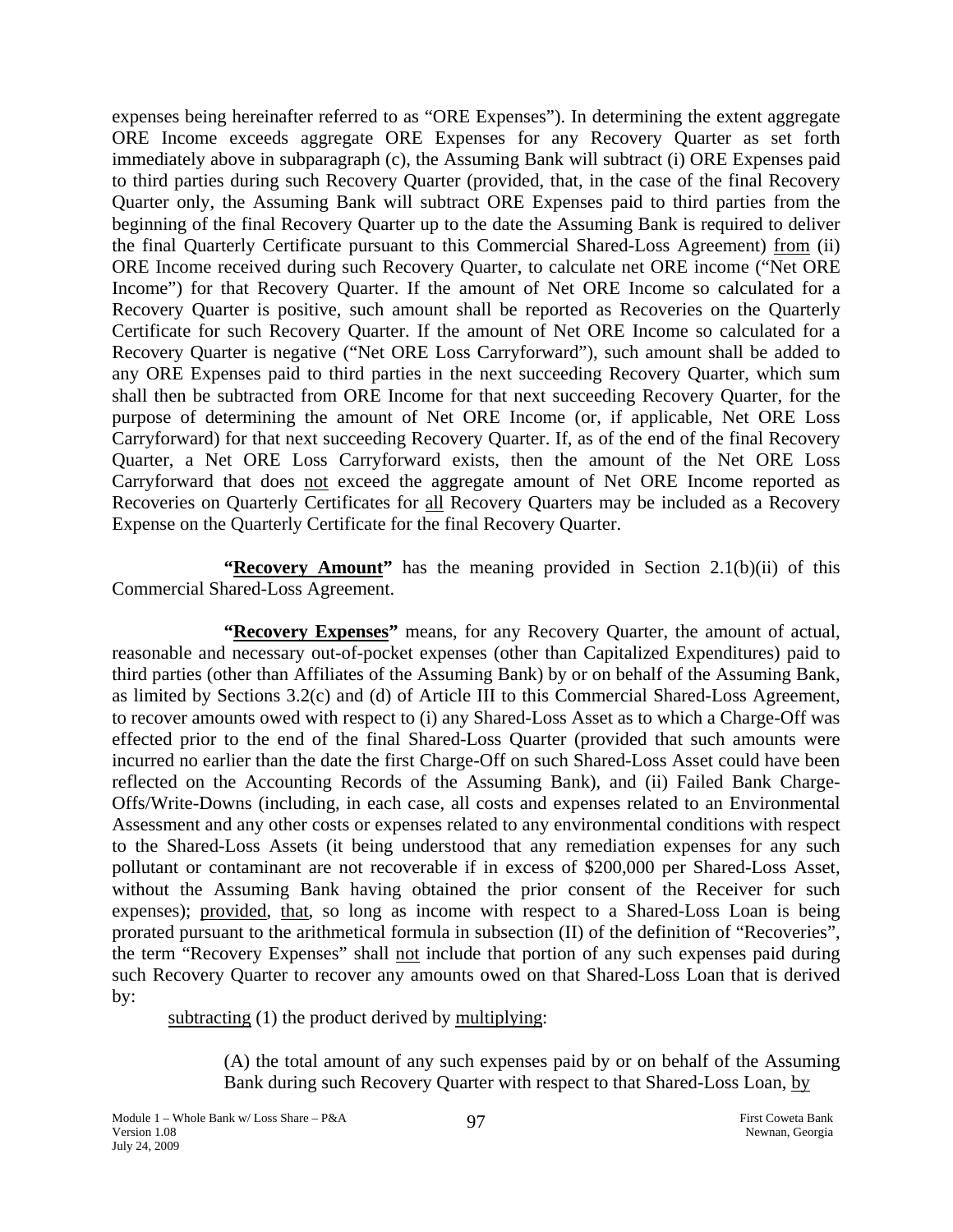(B) a fraction, the numerator of which is the aggregate principal amount (excluding reversals or charge-offs of Accrued Interest) of all such Failed Bank Charge-Offs/Write-Downs and Charge-Offs effected by the Assuming Bank with respect to that Shared-Loss Loan plus the principal amount of that Shared-Loss Loan that has not yet been charged-off but has been placed on nonaccrual status, all of which occurred at any time prior to or during the period in which the interest income referred to in subparagraph (II)(A) of the definition of "Recoveries" was recognized, and the denominator of which is the total amount of principal indebtedness (including all such prior Failed Bank Charge-Offs/Write-Downs and Charge-Offs as described above) due from the Obligor on that Shared-Loss Loan as of the end of such period;

from (2) the total amount of any such expenses paid during that Recovery Quarter with respect to that Shared-Loss Loan.

**"Recovery Quarter"** has the meaning provided in Section 2.1(a)(ii) of this Commercial Shared-Loss Agreement.

**"Reimbursable Expenses"** means, for any Shared-Loss Quarter, the amount of actual, reasonable and necessary out-of-pocket expenses (other than Capitalized Expenditures), paid to third parties (other than Affiliates of the Assuming Bank) by or on behalf of the Assuming Bank, as limited by Sections 3.2(c) and (d) of Article III of this Commercial Shared-Loss Agreement, to:

(i) recover amounts owed with respect to any Shared-Loss Asset as to which a Charge-Off has been effected prior to the end of the final Shared-Loss Quarter (provided that such amounts were incurred no earlier than the date the first Charge-Off on such Shared-Loss Asset could have been reflected on the Accounting Records of the Assuming Bank) and recover amounts owed with respect to Failed Bank Charge-Offs/Write-Downs (including, in each case, all costs and expenses related to an Environmental Assessment and any other costs or expenses related to any environmental conditions with respect to the Shared-Loss Assets (it being understood that any such remediation expenses for any such pollutant or contaminant are not recoverable if in excess of \$200,000 per Shared-Loss Asset, without the Assuming Bank having obtained the prior consent of the Receiver for such expenses); provided, that, so long as income with respect to a Shared-Loss Loan is being pro-rated pursuant to the arithmetical formula in subsection (II) of the definition of "Recoveries", the term "Reimbursable Expenses" shall not include that portion of any such expenses paid during such Shared-Loss Quarter to recover any amounts owed on that Shared-Loss Loan that is derived by:

subtracting (1) the product derived by multiplying:

(A) the total amount of any such expenses paid by or on behalf of the Assuming Bank during such Shared-Loss Quarter with respect to that Shared-Loss Loan, by

(B) a fraction, the numerator of which is the aggregate principal amount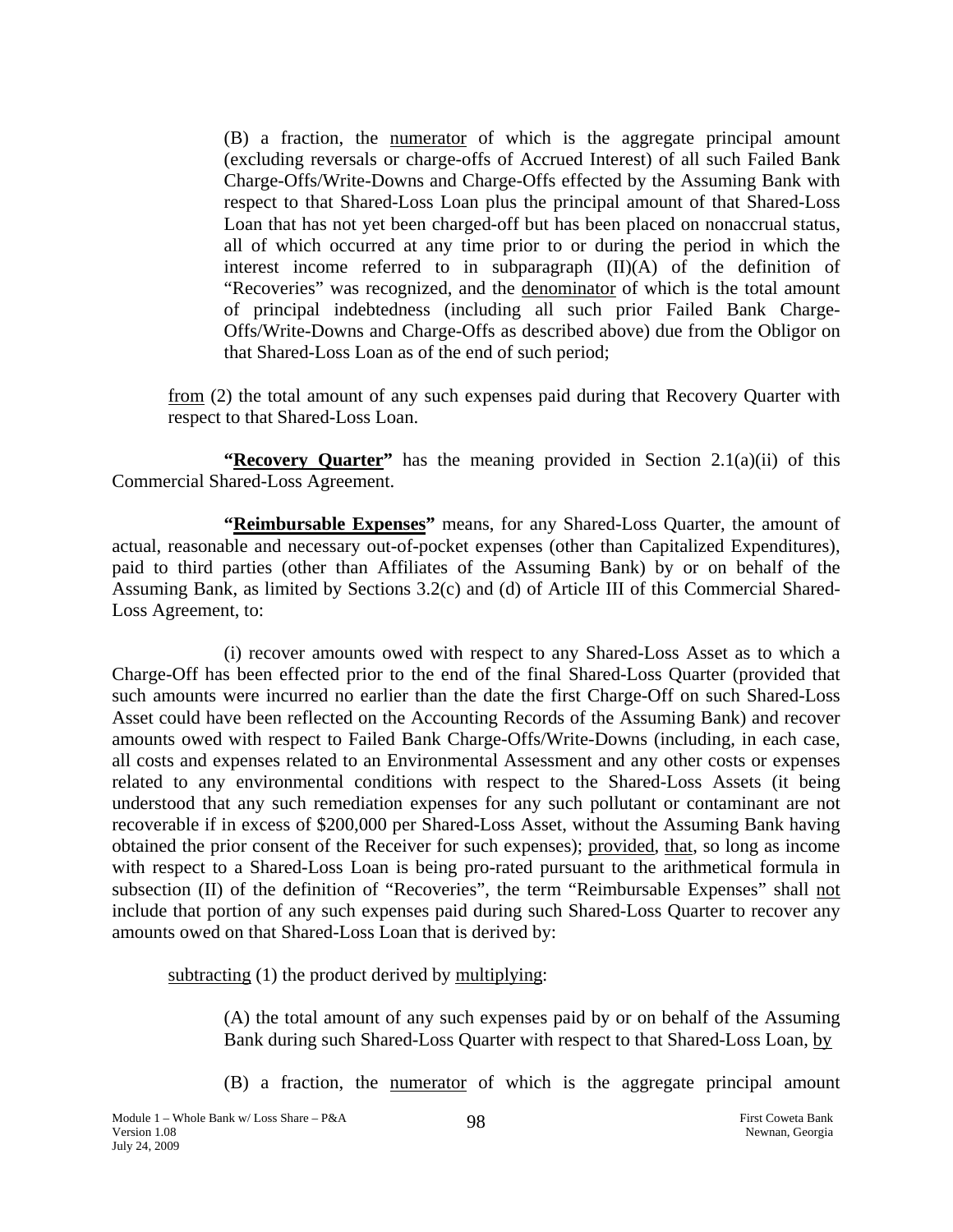(excluding reversals or charge-offs of Accrued Interest) of all such Failed Bank Charge-Offs/Write-Downs and Charge-Offs effected by the Assuming Bank with respect to that Shared-Loss Loan plus the principal amount of that Shared-Loss Loan that has not yet been charged-off but has been placed on nonaccrual status, all of which occurred at any time prior to or during the period in which the interest income referred to in subparagraph (II)(A) of the definition of "Recoveries" was recognized, and the denominator of which is the total amount of principal indebtedness (including all such prior Failed Bank Charge-Offs/Write-Downs and Charge-Offs as described above) due from the Obligor on that Shared-Loss Loan as of the end of such period;

from (2) the total amount of any such expenses paid during that Shared-Loss Quarter with respect to that Shared-Loss Loan; and

(ii) manage, operate or maintain Other Real Estate, Additional ORE or Subsidiary ORE less the amount of any income received by the Assuming Bank during such Shared-Loss Quarter with respect to such Other Real Estate, Additional ORE or Subsidiary ORE (which resulting amount under this clause (ii) may be negative).

**"Review Board"** has the meaning provided in Section 2.1(f)(i) of this Commercial Shared-Loss Agreement.

**"Shared-Loss Amount"** has the meaning provided in Section 2.1(b)(i) of this Commercial Shared-Loss Agreement.

**"Shared-Loss Asset Repurchase Price"** means, with respect to any Shared-Loss Asset, the principal amount thereof plus any other fees or penalties due from an Obligor (including, subject to the limitations discussed below, the amount of any Accrued Interest) stated on the Accounting Records of the Assuming Bank, as of the date as of which the Shared-Loss Asset Repurchase Price is being determined (regardless, in the case of a Shared-Loss Loan, of the Legal Balance thereof) plus all Reimbursable Expenses and Recovery Expenses incurred up to and through the date of consummation of purchase of such Shared-Loss Asset; provided, that (i) in the case of a Shared-Loss Loan there shall be excluded from such amount the amount of any Accrued Interest accrued on or with respect to such Shared-Loss Loan prior to the ninety (90)-day period ending on the day prior to the purchase date determined pursuant to Sections  $2.1(e)(i)$  or  $2.1(e)(iii)$  of this Commercial Shared-Loss Agreement, except to the extent such Accrued Interest was included in the Book Value of such Shared-Loss Loan, and (ii) any collections on a Shared-Loss Loan received by the Assuming Bank after the purchase date applicable to such Shared-Loss Loan shall be applied (without duplication) to reduce the Shared-Loss Asset Repurchase Price of such Shared-Loss Loan on a dollar-for-dollar basis. For purposes of determining the amount of unpaid interest which accrued during a given period with respect to a variable-rate Shared-Loss Loan, all collections of interest shall be deemed to be applied to unpaid interest in the chronological order in which such interest accrued.

**"Shared-Loss Assets"** means Shared-Loss Loans, Other Real Estate purchased by the Assuming Bank, Additional ORE, Subsidiary ORE and Capitalized Expenditures, but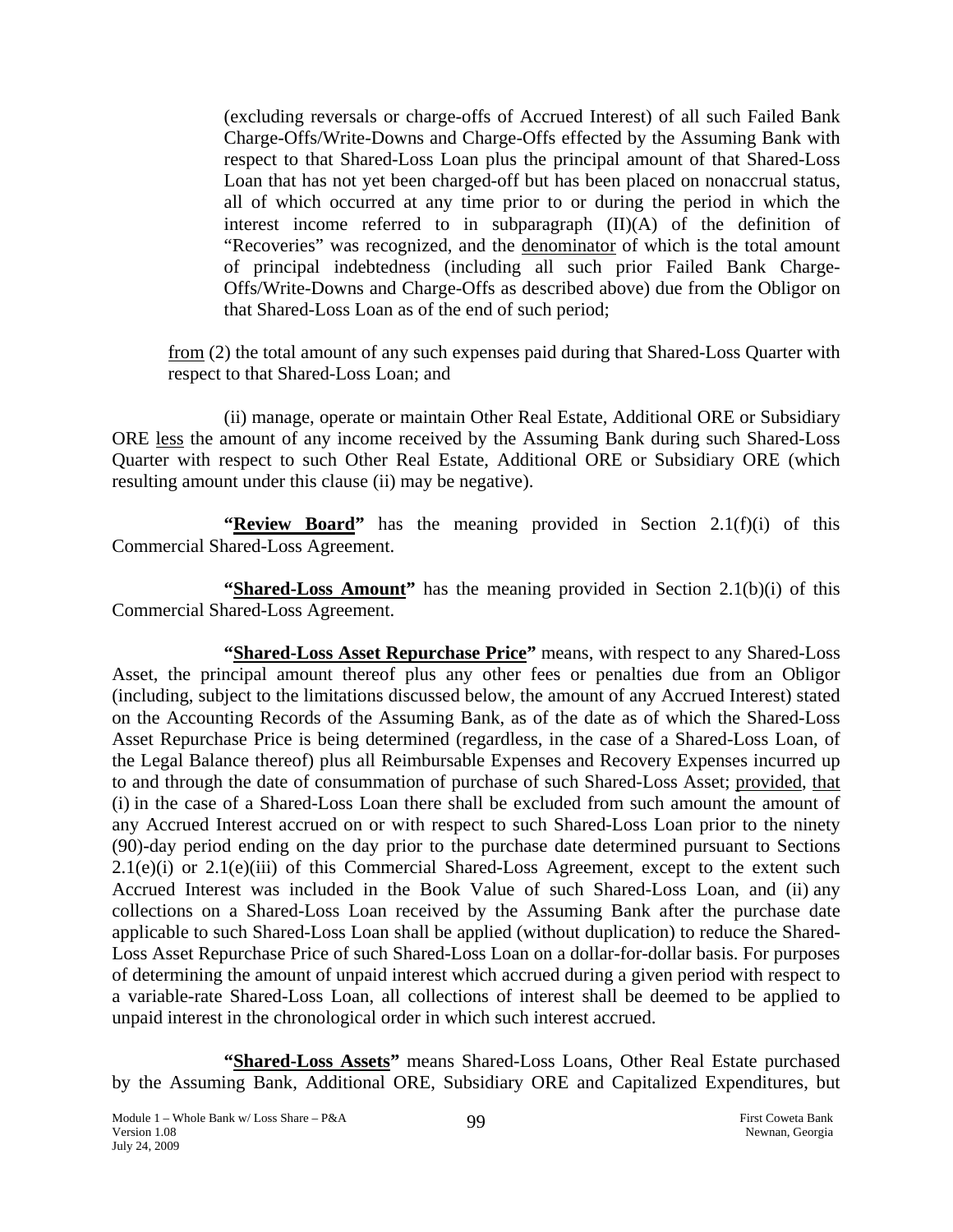does not include Shared Loss MTM Assets.

## **"Shared-Loss Loan Commitment"** means:

(i) any Commitment to make a further extension of credit or to make a further advance with respect to an existing Shared-Loss Loan; and

(ii) any Shared-Loss Loan Commitment (described in subparagraph (i) immediately preceding) with respect to which the Assuming Bank has made a Permitted Amendment.

"Shared-Loss Loan Commitment Advance" means an advance pursuant to a Shared-Loss Loan Commitment with respect to which the Assuming Bank has not made a Permitted Advance.

## **"Shared-Loss Loans"** means:

(i)(A) Loans purchased by the Assuming Bank pursuant to the Purchase and Assumption Agreement set forth on Exhibit 4.15(b) to the Purchase and Assumption Agreement, (B) New Shared-Loss Loans purchased by the Assuming Bank pursuant to the Purchase and Assumption Agreement, (C) Permitted Advances and (D) Shared-Loss Loan Commitment Advances, if any; provided, that Shared-Loss Loans shall not include Loans, New Shared-Loss Loans, Permitted Advances and Shared-Loss Loan Commitment Advances with respect to which an Acquired Subsidiary, or a constituent Subsidiary thereof, is an Obligor; (E) Loans owned by any Subsidiary which are not Shared-Loss Loans under the Single Family Shared-Loss Agreement; and (F) Consumer Loans; and

(ii) any Shared-Loss Loans (described in subparagraph (i) immediately preceding) with respect to which the Assuming Bank has made a Permitted Amendment.

"**Shared-Loss MTM Assets"** means those securities and other assets listed on Exhibit  $4.15(C)$ .

**"Shared-Loss Payment Trigger"** means when the sum of the Cumulative Loss Amount under the Single Family Shared-Loss Agreement and the cumulative Net Charge-Offs under this Commercial Shared-Loss Agreement, exceeds the First Loss Tranche. If the First Loss Tranche is zero or a negative number, the Shared-Loss Payment Trigger shall be deemed to have been reached upon Bank Closing.

**"Shared-Loss Quarter"** has the meaning provided in Section 2.1(a)(i) of this Commercial Shared-Loss Agreement.

**"Stated Threshold"** means total losses under the shared loss agreements in the amount of \$41,000,000.00.

**"Subsidiary ORE"** means all assets owned by ORE Subsidiaries that would constitute Additional ORE if such assets were on the books of the Assuming Bank.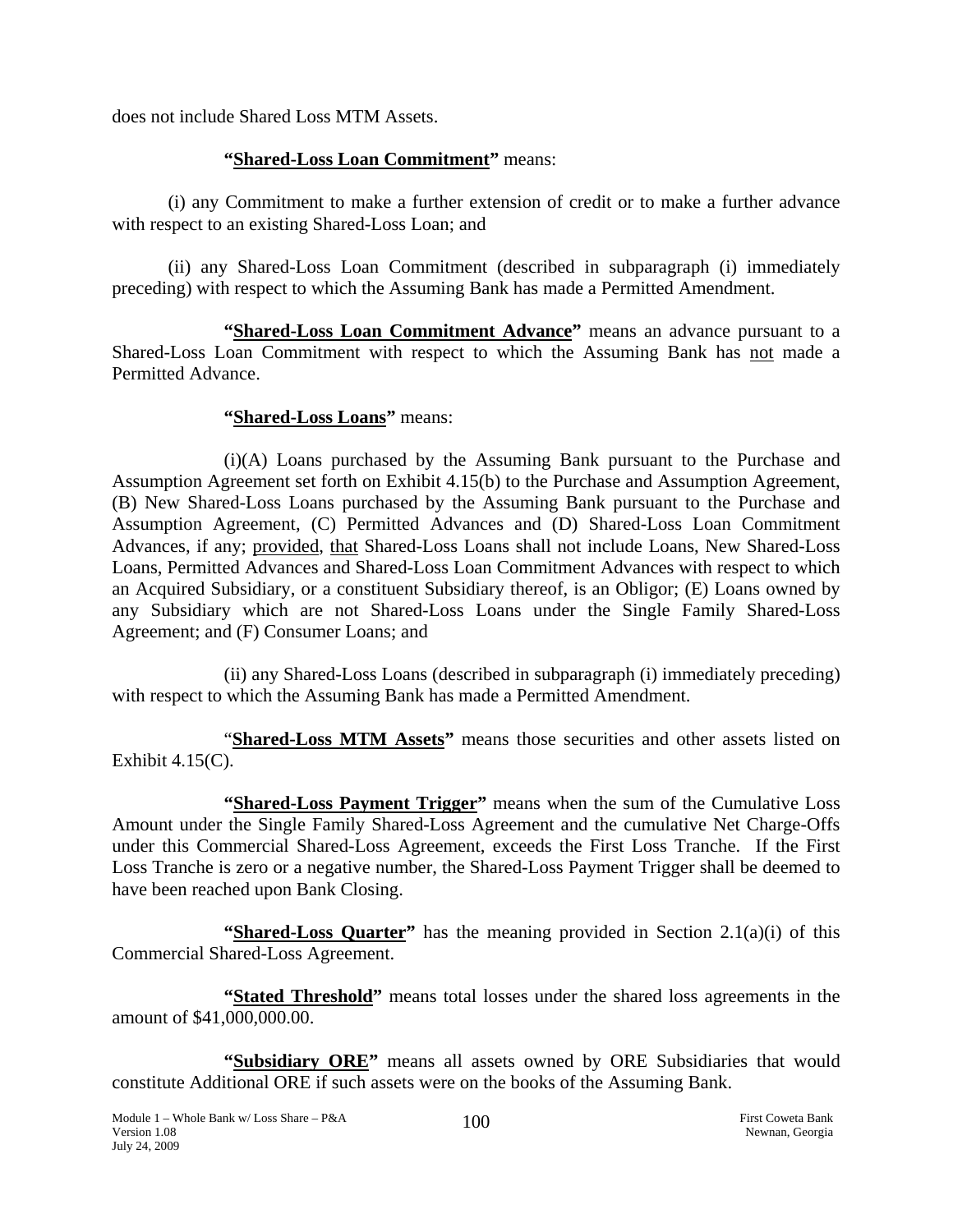**"Termination Date"** means the eighth (8th) anniversary of the Commencement

Date.

**"Third Party Servicer"** means any servicer appointed from time to time by the Assuming Bank or any Affiliate of the Assuming Bank to service the Shared-Loss Assets on behalf of the Assuming bank, the identity of which shall be given to the Receiver prior to or concurrent with the appointment thereof.

## **ARTICLE II** -- **SHARED-LOSS ARRANGEMENT**

## **2.1 Shared-Loss Arrangement.**

**(a) Quarterly Certificates.** (i) Not later than thirty (30) days after the end of each Calendar Quarter from and including the initial Calendar Quarter to and including the Calendar Quarter in which the Applicable Anniversary of the Commencement Date falls (each of such Calendar Quarters being referred to herein as a "Shared-Loss Quarter"), the Assuming Bank shall deliver to the Receiver a certificate, signed by the Assuming Bank's chief executive officer and its chief financial officer, setting forth in such form and detail as the Receiver may specify (a "Quarterly Certificate"):

> (A) the amount of Charge-Offs, the amount of Recoveries and the amount of Net Charge-Offs (which amount may be negative) during such Shared-Loss Quarter with respect to the Shared-Loss Assets (and for Recoveries, with respect to the Assets for which a charge-off was effected by the Failed Bank prior to Bank Closing); and

> (B) the aggregate amount of Reimbursable Expenses (which amount may be negative) during such Shared-Loss Quarter; and

> (C) net realized loss on the Shared Loss MTM Assets determined pursuant to FAS 115, expressed as a positive number (MTM Net Realized Loss), or net realized gain on the Shared Loss MTM assets, expressed as a negative number (MTM Net Realized Gain); and

> (D) any other than temporary impairment of the Shared Loss MTM Assets, determined pursuant to FAS 115, expressed as a positive number ("OTTI Loss") or reversals of OTTI Loss, expressed as a negative number (for the avoidance of doubt, normal and customary unrealized mark-to-market changes by reason of the application of fair value accounting do not qualify for loss sharing payments).

(ii) Not later than thirty (30) days after the end of each Calendar Quarter from and including the first Calendar Quarter following the final Shared-Loss Quarter to and including the Calendar Quarter in which the Termination Date falls (each of such Calendar Quarters being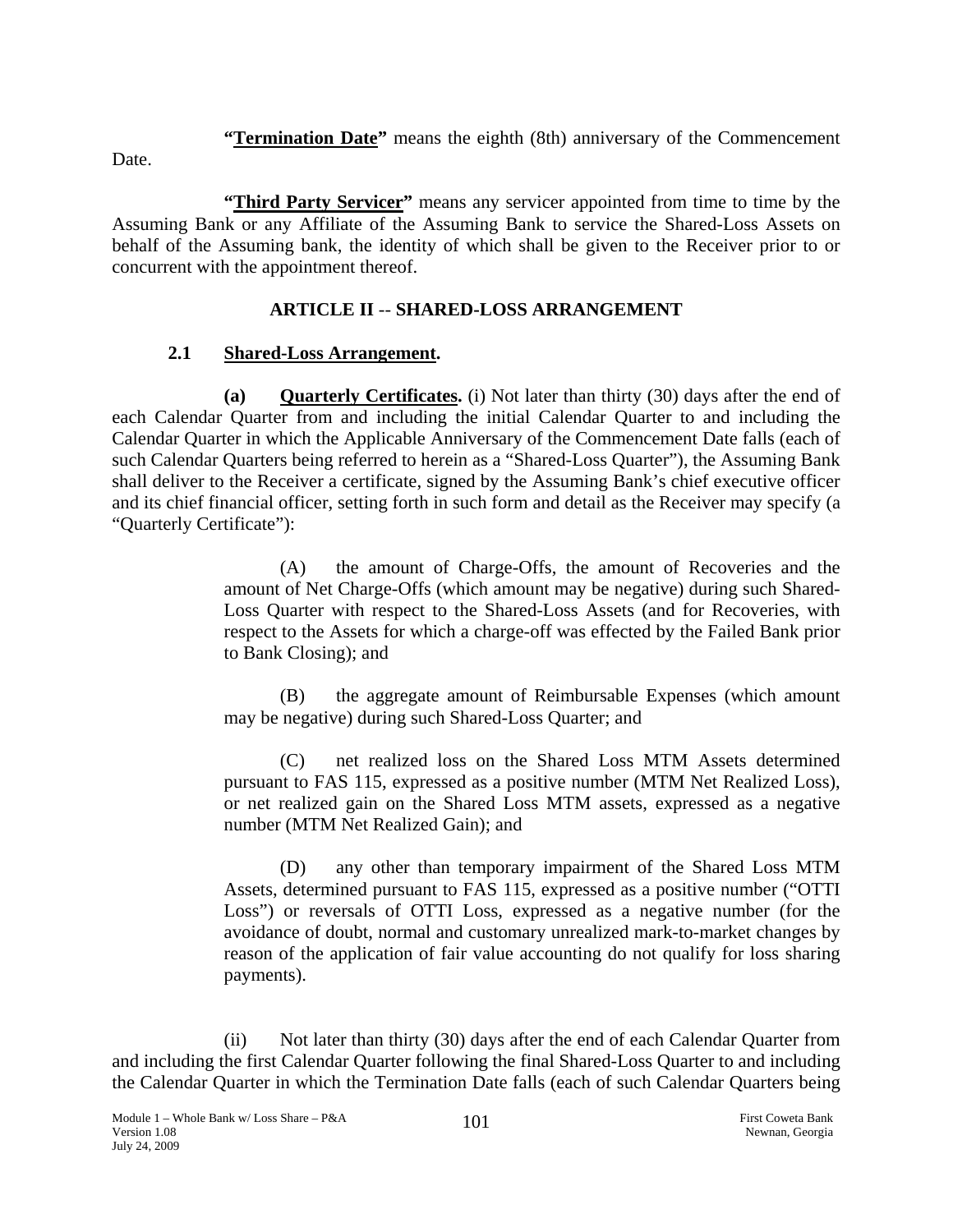referred to herein as a "Recovery Quarter"), the Assuming Bank shall deliver to the Receiver a Quarterly Certificate setting forth, in such form and detail as the Receiver may specify

> (A) the amount of Recoveries and Recovery Expenses during such Recovery Quarter. On the Quarterly Certificate for the first Recovery Quarter only, the Assuming Bank may report as a separate item, in such form and detail as the Receiver may specify, the aggregate amount of any Reimbursable Expenses that: (a) were incurred prior to or during the final Shared-Loss Quarter, and (b) had not been included in any Quarterly Certificate for any Shared-Loss Quarter because they had not been actually paid by or on behalf of the Assuming Bank (in accordance with the terms of this Commercial Shared-Loss Agreement) during any Shared-Loss Quarter and (c) were actually paid by or on behalf of the Assuming Bank (in accordance with the terms of this Commercial Shared-Loss Agreement) during the first Recovery Quarter; and

(B) net realized gain on the Shared Loss MTM Assets.

## **(b) Payments With Respect to Shared-Loss Assets.**

(i) For purposes of this Section 2.1(b), the Assuming Bank shall initially record the Shared-Loss Assets on its Accounting Records at Book Value, and initially record the Shared Loss MTM Assets on its Accounting Records at Fair Value, and adjust such amounts as such values may change after the Bank Closing. If the amount of all Net Charge-Offs during any Shared-Loss Quarter plus Reimbursable Expenses, plus MTM Net Realized Gain or MTM Net Realized Loss, plus OTTI Loss during such Shared-Loss Quarter (the "Shared-Loss Amount") is positive, then, except as provided in Sections 2.1(c) and (e) below, and subject to the provisions of Section 2.1(b)(vi) below, not later than fifteen (15) days after the date on which the Receiver receives the Quarterly Certificate with respect to such Shared-Loss Quarter, the Receiver shall pay to the Assuming Bank an amount equal to eighty percent (80%) of the Shared-Loss Amount for such Shared-Loss Quarter. If the Shared-Loss Amount during any Shared-Loss Quarter is negative, the Assuming Bank shall pay to the Receiver an amount equal to eighty percent (80%) of the Shared-Loss Amount for such Shared-Loss Quarter, which payment shall be delivered to the Receiver together with the Quarterly Certificate for such Shared-Loss Quarter. When the cumulative Shared-Loss Amounts for all Shared-Loss Quarters plus the Cumulative Loss Amount under the Single Family Shared-Loss Agreement equals or exceeds the Stated Threshold, the Receiver shall pay to the Assuming Bank an amount equal to ninety-five percent ((95%) of the Shared-Loss Amount for each Shared-Loss Quarter, until such time as the cumulative Shared-Loss Amount for all Shared-Loss Quarters is less than the Stated Threshold, when the percentage shall revert back to eighty percent (80%).

(ii) If the amount of gross Recoveries during any Recovery Quarter less Recovery Expenses during such Recovery Quarter plus net realized gains or reversals of OTTI Loss on Shared Loss MTM Assets (the "Recovery Amount") is positive, then, simultaneously with its delivery of the Quarterly Certificate with respect to such Recovery Quarter, the Assuming Bank shall pay to the Receiver an amount equal to eighty percent (80%) of the Recovery Amount for such Recovery Quarter. If the Recovery Amount is negative, then such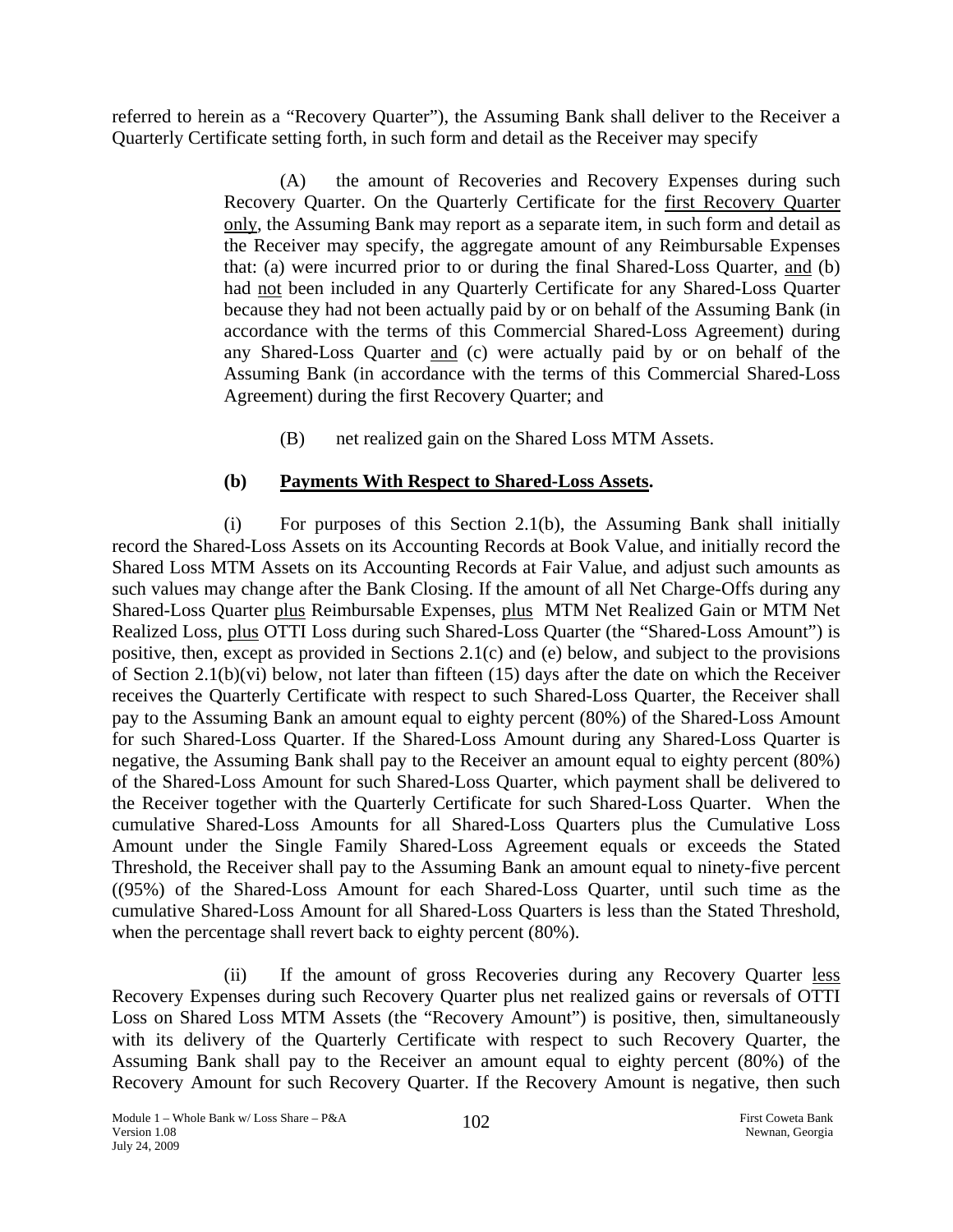negative amount shall be subtracted from the amount of gross Recoveries during the next succeeding Recovery Quarter in determining the Recovery Amount in such next succeeding Recovery Quarter; provided, that this Section 2.1(b)(ii) shall operate successively in the event that the Recovery Amount (after giving effect to this Section 2.1(b)(ii)) in such next succeeding Recovery Quarter is negative. The Assuming Bank shall specify, in the Quarterly Certificate for the final Recovery Quarter, the aggregate amount for all Recovery Quarters only, as of the end of, and including, the final Recovery Quarter of (A) Recoveries plus net realized gains or reversals of OTTI Loss on Shared Loss MTM Assets ("Aggregate Recovery Period Recoveries"), (B) Recovery Expenses ("Aggregate Recovery Expenses"), and (C) only those Recovery Expenses that have been actually "offset" against Aggregate Recovery Period Recoveries (including those so "offset" in that final Recovery Quarter) ("Aggregate Offset Recovery Expenses"); as used in this sentence, the term "offset" means the amount that has been applied to reduce gross Recoveries in any Recovery Quarter pursuant to the methodology set forth in this Section 2.1(b)(ii). If, at the end of the final Recovery Quarter the amount of Aggregate Recovery Expenses exceeds the amount of Aggregate Recovery Period Recoveries, the Receiver shall have no obligation to pay to the Assuming Bank all or any portion of such excess. Subsequent to the Assuming Bank's calculation of the Recovery Amount (if any) for the final Recovery Quarter, the Assuming Bank shall also show on the Quarterly Certificate for the final Recovery Quarter the results of the following three mathematical calculations: (i) Aggregate Recovery Period Recoveries minus Aggregate Offset Recovery Expenses; (ii) Aggregate Recovery Expenses minus Aggregate Offset Recovery Expenses; and (iii) the lesser of the two amounts calculated in (i) and (ii) immediately above ("Additional Recovery Expenses") multiplied by 80% (the amount so calculated in (iii) being defined as the "Additional Recovery Expense Amount"). If the Additional Recovery Expense Amount is greater than zero, then the Assuming Bank may request in the Quarterly Certificate for the final Recovery Quarter that the Receiver reimburse the Assuming Bank the amount of the Additional Recovery Expense Amount and the Receiver shall pay to the Assuming Bank the Additional Recovery Expense Amount within fifteen (15) days after the date on which the Receiver receives that Quarterly Certificate. On the Quarterly Certificate for the final Recovery Quarter only, the Assuming Bank may include, in addition to any Recovery Expenses for that Recovery Quarter that were paid by or on behalf of the Assuming Bank in that Recovery Quarter, those Recovery Expenses that: (a) were incurred prior to or during the final Recovery Quarter, and (b) had not been included in any Quarterly Certificate for any Recovery Quarter because they had not been actually paid by or on behalf of the Assuming Bank (in accordance with the terms of this Commercial Shared-Loss Agreement) during any Recovery Quarter, and (c) were actually paid by or on behalf of the Assuming Bank (in accordance with the terms of this Commercial Shared-Loss Agreement) prior to the date the Assuming Bank is required to deliver that final Quarterly Certificate to the Receiver under the terms of Section 2.1(a)(ii).

(iii) With respect to each Shared-Loss Quarter and Recovery Quarter, collections by or on behalf of the Assuming Bank on any charge-off effected by the Failed Bank prior to Bank Closing on an Asset other than a Shared-Loss Asset or Shared-Loss MTM Assets shall be reported as Recoveries under this Section 2.1 only to the extent such collections exceed the Book Value of such Asset, if any. For any Shared-Loss Quarter or Recovery Quarter in which collections by or on behalf of the Assuming Bank on such Asset are applied to both Book Value and to a charge-off effected by the Failed Bank prior to Bank Closing, the amount of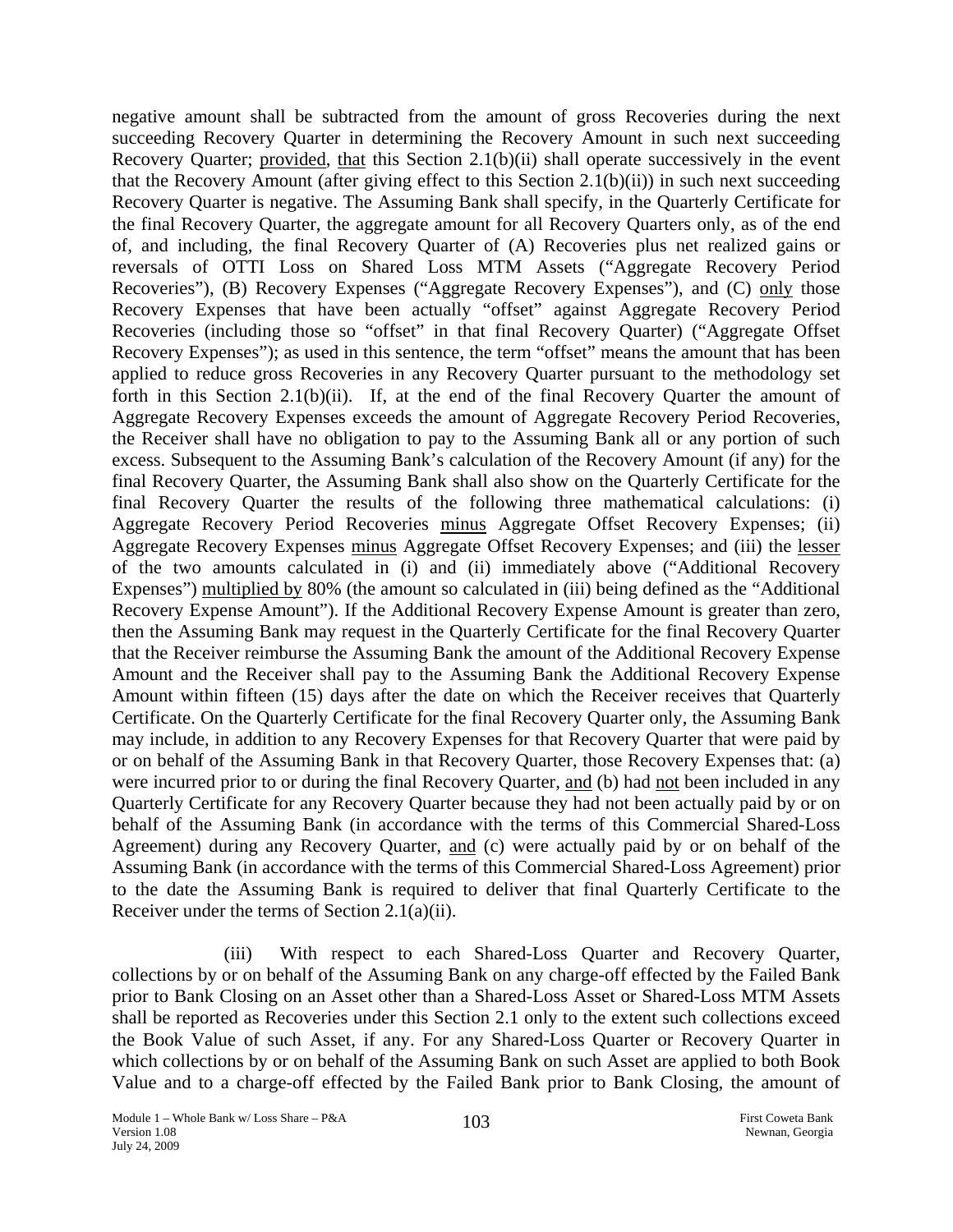expenditures incurred by or on behalf of the Assuming Bank attributable to the collection of any such Asset, that shall be considered a Reimbursable Expense or a Recovery Expense under this Section 2.1 will be limited to a proportion of such expenditures which is equal to the proportion derived by dividing (A) the amount of collections on such Asset applied to a charge-off effected by the Failed Bank prior to Bank Closing, by (B) the total collections on such Assets.

(iv) If the Assuming Bank has duly specified an amount of Reimbursable Expenses on the Quarterly Certificate for the first Recovery Quarter as described above in the last sentence of Section 2.1(a)(ii), then, not later than fifteen (15) days after the date on which the Receiver receives that Quarterly Certificate, the Receiver shall pay to the Assuming Bank an amount equal to eighty percent (80%) (or, if the Cumulative Loss Amount under the Single Family Shared-Loss Agreement plus the cumulative Shared-Loss Amount for all Shared-Loss Quarters equals or exceeds the Stated Threshold, ninety-five percent (95%)) of the amount of such Reimbursable Expenses.

(v) If the First Loss Tranche as determined under the Purchase and Assumption Agreement is a positive number, Receiver has no obligation to make payment for any Shared Loss Quarters until the Shared-Loss Payment Trigger is satisfied.

**(c) Limitation on Shared-Loss Payment.** The Receiver shall not be required to make any payments pursuant to this Section 2.1 with respect to any Charge-Off of a Shared-Loss Asset that the Receiver or the Corporation determines, based upon the Examination Criteria, should not have been effected by the Assuming Bank; provided, (x) the Receiver must provide notice to the Assuming Bank detailing the grounds for not making such payment, (y) the Receiver must provide the Assuming Bank with a reasonable opportunity to cure any such deficiency and (z) (1) to the extent curable, if cured, the Receiver shall make payment with respect to any properly effected Charge-Off and (2) to the extent not curable, the Receiver shall make a payment as to all Charge-Offs (or portion of Charge-Offs) that were effected which would have been payable as a Charge-Off if the Assuming Bank had properly effected such Charge-Off. In the event that the Receiver does not make any payments with respect to any Charge-Off of a Shared-Loss Asset pursuant to this Section 2.1 or determines that a payment was improperly made, the Assuming Bank and the Receiver shall, upon final resolution, make such accounting adjustments and payments as may be necessary to give retroactive effect to such corrections.

**(d) Sale of, or Additional Advances or Amendments with Respect to, Shared-Loss Loans and Administration of Related Loans.** No Shared-Loss Loan shall be treated as a Shared-Loss Asset pursuant to this Section 2.1 (i) if the Assuming Bank sells or otherwise transfers such Shared-Loss Loan or any interest therein (whether with or without recourse) to any Person, (ii) after the Assuming Bank makes any additional advance, commitment or increase in the amount of a commitment with respect to such Shared-Loss Loan that does not constitute a Permitted Advance or a Shared-Loss Loan Commitment Advance, (iii) after the Assuming Bank makes any amendment, modification, renewal or extension to such Shared-Loss Loan that does not constitute a Permitted Amendment, or (iv) after the Assuming Bank has managed, administered or collected any "Related Loan" (as such term is defined in Section 3.4 of Article III of this Commercial Shared-Loss Agreement) in any manner which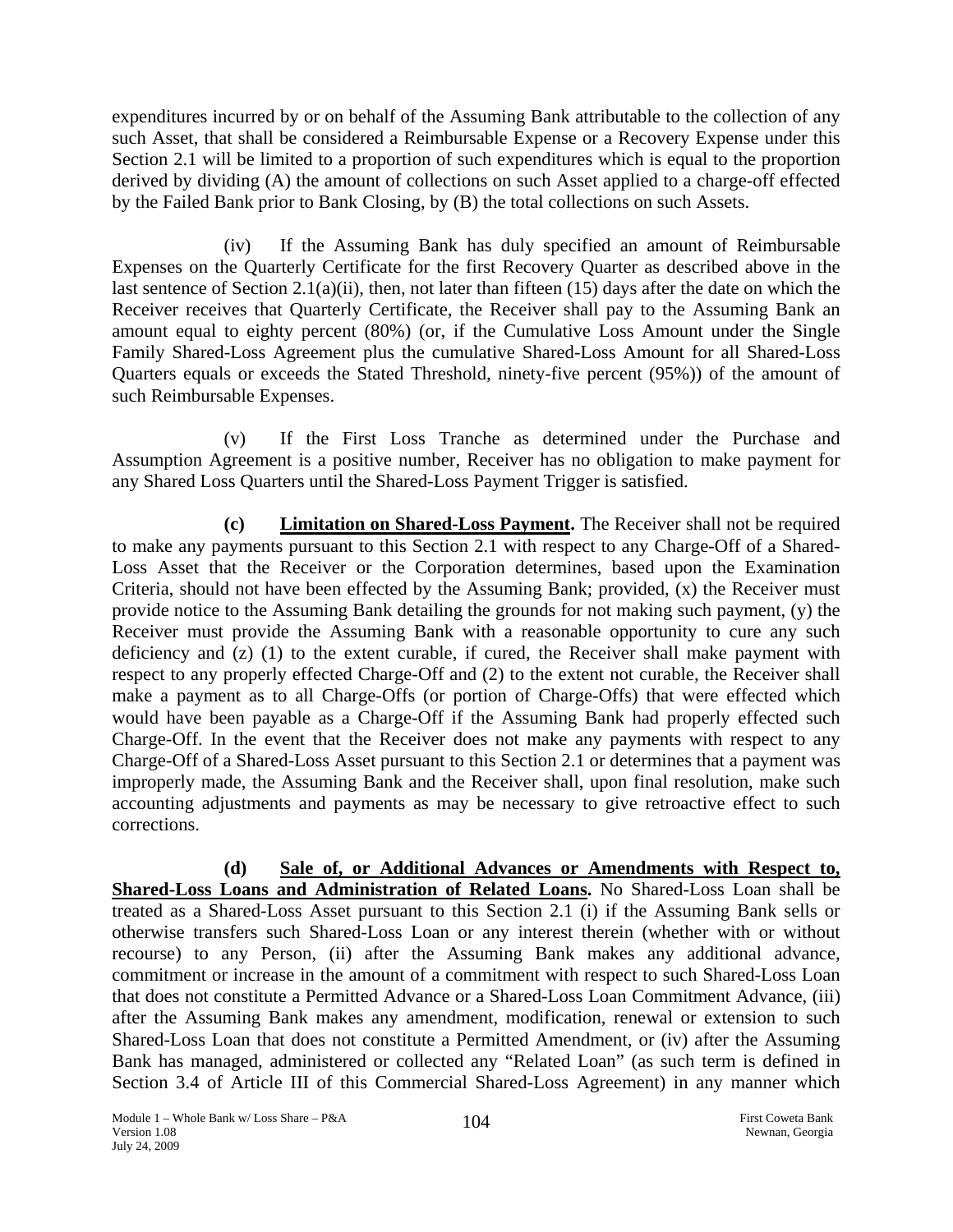Loan to the detriment of such Shared-Loss Asset to which such loan is related; provided, that would have the effect of increasing the amount of any collections with respect to the Related any such Shared-Loss Loan that has been the subject of Charge-Offs prior to the taking of any action described in clause (i), (ii), (iii) or (iv) of this Section 2.1(d) by the Assuming Bank shall be treated as a Shared-Loss Asset pursuant to this Section 2.1 solely for the purpose of treatment of Recoveries on such Charge-Offs until such time as the amount of Recoveries with respect to such Shared-Loss Asset equals such Charge-Offs.

#### **(e) Option to Purchase.**

(i) In the event that the Assuming Bank determines that there is a substantial likelihood that continued efforts to collect a Shared-Loss Asset or an Asset for which a chargeoff was effected by the Failed Bank with, in either case, a Legal Balance of \$500,000 or more on the Accounting Records of the Assuming Bank will result in an expenditure, after Bank Closing, of funds by on behalf of the Assuming Bank to a third party for a specified purpose (the expenditure of which, in its best judgment, will maximize collections), which do not constitute Reimbursable Expenses or Recovery Expenses, and such expenses will exceed ten percent (10%) of the then book value thereof as reflected on the Accounting Records of the Assuming Bank, the Assuming Bank shall (i) promptly so notify the Receiver and (ii) request that such expenditure be treated as a Reimbursable Expense or Recovery Expense for purposes of this Section 2.1. (Where the Assuming Bank determines that there is a substantial likelihood that the previously mentioned situation exists with respect to continued efforts to collect a Shared-Loss Asset or an Asset for which a charge-off was effected by the Failed Bank with, in either case, a Legal Balance of less than \$1,000,000 on the Accounting Records of the Assuming Bank, the Assuming Bank may so notify the Receiver and request that such expenditure be treated as a Reimbursable Expense or Recovery Expense.) Within thirty (30) days after its receipt of such a notice, the Receiver will advise the Assuming Bank of its consent or denial, that such expenditures shall be treated as a Reimbursable Expense or Recovery Expense, as the case may be. Notwithstanding the failure of the Receiver to give its consent with respect to such expenditures, the Assuming Bank shall continue to administer such Shared-Loss Asset in accordance with Section 2.2, except that the Assuming Bank shall not be required to make such expenditures. At any time after its receipt of such a notice and on or prior to the Termination Date the Receiver shall have the right to purchase such Shared-Loss Asset or Asset as provided in Section 2.1(e)(iii), notwithstanding any consent by the Receiver with respect to such expenditure.

(ii) During the period prior to the Termination Date, the Assuming Bank shall notify the Receiver within fifteen (15) days after any of the following becomes fully or partially charged-off:

> (A) a Shared-Loss Loan having a Legal Balance (or, in the case of more than one (1) Shared-Loss Loan made to the same Obligor, a combined Legal Balance) of \$500,000 or more in circumstances in which the legal claim against the relevant Obligor survives; or

(B) a Shared-Loss Loan to a director, an "executive officer" as defined in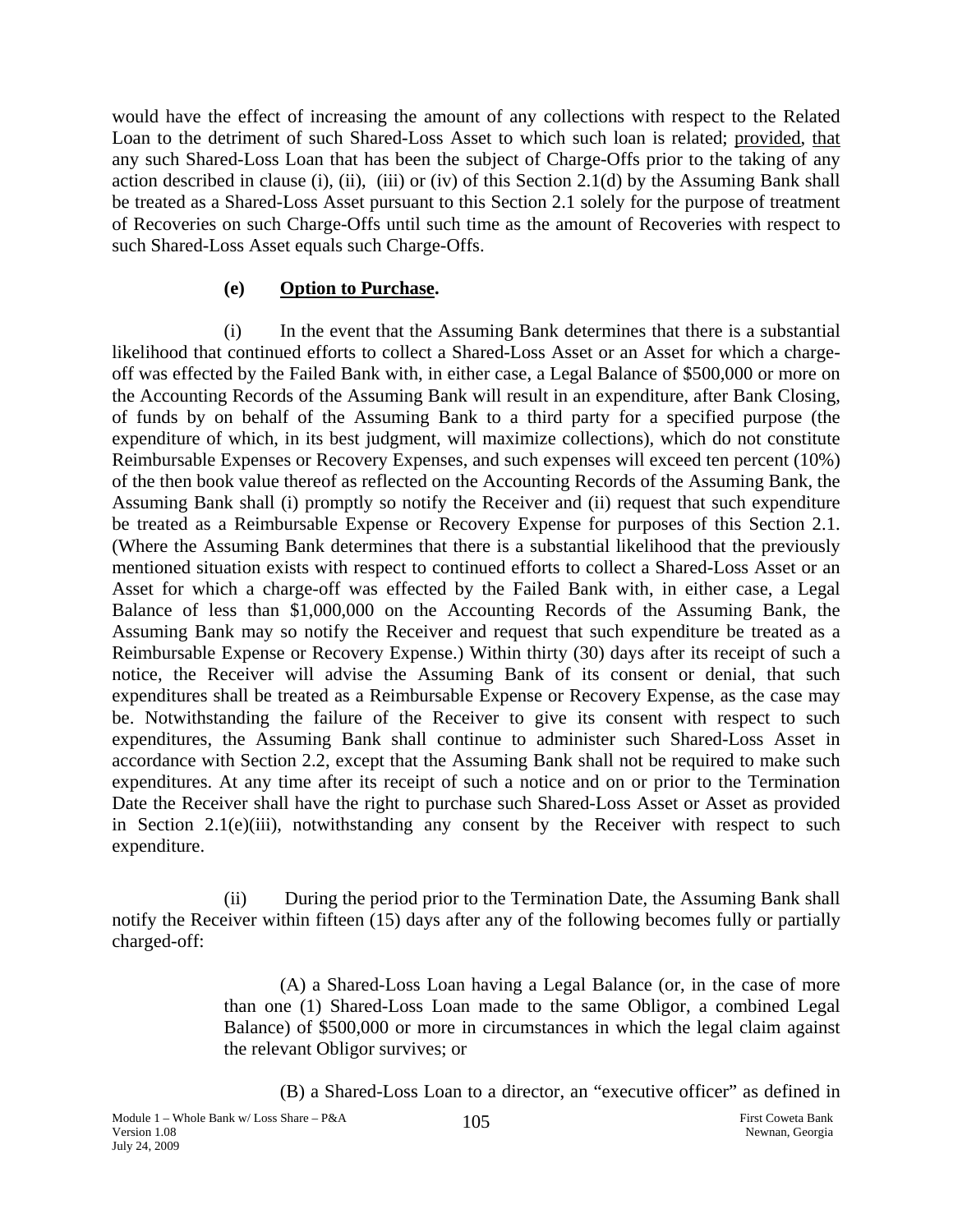12 C.F.R. 215.2(d), a "principal shareholder" as defined in 12 C.F.R. 215.2(l), or an Affiliate of the Assuming Bank.

(iii) If the Receiver determines in its discretion that the Assuming Bank is not diligently pursuing collection efforts with respect to any Shared-Loss Asset which has been fully or partially charged-off or written-down (including any Shared-Loss Asset which is identified or required to be identified in a notice pursuant to Section  $2.1(e)(ii)$  or any Asset for which there exists a Failed Bank Charge-Off/Write-Down, the Receiver may at its option, exercisable at any time on or prior to the Termination Date, require the Assuming Bank to assign, transfer and convey such Shared-Loss Asset or Asset to and for the sole benefit of the Receiver for a price equal to the Shared-Loss Asset Repurchase Price thereof less the Related Liability Amount with respect to any Related Liabilities related to such Shared-Loss Asset or Asset.

(iv) Not later than ten (10) days after the date upon which the Assuming Bank receives notice of the Receiver's intention to purchase or require the assignment of any Shared-Loss Asset or Asset pursuant to Section 2.1(e)(i) or (iii), the Assuming Bank shall transfer to the Receiver such Shared-Loss Asset or Asset and any Credit Files relating thereto and shall take all such other actions as may be necessary and appropriate to adequately effect the transfer of such Shared-Loss Asset or Asset from the Assuming Bank to the Receiver. Not later than fifteen (15) days after the date upon which the Receiver receives such Shared-Loss Asset or Asset and any Credit Files relating thereto, the Receiver shall pay to the Assuming Bank an amount equal to the Shared-Loss Asset Repurchase Price of such Shared-Loss Asset or Asset less the Related Liability Amount.

(v) The Receiver shall assume all Related Liabilities with respect to any Shared-Loss Asset or Asset set forth in the notice described in Section 2.1(e)(iv).

#### **(f) Dispute Resolution.**

(i) (A) Any dispute as to whether a Charge-Off of a Shared-Loss Asset was made in accordance with Examination Criteria shall be resolved by the Assuming Bank's Chartering Authority. (B) With respect to any other dispute arising under the terms of this Commercial Shared-Loss Agreement which the parties hereto cannot resolve after having negotiated such matter, in good faith, for a thirty (30) day period, other than a dispute the Corporation is not permitted to submit to arbitration under the Administrative Dispute Resolution Act of 1996 ("ADRA"), as amended, such other dispute shall be resolved by determination of a review board (a "Review Board") established pursuant to Section 2.1(f). Any Review Board under this Section 2.1(f) shall follow the provisions of the Federal Arbitration Act and shall follow the provisions of the ADRA. (C) Any determination by the Assuming Bank's Chartering Authority or by a Review Board shall be conclusive and binding on the parties hereto and not subject to further dispute, and judgment may be entered on said determination in accordance with applicable arbitration law in any court having jurisdiction thereof.

(ii) A Review Board shall consist of three (3) members, each of whom shall have such expertise as the Corporation and the Assuming Bank agree is relevant. As appropriate, the Receiver or the Corporation (the "FDIC Party") will select one member, one member will be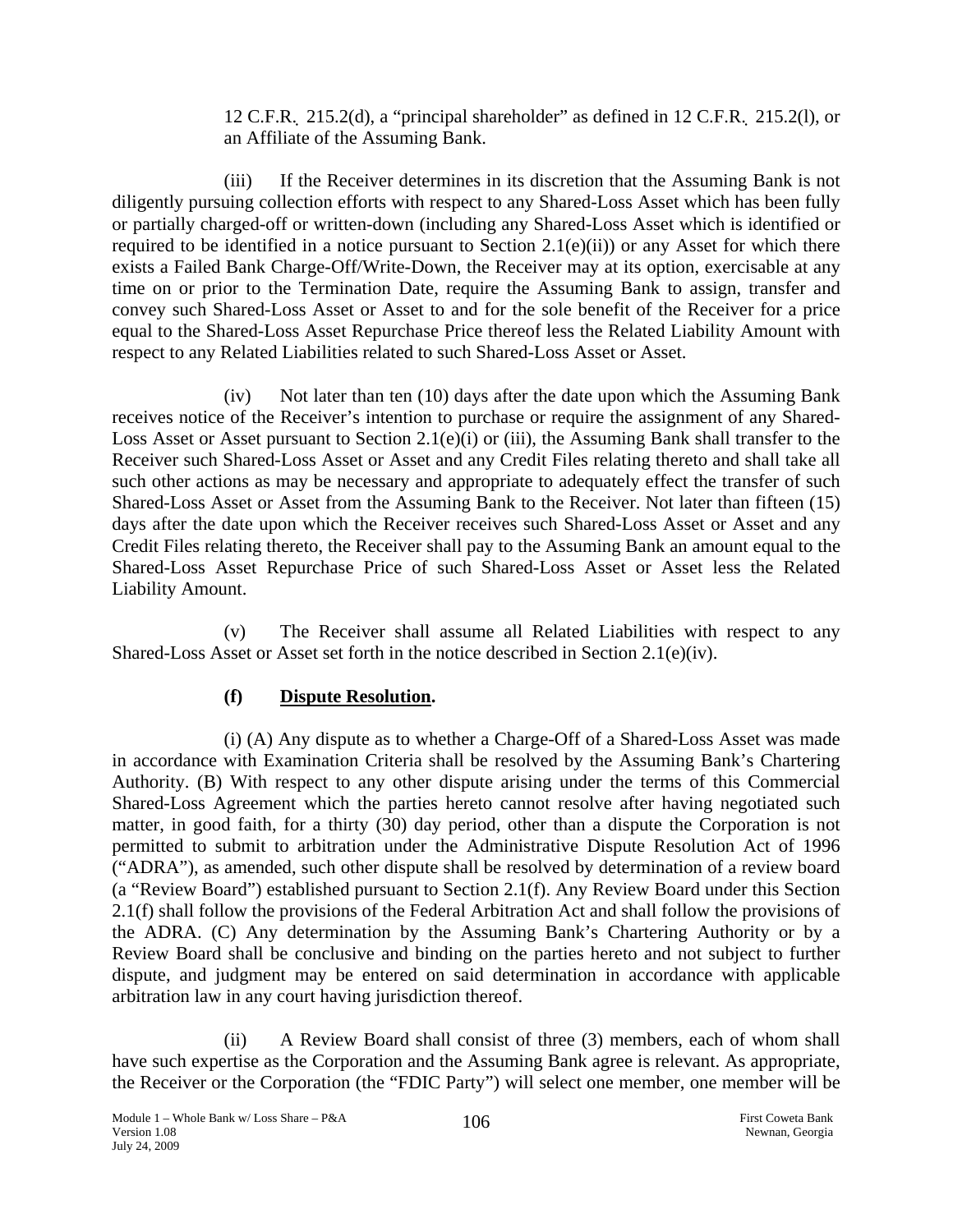selected by the Assuming Bank and the third member (the "Neutral Member") will be selected by the other two members. The member of the Review Board selected by a party may be removed at any time by such party upon two (2) days' written notice to the other party of the selection of a replacement member. The Neutral Member may be removed by unanimous action of the members appointed by the FDIC Party and the Assuming Bank after two (2) days' prior written notice to the FDIC Party and the Assuming Bank of the selection of a replacement Neutral Member. In addition, if a Neutral Member fails for any reason to serve or continue to serve on the Review Board, the other remaining members shall so notify the parties to the dispute and the Neutral Member in writing that such Neutral Member will be replaced, and the Neutral Member shall thereafter be replaced by the unanimous action of the other remaining members within twenty (20) business days of that notification.

(iii) No dispute may be submitted to a Review Board by any of the parties to this Commercial Shared-Loss Agreement unless such party has provided to the other party a written notice of dispute ("Notice of Dispute"). During the forty-five (45)-day period following the providing of a Notice of Dispute, the parties to the dispute will make every effort in good faith to resolve the dispute by mutual agreement. As part of these good faith efforts, the parties should consider the use of less formal dispute resolution techniques, as judged appropriate by each party in its sole discretion. Such techniques may include, but are not limited to, mediation, settlement conference, and early neutral evaluation. If the parties have not agreed to a resolution of the dispute by the end of such forty-five (45)-day period, then, subject to the discretion of the Corporation and the written consent of the Assuming Bank as set forth in Section  $2.1(f)(i)(B)$ above, on the first day following the end of such period, the FDIC Party and the Assuming Bank shall notify each other of its selection of its member of the Review Board and such members shall be instructed to promptly select the Neutral Member of the Review Board. If the members appointed by the FDIC Party and the Assuming Bank are unable to promptly agree upon the initial selection of the Neutral Member, or a timely replacement Neutral Member as set forth in Section 2.1(f)(ii) above, the two appointed members shall apply to the American Arbitration Association ("AAA"), and such Neutral Member shall be appointed in accordance with the Commercial Arbitration Rules of the AAA.

(iv) The resolution of a dispute pursuant to this Section 2.1(f) shall be governed by the Commercial Arbitration Rules of the AAA to the extent that such rules are not inconsistent with this Section 2.1(f). The Review Board may modify the procedures set forth in such rules from time to time with the prior approval of the FDIC Party and the Assuming Bank.

(v) Within fifteen (15) days after the last to occur of the final written submissions of both parties, the presentation of witnesses, if any, and oral presentations, if any, the Review Board shall adopt the position of one of the parties and shall present to the parties a written award regarding the dispute. The determination of any two (2) members of a Review Board will constitute the determination of such Review Board.

(vi) The FDIC Party and the Assuming Bank will each pay the fees and expenses of the member of the Review Board selected by it. The FDIC Party and Assuming Bank will share equally the fees and expenses of the Neutral Member. No such fees or expenses incurred by or on behalf of the Assuming Bank shall be subject to reimbursement by the FDIC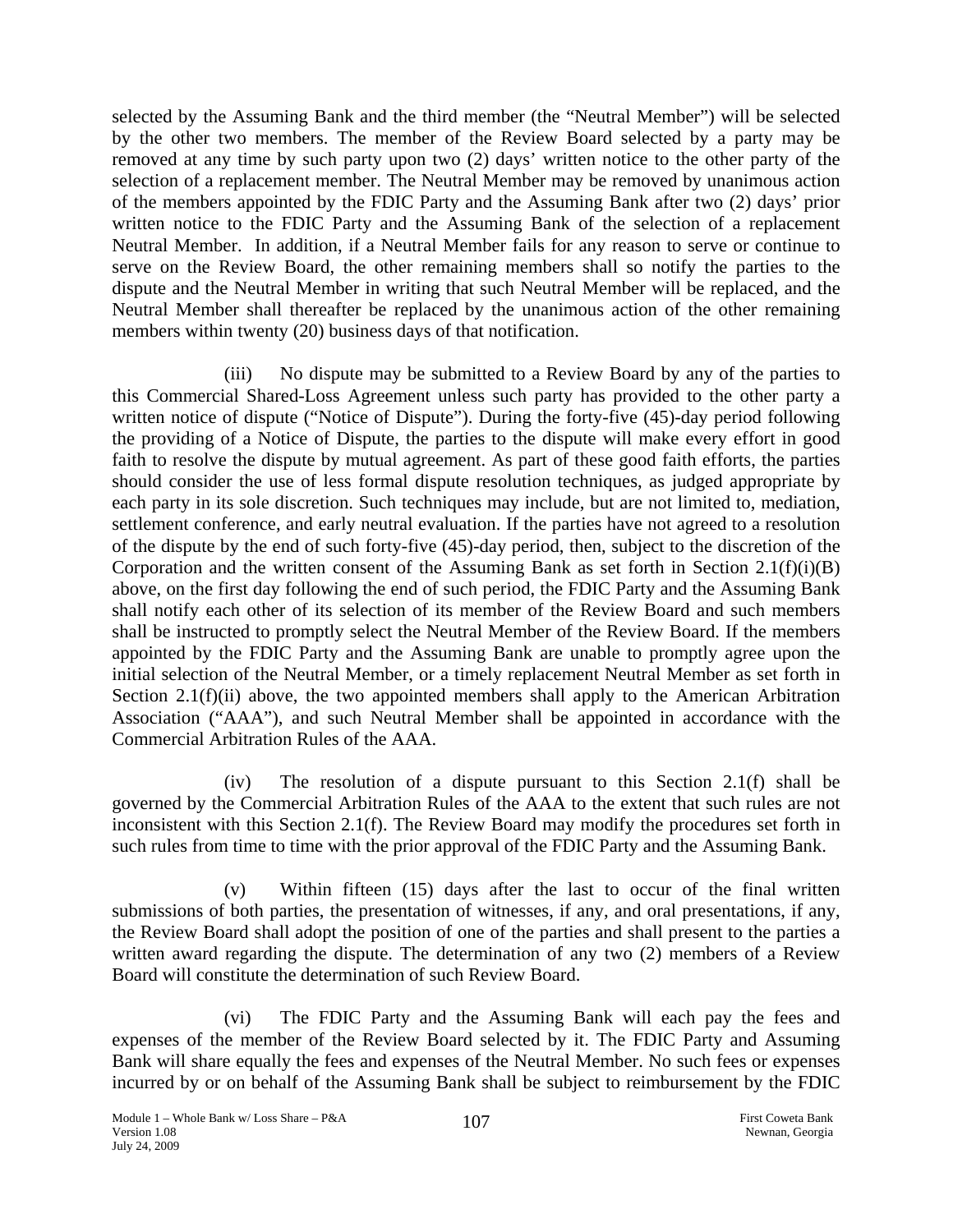Party under this Commercial Shared-Loss Agreement or otherwise.

(vii) Each party will bear all costs and expenses incurred by it in connection with the submission of any dispute to a Review Board. No such costs or expenses incurred by or on behalf of the Assuming Bank shall be subject to reimbursement by the FDIC Party under this Commercial Shared-Loss Agreement or otherwise. The Review Board shall have no authority to award costs or expenses incurred by either party to these proceedings.

(viii) Any dispute resolution proceeding held pursuant to this Section 2.1(f) shall not be public. In addition, each party and each member of any Review Board shall strictly maintain the confidentiality of all issues, disputes, arguments, positions and interpretations of any such proceeding, as well as all information, attachments, enclosures, exhibits, summaries, compilations, studies, analyses, notes, documents, statements, schedules and other similar items associated therewith, except as the parties agree in writing or such disclosure is required pursuant to law, rule or regulation. Pursuant to ADRA, dispute resolution communications may not be disclosed either by the parties or by any member of the Review board unless:

- (1) all parties to the dispute resolution proceeding agree in writing;
- (2) the communication has already been made public;
- (3) the communication is required by statute, rule or regulation to be made public;

(4) a court determines that such testimony or disclosure is necessary to prevent a manifest injustice, help establish a violation of the law or prevent harm to the public health or safety, or of sufficient magnitude in the particular case to outweigh the integrity of dispute resolution proceedings in general by reducing the confidence of parties in future cases that their communications will remain confidential.

(ix) Any dispute resolution proceeding pursuant to this Section 2.1(f) (whether as a matter of good faith negotiations, by resort to a Review Board, or otherwise) is a compromise negotiation for purposes of the Federal Rules of Evidence and state rules of evidence. The parties agree that all proceedings, including any statement made or document prepared by any party, attorney or other participants are privileged and shall not be disclosed in any subsequent proceeding or document or construed for any purpose as an admission against interest. Any document submitted and any statements made during any dispute resolution proceeding are for settlement purposes only. The parties further agree not to subpoena any of the members of the Review Board or any documents submitted to the Review Board. In no event will the Neutral Member voluntarily testify on behalf of any party.

(x) No decision, interpretation, determination, analysis, statement, award or other pronouncement of any Review Board shall constitute precedent as regards any subsequent proceeding (whether or not such proceeding involves dispute resolution under this Commercial Shared-Loss Agreement) nor shall any Review Board be bound to follow any decision, interpretation, determination, analysis, statement, award or other pronouncement rendered by any previous Review Board or any other previous dispute resolution panel which may have convened in connection with a transaction involving other failed financial institutions or Federal assistance

or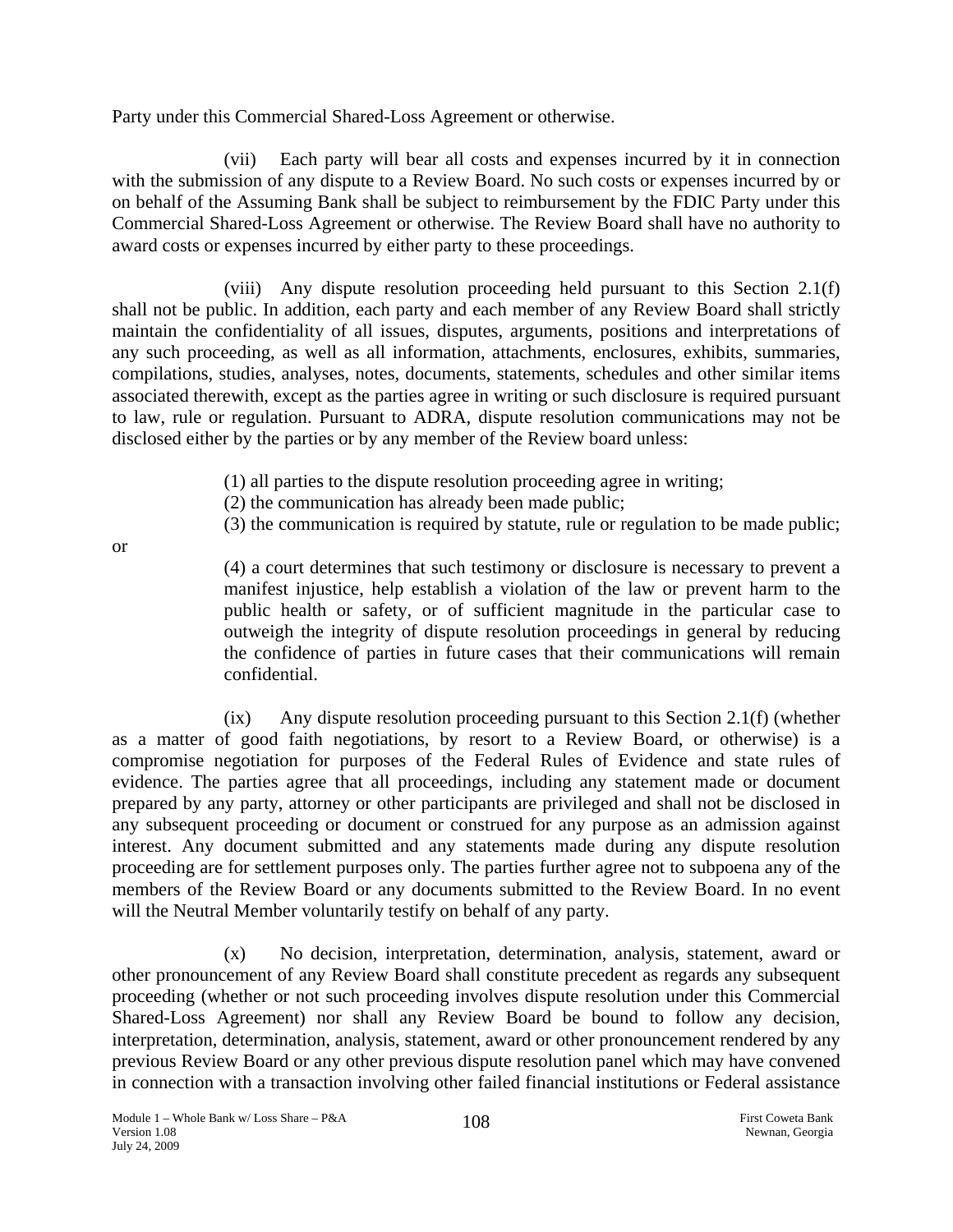transactions.

(xi) The parties may extend any period of time in this Section 2.1(f) by mutual agreement. Notwithstanding anything above to the contrary, no dispute shall be submitted to a Review Board until each member of the Review Board, and any substitute member, if applicable, agrees to be bound by the provisions of this Section 2.1(f) as applicable to members of a Review Board. Prior to the commencement of the Review Board proceedings, or, in the case of a substitute Neutral Member, prior to the re-commencement of such proceedings subsequent to that substitution, the Neutral Member shall provide a written oath of impartiality.

(xii) For the avoidance of doubt, and notwithstanding anything herein to the contrary, in the event any notice of dispute is provided to a party under this Section 2.1(g) prior to the Termination Date, the terms of this Commercial Shared-Loss Agreement shall remain in effect with respect to any such items set forth in such notice until such time as any such dispute with respect to such item is finally resolved.

**2.2 Administration of Shared-Loss Assets.** The Assuming Bank shall at all times prior to the Termination Date comply with the Rules Regarding the Administration of Shared-Loss Assets as set forth in Article III of this Commercial Shared-Loss Agreement.

## **2.3 Auditor Report; Right to Audit.**

(a) Within ninety (90) days after the end of each fiscal year from and including the fiscal year during which Bank Closing falls to and including the calendar year during which the Termination Date falls, the Assuming Bank shall deliver to the Corporation and to the Receiver a report signed by its independent public accountants stating that they have reviewed the terms of this Commercial Shared-Loss Agreement and that, in the course of their annual audit of the Assuming Bank's books and records, nothing has come to their attention suggesting that any computations required to be made by the Assuming Bank during such year by this Article II were not made by the Assuming Bank in accordance herewith. In the event that the Assuming Bank cannot comply with the preceding sentence, it shall promptly submit to the Receiver corrected computations together with a report signed by its independent public accountants stating that, after giving effect to such corrected computations, nothing has come to their attention suggesting that any computations required to be made by the Assuming Bank during such year by this Article II were not made by the Assuming Bank in accordance herewith. In such event, the Assuming Bank and the Receiver shall make all such accounting adjustments and payments as may be necessary to give effect to each correction reflected in such corrected computations, retroactive to the date on which the corresponding incorrect computation was made. It is the intention of this provision to align the timing of the audit required under this Commercial Shared-Loss Agreement with the examination audit required pursuant to 12 CFR Section 363.

(b) The Assuming Bank shall perform on an annual basis an internal audit of its compliance with the provisions of this Article II and shall provide the Receiver and the Corporation with copies of the internal audit reports and access to internal audit workpapers related to such internal audit.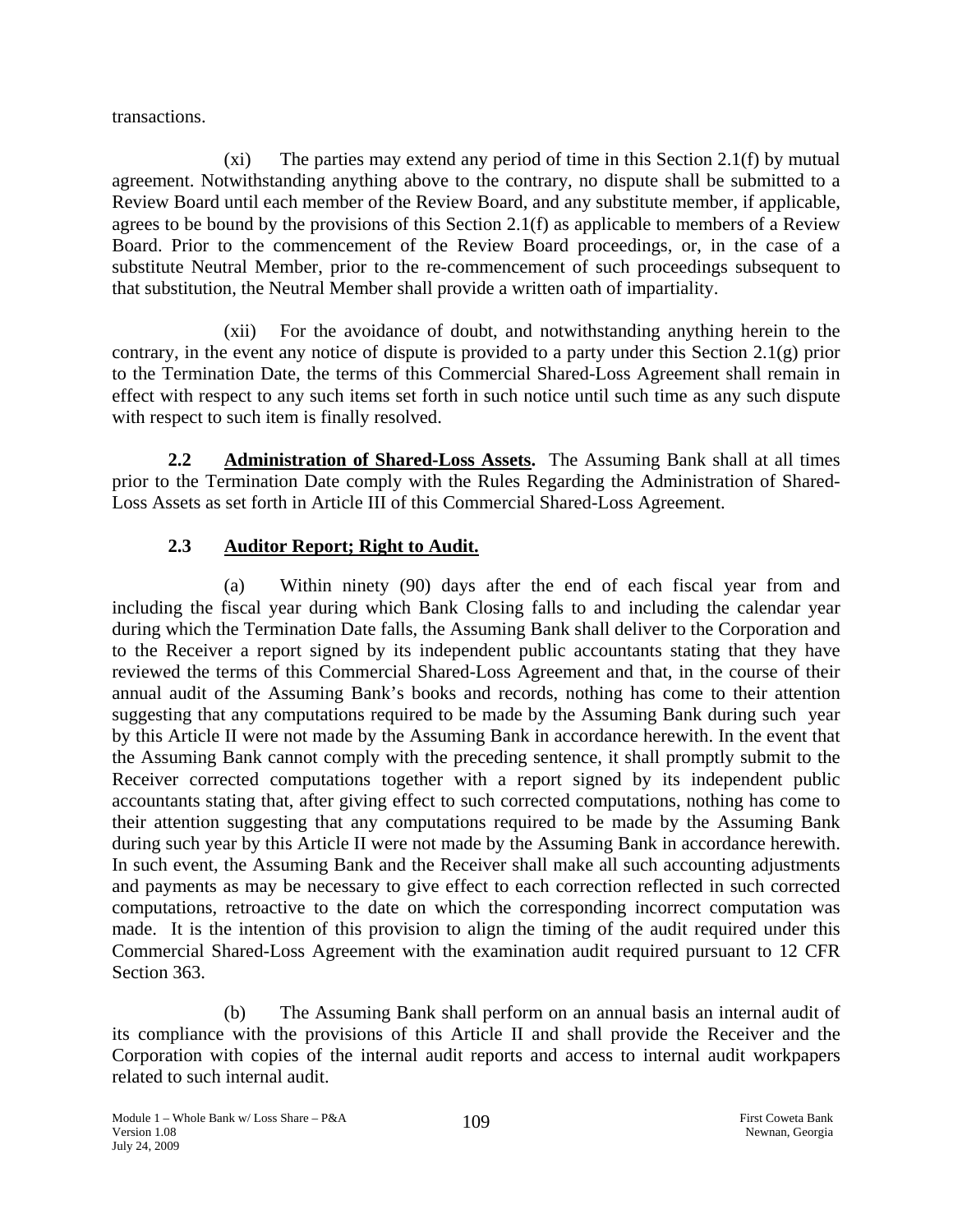(c) The Receiver or the Corporation may perform an audit to determine the Assuming Bank's compliance with the provisions of this Commercial Shared-Loss Agreement, including this Article II, at any time by providing not less than ten (10) Business Days prior written notice. The scope and duration of any such audit shall be within the discretion of the Receiver or the Corporation, as the case may be, but shall in no event be administered in a manner that unreasonably interferes with the operation of the Assuming Bank's business. The Receiver or the Corporation, as the case may be, shall bear the expense of any such audit. In the event that any corrections are necessary as a result of such an audit, the Assuming Bank and the Receiver shall make such accounting adjustments and payments as may be necessary to give retroactive effect to such corrections.

**2.4 Withholdings.** Notwithstanding any other provision in this Article II, the Receiver, upon the direction of the Director (or designee) of the Corporation's Division of Resolutions and Receiverships, may withhold payment for any amounts included in a Quarterly Certificate delivered pursuant to Section 2.1, if, in its judgment, there is a reasonable basis under the terms of this Commercial Shared-Loss Agreement for denying the eligibility of an item for which reimbursement or payment is sought under such Section. In such event, the Receiver shall provide a written notice to the Assuming Bank detailing the grounds for withholding such payment. At such time as the Assuming Bank demonstrates to the satisfaction of the Receiver that the grounds for such withholding of payment, or portion of payment, no longer exist or have been cured, then the Receiver shall pay the Assuming Bank the amount withheld which the Receiver determines is eligible for payment, within fifteen (15) Business Days. In the event the Receiver or the Assuming Bank elects to submit the issue of the eligibility of the item for reimbursement or payment for determination under the dispute resolution procedures of Section 2.1(f), then (i) if the dispute is settled by the mutual agreement of the parties in accordance with Section 2.1(f)(iii), the Receiver shall pay the amount withheld (to the extent so agreed) within fifteen (15) Business Days from the date upon which the dispute is determined by the parties to be resolved by mutual agreement, and (ii) if the dispute is resolved by the determination of a Review Board, the Receiver shall pay the amount withheld (to the extent so determined) within fifteen (15) Business Days from the date upon which the Receiver is notified of the determination by the Review Board of its obligation to make such payment. Any payment by the Receiver pursuant to this Section 2.4 shall be made together with interest on the amount thereof from the date the payment was agreed or determined otherwise to be due, at the interest rate per annum determined by the Receiver to be equal to the coupon equivalent of the three (3)-month U.S. Treasury Bill Rate in effect as of the first Business Day of each Calendar Quarter during which such interest accrues as reported in the Federal Reserve Board's Statistical Release for Selected Interest Rates H.15 opposite the caption "Auction Average - 3-Month" or, if not so reported for such day, for the next preceding Business Day for which such rate was so reported.

**2.5 Books and Records**. The Assuming Bank shall at all times during the term of this Commercial Shared-Loss Agreement keep books and records which fairly present all dealings and transactions carried out in connection with its business and affairs. Except as otherwise provided for in the Purchase and Assumption Agreement or this Commercial Shared-Loss Agreement, all financial books and records shall be kept in accordance with generally accepted accounting principles, consistently applied for the periods involved and in a manner such that information necessary to determine compliance with any requirement of the Purchase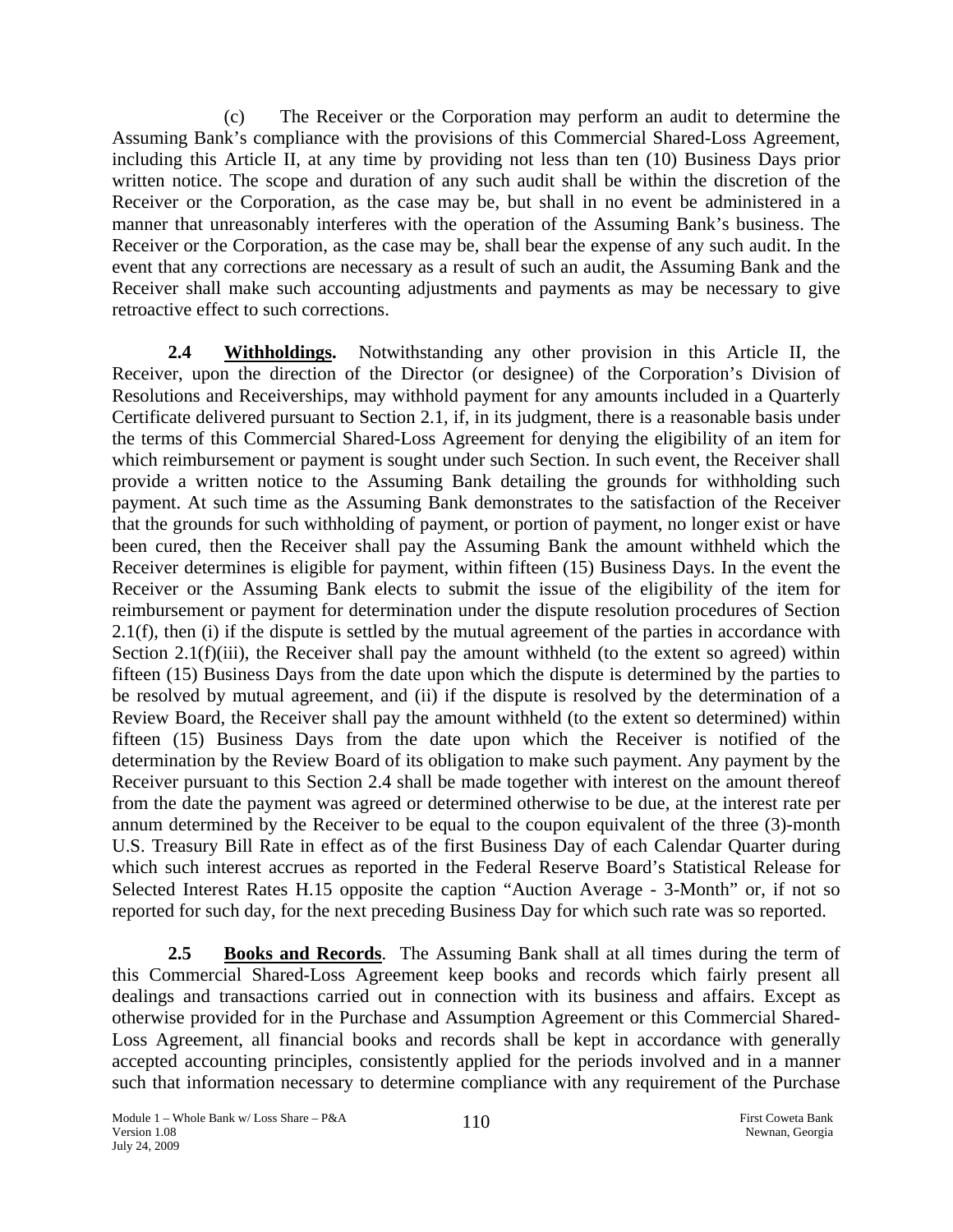and Assumption Agreement or this Commercial Shared-Loss Agreement will be readily obtainable, and in a manner such that the purposes of the Purchase and Assumption Agreement or this Commercial Shared-Loss Agreement may be effectively accomplished. Without the prior written approval of the Corporation, the Assuming Bank shall not make any change in its accounting principles adversely affecting the value of the Shared-Loss Assets except as required by a change in generally accepted accounting principles. The Assuming Bank shall notify the Corporation of any change in its accounting principles affecting the Shared-Loss Assets which it believes are required by a change in generally accepted accounting principles.

**2.6 Information**. The Assuming Bank shall promptly provide to the Corporation such other information, including financial statements and computations, relating to the performance of the provisions of the Purchase and Assumption Agreement or otherwise relating to its business and affairs or this Commercial Shared-Loss Agreement, as the Corporation or the Receiver may request from time to time.

**2.7 Tax Ruling.** The Assuming Bank shall not at any time, without the Corporation's prior written consent, seek a private letter ruling or other determination from the Internal Revenue Service or otherwise seek to qualify for any special tax treatment or benefits associated with any payments made by the Corporation pursuant to the Purchase and Assumption Agreement or this Commercial Shared-Loss Agreement.

### **ARTICLE III - RULES REGARDING THE ADMINISTRATION OF SHARED-LOSS ASSETS AND SHARED-LOSS MTM ASSETS**

**3.1 Agreement with Respect to Administration.** The Assuming Bank shall (and shall cause any of its Affiliates to which the Assuming Bank transfers any Shared-Loss Assets or Shared-Loss MTM Assets) to, or a Third Party Servicer to, manage, administer, and collect the Shared-Loss Assets and Shared-Loss MTM Assets while owned by the Assuming Bank or any Affiliate thereof during the term of this Commercial Shared-Loss Agreement in accordance with the rules set forth in this Article III ("Rules"). The Assuming Bank shall be responsible to the Receiver and the Corporation in the performance of its duties hereunder and shall provide to the Receiver and the Corporation such reports as the Receiver or the Corporation reasonably deems advisable, including but not limited to the reports required by Section 3.3 hereof, and shall permit the Receiver and the Corporation at all times to monitor the Assuming Bank's performance of its duties hereunder.

### **3.2 Duties of the Assuming Bank with Respect to Shared-Loss Assets.**

# (a) In performance of its duties under these Rules, the Assuming Bank shall:

(i) manage, administer, collect and effect Charge-Offs and Recoveries with respect to each Shared-Loss Asset in a manner consistent with (A) usual and prudent business and banking practices; (B) the Assuming Bank's (or, in the case a Third Party Servicer is engaged, the Third Party Servicer's) practices and procedures including, without limitation, the then-effective written internal credit policy guidelines of the Assuming Bank, with respect to the management, administration and collection of and taking of charge-offs and write-downs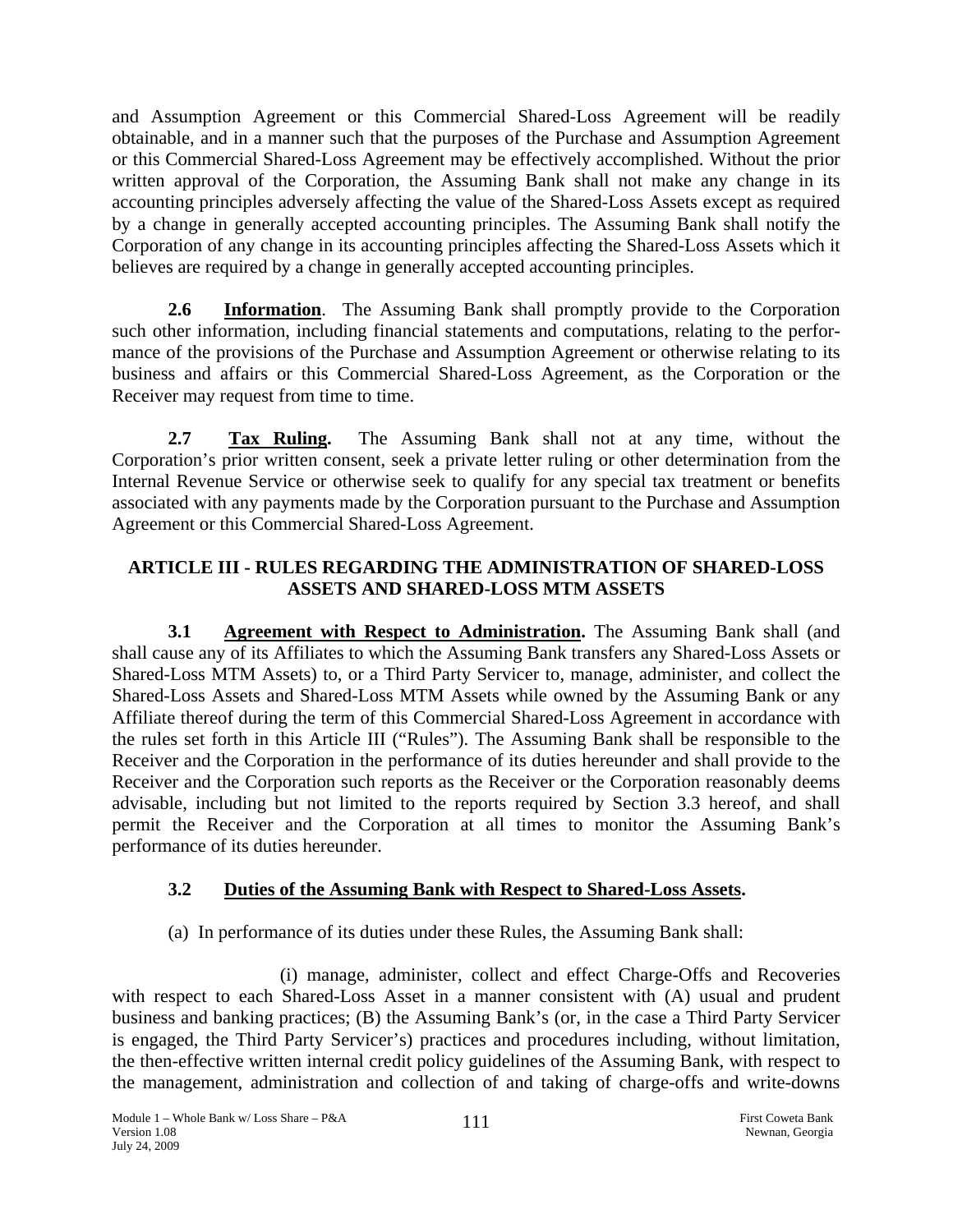with respect to loans, other real estate and repossessed collateral that do not constitute Shared Loss Assets;

(ii) exercise its best business judgment in managing, administering, collecting and effecting Charge-Offs with respect to Shared-Loss Assets;

(iii) use its best efforts to maximize collections with respect to Shared-Loss Assets and, if applicable for a particular Shared-Loss Asset, without regard to the effect of maximizing collections on assets held by the Assuming Bank or any of its Affiliates that are not Shared-Loss Assets;

(iv) adopt and implement accounting, reporting, record-keeping and similar systems with respect to the Shared-Loss Assets, as provided in Section 3.4 hereof;

(v) retain sufficient staff to perform its duties hereunder; and

(vi) provide written notification in accordance with Article IV of this Commercial Shared-Loss Agreement immediately after the execution of any contract pursuant to which any third party (other than an Affiliate of the Assuming Bank) will manage, administer or collect any of the Shared-Loss Assets, together with a copy of that contract.

(b) Any transaction with or between any Affiliate of the Assuming Bank with respect to any Shared-Loss Asset including, without limitation, the execution of any contract pursuant to which any Affiliate of the Assuming Bank will manage, administer or collect any of the Shared-Loss Assets, or any other action involving self-dealing, shall be subject to the prior written approval of the Receiver or the Corporation.

(c) The following categories of expenses shall not be deemed to be Reimbursable Expenses or Recovery Expenses:

(i) Federal, State, or local income taxes and expenses related thereto;

(ii) salaries or other compensation and related benefits of Assuming Bank employees and the employees of its Affiliates including, without limitation, any bonus, commission or severance arrangements, training, payroll taxes, dues, or travel- or relocationrelated expenses,;

(iii) the cost of space occupied by the Assuming Bank, any Affiliate thereof and their staff, the rental of and maintenance of furniture and equipment, and expenses for data processing including the purchase or enhancement of data processing systems;

(iv) except as otherwise provided herein, fees for accounting and other independent professional consultants (other than consultants retained to assess the presence, storage or release of any hazardous or toxic substance, or any pollutant or contaminant with respect to the collateral securing a Shared-Loss Loan that has been fully or partially charged-off); provided, that for purposes of this Section 3.2(c)(iv), fees of attorneys and appraisers engaged as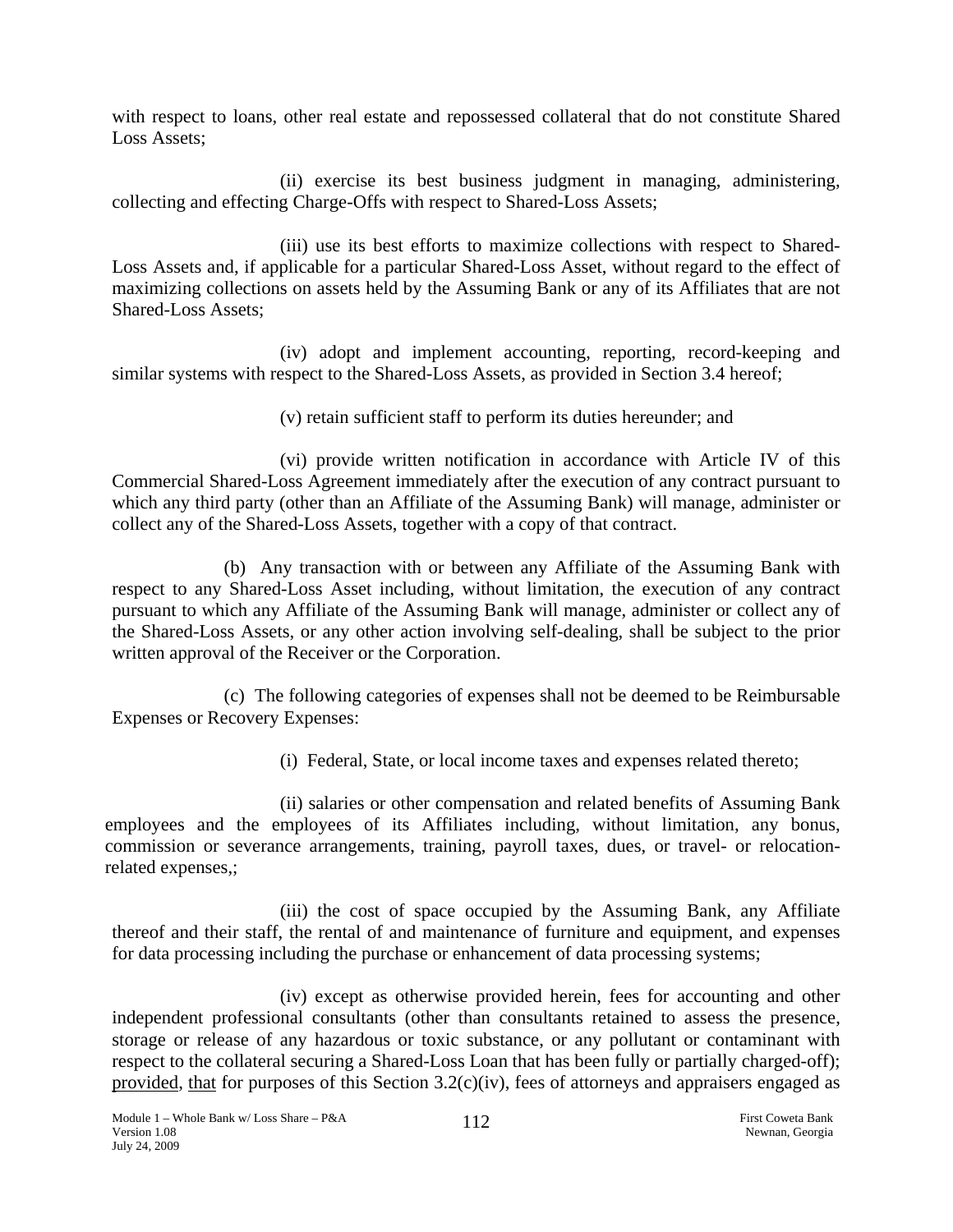necessary to assist in collections with respect to Shared-Loss Assets shall not be deemed to be fees of other independent consultants;

(v) allocated portions of any other overhead or general and administrative expense other than any fees relating to specific assets, such as appraisal fees or environmental audit fees, for services of a type the Assuming Bank does not normally perform internally;

(vi) any expense not incurred in good faith and with the same degree of care that the Assuming Bank normally would exercise in the collection of troubled assets in which it alone had an interest; and

(vii) any expense incurred for a product, service or activity that is of an extravagant nature or design.

(d) Subject to Section 3.7, the Assuming Bank shall not contract with third parties to provide services the cost of which would be a Reimbursable Expense or Recovery Expense if the Assuming Bank would have provided such services itself if the relevant Shared-Loss Assets were not subject to the loss-sharing provisions of Section 2.1 of this Commercial Shared-Loss Agreement.

#### **3.3 Duties of the Assuming Bank with Respect to Shared-Loss MTM Assets.**

(a) In performance of its duties under these Rules, the Assuming Bank shall:

(i) manage, administer, collect and each Shared-Loss MTM Asset in a manner consistent with (A) usual and prudent business and banking practices; (B) the Assuming Bank's practices and procedures including, without limitation, the then-effective written internal credit policy guidelines of the Assuming Bank, with respect to the management, administration and collection of similar assets that are not Shared-Loss MTM Assets;

(ii) exercise its best business judgment in managing, administering, collecting and effecting Charge-Offs with respect to Shared-Loss MTM Assets;

(iii) use its best efforts to maximize collections with respect to Shared-Loss MTM Assets and, if applicable for a particular Shared-Loss MTM Asset, without regard to the effect of maximizing collections on assets held by the Assuming Bank or any of its Affiliates that are not Shared-Loss MTM Assets, provided that, any sale of a Shared-Loss MTM Asset shall only be made with the prior approval of the Receiver or the Corporation;

(iv) adopt and implement accounting, reporting, record-keeping and similar systems with respect to the Shared-Loss MTM Assets, as provided in Section 3.4 hereof;

(v) retain sufficient staff to perform its duties hereunder; and

(vi) provide written notification in accordance with Article IV of this Commercial Shared-Loss Agreement immediately after the execution of any contract pursuant to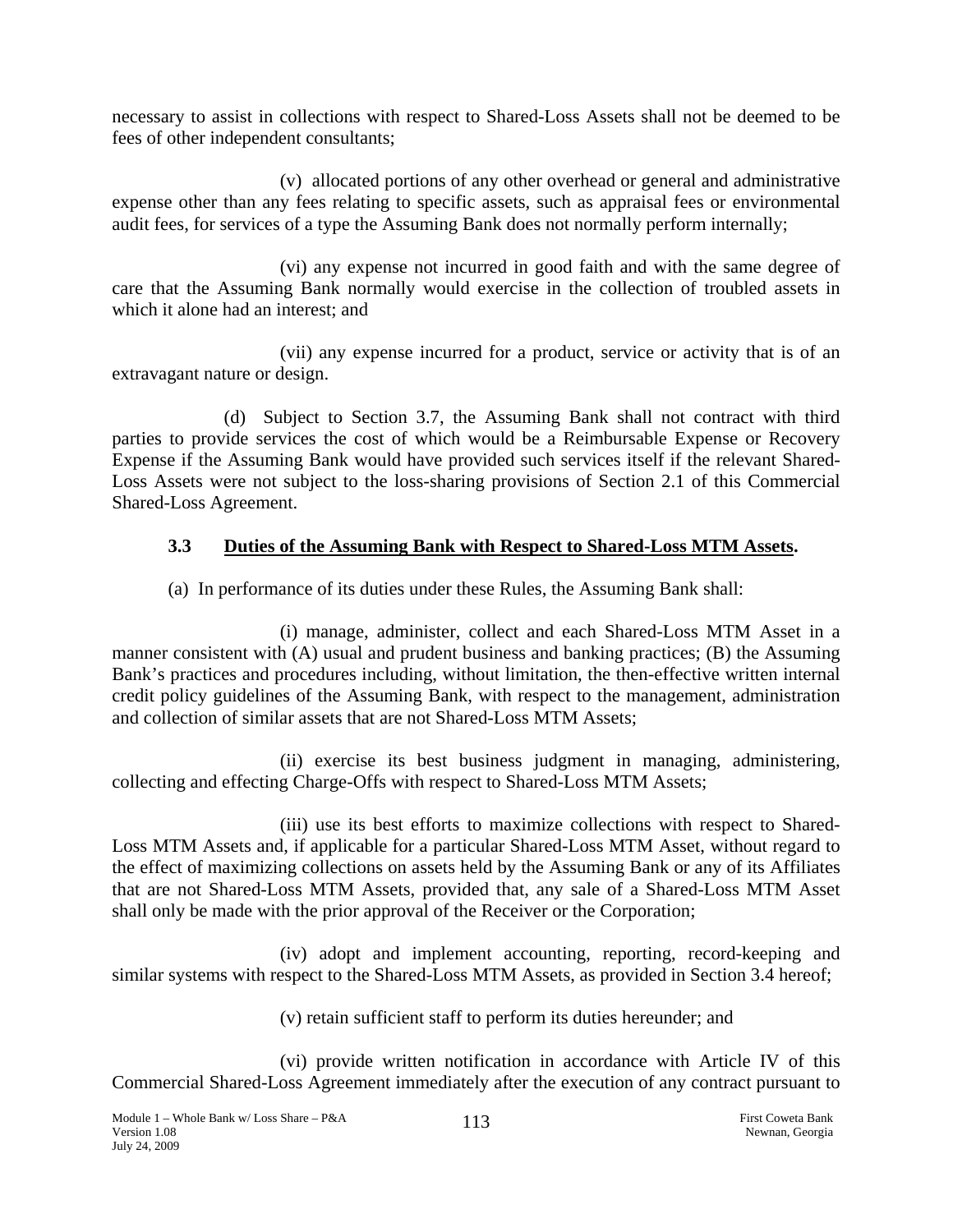which any third party (other than an Affiliate of the Assuming Bank) will manage, administer or collect any of the Shared-Loss MTM Assets, together with a copy of that contract.

(b) Any transaction with or between any Affiliate of the Assuming Bank with respect to any Shared-Loss MTM Asset including, without limitation, the execution of any contract pursuant to which any Affiliate of the Assuming Bank will manage, administer or collect any of the Shared-Loss Assets, or any other action involving self-dealing, shall be subject to the prior written approval of the Receiver or the Corporation.

(c) The Assuming Bank shall not contract with third parties to provide services the cost of which would be a Reimbursable Expense or Recovery Expense if the Assuming Bank would have provided such services itself if the relevant Shared-Loss Assets were not subject to the loss-sharing provisions of Section 2.1 of this Commercial Shared-Loss Agreement.

**3.4 Records and Reports**. The Assuming Bank shall establish and maintain records on a separate general ledger, and on such subsidiary ledgers as may be appropriate to account for the Shared-Loss Assets and the Shared-Loss MTM Assets, in such form and detail as the Receiver or the Corporation may require, to enable the Assuming Bank to prepare and deliver to the Receiver or the Corporation such reports as the Receiver or the Corporation may from time to time request regarding the Shared-Loss Assets, the Shared-Loss MTM Assets and the Quarterly Certificates required by Section 2.1 of this Commercial Shared-Loss Agreement.

# **3.5 Related Loans**.

(a) The Assuming Bank shall not manage, administer or collect any "Related Loan" in any manner which would have the effect of increasing the amount of any collections with respect to the Related Loan to the detriment of the Shared-Loss Asset to which such loan is related. A "Related Loan" means any loan or extension of credit held by the Assuming Bank at any time on or prior to the end of the final Recovery Quarter that is: (i) made to the same Obligor with respect to a Loan that is a Shared-Loss Asset or with respect to a Loan from which Other Real Estate, Additional ORE or Subsidiary ORE derived, or (ii) attributable to the same primary Obligor with respect to any Loan described in clause (i) under the rules of the Assuming Bank's Chartering Authority concerning the legal lending limits of financial institutions organized under its jurisdiction as in effect on the Commencement Date, as applied to the Assuming Bank.

(b) The Assuming Bank shall prepare and deliver to the Receiver with the Quarterly Certificates for the Calendar Quarters ending June 30 and December 31 for all Shared-Loss Quarters and Recovery Quarters, a schedule of all Related Loans which are commercial loans or commercial real estate loans with Legal Balances of \$500,000 or more on the Accounting Records of the Assuming Bank as of the end of each such semi-annual period, and all other commercial loans or commercial real estate loans attributable to the same Obligor on such loans of \$500,000 or more.

**3.6 Legal Action; Utilization of Special Receivership Powers**. The Assuming Bank shall notify the Receiver in writing (such notice to be given in accordance with Article IV below and to include all relevant details) prior to utilizing in any legal action any special legal power or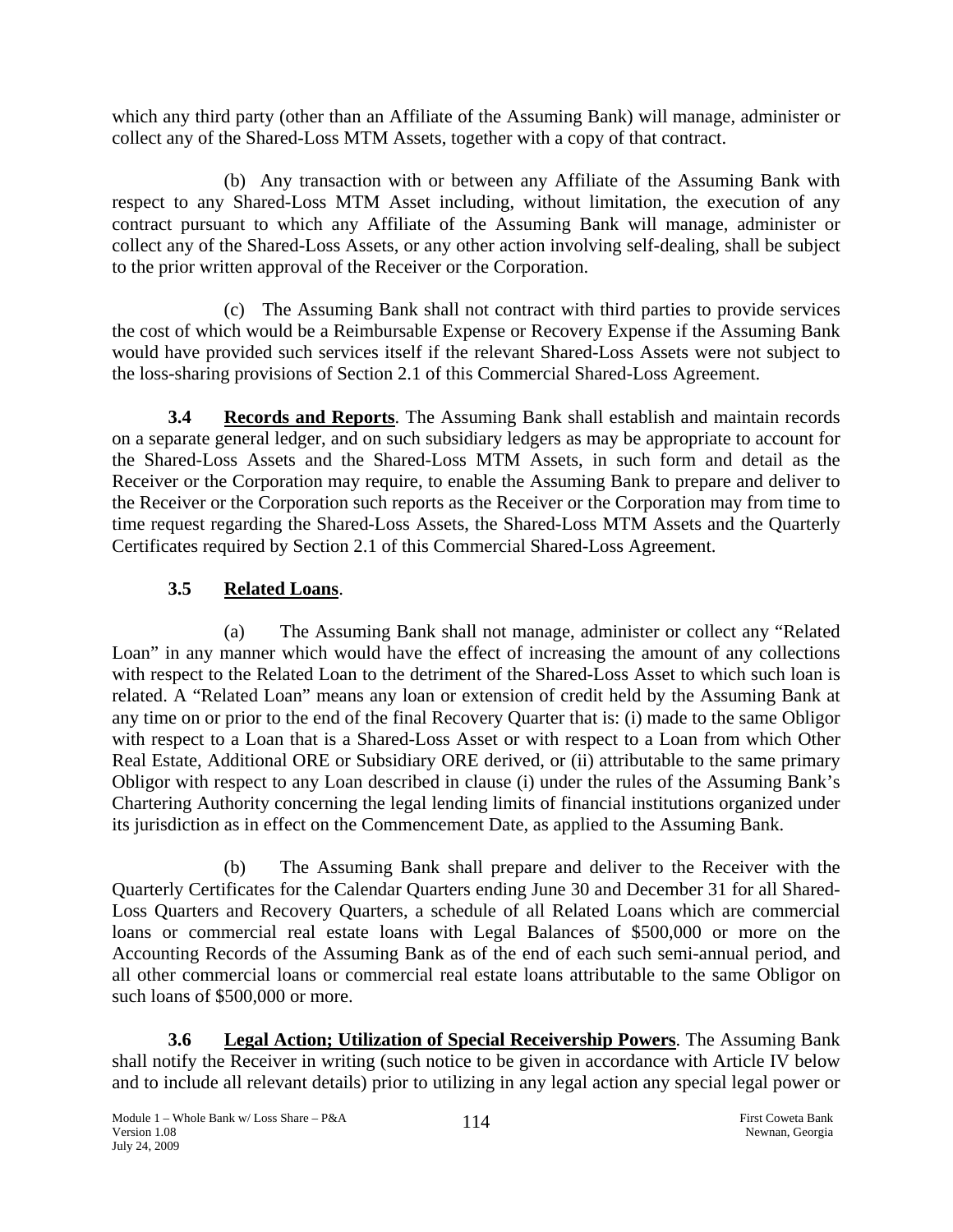right which the Assuming Bank derives as a result of having acquired a Shared-Loss Asset from the Receiver, and the Assuming Bank shall not utilize any such power unless the Receiver shall have consented in writing to the proposed usage. The Receiver shall have the right to direct such proposed usage by the Assuming Bank and the Assuming Bank shall comply in all respects with such direction. Upon request of the Receiver, the Assuming Bank will advise the Receiver as to the status of any such legal action. The Assuming Bank shall immediately notify the Receiver of any judgment in litigation involving any of the aforesaid special powers or rights.

**3.7 Third Party Servicer**. The Assuming Bank may perform any of its obligations and/or exercise any of its rights under this Commercial Shared-Loss Agreement through or by one or more Third Party Servicers, who may take actions and make expenditures as if any such Third Party Servicer was the Assuming Bank hereunder (and, for the avoidance of doubt, such expenses incurred by any such Third Party Servicer on behalf of the Assuming Bank shall be Reimbursable Expenses or Recovery Expenses, as the case may be, to the same extent such expenses would so qualify if incurred by the Assuming Bank); provided, however, that the use thereof by the Assuming Bank shall not release the Assuming Bank of any obligation or liability hereunder.

## **ARTICLE IV -- PORTFOLIO SALE**

**4.1 Assuming Bank Portfolio Sales of Remaining Shared-Loss Assets**. The Assuming Bank shall have the right with the concurrence of the Receiver, commencing as of the first day of the third to last Shared-Loss Quarter, to liquidate for cash consideration, in one or more transactions, all or a portion of Shared-Loss Assets held by the Assuming Bank ("Portfolio Sales"). If the Assuming Bank exercises its option under this Section 4.1, it must give thirty (30) days notice in writing to the Receiver setting forth the details and schedule for the Portfolio Sale which shall be conducted by means of sealed bid sales to third parties, not including any of the Assuming Bank's affiliates, contractors, or any affiliates of the Assuming Bank's contractors.

**4.2 Calculation of Sale Gain or Loss**. For Shared-Loss Assets gain or loss on the sales under Section 4.1 will be calculated as the sale price received by the Assuming Bank less the book value of the remaining Shared-Loss Assets.

#### **ARTICLE V -- LOSS-SHARING NOTICES GIVEN TO CORPORATION AND/OR RECEIVER**

As a supplement to the notice provisions contained in Section 13.7 of the Purchase and Assumption Agreement, any notice, request, demand, consent, approval, or other communication (a "Notice") given to the Corporation and/or the Receiver in the loss-sharing context shall be given as follows:

**5.1** With respect to a Notice under Section 2 and Sections 3.1-3.5 of this Commercial Shared-Loss Agreement: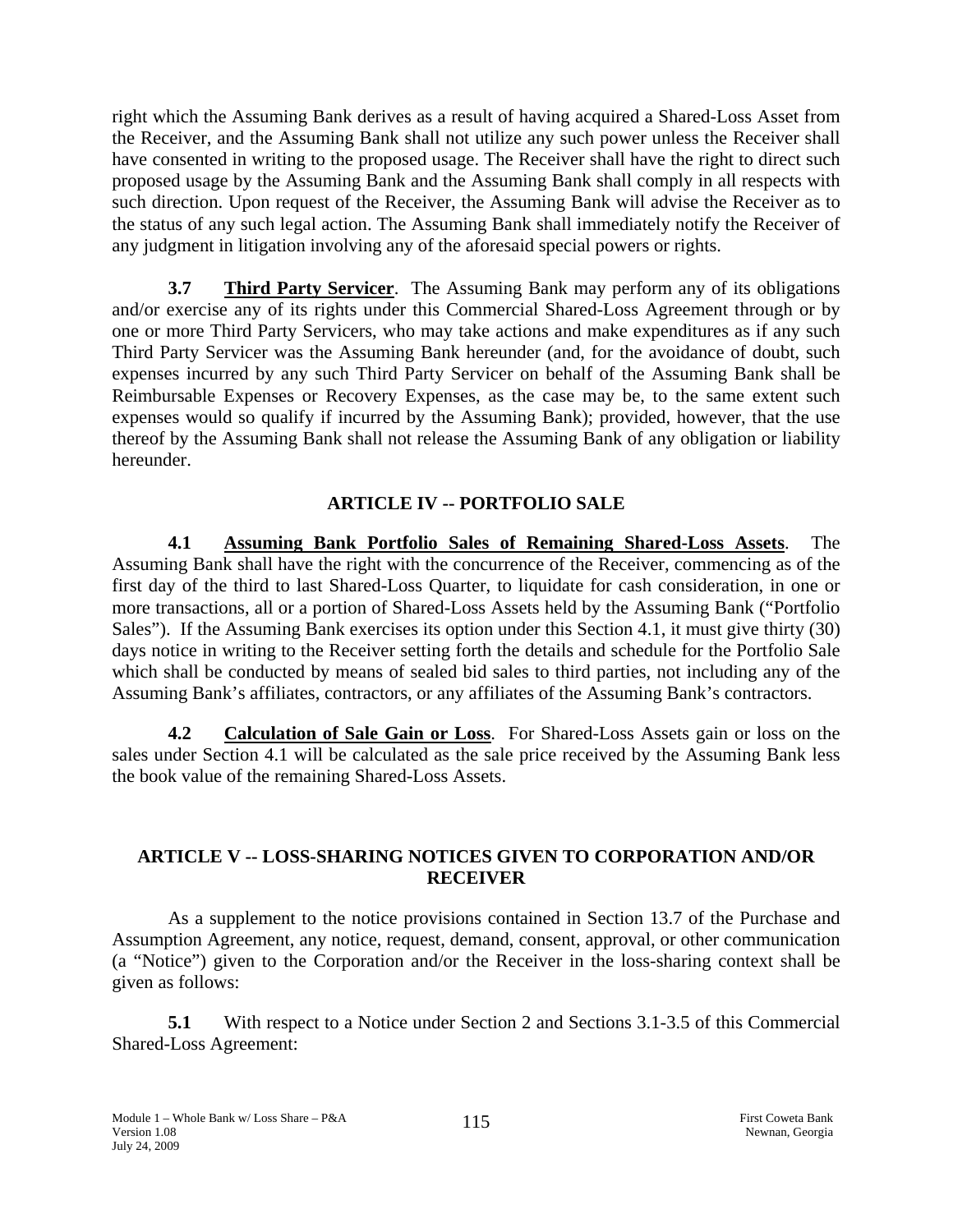Federal Deposit Insurance Corporation Division of Resolutions and Receiverships 550 17th Street, N.W. Washington, D.C. 20429

Attention: Assistant Director, Franchise and Asset Marketing

**5.2** With respect to a Notice under Section 3.6 of this Commercial Shared-Loss Agreement:

> Federal Deposit Insurance Corporation Legal Division 1601 Bryan Street Dallas, Texas 75201 Attention: Regional Counsel

with a copy to:

Federal Deposit Insurance Corporation Legal Division 550 17th Street, N.W. Washington, D.C. 20429 Attention: Senior Counsel (Special Issues Group)

#### **ARTICLE VI – MISCELLANEOUS**

**6.1 Expenses.** Except as otherwise expressly provided herein, all costs and expenses incurred by a party hereto in connection with this Commercial Shared-Loss Agreement shall be borne by such party whether or not the transactions contemplated herein shall be consummated.

**6.2 Successors and Assigns; Specific Performance.** All terms and provisions of this Commercial Shared-Loss Agreement shall be binding upon and shall inure to the benefit of the parties hereto only; provided, however, that, Receiver may assign or otherwise transfer this Commercial Shared-Loss Agreement (in whole or in part) to the Federal Deposit Insurance Corporation in its corporate capacity without the consent of Assuming Bank. Notwithstanding anything to the contrary contained in this Commercial Shared-Loss Agreement, except as is expressly permitted in this Section 6.2, Assuming Bank may not assign or otherwise transfer this Commercial Shared-Loss Agreement (in whole or in part) without the prior written consent of the Receiver, which consent may be granted or withheld by the Receiver in its sole discretion, and any attempted assignment or transfer in violation of this provision shall be void *ab initio.*  For the avoidance of doubt, a merger or consolidation of the Assuming Bank with and into another financial institution, the sale of all or substantially all of the assets of the Assuming Bank to another financial institution constitutes the transfer of this Commercial Shared-Loss Agreement which requires the consent of the Receive; and for a period of thirty-six (36) months after Bank Closing, a merger or consolidation shall also include the sale by any individual shareholder, or shareholders acting in concert, of more than 9% of the outstanding shares of the Assuming Bank, or of its holding company, or of any subsidiary holding Shared-Loss Assets, or the sale of shares by the Assuming Bank or its holding company or any subsidiary holding Shared-Loss Assets, in a public or private offering, that increases the number of shares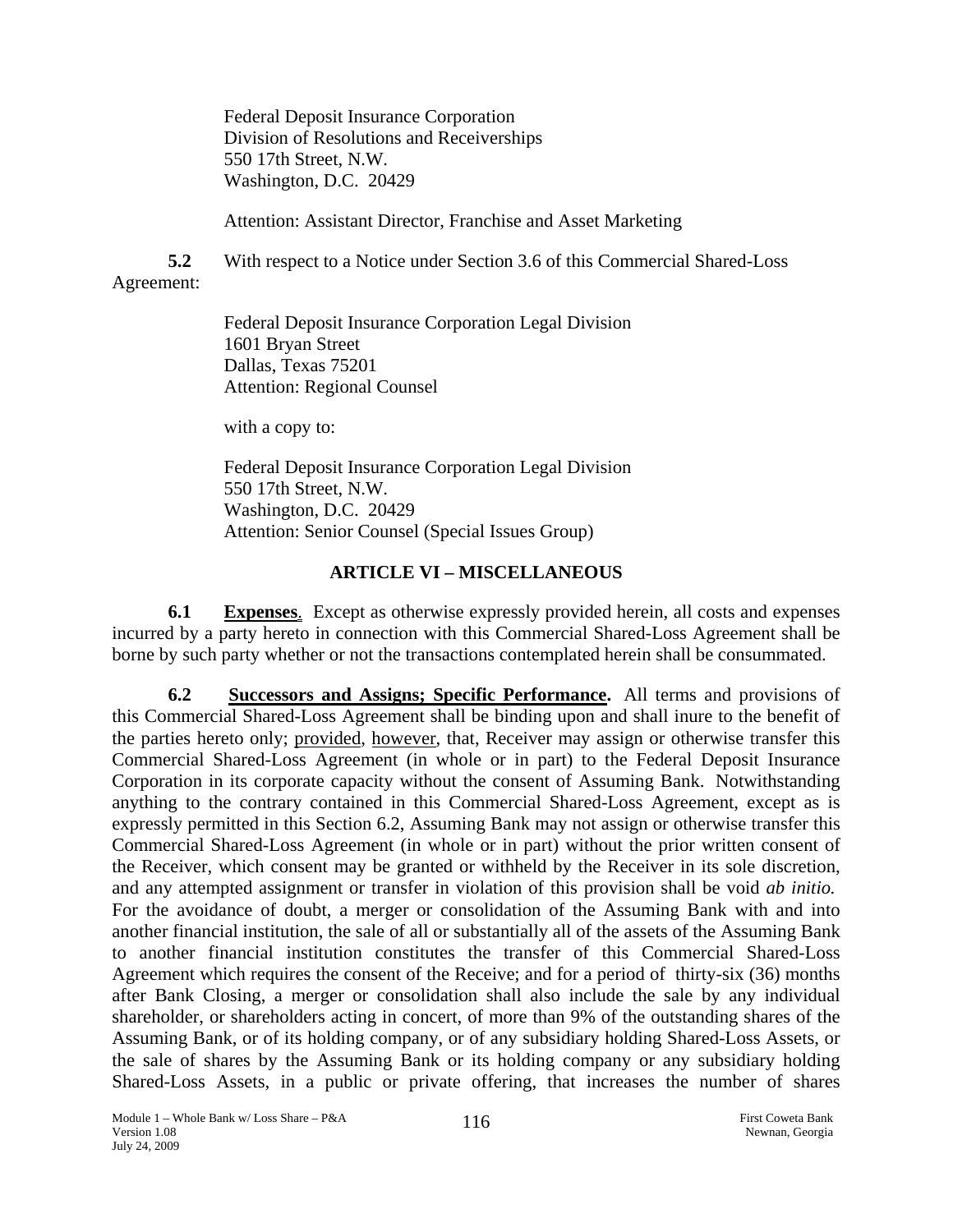outstanding by more than 9%, constitutes the transfer of thisCommercial Shared-Loss Agreement which requires the consent of the Receiver. However, no Loss shall be recognized as a result of any accounting adjustments that are made due to any such merger, consolidation or sale consented to by the FDIC. The FDIC's consent shall not be required if the aggregate outstanding principal balance of Shared-Loss Assets is less than twenty percent (20%) of the initial aggregate balance of Shared-Loss Assets.

**6.3** Governing Law. This Commercial Shared-Loss Agreement shall be construed in accordance with federal law, or, if there is no applicable federal law, the laws of the State of New York, without regard to any rule of conflict of law that would result in the application of the substantive law of any jurisdiction other than the State of New York.

**6.4 WAIVER OF JURY TRIAL**. EACH PARTY HERETO HEREBY IRREVOCABLY AND UNCONDITIONALLY WAIVES ALL RIGHT TO TRIAL BY JURY IN OR TO HAVE A JURY PARTICIPATE IN RESOLVING ANY DISPUTE, ACTION, PROCEEDING OR COUNTERCLAIM, WHETHER SOUNDING IN CONTRACT, TORT OR OTHERWISE, ARISING OUT OF OR RELATING TO OR IN CONNECTION WITH THIS COMMERCIAL SHARED-LOSS AGREEMENT OR ANY OF THE TRANSACTIONS CONTEMPLATED HEREBY.

**6.5 Captions**. All captions and headings contained in this Commercial Shared-Loss Agreement are for convenience of reference only and do not form a part of, and shall not affect the meaning or interpretation of, this Commercial Shared-Loss Agreement.

**6.6 Entire Agreement; Amendments**. This Commercial Shared-Loss Agreement, along with the Single Family Shared-Loss Agreement and the Purchase and Assumption Agreement, including the Exhibits and any other documents delivered pursuant hereto, embody the entire agreement of the parties with respect to the subject matter hereof, and supersede all prior representations, warranties, offers, acceptances, agreements and understandings, written or oral, relating to the subject matter herein. This Commercial Shared-Loss Agreement may be amended or modified or any provision thereof waived only by a written instrument signed by both parties or their respective duly authorized agents.

**6.7 Severability**. Whenever possible, each provision of this Commercial Shared-Loss Agreement shall be interpreted in such manner as to be effective and valid under applicable law, but if any provision of this Commercial Shared-Loss Agreement is held to be prohibited by or invalid, illegal or unenforceable under applicable law, such provision shall be construed and enforced as if it had been more narrowly drawn so as not to be prohibited, invalid, illegal or unenforceable, and the validity, legality and enforceability of the remainder of such provision and the remaining provisions of this Commercial Shared-Loss Agreement shall not in any way be affected or impaired thereby.

**6.8 No Third Party Beneficiary.** This Commercial Shared-Loss Agreement and the Exhibits hereto are for the sole and exclusive benefit of the parties hereto and their respective permitted successors and permitted assigns and there shall be no other third party beneficiaries, and nothing in Commercial Shared-Loss Agreement or the Exhibits shall be construed to grant to any other Person any right, remedy or claim under or in respect of this Commercial Shared-Loss